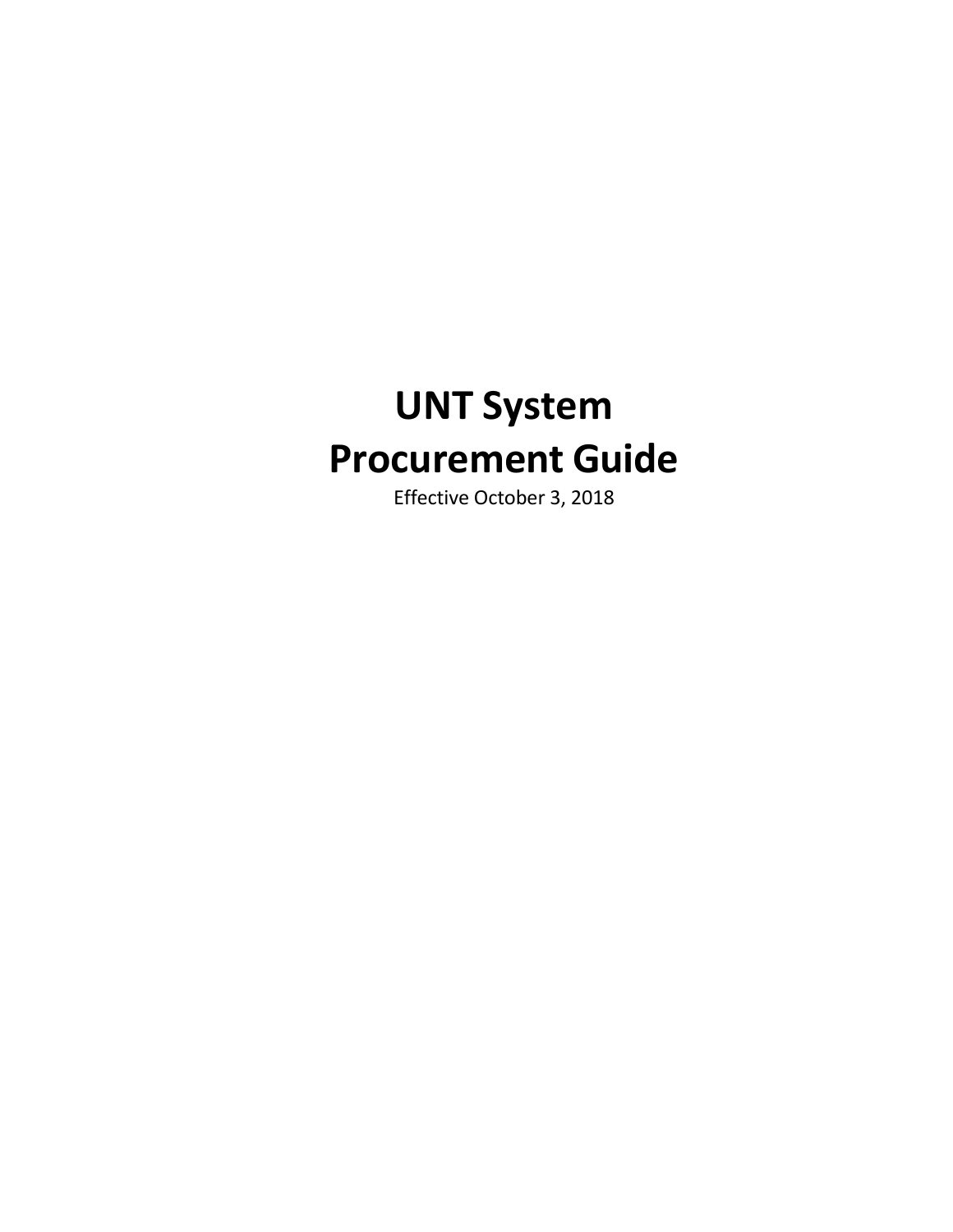# **Contents**

| 1.1. |  |
|------|--|
|      |  |
|      |  |
|      |  |
| 1.2. |  |
|      |  |
| 1.3. |  |
|      |  |
|      |  |
|      |  |
|      |  |
|      |  |
|      |  |
|      |  |
|      |  |
| 1.4. |  |
|      |  |
|      |  |
| 1.5. |  |
|      |  |
| 1.6. |  |
|      |  |
|      |  |
|      |  |
|      |  |
|      |  |
|      |  |
|      |  |
| 1.7. |  |
|      |  |
|      |  |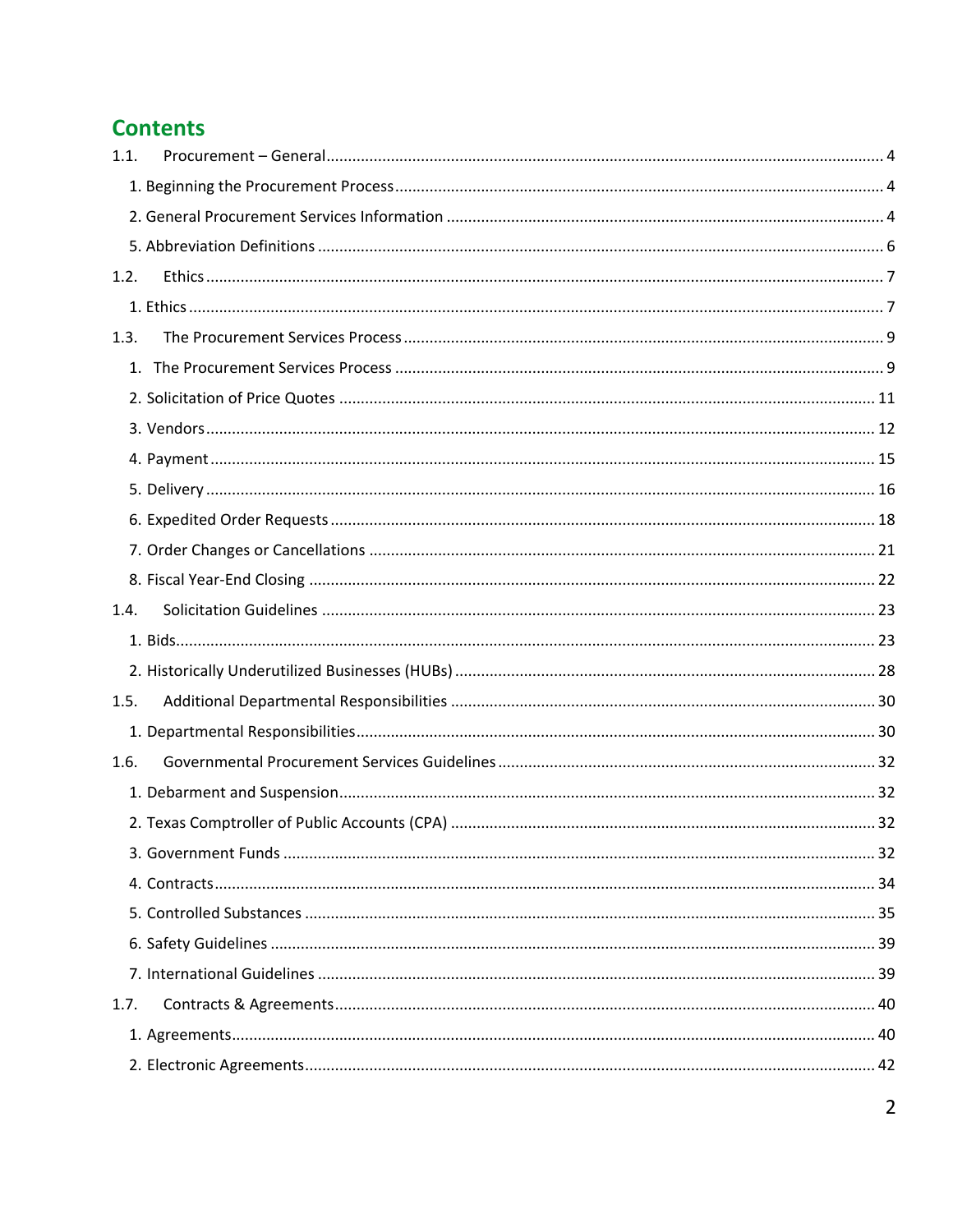| 1.8.  |  |
|-------|--|
|       |  |
| 1.9.  |  |
|       |  |
|       |  |
|       |  |
|       |  |
|       |  |
|       |  |
|       |  |
|       |  |
|       |  |
|       |  |
|       |  |
| 10.   |  |
| 11.   |  |
| 12.   |  |
| 13.   |  |
| 14.   |  |
| 15.   |  |
| 16.   |  |
| 1.11. |  |
|       |  |
|       |  |
|       |  |
|       |  |
| 1.12. |  |
|       |  |
|       |  |
|       |  |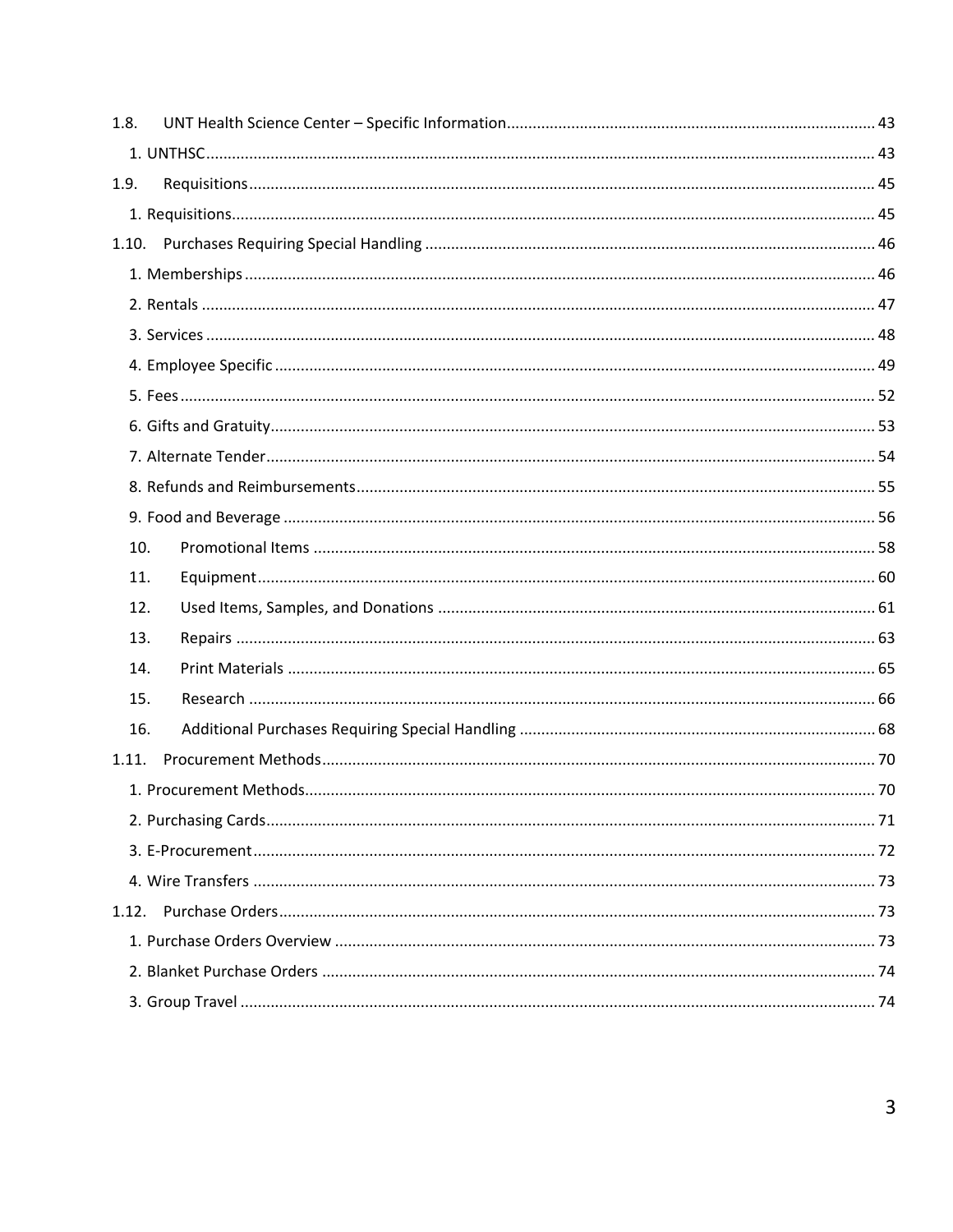# <span id="page-3-1"></span><span id="page-3-0"></span>**1.1. Procurement – General**

## 1. Beginning the Procurement Process

We encourage users to begin a purchase by evaluating what you want to purchase and how it should be purchased. Some types of purchases require special handling or additional approvals. The information in this guide will help you decide how to proceed.

Situations will undoubtedly arise that are not fully covered by these procedures. If you are uncertain, please contact Procurement Services for additional assistance.

| Location           | <b>Business Service Center</b><br>1112 Dallas Drive, Suite 4000<br>Denton, TX 76205 |
|--------------------|-------------------------------------------------------------------------------------|
| Phone              | 940-369-5500<br>855-868-4357 (toll free)                                            |
| Fax                | 940-369-5599                                                                        |
| Email              | bsc@untsystem.edu                                                                   |
| <b>Web Address</b> | https://www.untsystem.edu/hr-it-business-<br>services/business-support-services     |

## **Procurement Services Contact Information**

## <span id="page-3-2"></span>2. General Procurement Services Information

Procurement Services is responsible for performing the Procurement Services function on behalf of the UNT System. All references to the UNT System include the UNT System Administration, UNT, UNTHSC, and UNT Dallas. Component refers to one or more of the individual institutions with the UNT System. Purchases must be made in compliance with all current rules and regulations based on the funding source.

All purchases of supplies, equipment and services with the exception of food for meal service, bookstore items for resale, books for the library, and interdepartmental orders shall be made through Procurement Services.

# 3. Index of Helpful Email Addresses

Links to helpful email addresses are included throughout this guide (**bolded in green**). An index with many of those email addresses is provided below for your convenience.

| Resource                       | <b>Email Address</b>     |
|--------------------------------|--------------------------|
| <b>Payment Services</b>        | invoices@untsystem.edu   |
| <b>Procurement Services</b>    | purchasing@untsystem.edu |
| <b>UNT Property Management</b> | property.manager@unt.edu |
| <b>UNTHSC Safety Office</b>    | safetyoffice@unthsc.edu  |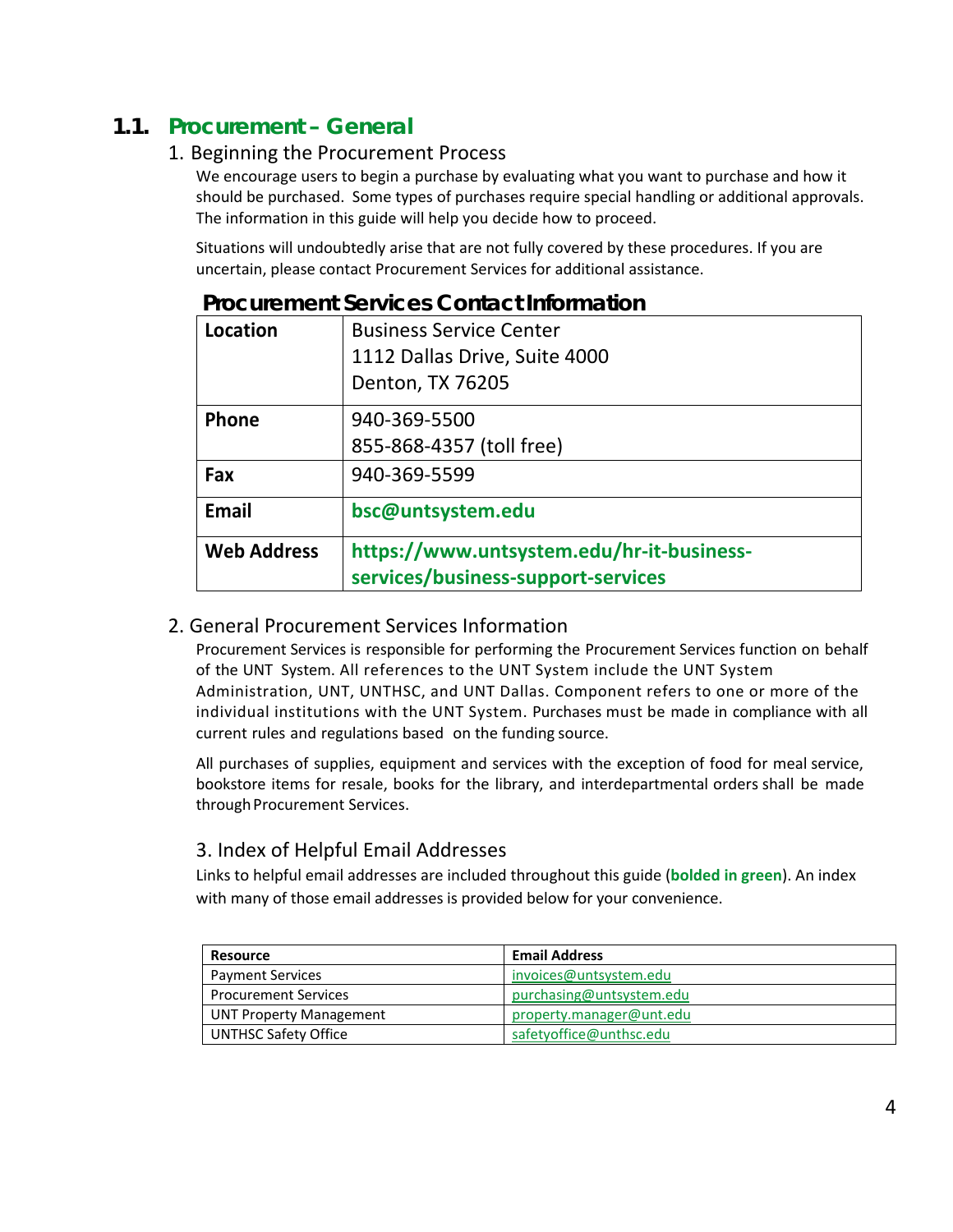# 4. Index of Helpful Websites

Links to helpful webpages and email addresses are included throughout this guide (**bolded in green**). An index with many of those webpages is provided below for your convenience.

| <b>Resource</b>                             | <b>Web Address</b>                                             |  |
|---------------------------------------------|----------------------------------------------------------------|--|
| About eShip Global                          | https://www.untsystem.edu/hr-it-business-                      |  |
|                                             | services/procurement/purchasing/shipping-and-freight           |  |
| Approver Proxy Form                         | https://www.untsystem.edu/approver-proxy                       |  |
| Click Wrap Approval                         | https://www.untsystem.edu/click-wrap-approval                  |  |
| <b>Cooperatives and Contract Pricing</b>    | https://www.untsystem.edu/hr-it-business-                      |  |
|                                             | services/procurement/purchasing/cooperatives-and-contract-     |  |
|                                             | pricing                                                        |  |
| <b>Currency Converter Website</b>           | http://www.oanda.com/currency/converter                        |  |
| <b>Department of Information Resources</b>  | http://dir.texas.gov                                           |  |
| Giving to UNT                               | http://giving.unt.edu/contact-us                               |  |
| <b>HUB Webpage</b>                          | https://www.comptroller.texas.gov/purchasing/vendor/hub        |  |
| <b>Moving Services</b>                      | https://www.untsystem.edu/hr-it-business-                      |  |
|                                             | services/procurement/purchasing/moving-services                |  |
| <b>No-Bid Contract Awards</b>               | https://www.untsystem.edu/hr-it-business-                      |  |
|                                             | services/procurement/no-bid-contract-awards                    |  |
| <b>Office of General Counsel</b>            | https://www.untsystem.edu/service-teams/general-counsel        |  |
| Office of Grants/Contracts Administration   | https://research.unt.edu/faculty-resources/ogca                |  |
| Petty Cash                                  | https://financialreporting.unt.edu/petty-cash                  |  |
| <b>Printing Services</b>                    | http://printingservices.unt.edu/printing-services              |  |
| <b>Procurement Services</b>                 | https://www.untsystem.edu/hr-it-business-services/procurement  |  |
| <b>Purchasing Card Guide</b>                | https://www.untsystem.edu/hr-it-business-                      |  |
|                                             | services/procurement/purchasing/purchasing-card-guide-sections |  |
| <b>Purchasing Resources</b>                 | https://www.untsystem.edu/hr-it-business-                      |  |
|                                             | services/procurement/purchasing/purchasing-resources           |  |
| Rush Order PO Request Form                  | https://www.untsystem.edu/rush-po-request                      |  |
| State Office of Risk Management             | https://www.sorm.state.tx.us                                   |  |
| <b>Telecommunications Customer Service</b>  | http://telecomsupport.untsystem.edu/csc/csc/index              |  |
| <b>Texas Comptroller of Public Accounts</b> | https://www.comptroller.texas.gov/purchasing                   |  |
| <b>Texas Ethics Commission</b>              | https://www.ethics.state.tx.us                                 |  |
| TIBH's Online Product Catalog               | http://www.tibh.org/catalog/index.php                          |  |
| TINS-Vendor Hold Search                     | https://fmcpa.cpa.state.tx.us/tpis/search.html                 |  |
| <b>Trademarks and Licensing</b>             | http://licensing.unt.edu/policies                              |  |
| <b>Travel Information</b>                   | https://www.untsystem.edu/hr-it-business-                      |  |
|                                             | services/procurement/purchasing/payment/travel                 |  |
| <b>TXMAS Program</b>                        | https://www.comptroller.texas.gov/purchasing/contracts/txmas   |  |
| <b>UNT Central Receiving</b>                | http://maps.unt.edu/departments/3056/view                      |  |
| <b>UNT Identity Guide</b>                   | https://identityguide.unt.edu                                  |  |
| <b>UNT Risk Management Services</b>         | http://riskmanagement.unt.edu                                  |  |
| <b>UNT System Forms Library</b>             | https://www.untsystem.edu/forms-library                        |  |
| <b>UNT System Human Resources</b>           | https://hr.untsystem.edu                                       |  |
| <b>UNT System Human Resources Forms</b>     | http://www.untsystem.edu/forms-library                         |  |
| <b>UNTHSC Office for Finance</b>            | https://www.unthsc.edu/administrative/office-for-finance       |  |
| UNTHSC Office of Grant/Contract Mgmt.       | https://www.unthsc.edu/research/grant                          |  |
| <b>UNTHSC Safety Office</b>                 | https://www.unthsc.edu/safety/                                 |  |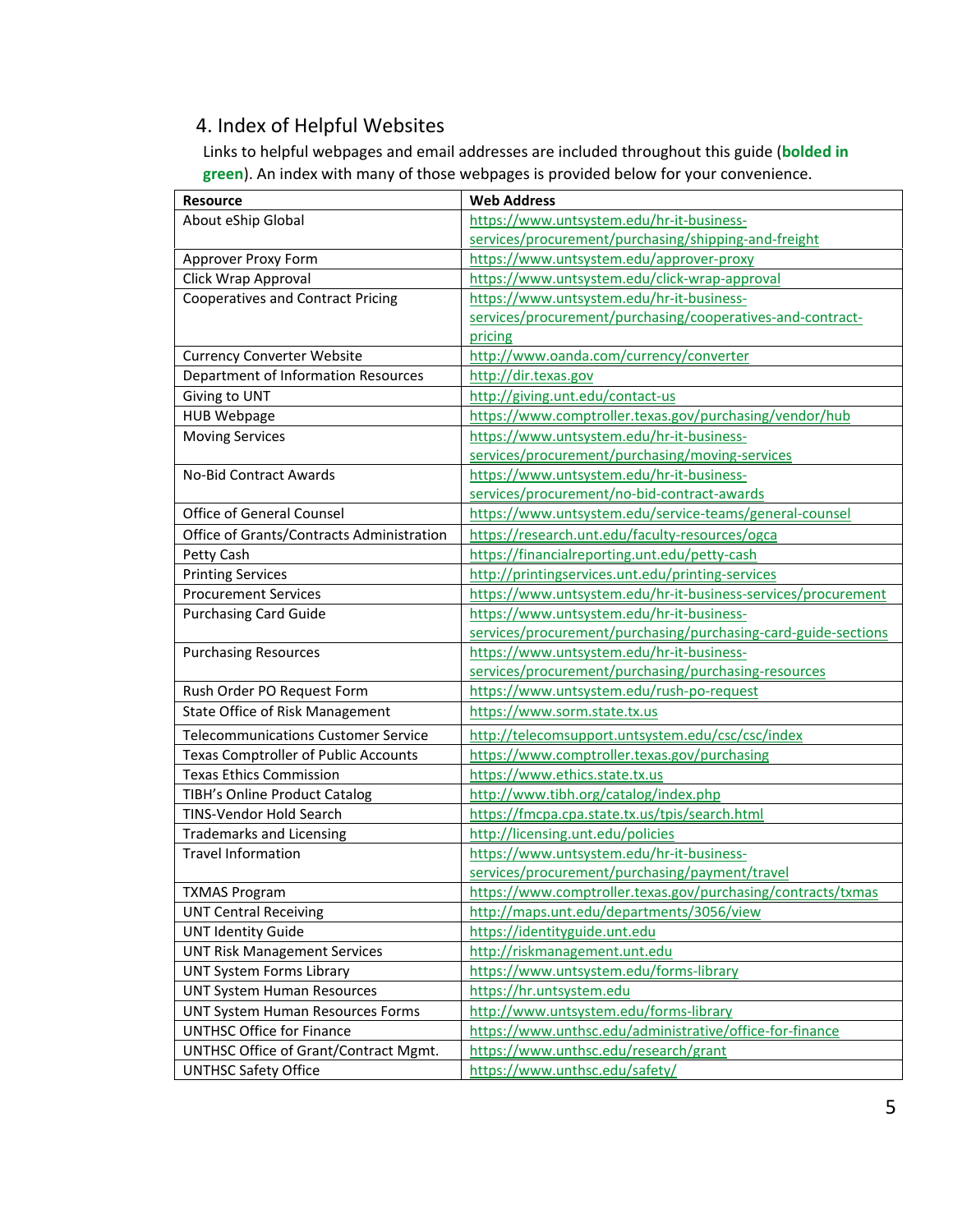# <span id="page-5-0"></span>5. Abbreviation Definitions

Many abbreviations are included throughout this guide. There is an index of those abbreviations and their definitions provided below for your convenience.

| Abbreviation     | <b>Definition</b>                                                               |
|------------------|---------------------------------------------------------------------------------|
| <b>ATF</b>       | After-the-Fact                                                                  |
| <b>BAFO</b>      | <b>Best and Final Offer</b>                                                     |
| <b>BOR</b>       | <b>Board of Regents</b>                                                         |
| <b>CMBL</b>      | <b>Centralized Master Bidders List</b>                                          |
| <b>CPA</b>       | <b>Comptroller of Public Accounts</b>                                           |
| <b>DIR</b>       | Department of Information Resources                                             |
| <b>EIS</b>       | <b>Enterprise Information System</b>                                            |
| ePro             | eProcurement (module in EIS)                                                    |
| FOB              | Free on Board                                                                   |
| <b>HEAF</b>      | <b>Higher Education Assistance Funds</b>                                        |
| <b>HSP</b>       | <b>HUB Subcontracting Plan</b>                                                  |
| <b>HUB</b>       | <b>Historically Underutilized Businesses</b>                                    |
| <b>IFB</b>       | <b>Invitation for Bids</b>                                                      |
| <b>ITIN</b>      | Individual Taxpayer Identification Number                                       |
| <b>ITS</b>       | <b>Information Technology Services</b>                                          |
| LBB              | Legislative Budget Board                                                        |
| <b>MRO</b>       | Maintenance and Repair Operations                                               |
| <b>MSDS</b>      | <b>Material Safety Data Sheet</b>                                               |
| OAG              | Office of the Attorney General                                                  |
| OGC              | <b>Office of General Counsel</b>                                                |
| <b>OGCM</b>      | Office of Grant and Contract Management                                         |
| <b>OSHA</b>      | Occupation Safety and Health Administration                                     |
| PO               | Purchase Order                                                                  |
| <b>POCN</b>      | Purchase Order Change Notice                                                    |
| <b>RFI</b>       | Request for Information                                                         |
| <b>RFP</b>       | <b>Request for Proposal</b>                                                     |
| <b>RFQ</b>       | <b>Request for Qualifications</b>                                               |
| <b>RFQ</b>       | <b>Request for Quote</b>                                                        |
| SOW              | Scope of Work                                                                   |
| SORM             | State Office of Risk Management                                                 |
| <b>SPA</b>       | <b>State Property Accounting System</b>                                         |
| <b>TAC</b>       | <b>Texas Administrative Code</b>                                                |
| <b>TCI</b>       | <b>Texas Correctional Industries</b>                                            |
| <b>TDCJ</b>      | <b>Texas Department of Criminal Justice</b>                                     |
| <b>TIBH</b>      | Texas Industries for the Blind and Handicapped                                  |
| <b>TPASS</b>     | <b>Texas Procurement and Support Services</b>                                   |
| <b>TXMAS</b>     | Texas Multiple Award Schedules (CPA Contracts)                                  |
| <b>UNT</b>       | University of North Texas                                                       |
| <b>UNTD</b>      | University of North Texas at Dallas                                             |
| <b>UNTHSC</b>    | University of North Texas Health Science Center                                 |
| <b>UNTS OFPC</b> | University of North Texas System Office of Facilities Planning and Construction |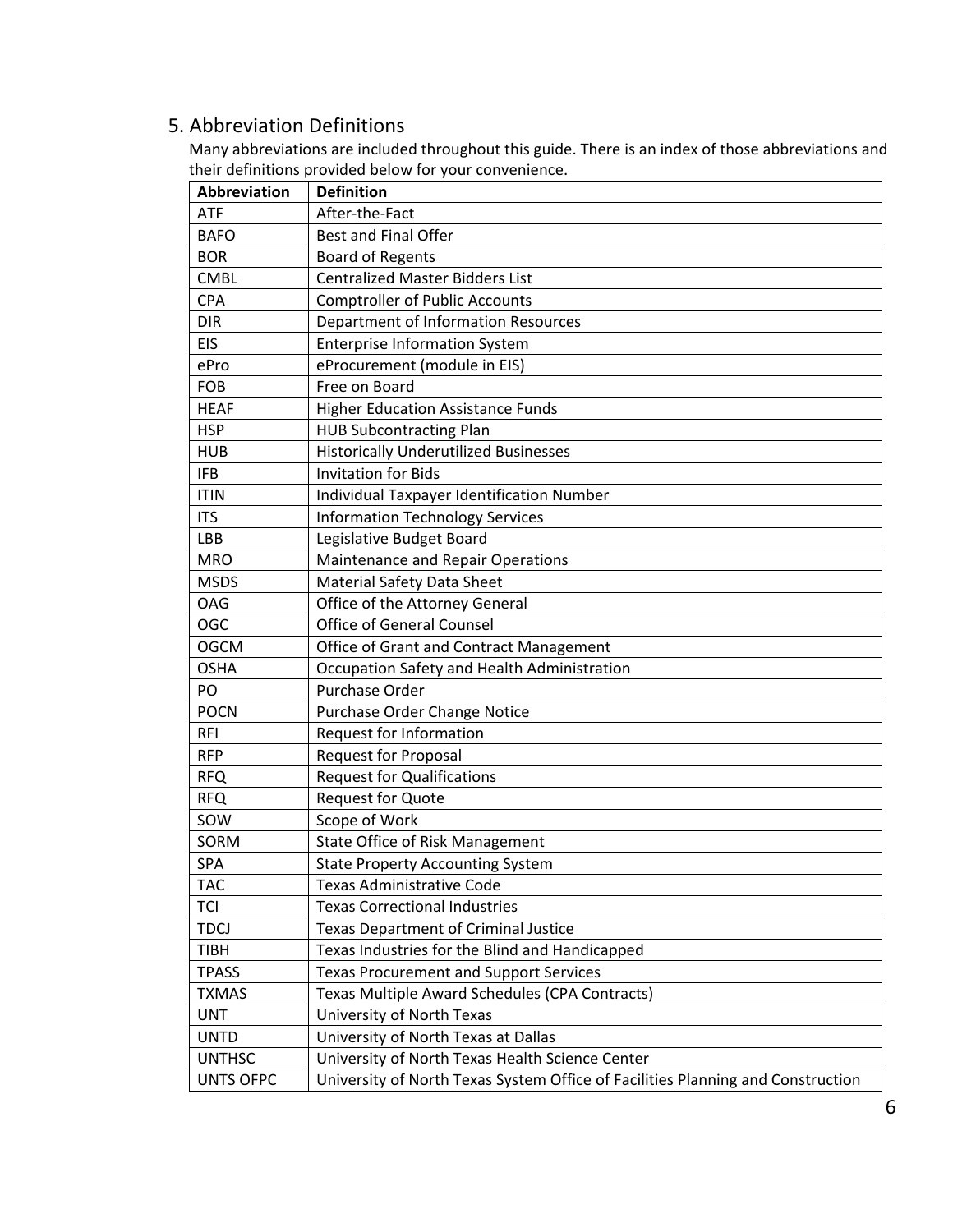| <b>USAS</b>  | Uniform Statewide Accounting System         |
|--------------|---------------------------------------------|
| <b>USCIS</b> | U.S. Citizenship and Immigration Services   |
| <b>VID</b>   | Vendor Identification (ID) as in VID number |

## <span id="page-6-1"></span><span id="page-6-0"></span>**1.2. Ethics**

## 1. Ethics

## o **Conflict of Interest**

Only the highest ethical principles will be employed by all persons involved in the procurement process. It is the responsibility of each member of the UNT System staff and of [Procurement](https://bsc.untsystem.edu/purchasing-home)  [Services](https://bsc.untsystem.edu/purchasing-home) to take all appropriate steps to assure that the UNT System does not knowingly enter into a purchase commitment which could result in a conflict of interest. A conflict of interest exists when some factor (e.g., financial or personal interest of a vendor) interferes or appears to interfere with a purchaser's ability to be completely impartial and loyal to the interests of UNT System. For example, purchase of materials from a company owned by an employee of UNT System may be a conflict of interest. See the guideline below.

**Note:** All employees involved in the procurement of goods or services and the management of contracts are required to disclose any direct or indirect interest, including financial, personal or business, in a vendor whose products or services are being considered for purchase. Employees must disclose any potential conflicts of interest using the **[Conflict of Interest Disclosure Form](https://www.untsystem.edu/sites/default/files/purchasing-contracting_conflict_of_interest_disclosure_form_-_final_002.pdf)**. See **[Conflict of Interest in Purchasing and Contracting](https://www.untsystem.edu/hr-it-business-services/business-support-services/conflict-interest-purchasing-and-contracting)** on the UNT System Business Support Services webpage for more information. The form should be submitted to Business Support Services with the ePro requisition or with submission of the contract. If the potential conflict of interest is related to a purchasing card transaction, the execution of a contract, or some other situation that does not involve an ePro requisition or contract submission, the employee should email the form to **[Business Support Services](mailto:conflictdisclosures@untsystem.edu)**.

#### o **UNT System Employees as Vendors**

Purchases are not permitted from any employee of UNT System when

- that employee or member of their immediate family has an actual or potential; financial interest in the transaction;
- that employee is in a position to influence the transaction; or
- the transaction does not involve employee authored intellectual property.

However, the UNT System recognizes that on occasion there may be a circumstance that requires such a transaction. In such cases, [Procurement Services](https://bsc.untsystem.edu/purchasing-home) will consult with the Office of General Counsel and review the transaction to make a determination.

All requisitions to individuals for services are routed to the UNT System Tax Accountant for approval. The UNT System Tax Accountant reviews the requisitions to determine employment status. Current employees who perform additional service must be paid through the payroll system regardless of the funds used and even if the nature of the service is separate from the individual's employment with the UNT System component. Individuals who have been employed by the UNT System and/or one of its components during the past 12 months must also be paid through the payroll system.

#### o **Business Transactions With Employees**

No purchase of any kind shall be made from any officer or employee of the State of Texas or any of its agencies unless the cost of the goods or services is less than they can be purchased from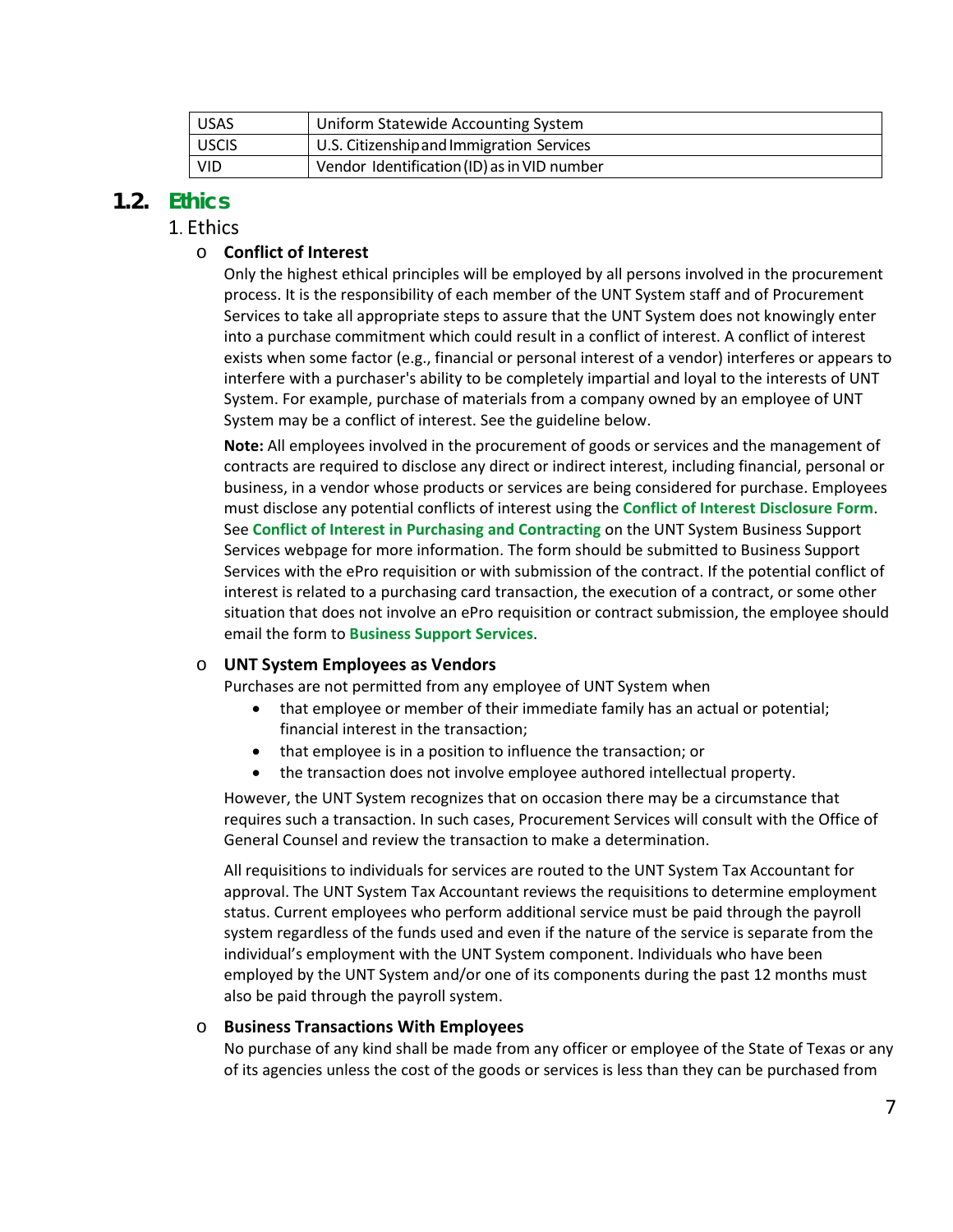any other known source and no sales of equipment shall be made to such persons unless the price is more than can be obtained from any other known source.

#### o **Purchases for Personal Use**

The UNT System does not make purchases of merchandise for resale to employees or permit personal purchases with departmental or project funds. Additionally, the UNT System component's letterhead shall not be used for ordering personal items to be paid for by an individual. Use of state postage for personal use is prohibited by Texas law.

#### o **Gifts, Gratuities, and Honorariums**

The Code of Ethics/Standards of Conduct for the UNT System requires personnel to refrain from accepting or soliciting any gift, favor, or service that might reasonably tend to influence the employee in the discharge of his/her official duties or that the employee knows or should know is being offered with the intent to influence his/her official conduct. Employees will refrain from accepting any gifts, gratuities or entertainment from vendors who do business or who wish to do business with UNT System. See Human Resources Policies pertaining to **[Employee Ethics and](https://www.untsystem.edu/sites/default/files/03.701_-_ethics_policy.pdf)  [Standards of Conduct](https://www.untsystem.edu/sites/default/files/03.701_-_ethics_policy.pdf)**.

Gifts and other items for personal use given by the UNT System to employees, family members of employees, students, officials and other officers of other universities, officials of state or federal agencies, or local dignitaries must be purchased following institutional policies and procedures. Gifts include tips, tokens of appreciation given in honor of retirement or accomplishment and other items for personal use or of a personal nature.

Gifts to faculty and staff (both monetary and non-monetary) must follow policy pertaining to Faculty and Staff Gifts and Awards which requires review and approval from Human Resources. Depending on the value, approval from appropriate Vice Chancellors, Vice Presidents, or Deans may be required. The value of the gift may also require review by the UNT System Tax Accountant. All approvals, (usually in the form of an email) should be attached to the requisition.

Purchasing cards should not be used for purchase of gifts without an approved exception request on file wit[h Procurement Services.](https://bsc.untsystem.edu/purchasing-home) See **[Gift Cards](#page-53-1)**.

Honorariums are, by definition, gifts to an individual. Honorariums are appropriate from all local funds as long as the individual is providing a service to a UNT System component. See **[Speakers,](#page-47-1)  [Performers, Judges, Officials](#page-47-1)** and their travel expenses.

Honorariums for individuals not performing a service must be paid from unrestricted Gift funds.

#### o **Unauthorized Purchases**

The UNT System is obligated to make payment for goods and services only when [Procurement](https://bsc.untsystem.edu/purchasing-home)  [Services,](https://bsc.untsystem.edu/purchasing-home) by issuing a purchase order, obligates the funds. Any other commitments are considered unauthorized purchases, and the individual making an unauthorized commitment may incur a personal obligation to the vendor. "After the Fact" or "Confirmation Orders" sent to Procurement Services after the fact, as a general rule, **should be avoided**. See **[After-The-](#page-19-0)[Fact Orders](#page-19-0)**.

In emergency situations, employees may be eligible for reimbursement on items personally purchased for the UNT System component. See **Reimbursement to [Employees \(Non-Travel\)](#page-54-1)** and **[Reimbursement to DeptID/ProjID](#page-54-2) Holders (Non-Travel**)**.**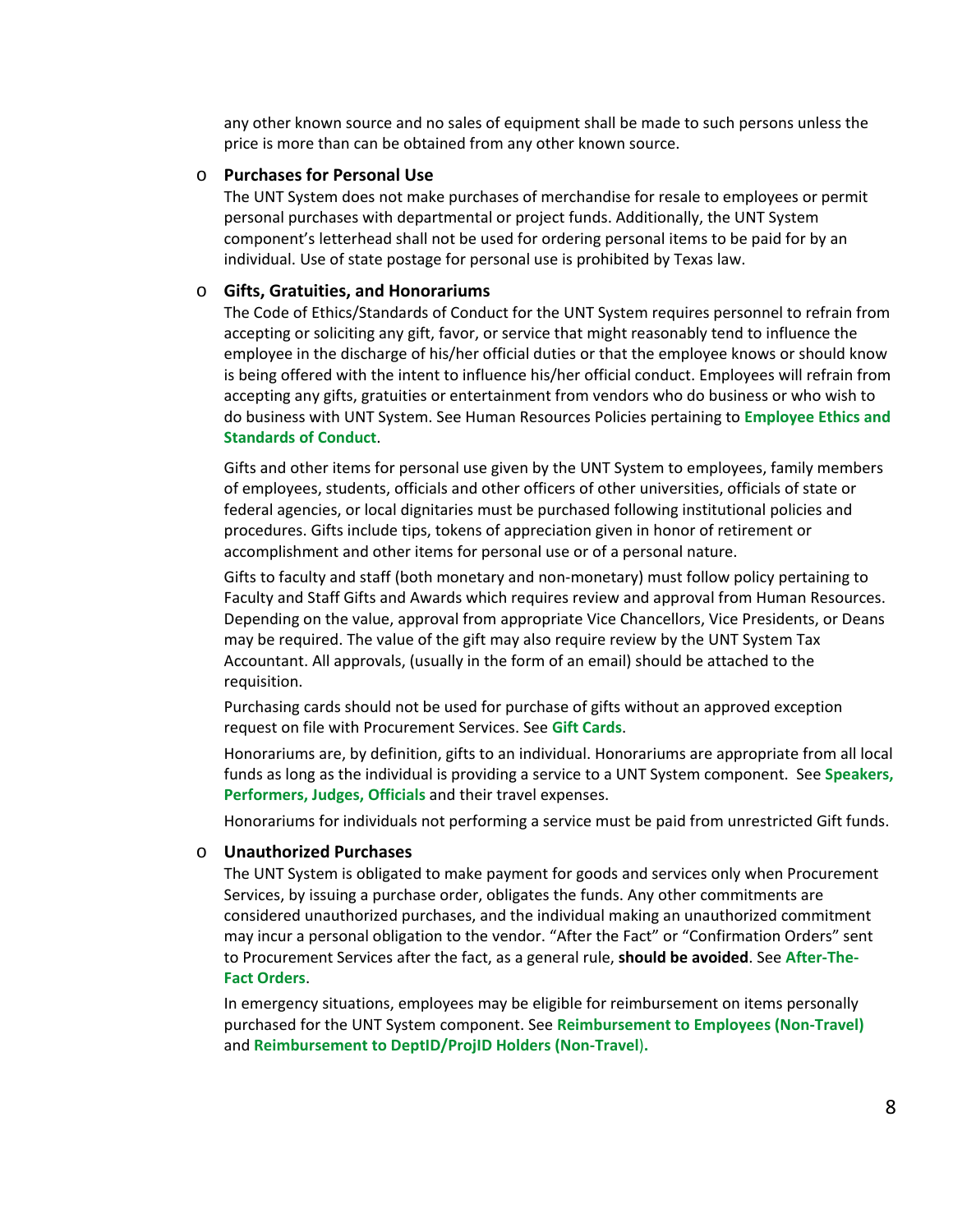# <span id="page-8-1"></span><span id="page-8-0"></span>**1.3. The Procurement Services Process**

## 1. The Procurement Services Process

## o **Overview**

Each department is responsible for following the steps below to begin the Procurement Services process.

## **Submitting a Requisition**

- 1. Gather pertinent information relating to the product or service needed.
	- o For assistance during this process, please contact Procurement Services at 940-369-5500 or toll free at 1-868-855-4357 or visit the **[UNT System](https://www.untsystem.edu/hr-it-business-services/business-support-services/about-business-suport-services)  [Business Support Services webpage](https://www.untsystem.edu/hr-it-business-services/business-support-services/about-business-suport-services)**.
- 2. Complete an ePro requisition in EIS. **Note:** It is imperative to use the correct category code when completing the ePro requisition. Using the wrong code can delay processing.
- 3. Complete the justification section of the ePro requisition for purchases over \$5,000 (reference any existing contract or purchasing co-op used, and include bid and quote information).
- 4. Attach purchase related documents, and bid documents for orders over \$5,000.
- 5. Submit for approval, and the requisition will route to the proper area for approval.

## **Requisition Approval Process**

Upon receipt of the approved requisition by Procurement Services, the process will proceed as detailed below for most transactions.



## o **Specifications (Scope of Work)**

A specification is a detailed description of the product or service a purchaser seeks to buy, and consequently, is a description of what a bidder must offer to be considered for an award. Specifications are the primary means of communication between the UNT System and a vendor, and are important because they control the

- quality level of the product or service;
- amount of competition;
- suitability of the product or service for the job to be done; and
- the method of evaluation used in making an award and in determining the effectiveness of the purchase.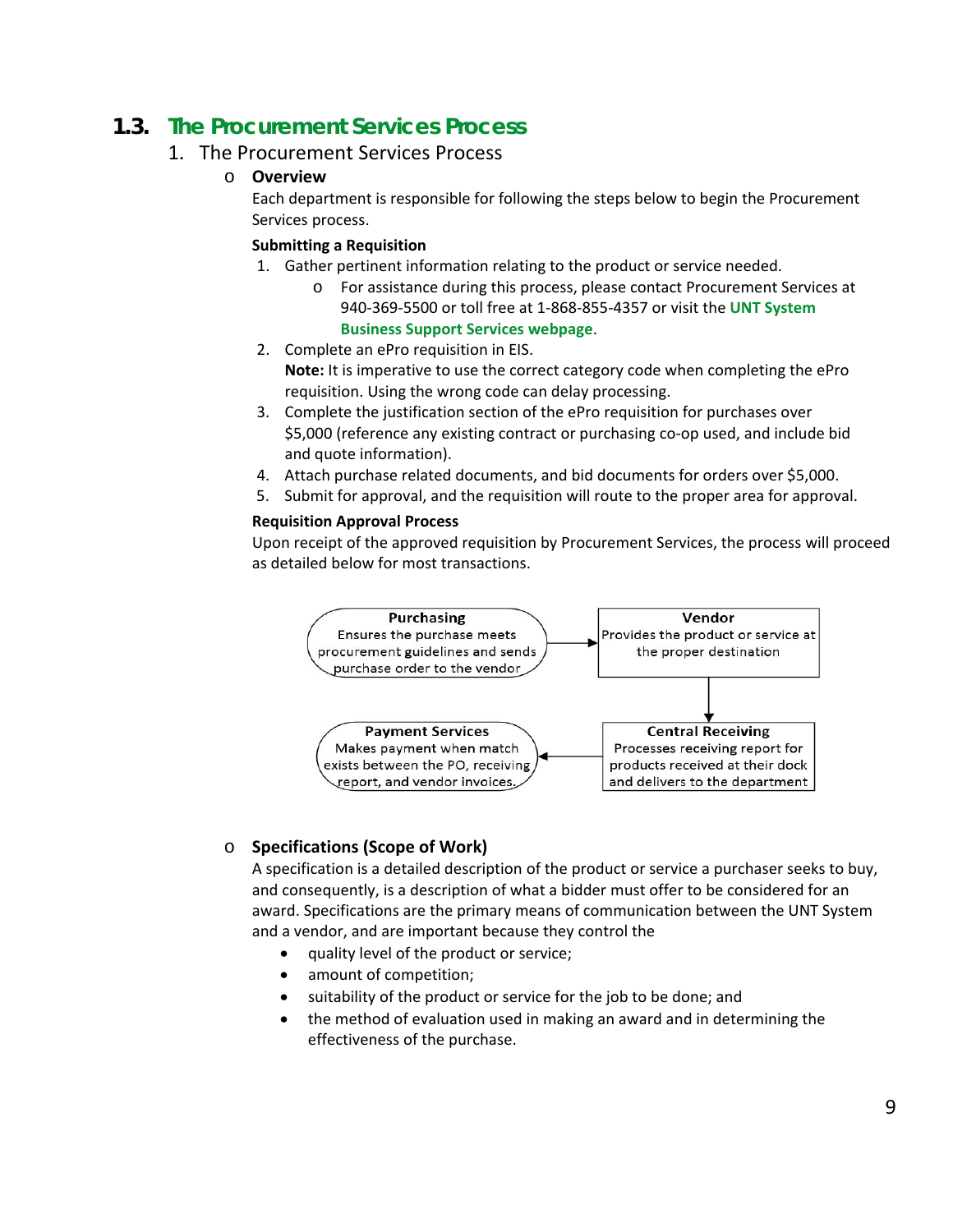While departments are responsible for preparation of specifications, Procurement Services will assist in developing specifications, at the request of the department. A successful specification will contain the following characteristics:

• **Simplicity** 

Avoid unnecessary detail, but be complete enough to ensure that requirements will satisfy their intended purpose.

• **Clarity**

Use terminology that is understandable to Procurement Services and to vendors. Correct spelling and appropriate sentence structure help eliminate confusion. Spell out technical words that are symbols (e.g. degree (°), Ohm (Ω), etc.).

• **Accuracy** 

Use units of measure that are compatible with industry standards. All quantities and packing requirements should be clearly identified.

• **Equitability** 

Identify two or three commercially available brands, makes, or models (whenever possible) that will satisfy the intended purpose. Avoid unnecessary "extras" that could reduce or eliminate competition and increase costs.

• **Reasonability**

Avoid unnecessary precision in stating measurements or standards since this can easily cause unnecessary expense. Unreasonable delivery requirements could also reduce or eliminate competition and increase cost.

• **Flexibility** 

Avoid totally inflexible specifications that may prevent the acceptance of a bid that could offer greater performance for fewer dollars.

Specifications should provide a clear and accurate description of the technical requirements for the merchandise or service to be purchased. They must be clear and understandable to Procurement Services and the bidders. They must permit maximum competition between products of equal quality.

Descriptions may include a statement regarding the qualitative nature of the purchase and should identify minimum essential characteristics and standards to which the purchase must conform if it is to satisfy its intended use. "Performance" specifications may be written when minimum functional requirements can be identified. "Design" specifications may be written where minimum mandatory design performance and design specifications are appropriate. Avoid detailed product specifications when possible.

When it is impractical or uneconomical to make a clear and accurate description of technical requirements, a "brand name or equal" description may be used to define the level of quality and performance required. In addition, the specification should name the salient features and characteristics that all products must meet to be considered for an award. To give an example of the desired quality of the intended purchase, refer to a brand and model or a manufacturer's number followed by the words "or equal". When "brand name or equal" specifications are used, award may be made on a brand other than that specified provided it is the low bid, meets the specifications, and is functionally equal to the brand specified.

#### **Sole Source/Proprietary Specifications**

When department requirements for Procurement Services items or services limit the bidding to one manufacturer, one product, or one service provider, the department must provide a written justification. See **[Proprietary Purchases](#page-24-0)** and **[Sole Source Purchases](#page-25-0)**.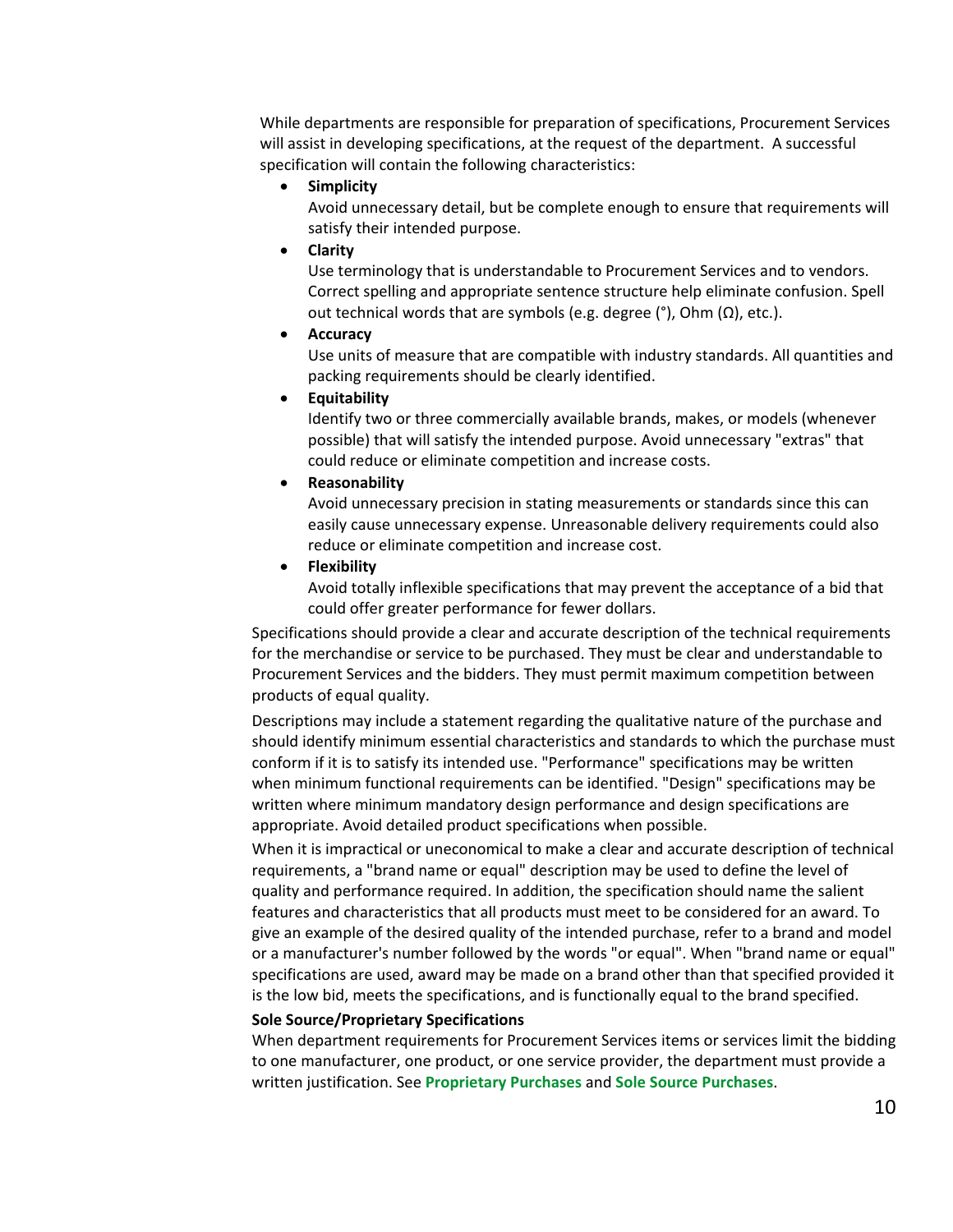# <span id="page-10-0"></span>2. Solicitation of Price Quotes

## o **Requirements According to Price Range**

| <b>Procurement</b><br><b>Amount</b> | <b>Procurement</b><br><b>Method</b> | <b>Requirements</b>                   | <b>Estimated</b><br><b>Business</b><br><b>Days</b> |
|-------------------------------------|-------------------------------------|---------------------------------------|----------------------------------------------------|
| All Dollar Limits                   | <b>State Contract</b>               | Department provides documentation     | $3 - 5$                                            |
|                                     | and Approved                        | verifying State Contract or approved, |                                                    |
|                                     | Co-ops                              | active Co-op program.                 |                                                    |
| $$0 - $5,000.00$                    | One Verbal                          | Department selects best value.        | $3 - 5$                                            |
|                                     | Bid                                 | Department is encouraged to contact   |                                                    |
|                                     |                                     | at least one HUB vendor.              |                                                    |
| \$5,000.01 -                        | <b>Informal Bid</b>                 | Department solicits at least 3        | $3 - 5$                                            |
| \$25,000.00                         |                                     | informal bids, including minimum of   |                                                    |
|                                     |                                     | 2 HUB vendors.                        |                                                    |
| \$25,000.01                         | Formal                              | <b>Procurement Services solicits</b>  | IFB-15-20                                          |
| and over                            | Bid                                 | formal bids.                          | RFP-45-60                                          |
| \$100,000.01                        | All Methods                         | Procurement Services solicits formal  | IFB-25-30                                          |
| and over                            |                                     | bids.                                 | RFP-45-60                                          |
|                                     |                                     | HUB Subcontracting Plan required.     |                                                    |
| \$500,000.01                        | All Methods                         | Procurement Services solicits formal  | IFB-25-30                                          |
| and over                            |                                     | bids.                                 | RFP-60-90                                          |
|                                     |                                     | HUB Subcontracting Plan required.     |                                                    |
|                                     |                                     | Chancellor or BOR approval required.  |                                                    |

## o **Disclosure of No-Bid Contract Awards**

Procurement Services contracts over \$25,000 for which bids are not solicited are disclosed to the public on the UNT System webpage, with the justification for the procurement method.

See **[No-Bid Contract Awards](https://www.untsystem.edu/hr-it-business-services/procurement/no-bid-contract-awards)** on the UNT System Business Support Services webpage for a list of all contracts awarded in excess of the formal bid limit, which is currently \$25,000, that did not go through the standard bid process. The public is able to access this webpage without the need for a login or password.

## **Exceptions for No Bid Contracts**

Departments are reminded that currently all contracts for \$25,000 or more must be open to formal competitive bidding unless an exception is recommended by a Vice Chancellor or Vice President **and** granted by Procurement Services. Exceptions must be requested in writing and may be granted for a proprietary or sole source purchase for such items as types of equipment manufactured by a single vendor. Departments should make sure to use proper forms and obtain proper authorization when procuring goods and services, including using the **[Proprietary/Sole Source Purchase Justification Form](http://www.untsystem.edu/sites/default/files/forms/procurement/proprietary_sole_source_purchase_justification.pdf)** when requesting an exception to the competitive bid process.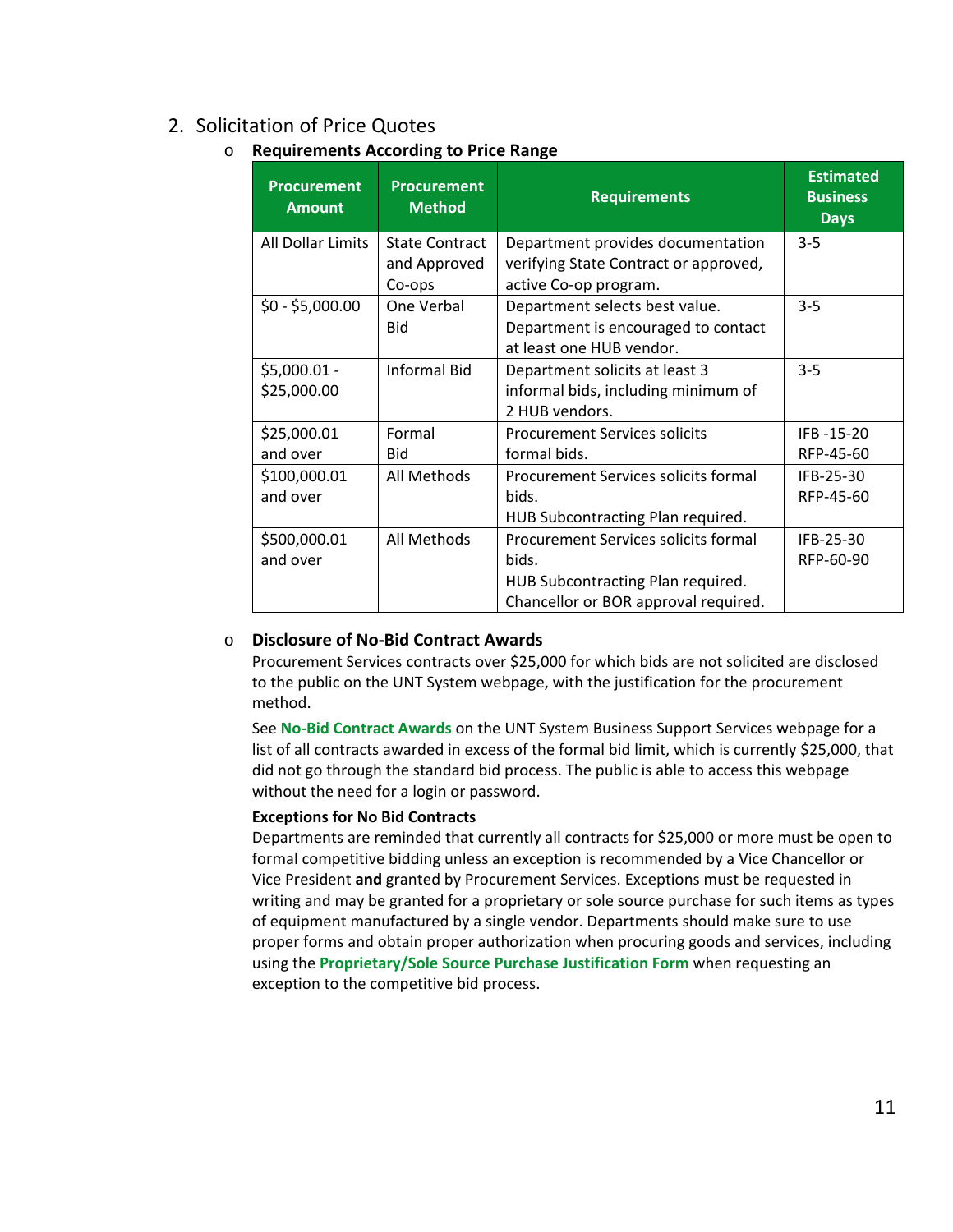## <span id="page-11-0"></span>3. Vendors

## o **Vendor and Partner Definitions**

This section provides definitions for terms related to vendors and partners of UNT System used throughout this Procurement Guide.

#### **Preferred Vendor**

See **[Strategic Sourcing Partner](#page-11-1)**.

#### <span id="page-11-1"></span>**Strategic Sourcing Partner**

A preferred vendor that has entered into a UNT System negotiated contract or is a cooperative, and offers special pricing and/or services that maximize financial effectiveness and/or greater operational efficiencies for UNT System institutions.

#### **Strategic Partner**

An organization that has entered into a collaborative relationship with UNT System or one or more of its institutions with the intent of developing and implementing solutions.

#### o **Vendor Guidelines**

Sales representatives from companies and individuals doing business with the UNT System may contact you or other staff members in your department. These representatives can be a helpful source of information. They are expected to secure appointments and to conduct themselves in such a way as not to interfere with the operation of the UNT System component. If you receive unsolicited calls or visits from outside salespersons, please refer the individual to **[Procurement Services](mailto:purchasing@untsystem.edu)**.

Occasionally, vendors will utilize unethical tactics by attempting to solicit business by phone, stating that they can offer you a great deal on overstocked or over-shipped merchandise. They will take minimal information as a commitment to buy and will ship merchandise after a conversation with someone in the department. Should such a company contact you, refer them to **[Procurement Services](https://www.untsystem.edu/hr-it-business-services/procurement)** for handling.

#### **Authority to Commit**

Commitments to purchase products or services must be made through **[Procurement](https://bsc.untsystem.edu/purchasing-home)  [Services](https://bsc.untsystem.edu/purchasing-home)**. Do not commit yourself, your department, or the UNT System with comments, or by signing any agreements or contracts. Submit any price quotes provided by sales representatives with your requisition electronically in ePro.

Equipment left by sales representatives on a "demonstrator" basis does not constitute a commitment to buy this equipment. Departments must notify **[Procurement Services](mailto:purchasing@untsystem.edu)** via email of any equipment left on campus by a vendor. See **[Vendor Product Demonstrations](#page-12-0)**.

#### **Nondisclosure of Price Quotes**

When obtaining quotes from multiple vendors on the same type of equipment, it is unethical to discuss prices offered by other vendors. A price quote is not public information. After a bid is awarded, Procurement Services can provide the bid tab results.

Vendors may not use campus facilities, including bulletin boards or inter-campus mail, to advertise their products or services.

#### **Equal Opportunity**

Vendors that do business with the UNT System are expected to be in full compliance with the Civil Rights Act of 1964 and the Americans with Disabilities Act Amendments of 2008, whereby, a contractor will not discriminate against any employee or applicant for employment because of race, color, religion, sex (including pregnancy), age, national origin, disability, veteran status or genetic information.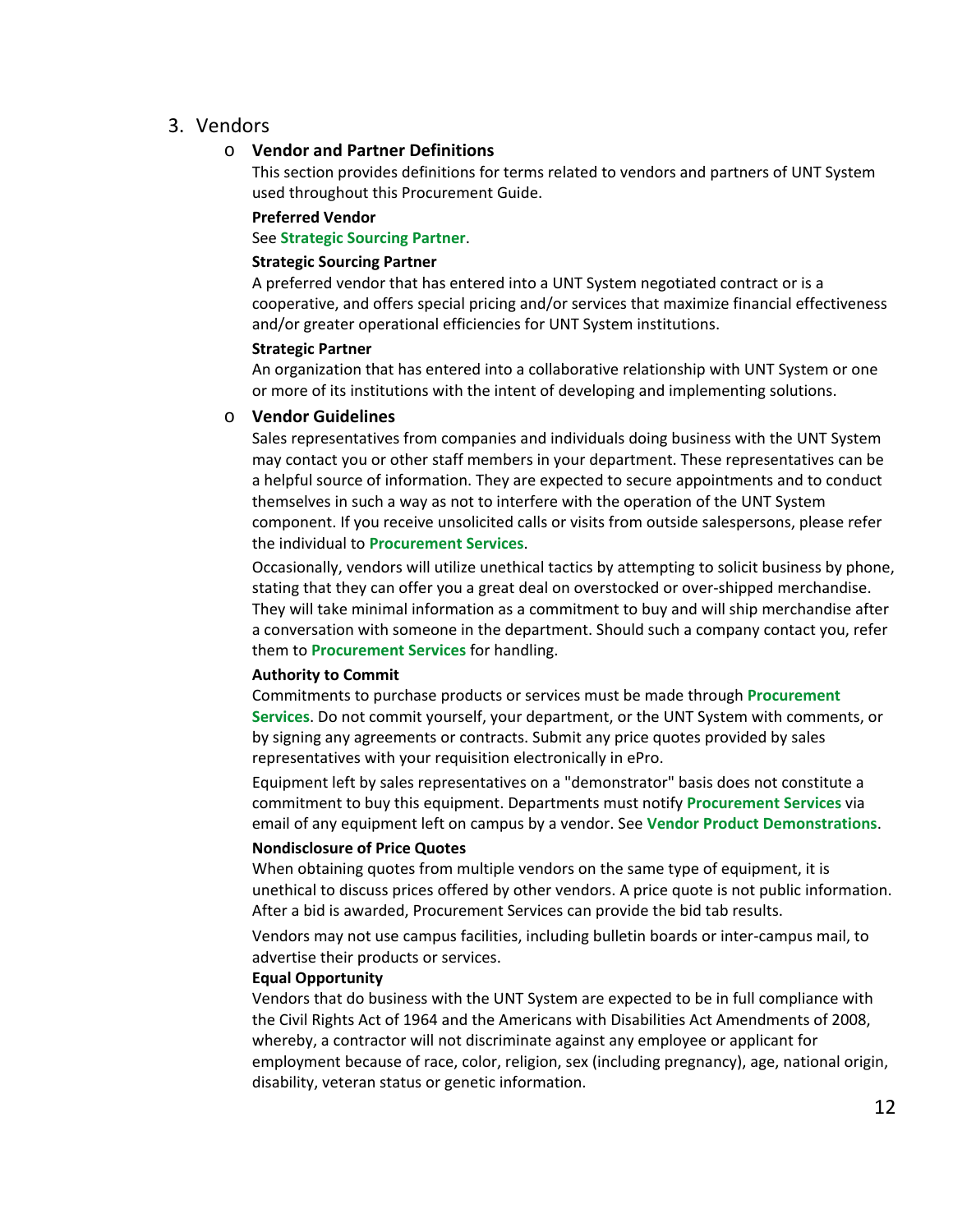#### o **Vendor Payee Identification Numbers**

If you are using a vendor that does not have a valid state payee number, the requisition will route to Supplier Management for vendor setup in EIS. The requisition must be submitted with the vendor's W-9.

#### o **Vendor Payment Inquiries**

If vendors call your department with payment inquiries, please transfer them to [Procurement Services](https://bsc.untsystem.edu/purchasing-home) at 940-369-5500 or toll free at 1-855-868-4357.

#### o **Vendor Performance**

#### **Mandatory Performance Reporting**

The Texas Comptroller of Public Accounts (CPA) administers a Vendor Performance Program for use by all ordering entities. This program relies on the ordering entity's participation to gather information on vendor performance. Consequently, they have requested agencies to provide input that will allow them to make reasonable judgments as to a vendor's ability to perform.

#### **Optional Performance Reporting**

The UNT System is encouraged to report vendor performance for purchases under \$25,000. Exemplary vendor performance is also an important matter for that vendor's file. Departments are encouraged to provide input regarding exemplary performance to Procurement Services in writing and it will be submitted to the CPA, and ensure the information becomes part of that vendor's file.

#### **Reporting Unsatisfactory Performance**

Should you become dissatisfied with the services of a local contract vendor, document the problems and attempt to resolve the issue with the vendor. The vendor must be given the opportunity to correct the problems. If unable to come to a consensus, notify **[Procurement](mailto:purchasing@untsystem.edu)  [Services](mailto:purchasing@untsystem.edu)** in writing as soon as possible. Once [Procurement Services](https://bsc.untsystem.edu/purchasing-home) has been notified, the vendor will be notified in writing. In most cases, the letter from Procurement Services will detail the problems, list which department(s) is experiencing the problems, and include a copy of the complaint memo from the department. Usually, the vendor will be required to contact the department to discuss possible solutions, and they will be given a date by which the [Procurement Services](https://bsc.untsystem.edu/purchasing-home) area must have received a written response with proposed solutions. The vendor will also receive a specific date by which problems related to the contract must be corrected. Should the vendor fail to respond within the allotted time or problems and complaints continue, Procurement Services may cancel the contract, and reaward the balance of the contract or re-advertise the service or blanket order for materials.

Procurement contracts governed by Texas Education Code Chapter 51 are exempt from this process.

#### <span id="page-12-0"></span>o **Vendor Product Demonstrations**

Vendor representatives may provide demonstrator equipment for exploration/examination. This is done entirely at the option of the vendor, and with no commitment by the UNT System. Departments wanting such displays and demonstrations should notify **[Procurement](mailto:purchasing@untsystem.edu)  [Services](mailto:purchasing@untsystem.edu)** via email, and the appropriate Buyer will help coordinate plans with the vendor. Items held on a "demonstrator" basis do not constitute a valid sale. Demonstrator equipment cannot be accepted if the UNT System advertises to purchase new equipment.

**Note**: Standard terms and conditions for bid documents require new equipment. Vendors must remove the demonstrator equipment left on campus, and provide new equipment.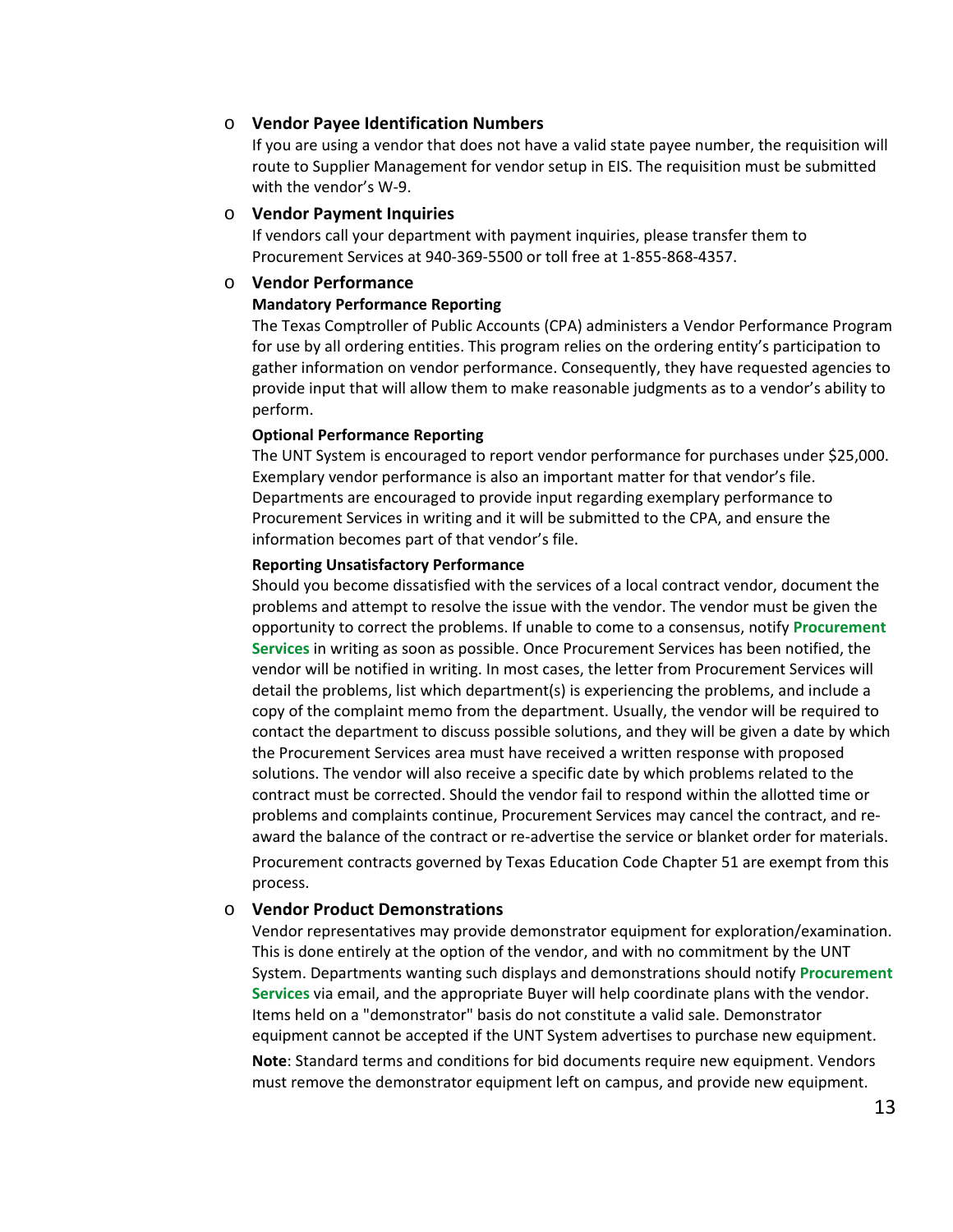## o **Individuals as Vendors**

All requisitions to individuals for services are routed to the UNT System Tax Accountant for Ad Hoc approval. They review the requisitions to determine independent contractor/employee status and employment status.

By general common law definition, an independent contractor controls the means and methods by which a job is performed. If an individual who is not already employed by the UNT System is performing a service that does not meet the criteria for independent contractor status, he/she must be paid through the payroll system.

UNT System employees who perform additional service must be paid through the payroll system regardless of the funds used and even if the nature of the service is separate from the individual's employment with the UNT System component. If the individual is determined to be a current employee or an individual who has been employed by UNT System during the past 12 months, he/she must be paid through the payroll system.

In summary, payments to individuals servicing the UNT System are only payable through purchase order if the UNT System Tax Accountant determines the individual is an independent contractor under IRS definitions, and is not a UNT System employee.

## o **Texas Multiple Award Schedules**

The TXMAS (Texas Multiple Award Schedule) Program adapts existing competitively awarded government contracts to the procurements needs of the State of Texas. To be considered for the TXMAS Program, an existing contract must be

- awarded by the federal government or any other governmental entity in any state,
- awarded using a competitive process, and
- adaptable to the laws of the State of Texas.

Each TXMAS contractor is required to produce a TXMAS vendor catalog. Vendor catalogs contain the information needed to place an order including item specifications, ordering procedures, invoicing procedures, and contact information.

Information regarding the TXMAS contracts is available on the **[Texas CPA website](https://www.comptroller.texas.gov/purchasing/contracts/txmas/contract-documents.php)**.

## o **Vendors Receiving Payment for Preparation of SOW or Competitive Solicitation**

State agencies may not accept a bid or award a contract including proposed financial participation by a person who was compensated for by the agency to participate in preparing the specifications or competitive solicitation on which the bid or contract is based. Meaning, a consultant or vendor, paid to help prepare requirements or specifications for a job, may not compete or be awarded a contract when the requirement is bid.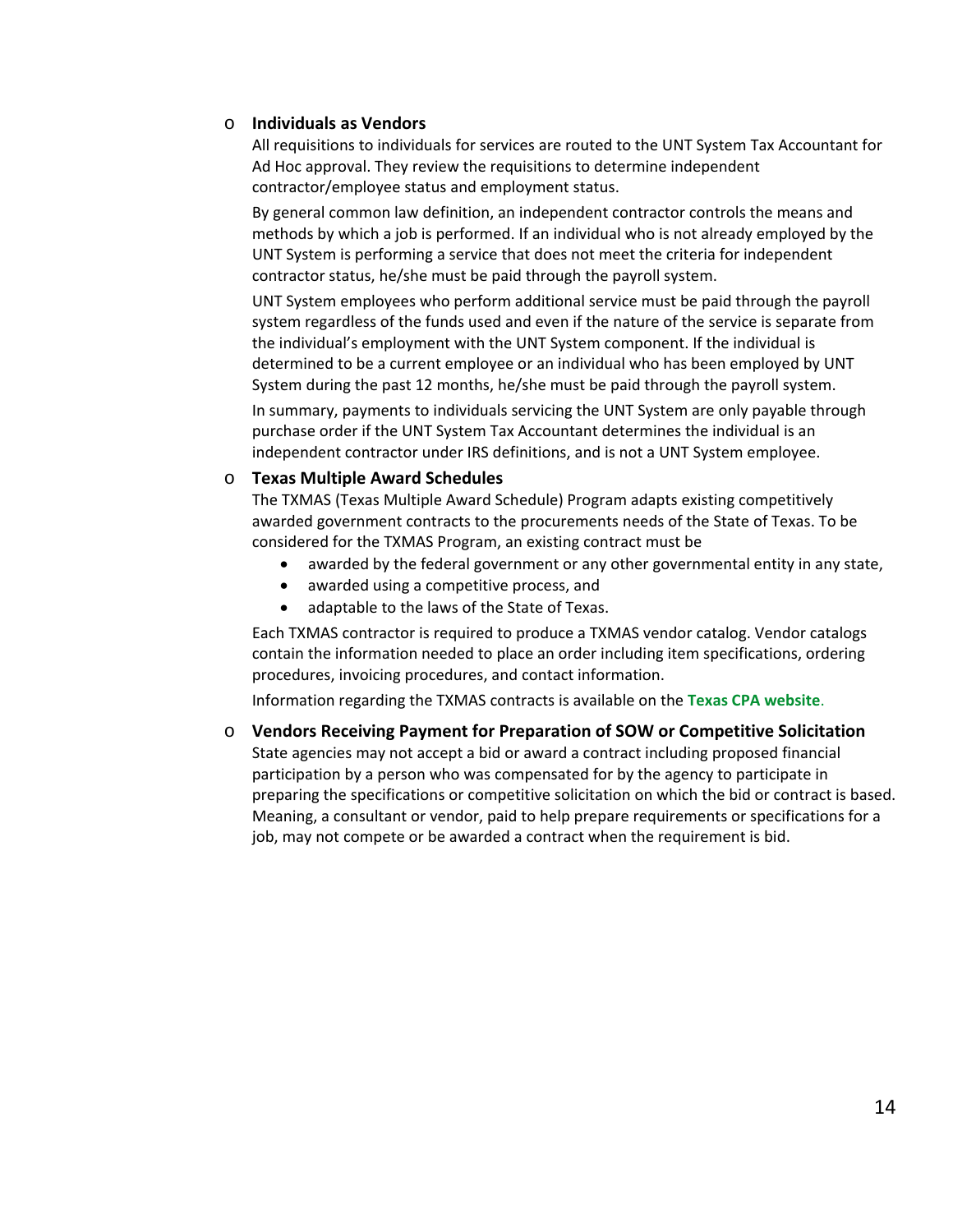## <span id="page-14-2"></span><span id="page-14-0"></span>4. Payment

## o **Payment of Purchase Orders**

The receipt of an invoice is the catalyst that begins the payment process. Except for invoices related to major construction projects facilitated by the UNT System Office of Facilities, Planning, and Construction (OFPC), departments should instruct vendors to send all invoices to **[Payment Services](mailto:invoices@untsystem.edu)**[.](mailto:invoices@untsystem.edu) If an invoice is received in the department, forward it to **[Payment Services](mailto:invoices@untsystem.edu)** upon receipt. [Payment](https://bsc.untsystem.edu/purchasing-home) Services documents the invoice received dates to ensure that vendors are paid within the timeframes allowed by the State of Texas Prompt Payment Act. Matching of a purchase order, along with an invoice, and a receiving report allows release of payment to the vendor.

#### **Dates of Service**

Payment Services staff notify the department requisition coordinator by email when invoices are received to confirm the services have been rendered. Dates of service are critical to payment scheduling dates, and must be provided before releasing payment.

#### **Payments Requiring Special Handling**

If the payment requires special handling to meet contract terms and/or to guarantee prompt discount, information must be included in the ePro requisition. Checks are mailed to vendors unless there is a fiduciary reason for hand-delivery. For rare situations where an invoice will **not** be received, it is the department's responsibility to provide some form of documentation to **[Payment Services](mailto:invoices@untsystem.edu)** for payment processing. This is typically true with guest **[Speakers](#page-47-1)**. (See **[Prepayments](#page-14-1)** and **[After the Fact](#page-19-0)  [Orders](#page-19-0)**). Attach documentation electronically to the original requisition, when possible.

#### **Issuing Payment**

When a three-way match exists between the purchase order, receiving report, and vendor invoice, payment will be made by Payment Services, providing all other necessary stipulations have been met. The State of Texas Prompt Payment Act requires the Comptroller to compute interest on late payments, pay the interest when paying the principal payment, and make the interest payment without requiring vendor petition for payment. Payment terms are net 30 days after receipt of goods/services and/or the invoice, whichever is later, unless a contract or other negotiated term allows for earlier payment. Earlier payment is authorized only when a discount is provided.

Payment Services processes purchase payments according to the Comptroller of Public Accounts "eXpendit Web resource", which replaces "The State of Texas Purchase Voucher Guide," and the Uniform Statewide Accounting System (USAS) User Manual. If you have any questions regarding invoices, please contact **[Payment Services](mailto:invoices@untsystem.edu)**.

#### **Interest**

Interest accumulated due to payment delays will be expensed to the original requesting department. Interest calculations are based on the State of Texas Prompt Payment Act and do not necessarily match those of the vendor calculations.

#### <span id="page-14-1"></span>o **Prepayments**

Generally, payments are released only after goods/services have been received. Prepayments follow the Comptroller's guidelines for advance payments. This includes advance payments to federal, Texas, or other state agencies, subscriptions, and annual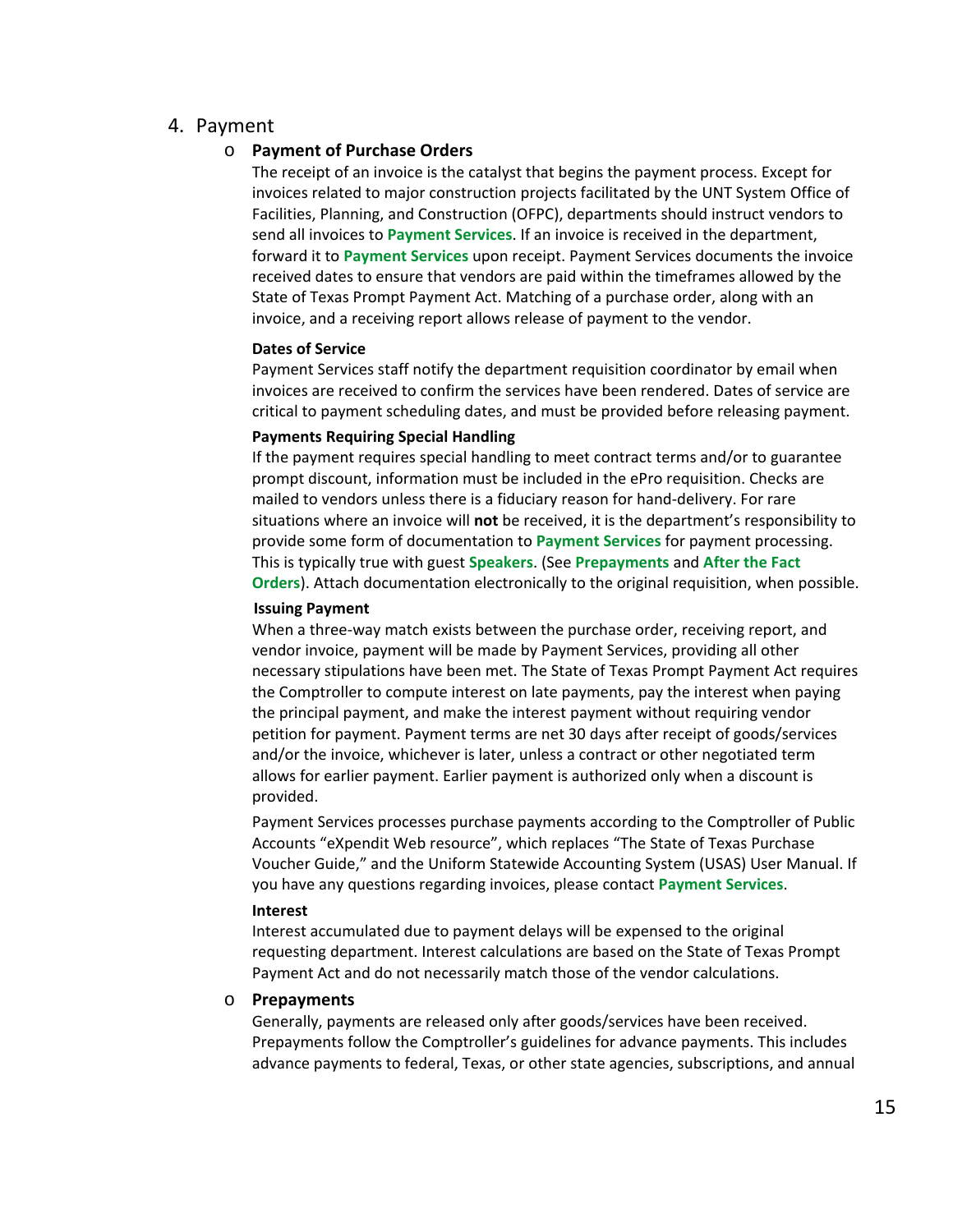maintenance agreements. Other exceptions may be made for memberships, significant cost savings, or for specialized or proprietary goods or services if the vendor requires prepayment. Prepayments should only be used for small dollar purchases. All prepayments are made with the understanding that appropriate local funds will be used to supplant expenditures for non-received and non-conforming goods and services. Some exceptions are made for large projects related to Education Code 51.

#### **Prepayment for Proprietary Goods or Services**

If prepayment is requested for specialized or proprietary goods or services, include the following note in Justification/Comments:

"NOTE TO AP: Prepayment required for (specialized or proprietary goods or services)." Include verification that the vendor requires prepayment, and a proprietary justification or a statement detailing how the requested goods or services are specialized or proprietary if the requisition does not require a proprietary justification due to the total amount.

#### **Prepayment for Significant Cost Savings**

If prepayment is requested for significant cost savings, include the following note in the Justification/Comments: "NOTE TO AP: Prepayment required for significant cost savings of (dollar amount or percentage)." Savings must meet the following institutional guideline:

| <b>Order Amount</b> | <b>Amount of Savings</b> |
|---------------------|--------------------------|
| <b>Under \$100</b>  | Minimum of \$10          |
| \$100-\$1,000       | Minimum of 10%           |
| Over \$1,000        | Minimum of \$100         |

#### <span id="page-15-0"></span>5. Delivery

#### o **Receiving Reports**

A receiving report indicates that merchandise has been received and initiated payment procedures. Departments should notify **[Payment Services](mailto:invoices@untsystem.edu)** within 48 hours of receipt if there is any need to withhold payment for items received. If there is a discrepancy in goods received and the receiving document, notify the appropriate UNT System component's Central Receiving within 24 hours.

When a vendor delivers goods directly to the department, the department must notify Central Receiving for the appropriate UNT System component immediately to provide receiving information that is critical for recording assets and processing payments.

UNTHSC departments, email **[UNTHSC Receiver Request Office](mailto:receiver@unthsc.edu)**.

UNT departments, email **[UNT Property Management](mailto:property.manager@unt.edu)**.

For services provided, send an email to **[Payment Services](mailto:invoices@untsystem.edu)** indicating services have been received, with the exact date of services rendered so payment may be made.

A receiving report issued by Central Receiving is not necessary for an order covering

- after-the-fact orders;
- software license when only item on order; or
- orders with contractual monthly services obligations (i.e. copier rentals).

State law prohibits the use of state resources for personal use. Using the UNT System component address, including Central Receiving, to receive personal mail and packages is prohibited.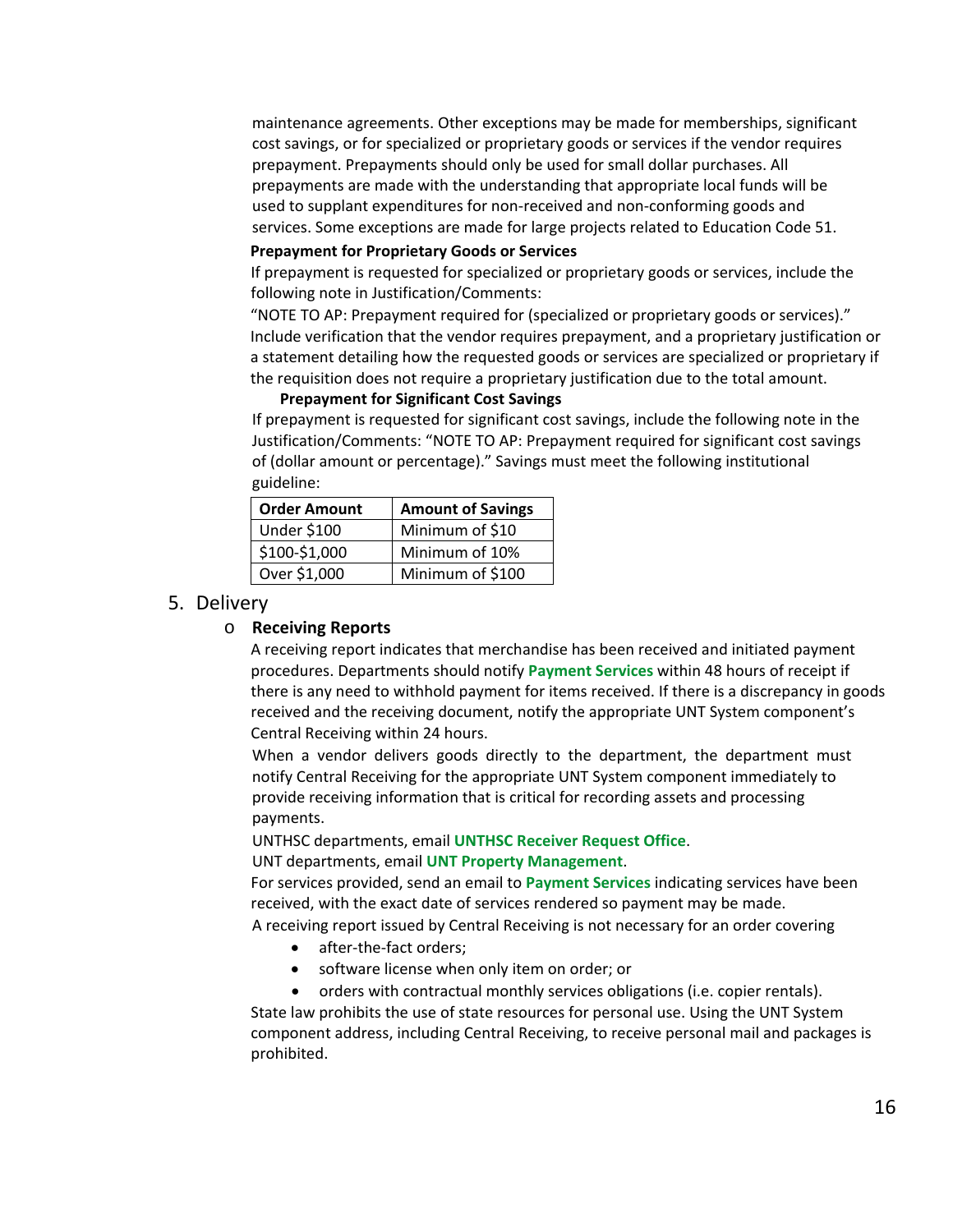## o **Furnish and Install Items**

Departments may request products to be purchased on a "Furnish and Install" basis. Such product orders will be delivered to Central Receiving for the appropriate UNT System component. Receiving or Facilities will deliver the product to the department. The vendors will then uncrate, set in place, and install the product. All "Furnish and Install" orders must specify an exact location of installation and the name and telephone number of the person coordinating installation with the vendor.

## o **Furnish, Inside Delivery, and Install Items**

Departments may request products to be purchased on a "Furnish, Inside Delivery, and Install" basis. Products ordered as such will be delivered to the installation site by the vendor and will be uncrated, set in place, installed, and calibrated, when necessary, by the vendor. All "Furnish, Inside Delivery, and Install" orders must specify an exact location of installation and the name and telephone number of a person who will coordinate installation with the vendor.

Property Management must be advised so installed equipment can be properly tagged.

#### o **Inspection of Merchandise Shipments to Central Receiving**

State agencies must inspect all shipments received against purchase orders and report any discrepancies to the vendor. When shipments arrive in Central Receiving, their personnel inspect the delivery and make every effort to note all visible damage and shortages and to initiate claims with the vendor or shipper.

#### **Shipments Direct to Departments**

When merchandise is delivered to departments, department personnel must inspect it for other damage or shortages. If either is found, you must report damage/shortage to Central Receiving for the appropriate UNT System component within 48 hours. You must

- request inspection;
- retain the damaged item(s), including all packaging;
- confirm phone calls in writing; and
- keep copies of all correspondence.

#### **Merchandise with Concealed Damage**

Concealed damage must be reported to the delivery carrier in writing within 15 days or the carrier cannot be held responsible. In addition, unlisted shortages must be reported to the vendor in writing within 15 days or the vendor cannot be held responsible for shortages. A vendor may be required to pick up any merchandise not conforming to specifications and replace the merchandise immediately. **[Procurement Services](mailto:purchasing@untsystem.edu)** must also be notified. For more information regarding claims for damages or shortages on purchase orders, please contact Central Receiving for the appropriate UNT System component.

#### o **Freight**

#### **F.O.B.**

The term F.O.B. means "free on board" and refers to control and ownership of goods while they are being shipped. "F.O.B. Shipping Point" or "F.O.B. Origin" means that the buyer assumes title when the carrier picks up the goods. The buyer owns the goods in transit and must file any freight claims. Used by itself, it means the buyer pays the freight.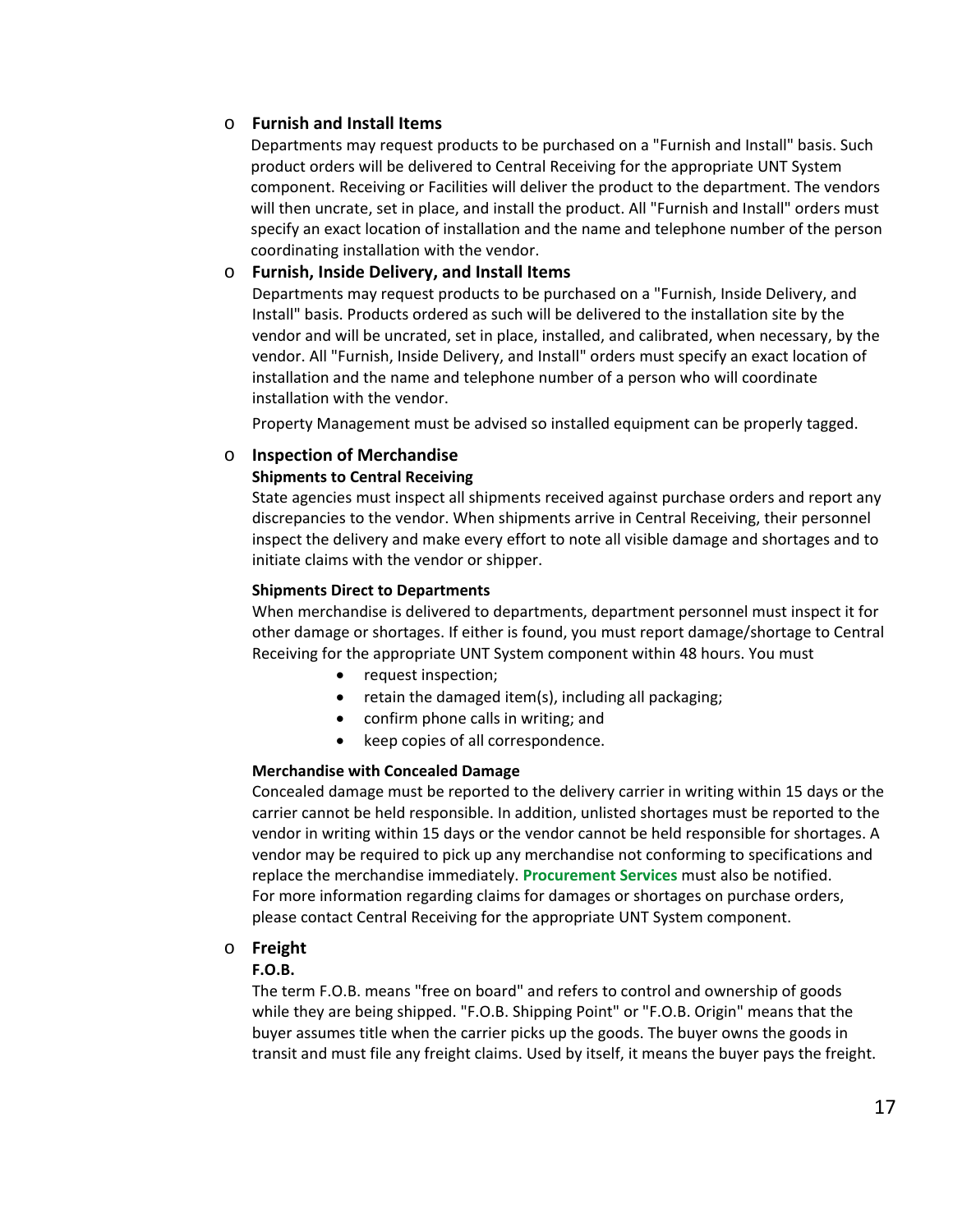#### **F.O.B. Destination**

F.O.B. Destination means the seller retains title until the goods are delivered to the buyer. The seller owns the goods in transit and must file any freight claims. Unless qualified, it means that the seller pays the freight. These F.O.B. terms may be qualified with payment terms. These determine the payment of the freight charges and have nothing to do with the title of the goods or who files claims for freight damage.

The terms and conditions for written bids require that the bidders quote F.O.B. Destination. If a bidder takes exception to this, he must note it on the bid. EIS requisitions and purchase orders default to "F.O.B. Destination Freight Prepaid and Added". If a vendor quotes different freight terms for orders under \$5,000 add a "Note to Procurement Services" in Justification/Comments and state the term quoted. The most common variations are explained in the chart below.

| <b>Delivery Type</b>                                                     | Terms                                                                                                                                                 |
|--------------------------------------------------------------------------|-------------------------------------------------------------------------------------------------------------------------------------------------------|
| F.O.B. Destination; or F.O.B. Destination<br>Freight Prepaid and Allowed | Title passed to buyer upon delivery<br>Seller pays freight charges<br>Seller owns goods in transit<br>Seller files any freight claim                  |
| F.O.B. Destination, Freight Prepaid and<br>Added                         | Title passed upon delivery to buyer<br>٠<br>Buyer pays freight charges<br>Seller owns goods in transit<br>Seller files any freight claim<br>$\bullet$ |
| F.O.B. Origin; or F.O.B. Origin, Freight<br>Prepaid and Added            | Title passed to buyer upon delivery to carrier<br>Buyer pays freight charges<br>Buyer owns goods in transit<br>Buyer files any freight claim          |
| F.O.B. Origin, Freight Prepaid and Allowed                               | Title passed to buyer upon delivery to carrier<br>Seller pays freight charges<br>Buyer owns goods in transit<br>Buyer files any freight claim         |

Because freight charges will be added to the invoice on many requisitions, remember to budget and maintain sufficient funds in applicable DeptID/ProjIDs to cover freight charges. Use the category code below in ePro.

| <b>Classification</b>                    | ePro Category Code               |
|------------------------------------------|----------------------------------|
| Freight as a line on an ePro requisition | Use the same category code as    |
|                                          | the main item on the requisition |
| If only paying for freight services      | 915-59 (Freight Services - Only) |

## <span id="page-17-0"></span>6. Expedited Order Requests

## o **Expediting Orders**

Expediting is the process of attempting to secure a more rapid delivery than promised by a vendor on a purchase order. Whether a vendor accommodates a request to expedite a delivery is strictly at the discretion of the vendor. Contractually, the vendor is only required to meet the delivery schedule of the purchase order.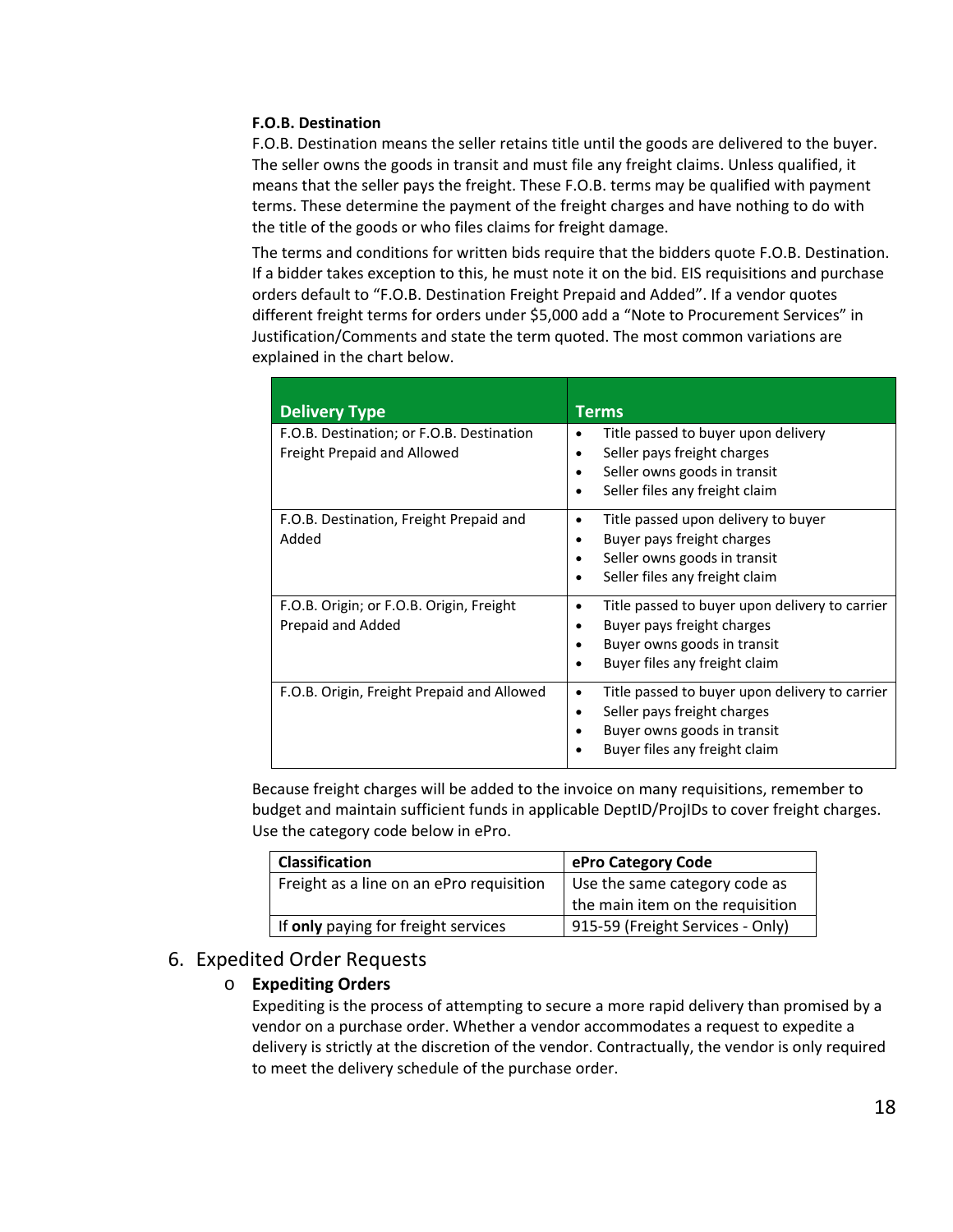## o **Follow Up on Orders**

Follow up is an effort to ensure that the vendor understands that we expect timely delivery of an order and that the delivery schedule set forth in a purchase order will be met. It is the responsibility of the requesting department to follow up with the vendor if there are concerns about timely delivery, or to determine if expedited delivery is a possibility.

## o **Express Delivery Service**

eShip Global is an outbound delivery service on contract for use by UNT System departments. For more information, visit the **[About eShip Global page](https://www.untsystem.edu/hr-it-business-services/procurement/purchasing/shipping-and-freight)** on the UNT System Business Support Services webpage.

## o **Emergency Orders**

An emergency is defined as the need of supplies and/or services by a department to the extent that if not purchased immediately, serious financial or operation loss will occur. Emergencies can be caused by breakdown of essential equipment, weather damage, sudden illness, epidemics, etc.

If you have such a situation, follow these procedures:

- 1. Obtain one phone bid.
- 2. Submit a requisition and follow **[Rush Procedures](#page-18-0)**.

## **Purchases over \$25,000:**

- 1. Leave the vendor blank.
- 2. Mark the lines RFQ required.
- 3. List any suggested vendors that you have in Justification/Comments.
- 4. Submit an Emergency Purchase justification electronically.

The justification must include the following:

- the nature of the emergency purchase (hazard to life, health, safety, welfare, or property or to avoid undue additional cost to the state);
- the cause of the emergency situation; and
- the estimated impact or damage either financial or otherwise that will occur by following normal procurement practices (general statements of loss or nominal damage are not acceptable).

## **Proprietary/Sole Source Products or Services**

If the product or service is proprietary or proprietary/sole source, also electronically submit a **[Proprietary/Sole Source Purchase Justification Form](http://www.untsystem.edu/sites/default/files/forms/procurement/proprietary_sole_source_purchase_justification.pdf)**. The form requires Vice President or Vice Chancellor level approval for the submission as sole source or proprietary. The purchase method of sole source is not accepted/authorized until it has the approval signature of the Senior Director of Procurement Services or Director of Purchasing.

## <span id="page-18-0"></span>o **Rush Procedures**

If your department has a situation when a product or service is needed immediately, yet it is not an "Emergency" order, the coordinator should add "RUSH" on the first line of the Justification/Comments section and include specific details such as when the product/service is needed, etc. If the time frame is very short, the coordinator should notify [Procurement Services](https://bsc.untsystem.edu/purchasing-home) via the **[Rush to PO Request Form](https://www.untsystem.edu/rush-po-request)**.

The coordinator should also monitor the requisition in "Manage Requisitions" and call the approver if the requisition is not approved in a short time. The requisition will be a priority for the Buyer. See **[Almost Emergencies](#page-19-1)**.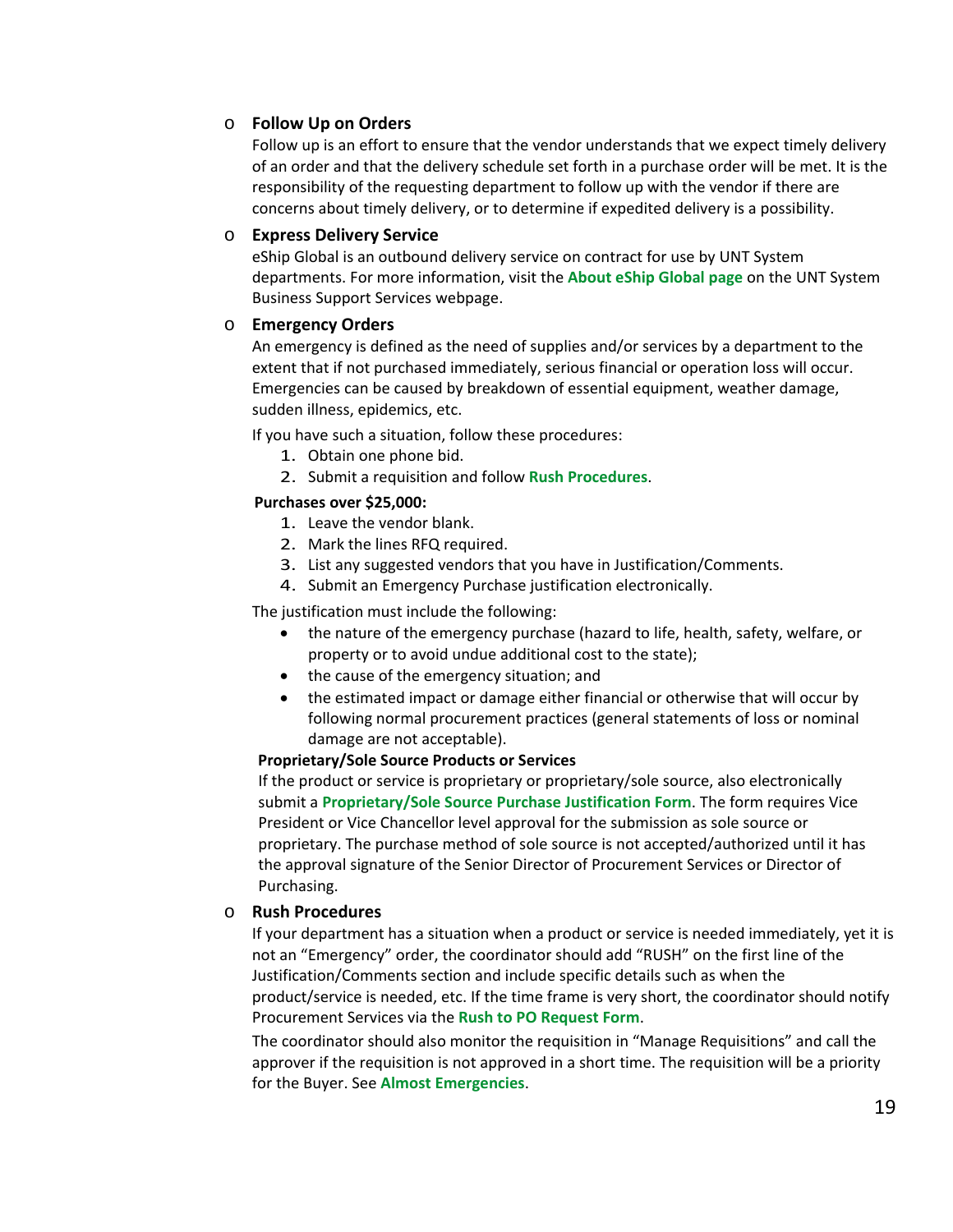#### <span id="page-19-0"></span>o **After-the-Fact Orders**

An after-the-fact (ATF) order is one submitted to Procurement Services on any fund for goods and services that have already been received based on a request by a faculty or staff member prior to Procurement Services processing a purchase order. [Procurement](https://bsc.untsystem.edu/purchasing-home)  [Services](https://bsc.untsystem.edu/purchasing-home) is obligated to make payment for goods and services only when they obligate the funds, by issuing a purchase order. Any other commitments are considered unauthorized purchases and the individual may encounter a personal obligation to the vendor.

**After-the-fact purchase orders should be avoided on all funds.** They are NOT allowed on state funds including HEAF and state-funded grants unless proper documentation has been provided and approved indicating that a prior written contract existed or a justified emergency existed. When special circumstances exist, departments should contact **[Procurement Services](mailto:purchasing@untsystem.edu)** for assistance rather than placing orders without an authorized PO. An employee placing such an order may be held personally liable for the payment if the purchase order cannot be approved by Procurement Services.

In emergency situations, employees may be eligible for reimbursement for some items personally purchased for the institution. See **[Reimbursement to Employees \(Non-](#page-54-1) Travel)** and **[Reimbursement to DeptID/ProjID](#page-54-2) Holders (Non-Travel)**. The requisition must be submitted with an after-the-fact justification that explains the emergency situation that required purchase of the product/service without first securing a purchase order through Procurement Services. Include the justification in the Justification/Comments or add as an attachment. These purchases must meet all other Procurement Services requirements including, but not limited to, bid requirements; contract approvals; additional approvals such as for advertising, computer hardware/software, etc.; additional requirements such as for consulting; and funding restrictions.

**Note:** Due to tax implications, employees will not be reimbursed for payments to an independent contractor.

Proof of payment and documentation supporting the dollar amount of the expenditure must also be submitted with the requisition in order for reimbursement to be approved and for Payment Services to process the payment. Usually a paid invoice made out to the individual and not the institution meets this criterion. If the invoice is not marked "paid," a copy of the employee's check or credit card will be required by Payment Services. Vendors should be aware that providing a good or delivering a service without a purchase order may delay their payments.

Confirming or After-the-Fact orders are tracked by Procurement Services and reported on a regular basis to the applicable Vice President for each university entity.

#### <span id="page-19-1"></span>o **Almost Emergencies**

In a situation when you need something immediately–yet it is not an emergency as defined in Emergency Orders, you may request "rush" handling. Departments should use the normal processing times described earlier as a guide to anticipate needs in advance so that these requests are kept to a minimum to allow the normal processing routine to function effectively. All orders with "rush" requests will be handled in as timely a manner as possible. To assist in the prompt processing of these orders, please ensure they meet all Procurement Services requirements when submitted. If you need assistance with one of these orders, please call Procurement Services at 940-369-5500 or toll free at 1-855-868- 4357.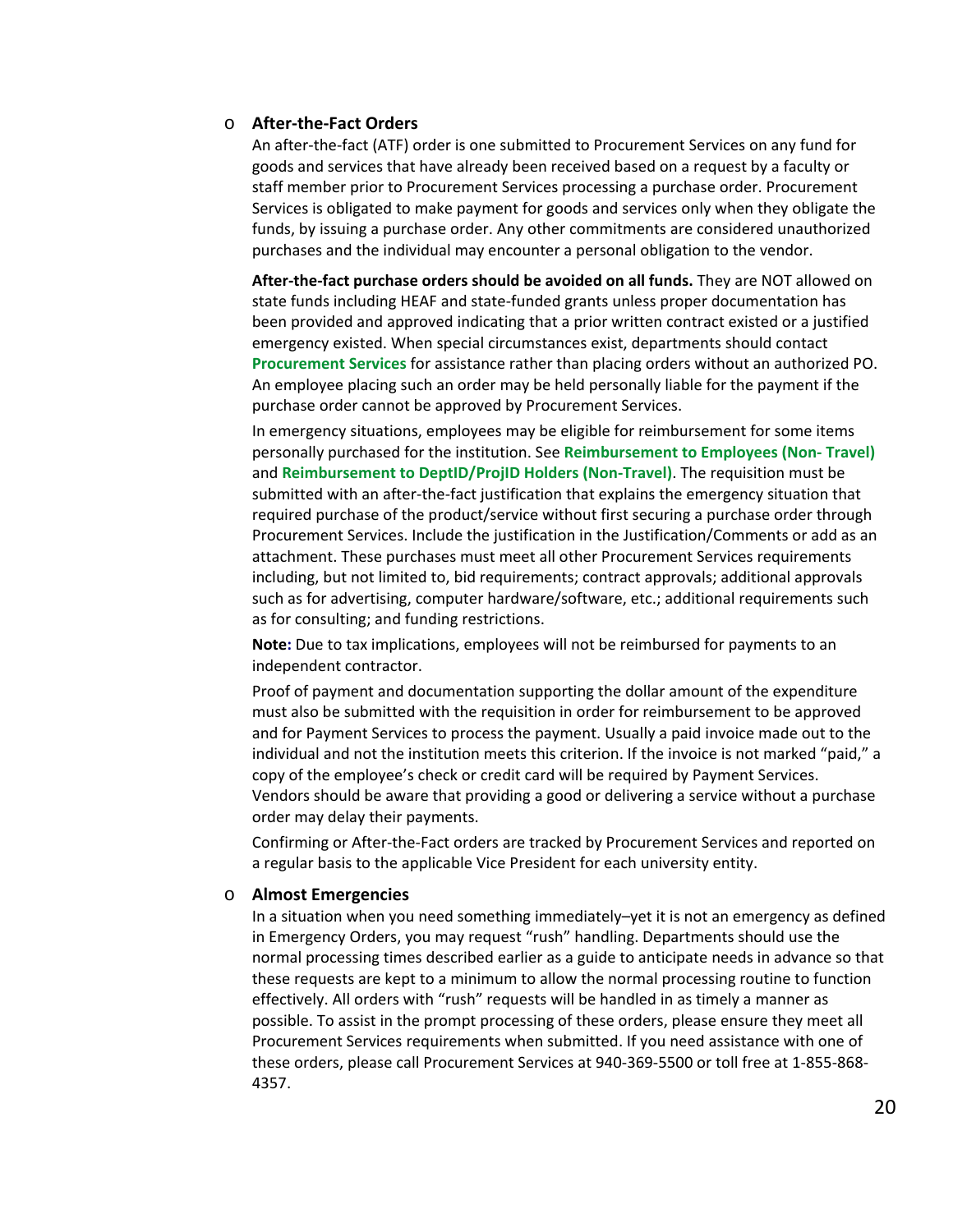# <span id="page-20-0"></span>7. Order Changes or Cancellations

## o **Cancellation of Orders**

A purchase order is a binding contract between the UNT System and/or its components and the vendor. Therefore, it cannot be modified or cancelled unilaterally unless specified in the order or the contract. If a department requests cancellation for some reason that is no fault of the vendor, we must have the vendor's permission to cancel the order or items on the order unless specified in the order or the contract. The requesting department should discuss the order with the vendor, where applicable, prior to submitting the PO change order request in EIS.

Certain procurement agreements and contracts include terms allowing for cancellation or termination. The UNT System and/or its component institutions will follow the specific terms in the event an agreement or contract needs to be cancelled.

Requests for modification of purchase orders must be submitted in EIS. The PO Change Request routes through EIS for approval. Once changes are made to the purchase order, a revised PO will be sent to the supplier.

To close a purchase order and disencumber funds, please submit an **[Encumbrance Inquiry](https://www.untsystem.edu/encumbrance-inquiry)  [Form](https://www.untsystem.edu/encumbrance-inquiry)** to **[Procurement Services](mailto:purchasing@untsystem.edu)**.

## <span id="page-20-1"></span>o **Return of Materials**

Upon receipt of an item, Central Receiving makes only a cursory inspection for obvious shipping damage. The final acceptance or rejection of merchandise is the responsibility of the using department, who upon receipt must immediately inspect the goods for damage. If there is a discrepancy, the using department must immediately notify Central Receiving for the appropriate UNT System component to determine if the problem originated before or after receipt in Central Receiving. If it occurred before receipt, the requesting department must immediately contact the vendor to resolve the issue. If consensus toward a resolution is not imminent, **[Procurement Services](mailto:purchasing@untsystem.edu)** must be notified within 48 hours of receipt.

If items do not meet specifications according to the purchase order against which the items were received, email **[Procurement Services](mailto:purchasing@untsystem.edu)** immediately to state the discrepancies. The using department should contact the vendor regarding the immediate problem with the shipment. Notify **[Procurement Services](mailto:purchasing@untsystem.edu)** with any specific instructions to be followed on the order or future payment of the order.

If incorrect items were ordered, contact the vendor for permission to return the items. Agreement from the vendor to accept a return is not automatic. If the vendor agrees to the return, notify **[Procurement Services](mailto:purchasing@untsystem.edu)**. A restocking charge or fee may be required and will be charged to the requesting department.

#### **Return of Item(s)**

Adhere to the guidelines below when contacting a vendor regarding return of items:

- 1. Secure the full name of the vendor representative giving permission.
- 2. Secure a return authorization number, allowing the vendor to track the item when it is returned (many vendors use some type of return authorization number).
- 3. Secure a "ship to" address. This may be different than the purchase order address.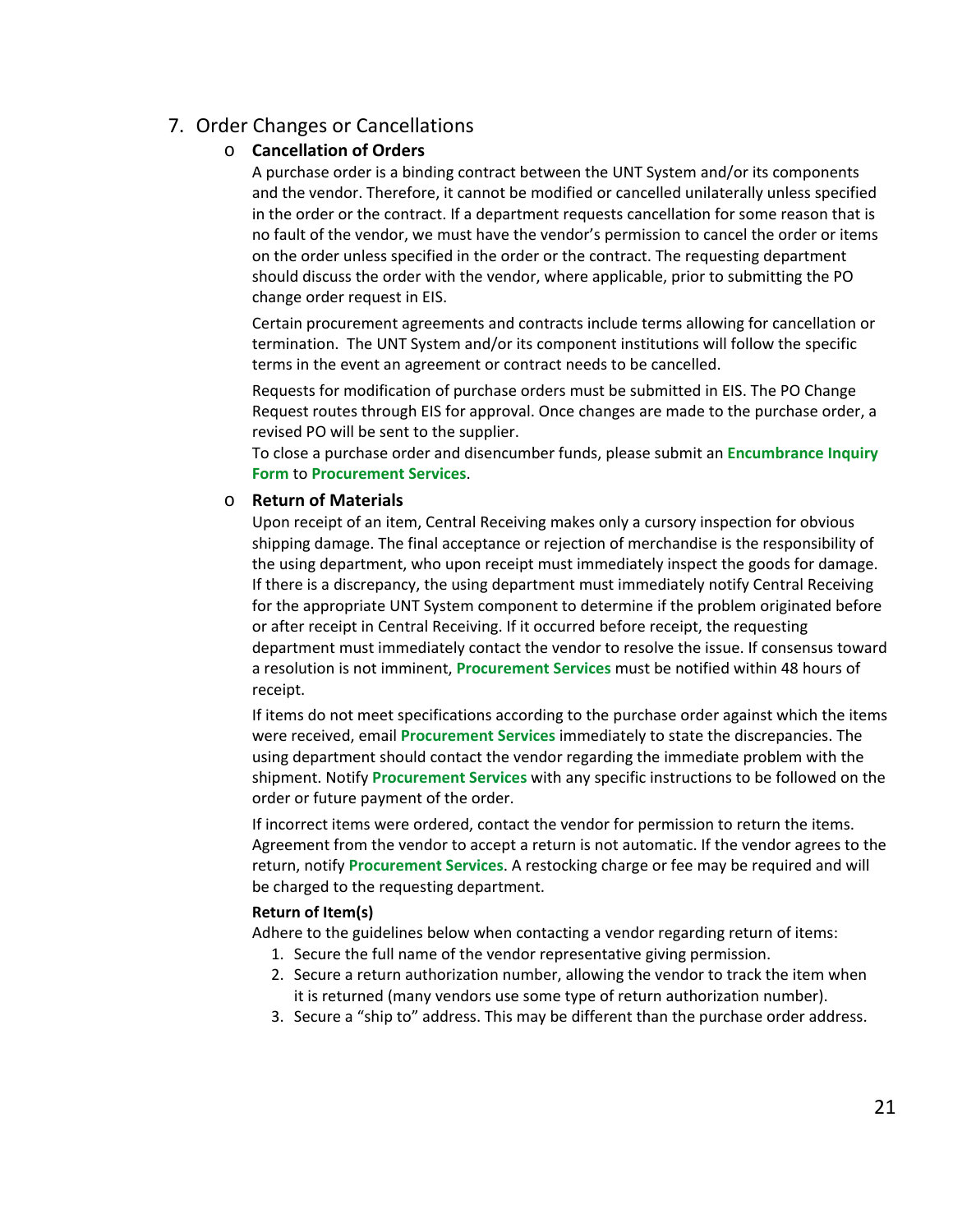- 4. Clarify who will pay freight and which carrier is to be used. Generally, if the vendor shipped the item in error, the vendor will pay for return shipping. If the vendor has agreed to accept an item back that was ordered in error, the department is usually responsible for return shipping charges.
- 5. Clarify if there will be a restocking charge. See **[Restocking Charges](#page-21-1)**.
- 6. Email **[Procurement Services](mailto:purchasing@untsystem.edu)** and include
	- the information from steps 1-5 above;
	- the P.O. number; and
	- special instructions for shipping (if applicable).

#### **Replacement of Item(s)**

If the item or the entire purchase order needs to be cancelled, include instructions in the email regarding the return and submit an **[Encumbrance Inquiry Form](https://www.untsystem.edu/encumbrance-inquiry)** to **[Procurement](mailto:purchasing@untsystem.edu)  [Services](mailto:purchasing@untsystem.edu)**.

If the vendor agrees for the item(s) to be replaced, follow these guidelines:

- 1. Follow steps 1-6 as outlined above.
- 2. Confirm with the vendor when you can expect replacement shipment.
- 3. Include expected delivery date regarding the return.

If a return to vendor occurs after payment has been made, the requesting department should send a notification of a pending credit to **[Payment Services](mailto:invoices@untystem.edu)**. Payment Services will then watch for the appropriate credit memo and apply accordingly to the next bill, OR request a refund of the amount to be deposited back to the fund in which payment was made.

## <span id="page-21-1"></span>o **Restocking Charges**

If the return of materials or cancellation of a purchase order is requested through no fault of the supplier, the supplier may assess a restocking charge or cancellation fee and expect the ordering department to absorb the cost of the return freight. Charges or fees of 15% or less of the original cost of the materials are generally considered reasonable. If you have a situation where a vendor insists on an amount greater than 15%, do not obligate the institution by agreeing to pay. Contact **[Procurement Services](mailto:purchasing@untsystem.edu)** for assistance. See **[Return of](#page-20-1)  [Materials](#page-20-1)** for additional information.

## <span id="page-21-0"></span>8. Fiscal Year-End Closing

## o **Fiscal Year-End Closing**

The fiscal year for the UNT System begins September 1 and ends August 31. Year-end deadline notices with exact deadline dates for each type of order are usually distributed during April or May of each year. Adherence to the schedule will help ensure that your purchases can be processed by the end of the fiscal year.

If the order is for the new fiscal year, in your requisition Justification/Comments add the following statement: "FYXX - For Invoicing and Delivery on or after 9/1/XX". For requisitions on budgetary and non-budgetary funds, the department must change the Budget Date to 9/1/XX. For requisitions on project/grant funds, use the current date.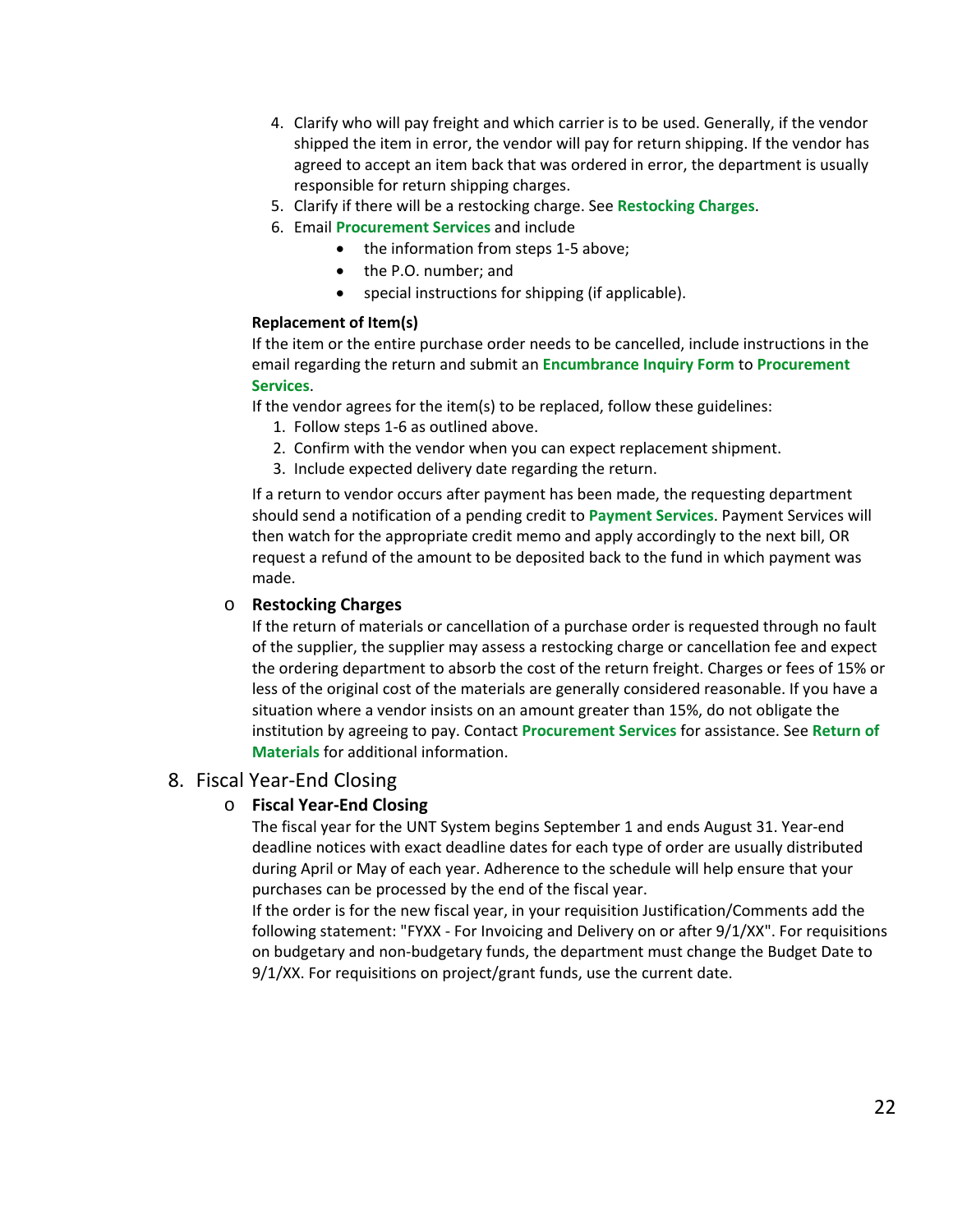# <span id="page-22-1"></span><span id="page-22-0"></span>**1.4. Solicitation Guidelines**

## 1. Bids

#### o **Competitive Bidding**

Competitive bidding is the statutory foundation for purchases made for the State of Texas, Texas State agencies, and institutions of higher education. It is the process of inviting and obtaining bids from competing sources in response to advertised competitive specifications, by which an award is made. The process contemplates giving potential bidders a reasonable opportunity to bid, and requires that all bidders be placed on the same plane of equality. Each bidder must bid on the same advertised specifications, terms, and conditions in all items and parts of a contract.

The purpose of competitive bidding is to stimulate competition, prevent favoritism, and secure the best goods and services at the lowest practicable price, for the benefit of the institution and the state. Competitive bidding cannot occur where contract specifications, terms or conditions prevent or unduly restrict competition, favor a particular vendor, or increase the cost of goods or services without providing a corresponding benefit to the state.

When possible, vendors contacted for bids should be selected from the State of Texas' "Centralized Master Bidders List (CMBL)" maintained by the Texas CPA.

All purchases must be in accordance with established procedures, with procedural flexibility based on the funding source as deemed by the Senior Director of Procurement Services or the Director of Purchasing.

The formal written bid process must be conducted under the direction of a designated purchaser of the UNT System [Procurement Services.](https://bsc.untsystem.edu/purchasing-home) Certain formal solicitations involving large construction projects are facilitated and managed by the UNT System Office of Facilities Planning and Construction with oversight by UNT System Business Support Services.

#### o **Identifying Vendors**

The use of the CMBL is a method for locating vendors. Services and goods are assigned commodity code numbers. These commodity codes can be used as search criteria in the CMBL to find vendors who sell those commodities. The CMBL provides addresses, phone numbers, fax numbers, email addresses, and HUB ethnicity, gender, and contact names.

A link from each vendor's page can also provide the vendor's status with the state. See **[Finding](https://www.untsystem.edu/hr-it-business-services/finding-hub-vendors)  [HUB Vendors](https://www.untsystem.edu/hr-it-business-services/finding-hub-vendors)** located on the UNT System Business Support Services webpage for further instructions.

When contacting vendors, departments should always confirm the vendors' ordering information and document special requirements on a requisition.

#### o **Bid Evaluation and Award**

An award of a bid solicitation is made to the vendor offering the best value for the state while conforming to the specifications required. Complying with the specified time limit for submission of written data, sample, or models, on or before bid opening time, is essential to the acceptability of a bid. Preferences and Reciprocity are also considered before awarding a bid.

Evaluation criteria may be considered as long as provisions are outlined in the solicitation when it is posted, and should specifically outline what will be considered in determining an award. Any criteria must have objective definitions and identified measures. For more complex solicitations, an evaluation team should be utilized including individuals with working and industry knowledge regarding the procurement. Contact **[Procurement Services](mailto:purchasing@untsystem.edu)** for additional information.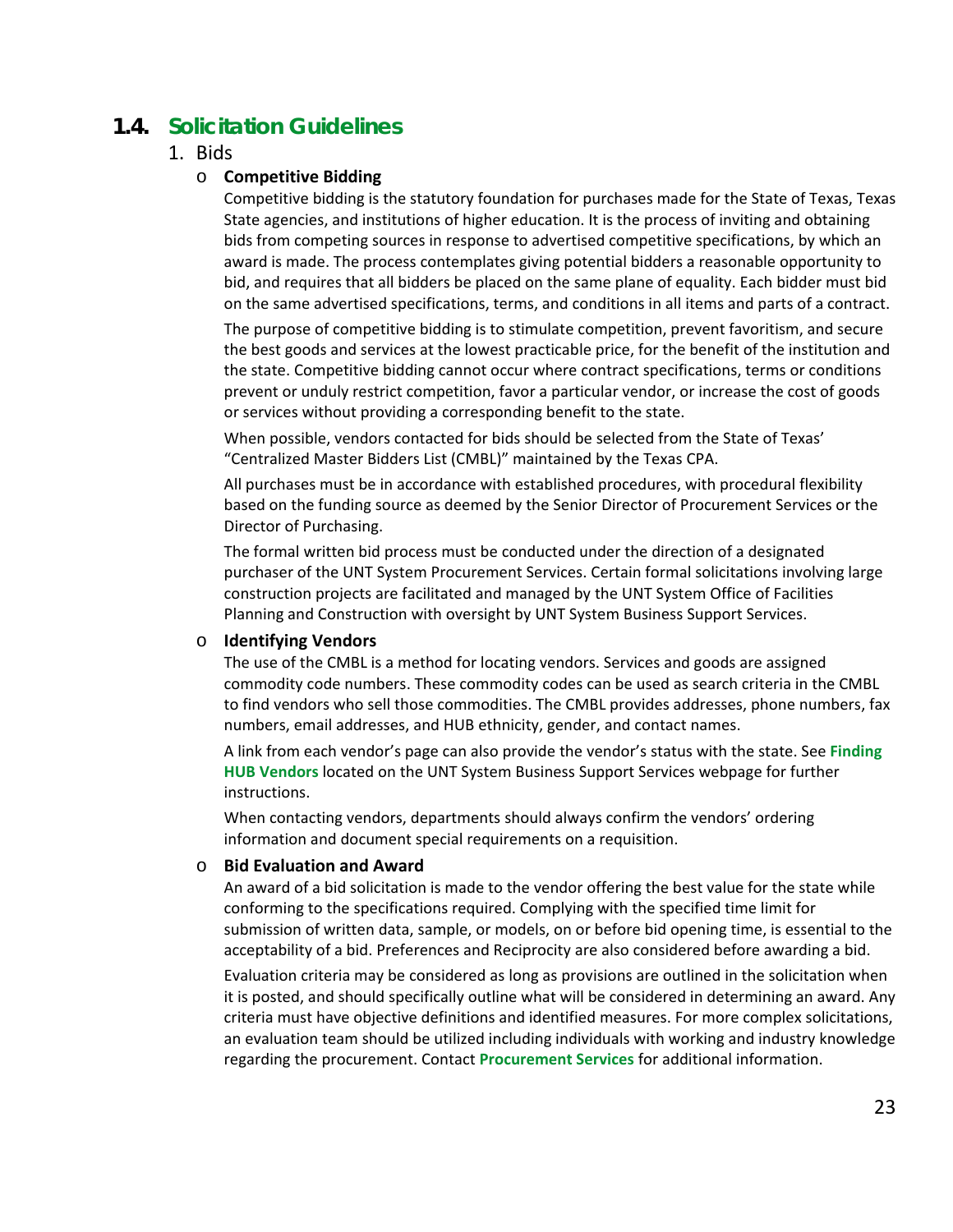## o **Best Value**

As state institutions of higher education, UNT System components may acquire products and services by the method that provides the best value to the institution including competitive bidding, competitive sealed proposals, a group Procurement Services program, or a strategically sourced and negotiated contract.

In determining the best value to the institution, Procurement Services and the Requesting Department will consider

- the purchase price;
- the level of trust the vendor has earned through past performance or through qualifying information available at the time the award will be made;
- the quality of the vendor's goods or services;
- the extent to which the goods or services meet the institution's needs;
- the vendor's status with the State of Texas;
- the impact on the ability of the institution to comply with laws and rules relating to Historically Underutilized Businesses (HUB), and to the procurement of goods and services from persons with disabilities;
- the total long-term cost to the institution of acquiring the vendor's goods or services;
- any relevant factor that a private business entity could consider in vendor selection; and
- whether the product or service is proprietary and would restrict the institution to a single vendor or manufacturer.

All UNT System components must also follow the laws or rules relating to contracting with HUBs or relating to the procurement of goods and services from persons with disabilities.

#### o **Preferences**

The state has provided two sets of preferences to aide in awarding bids to vendors. They include source and specification preferences.

#### **Source Preferences**

The state uses the following source preferences when applicable goods or services can be supplied by these entities:

- Products by Persons with Disabilities;
- Texas Department of Criminal Justice (TDCJ), Institutional Division;
- Texas and United States Products and Texas Services;
- Products and Services from Economically Depressed and Blighted Areas; and
- Products of Facilities on Formerly Contaminated Property.

## **Specification Preferences**

The state uses the following specification preferences regarding recycled materials:

- Recycled, Remanufactured, or Environmentally Sensitive Products;
	- Energy Efficient Products;
	- Rubberized Asphalt Paving material;
	- Recycled Motor Oil and Lubricants;
	- Vendors that Meet or Exceed Air Quality Standards;
	- Recycled or Reused Computer Equipment of Other Manufacturers; and
	- Food of Higher Nutritional Value.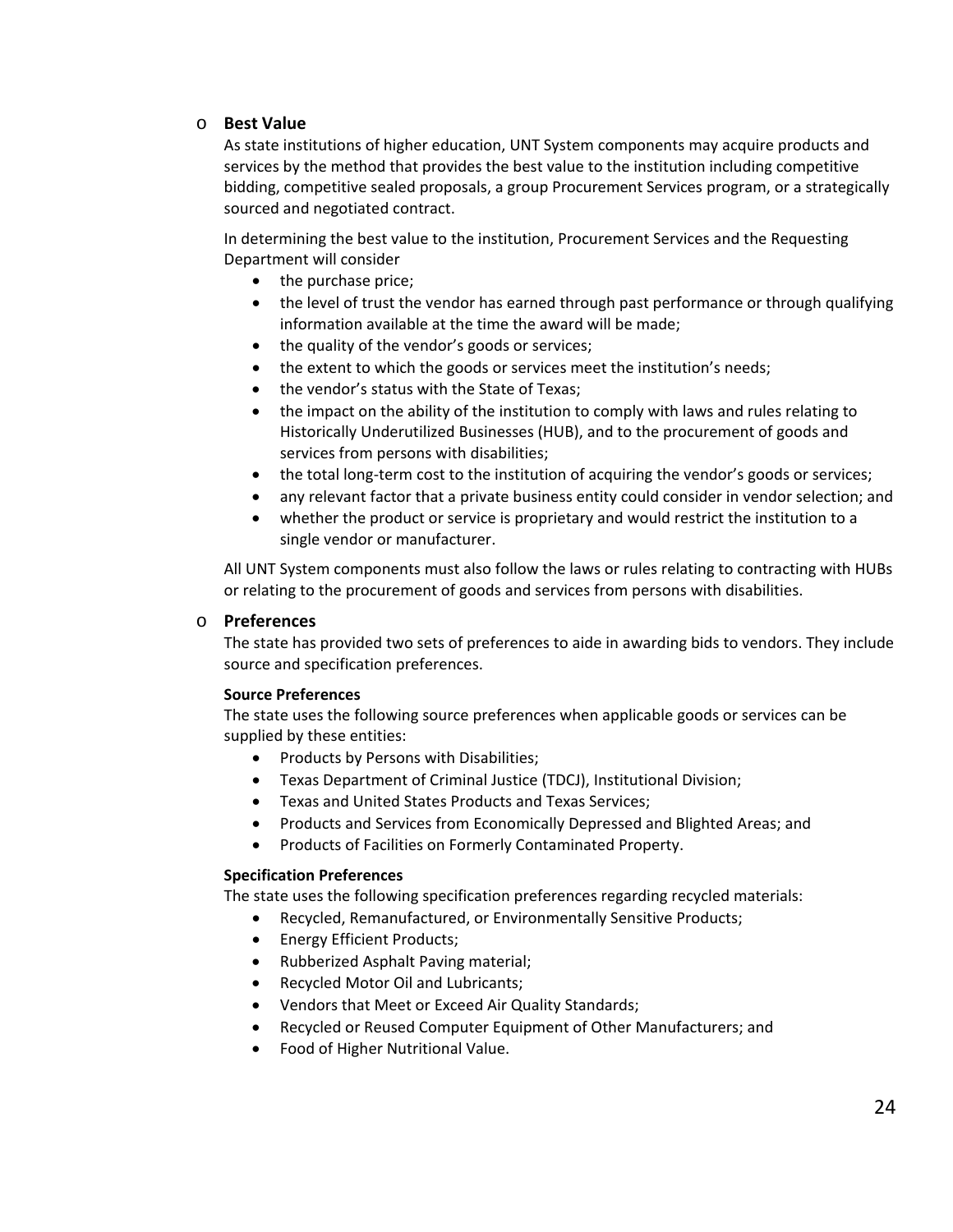In case of tie bids, one or more preferences described in the **[Texas Administrative Code \(TAC\)](http://texreg.sos.state.tx.us/public/readtac$ext.TacPage?sl=T&app=9&p_dir=P&p_rloc=130955&p_tloc=&p_ploc=1&pg=2&p_tac=&ti=34&pt=1&ch=20&rl=39)  Rule [20.38](http://texreg.sos.state.tx.us/public/readtac$ext.TacPage?sl=T&app=9&p_dir=P&p_rloc=130955&p_tloc=&p_ploc=1&pg=2&p_tac=&ti=34&pt=1&ch=20&rl=39)** are used to make an award:

#### o **Tie Bids**

Two or more bids that are offered at the same price, and are otherwise equal in quality are considered tie bids. In breaking tie bids, the agency must use the preference(s) claimed by the bidder on the Invitation for Bids.

If two bidders bid the same bid price and the preferences checked are different, then the award is based on the priority currently listed in the Texas Administrative Code (TAC) Rule 20.38.

If two bids have the same price and preferences, awards will be determined by drawing lots.

#### **Drawing Lots**

A disinterested party draws a name with a witness present. Both persons must initial the order.

#### <span id="page-24-0"></span>o **Proprietary Purchases**

Proprietary purchases normally refer to products manufactured under exclusive rights derived from a trade name, patent, copyright, or other legally protected right. Products will be considered as proprietary if they have a distinguishing feature or characteristic that is not shared or provided by similar or competing products. One of the most common proprietary features is its compatibility with existing equipment. Another is that the product will provide utility not available from other products. Services are considered proprietary if no other company can provide the scope of work required.

**You are not required to justify your needs on the [Proprietary/Sole Source Purchase](http://www.untsystem.edu/sites/default/files/forms/procurement/proprietary_sole_source_purchase_justification.pdf)  [Justification Form,](http://www.untsystem.edu/sites/default/files/forms/procurement/proprietary_sole_source_purchase_justification.pdf) but you are required to justify why a proprietary item is required to meet those needs.** As an example, a department requesting computers does not have to explain why computers are needed. However, they must explain why that particular brand is required.

The department must decide when to use proprietary specifications. In order to justify the use of proprietary specifications, do the following:

- 1. Analyze the needs of the department to see if alternate specifications would serve the needs and allow competition among other products.
- 2. Review similar products/services/ to ensure they do not meet the department's need.

After completing this two-step analysis, if it is determined that department requirements limit the bidding to one manufacturer, one product, or one service provider, the department must provide a written justification for these requirements on the **[Proprietary/Sole Source Purchase Justification Form.](http://www.untsystem.edu/sites/default/files/forms/procurement/proprietary_sole_source_purchase_justification.pdf)** 

The justification must include the following:

- the proprietary operational features or functions of item(s) or service(s), which must also be listed within the item descriptions or specifications);
- explanation of the need for the specifications outlined in the requisition; and
- the reasons competitive products or services are not satisfactory.

It is the responsibility of Procurement Services to ensure that all justifications meet the legal requirements. The justification must be approved by the Senior Director of Procurement Services, the Director of Purchasing, or an appropriate designee and retained in the file for post payment audit. Please contact **[Procurement Services](mailto:purchasing@untsystem.edu)** if you have any questions.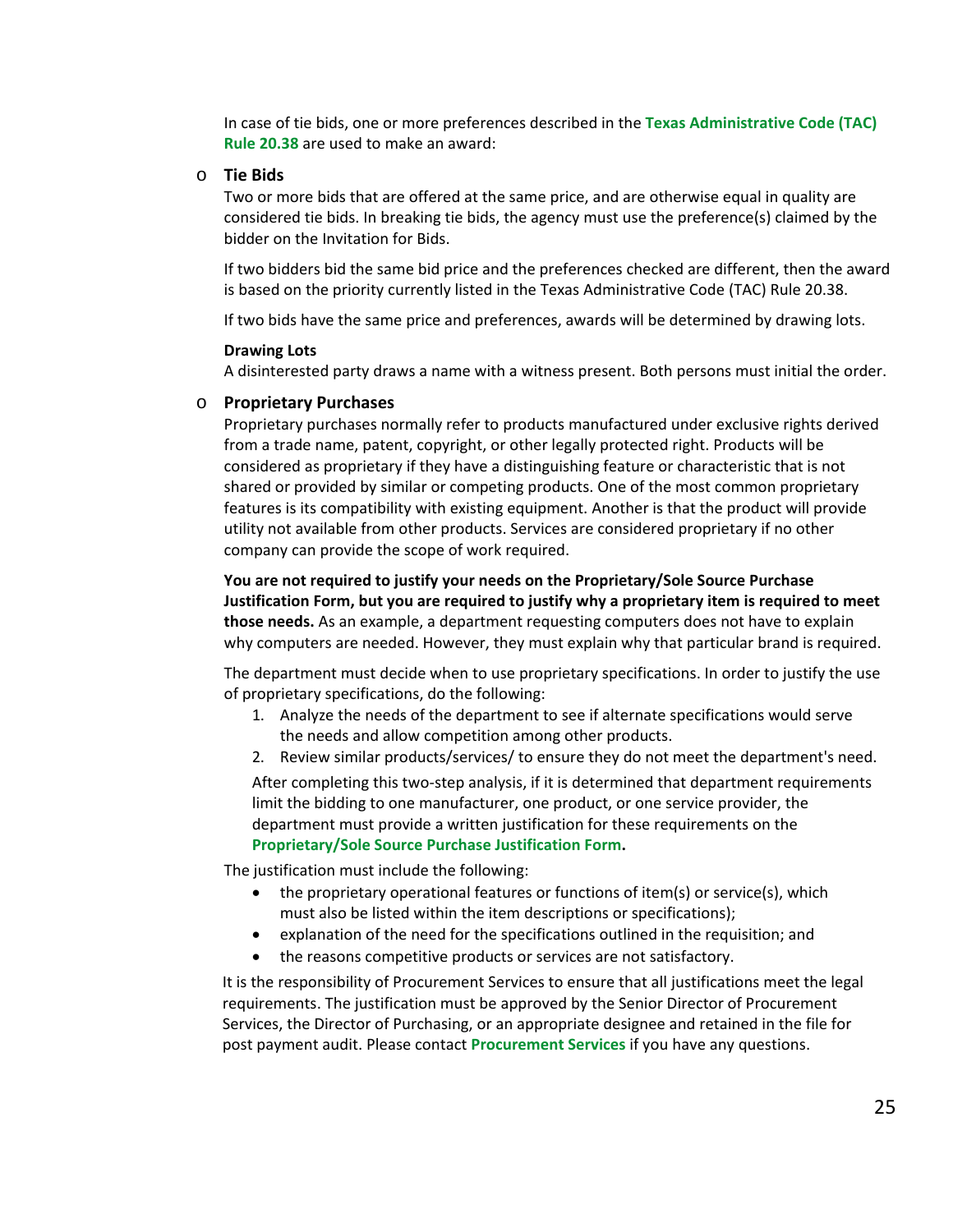#### <span id="page-25-0"></span>o **Sole Source Purchases**

Sole source is considered a bid exception and is subject to approval by the Senior Director of Procurement Services, Director of Purchasing or other senior level employee. See **[Bid](#page-26-0)  [Requirements](#page-26-0)** and **[Proprietary Purchases](#page-24-0)**.

Each requisition must include documentation from the department that specifies why a particular service is required and why other vendors cannot be used to meet this requirement. Use the **[Proprietary/Sole Source Purchase Justification Form](http://www.untsystem.edu/sites/default/files/forms/procurement/proprietary_sole_source_purchase_justification.pdf)** and attach electronically to a requisition along with the vendor's affirmation document. See **[Proprietary Purchases](#page-24-0)**.

## o **Professional Services**

All orders for Professional Services must come through Procurement Services for review and approval prior to any obligations being made for the UNT System. A "Professional Services Contract" may be required to accompany the requisition and will have to be signed by the authorized signatory in order to be a binding contract.

Some Professional Services are exempt from bidding requirements. These must be within the scope of practice as defined by Texas Government Code 2254.002 or provided in connection with the professional employment or practice of a person who is licensed or registered in

- Accounting a certified public accountant (CPA);
- Architecture an architect;
- Landscape architecture;
- Land surveying a land surveyor;
- Medicine a physician, including a surgeon;
- Optometry an optometrist;
- Professional engineering a professional engineer;
- Professional nursing a registered nurse; or
- Real estate appraising a state certified/licenses real estate appraiser.

Contracts for professional services are awarded based on demonstrated competence and qualifications for the type of professional services to be performed. Fees must be reasonable. A contract may be required for the professional service. Submit a requisition to Procurement Services as soon as possible after the need for the contract is identified. The purchase order will be issued after the contract has been signed by all parties.

#### **Other Professional Services**

Services rendered on a fee, contract, or other basis by a person, firm, corporation, or company recognized as possessing a high degree of learning and responsibility are usually considered "other professional services." These services are **not exempt** from bidding requirements. Follow the guidelines per order total. If only one vendor can provide the service you require, submit a **[Proprietary/Sole Source Purchase Justification Form](http://www.untsystem.edu/sites/default/files/forms/procurement/proprietary_sole_source_purchase_justification.pdf)** with the requisition.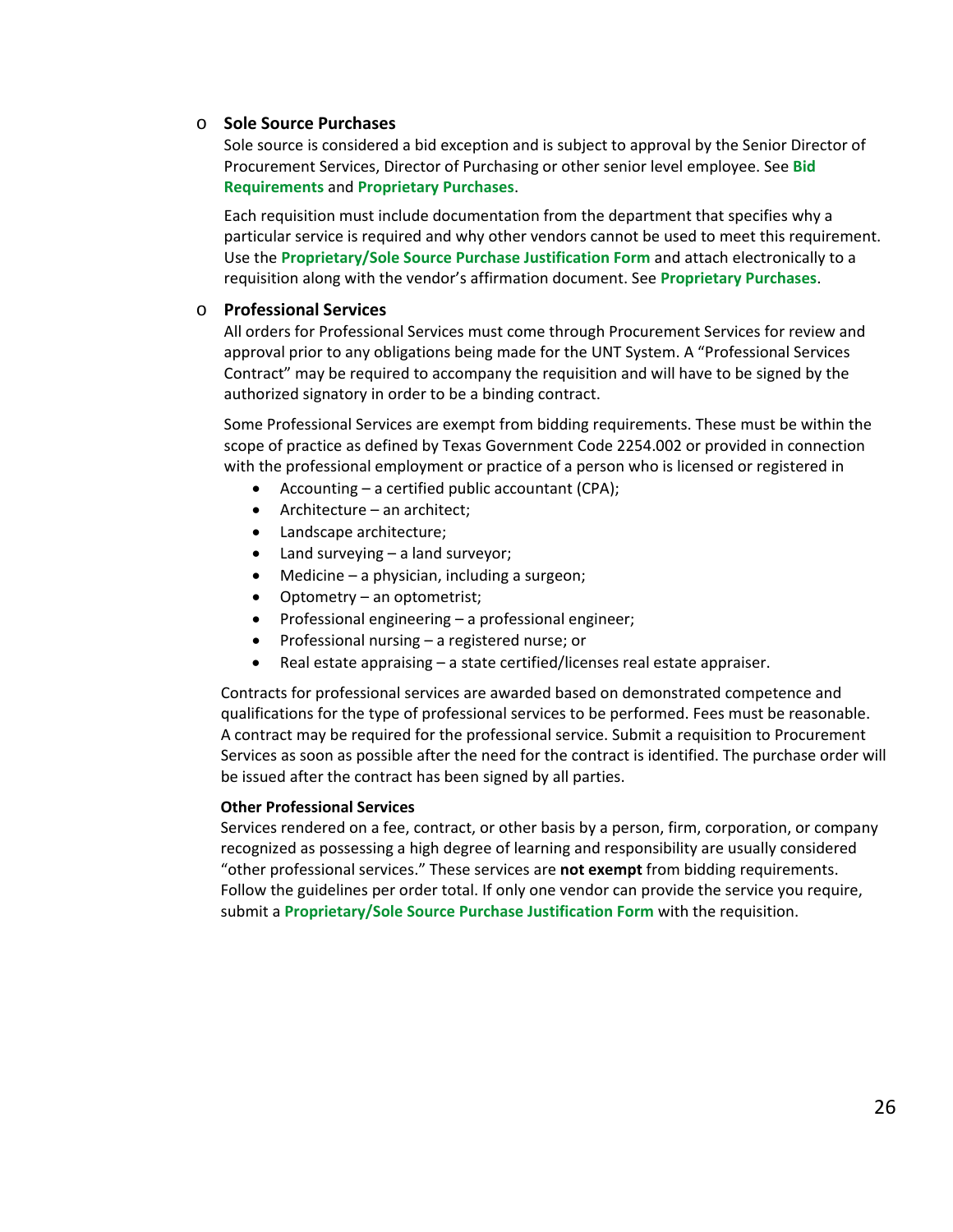## o **Bid Receipt Procedures**

Upon receipt of competitive solicitation by mail, hand carry, or special carrier, the sealed competitive solicitation will be date- and time-stamped, and must remain secured until the bid opening.

#### **Bid Opening**

The date, time, and physical location of bid opening will be stated clearly on the bid document. All bid tabulation files are available for public inspection. Bid tabulations may be reviewed by any interested person during business hours. The bids and all documents and information about the evaluation of bids and bidders will be withheld until after the contract award.

#### **Late Bids**

Late bids are bids received after the date and time established by the solicitation, and will not be considered.

#### **Unsigned Bids**

Bids must be signed prior to bid opening to be considered. Bids without a signature may be disqualified and considered invalid.

#### <span id="page-26-0"></span>o **Bid Requirements**

The method used and steps required to make a purchase, are determined by the dollar amount and purchase type. See the **[Procurement Services](#page-8-0) Process** and the summary below.

#### **\$0 - \$5,000.00 - One Verbal Bid Required**

Orders should be awarded to the vendor that provides the best value to the institution. Departments are encouraged to seek a quote or bid from a HUB vendor.

#### **\$5,000.01 - \$25, 000.00 - Three Informal Bids Required**

Departments must attempt to obtain at least three verbal bids, including a minimum of two bids from HUB certified businesses. Price quotes may be taken by phone, by fax, or in writing, and documentation must be kept on file.

#### **\$25, 000.01 and over - Formal Bid Required**

All formal bids must be handled b[y Procurement Services.](https://bsc.untsystem.edu/purchasing-home) The bid is requested by sealed envelope in accordance with a prescribed format and will be opened at a specified date and time. Procurement Services must attempt to obtain at least three formal bids, including a minimum of two bids from HUB certified businesses.

#### o **Group and Cooperative Purchases**

Group and cooperative purchasing allow those eligible to order under established contracts without additional formal bidding. The UNT System is eligible to participate in many group and cooperative Procurement Services programs. Provided the contracts were competitively advertised and addressed HUB requirements, no additional justification or bidding is required. Refer to **[Cooperatives and Contract Pricing](https://www.untsystem.edu/hr-it-business-services/procurement/purchasing/cooperatives-and-contract-pricing)** on the UNT System Business Support Services webpage.

#### o **Reciprocity**

State statutes require reciprocation for bids originating from bidders residing in states that grant resident bidder preference for that state's purchases when bidding against a Texas bidder. In other words, the State of Texas will respond in kind or reciprocate to preferences made by other states.

The methodology for bid evaluation of bidders who reside in a state with a resident preference law is to reciprocate by adding a residency penalty to the bid for evaluation purposes only. This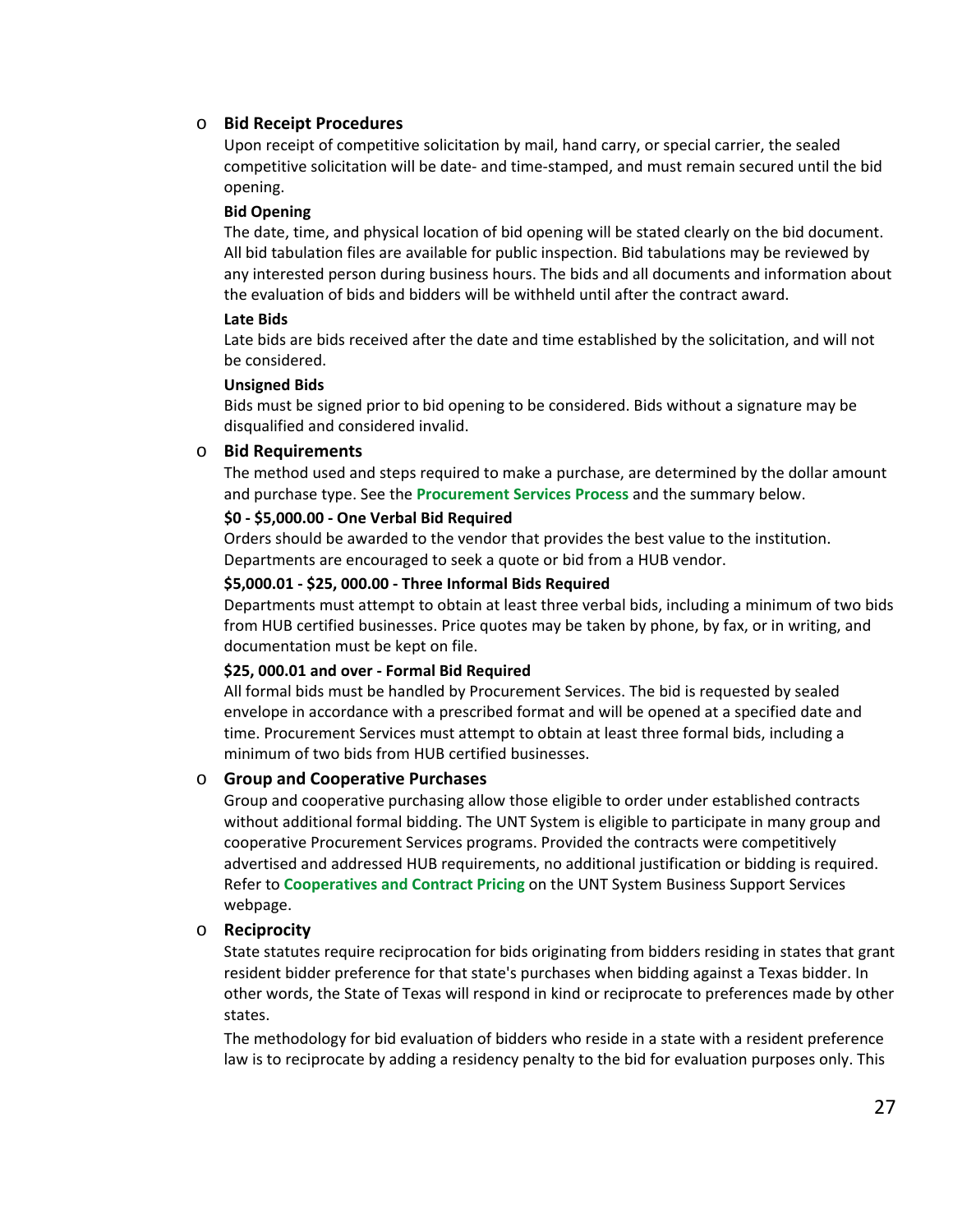penalty is equal to the percentage a Texas bidder would have to underbid a resident bidder in a preference state to receive an award in the preference state.

#### **Example**

Another state gives its in-state bidders a 10% advantage on a certain commodity. In effect, this would penalize a Texas bidder 10% when bidding in that state. Consequently, we would add the same 10% penalty to any of those states' bidders when bidding in Texas for the same commodity or service.

The CPA annually publishes, in the Texas Register, a list of states' preferences. The CPA also provides the list on the website and updates it as changes occur. For a list of states with Resident Bidder and Reciprocal Preferences, visit the **[Texas CPA website](http://www.comptroller.texas.gov/purchasing/bidder-preference/)**.

For Statutory Citation information, see the Texas CPA **[List of States with Resident Bidder](http://www.comptroller.texas.gov/purchasing/bidder-preference/)  [Preferences](http://www.comptroller.texas.gov/purchasing/bidder-preference/)**.

Contact **[Procurement Services](mailto:purchasing@untsystem.edu)** with questions about the current list of states giving preferences.

#### o **Texas Industries for the Blind and Handicapped (TIBH)**

State agencies and institutions of higher education are required to support the state's efforts to gainfully employ persons with disabilities. First consideration must be given to products and services provided by persons with disabilities through the Texas Industries for the Blind and Handicapped (TIBH). The products and services offered are listed on TIBH's **[Online Product](http://www.tibh.org/catalog/index.php)  [Catalog](http://www.tibh.org/catalog/index.php)**. These products and services are reviewed and approved by the Texas Council on Procurement Services from People with Disabilities.

- If a product is approved, it is set aside from competitive bidding and put on a CPA term contract.
- Purchases of services, approved by the Texas Council on Purchases from People with Disabilities, from the TIBH catalog do not require competitive bidding.

TIBH's pricing and availability must be checked first and items/services purchased as exceptions must be reported to the CPA monthly. For more information regarding TIBH products and services, please contact **[Procurement Services](mailto:purchasing@untsystem.edu)**.

#### <span id="page-27-0"></span>2. Historically Underutilized Businesses (HUBs)

#### o **Overview**

It is the policy of the State of Texas to encourage the use of Historically Underutilized Businesses (HUBs) by state agencies, and to assist agencies in the implementation of this policy through race, ethnic, and gender-neutral means. The purpose of this program is to promote full and equal business opportunities for all businesses in state contracting in accordance with the goals specified in the State of Texas Disparity Study. (34 Texas Administrative Code Part 1, Chapter 20, Subchapter B, Historically Underutilized Business Program). The UNT System is committed to achieving the State's goal of increasing contracting opportunities for Historically Underutilized Businesses (HUBs).

A "Historically Underutilized Business" is defined as

- a for-profit entity that has not exceeded the size standards prescribed by 34 TAC §20.23, and has its principal place of business in Texas; and
- at least 51% owned by an Asian Pacific American, Black American, Hispanic American, Native American, American woman, and/or Service Disabled Veteran, who resides in Texas, and actively participates in the control, operations and management of the entity's affairs.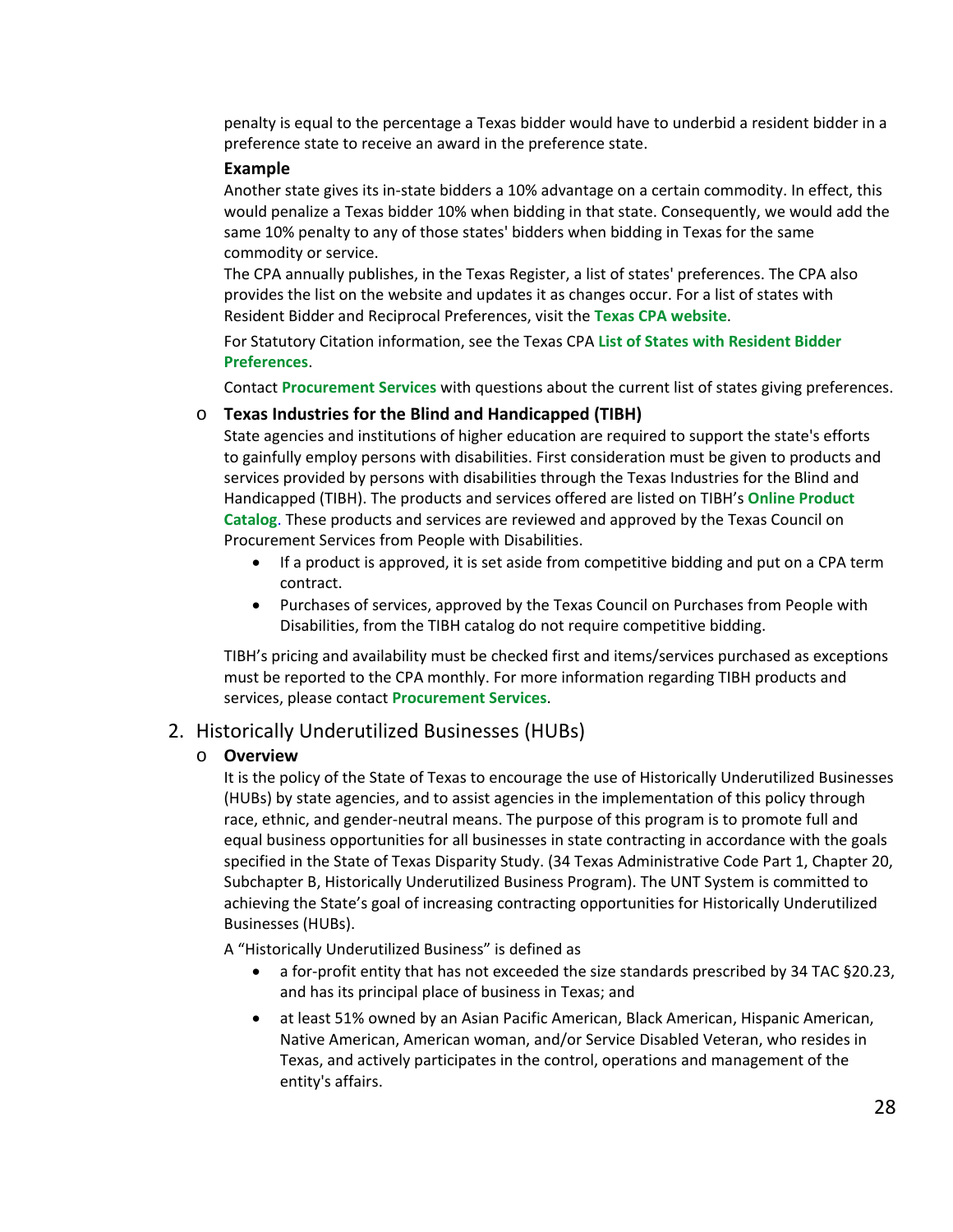For more information on the statewide HUB program, please visit the **[HUB page](https://www.comptroller.texas.gov/purchasing/vendor/hub/)** on the Texas CPA website.

#### o **HUB Procurement Categories**

The Texas Comptroller of Public Accounts establishes the expenditure (object) codes as defined in the State Comptroller's Office Manual of Accounts that must be included in the semi-annual and annual statewide HUB reports for each procurement category. These are the codes used as Alternate Accounts in EIS by the UNT System.

The current Procurement Categories are as follows:

- heavy construction other than building contracts;
- building construction, including general contractors and operative builders contracts;
- special trade construction contracts;
- professional services contracts;
- other services contracts; and
- commodities contracts.

See the full listing of object codes for each category on the **[Texas CPA website](https://www.comptroller.texas.gov/data/purchasing/hub/fy16s/atcha.pdf)**.

Additional information on expenditure (object) codes can be accessed via the **[State](https://fmx.cpa.state.tx.us/fm/pubs/cma/)  [Comptroller's Office Manual of Accounts](https://fmx.cpa.state.tx.us/fm/pubs/cma/)**.

#### o **HUB Subcontracting Plan (HSP)**

State agencies and institutions of higher education considering entering into a contract with an expected value of \$100,000 or more must determine whether subcontracting opportunities are probable under the contract.

If subcontracting opportunities are probable, the agency's bid invitation or other purchase solicitation documents with an expected value of \$100,000 or more must state that probability, and require a HUB Subcontracting Plan (HSP). Although not all solicitations of \$100,000 or more will require the HSP, contact the **[UNT System HUB Program](mailto:hub@untsystem.edu)** to ensure one is completed if there is any probability of subcontracting.

The HSP must be submitted at the same time as the response (bid, proposal, offer, or other applicable expression of interest), except for construction contracts involving alternative delivery methods. For construction contracts involving alternative delivery methods, the HUB Subcontracting Plan (HSP) may be submitted up to 24 hours following the date/time that responses are due provided that responses are not opened until the HSP is received and approved.

Responses that do not include a required HSP in accordance with state requirements must be rejected due to material failure to comply with advertised specifications in accordance with Texas Administrative Code (TAC) Rule §20.14(a).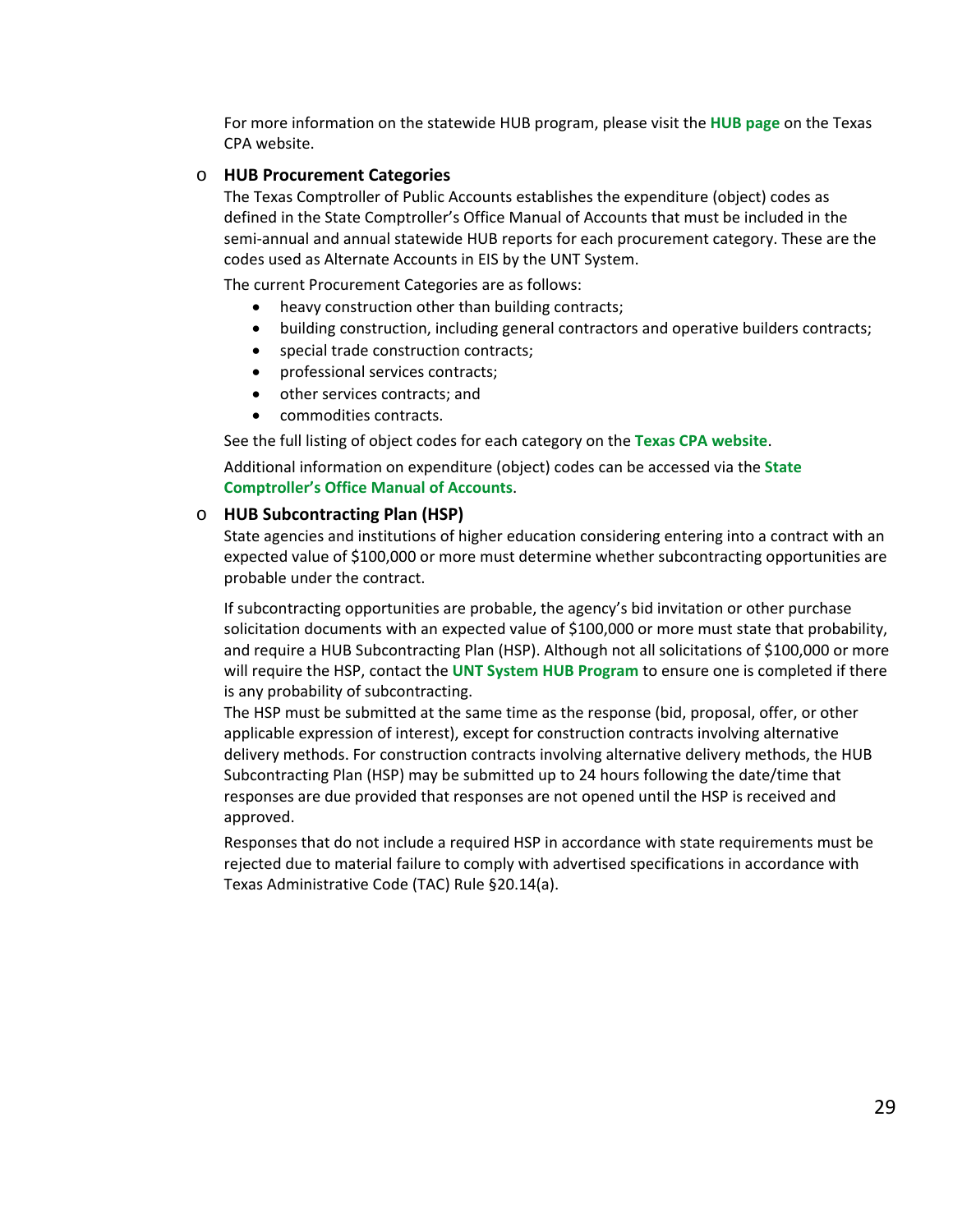## o **HUB Utilization Goals**

The current goal per *Texas Administrative Code (TAC) Rule 20.13* is for each state agency to make a good faith effort to assist HUBs in receiving a portion of the total value of all contracts the agency expects to award in a fiscal year in accordance with the percentages below. The UNT System follows the recommended State of Texas goals that were established through a disparity study.

| %     | <b>Contract Type</b>                                     |
|-------|----------------------------------------------------------|
| 11.2% | Heavy construction other than building contracts         |
| 21.1% | All building construction, including general contractors |
|       | and operative builders' contracts                        |
| 32.9% | All special trade construction contracts                 |
| 23.7% | Professional services contracts                          |
| 26.0% | All other services contracts                             |
| 21.1% | Commodities contracts                                    |

#### o **How to Locate HUB Vendors**

To locate HUB vendors

- use the vendor search function in EIS eProcurement;
- check **[HUB Resources](https://www.untsystem.edu/hr-it-business-services/resources)** on the UNT System Business Support Services webpage; or
- search the Texas CPA **[CMBL](https://www.comptroller.texas.gov/purchasing/vendor/cmbl/)**.

The UNT System HUB Program will obtain information quotes and bids from HUB vendors upon request. To request assistance, send the specifications for the goods or services with the requested delivery date to [HUB@untsystem.edu.](mailto:HUB@untsystem.edu)

# <span id="page-29-1"></span><span id="page-29-0"></span>**1.5. Additional Departmental Responsibilities**

## 1. Departmental Responsibilities

#### o **Direct Departmental Deliveries**

Normal procedures require vendors to make deliveries to the appropriate UNT System component's Central Receiving area. However, some products and services need to be delivered directly to the department by the vendor, such as, installations and repairs. When products and services are delivered directly to the department, the department must verify receipt.

Campus Property Managers must also be advised when equipment is delivered directly and installed by a vendor so that it can be properly tagged.

Invoices received by departments must be forwarded to Payment Services immediately. See **[Payment of Purchase Orders](#page-14-2)**.

#### o **Department of Information Resources (DIR) Contracts**

The use of a DIR contract should be documented in the ePro requisition. The DIR contract number must be identified in the ePro justification section.

#### o **Department ID Holder Responsibility**

Department ID holders are responsible to ensure all funds entrusted to them are managed in accordance with state law, federal law, UNT System regulations, and institutional policies and procedures. As custodian of those funds, the department ID holder takes full accountability for all processes and personnel that might affect them. The department ID holder must ensure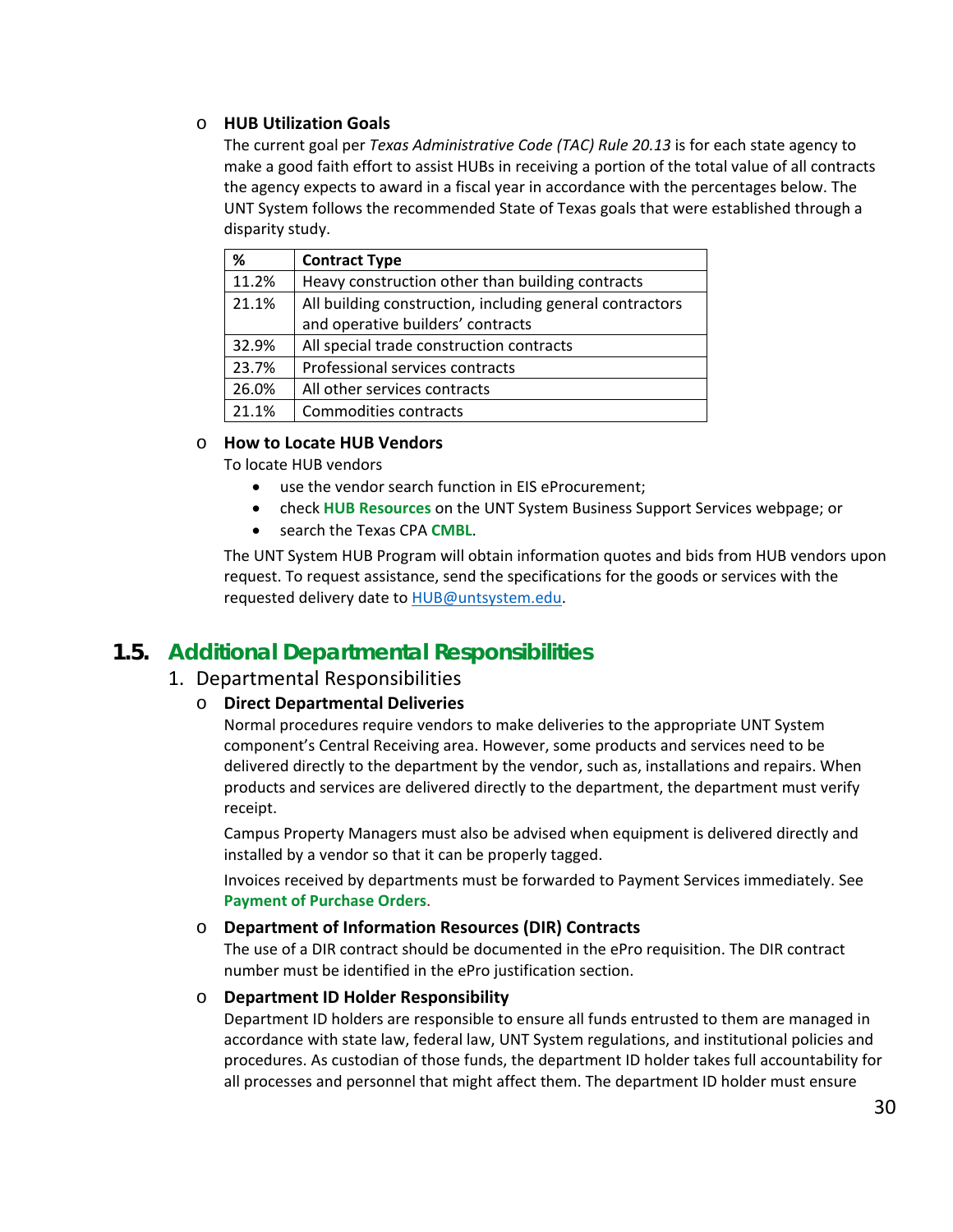that personnel with delegated budget authority, and those processing Procurement Services or accounting documents, are fully trained, utilizing training seminars sponsored by [Procurement Services,](https://bsc.untsystem.edu/purchasing-home) and/or individual on-site departmental training.

#### o **Departmental Records**

Departments are encouraged to check open purchase orders in EIS Manage Requisitions until the order is complete and EIS shows a receiver for each item, or until the department has notified Payment Services that the service has been completed.

Purchasing card approvers are responsible for ensuring the original transaction report with all necessary documentation is retained at the department level, and made available for audits for five (5) fiscal years **plus** the current fiscal year.

#### o **Departmental Requisition Responsibility**

The requisitioning department is responsible for defining quantity, quality, specifications, delivery date requirements, and all other pertinent information required for proper processing. The department may also be asked to assist the Buyer in evaluating the bids received relative to a purchase for the department.

#### o **Paying Guest Lecturers**

A requisition is required for guest lecturers. Submit the order prior to the lecture date. Separate the actual fee from the expenses on ePro requisitions. This provides accurate information for processing the IRS 1099 statement. See examples below for lecturers.

#### **Lecture Fee**

Begin the description with "Lecture fee…" Include date(s) and topic.

#### **Expenses**

Use separate lines. Begin the description(s) with "Estimated lecture expenses to include taxi fare \$\_\_\_\_\_\_ air fare \$\_\_\_\_, meal on date MMDDYYYY \$\_\_\_\_, meal on date MMDDYYYY \$\_

#### **Lecture for Students**

Use the correct category code for all line items. Include which class or to which students the lecture will be given in the description. Use the category code below in ePro.

| <b>Classification</b>  | ePro Category Code |
|------------------------|--------------------|
| Lecture (For Students) | $ 924-78 $         |

#### **Lecture for Faculty and/or Staff Only**

Use the correct category code for all line items. Include to which employees the lecture will be given in the description. Use the category code below in ePro.

| <b>Classification</b>         | ePro Category Code |
|-------------------------------|--------------------|
| Lecture, Training (Employees) | $1924 - 86$        |

Upon completion of the lecture, notify **[Payment Services](mailto:invoices@untsystem.edu)** by email. See **[Travel Expenses for](#page-49-0)  [Service Vendors.](#page-49-0)**

#### **Expenses with no Fees Involved**

Begin line with "Estimated Lecture expenses."

#### **Payments Needed by a Specific Date**

Please note this in Justification/Comments.

#### o **Contract Approvals**

**Departments do not have authority to sign contracts or Procurement Services agreements.**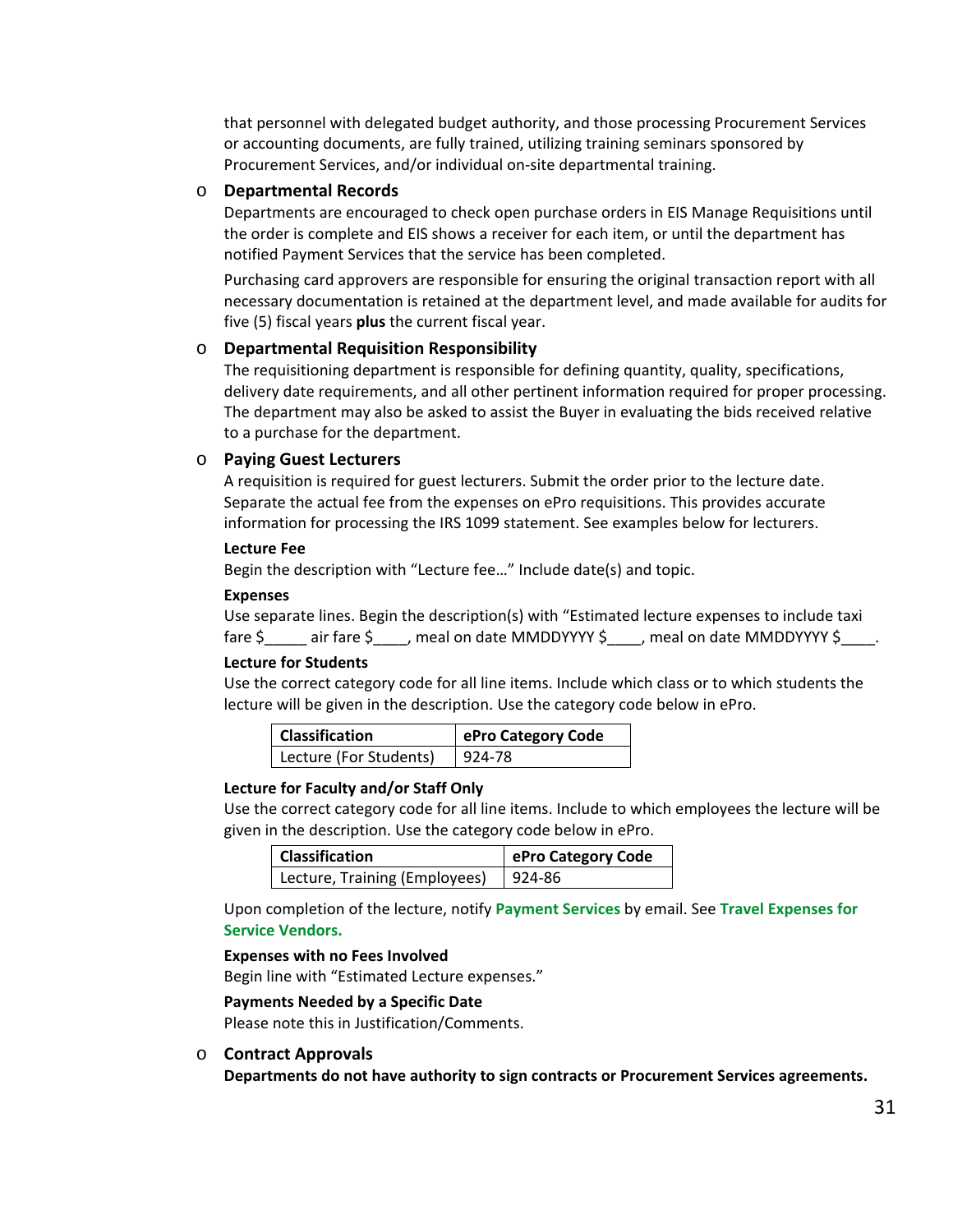Some contracts also require approval by the Chancellor or Board of Regents. See **[University of](https://www.untsystem.edu/sites/default/files/forms/board-of-regents/rr_03.900_delegation_of_authority_for_contracts_and_agreements_00159622xc146b.pdf)  [North Texas System Regents Rule 03.900 Delegation of Authority for Contracts and](https://www.untsystem.edu/sites/default/files/forms/board-of-regents/rr_03.900_delegation_of_authority_for_contracts_and_agreements_00159622xc146b.pdf)  [Agreements](https://www.untsystem.edu/sites/default/files/forms/board-of-regents/rr_03.900_delegation_of_authority_for_contracts_and_agreements_00159622xc146b.pdf)**.

If you have a purchase that requires a contract or agreement, contact **[Business Support](mailto:bsc.contracts@untsystem.edu) [Services Contracts Area](mailto:bsc.contracts@untsystem.edu)**.

#### o **Open Records Request**

Notify the UNT System **[Office of General Counsel](https://www.untsystem.edu/service-teams/general-counsel)** immediately if you receive a request for copies of public records including any related to Procurement Services.

## o **Disposal of Property**

To discard or dispose of UNT System non-consumable property, contact the Property Management area of the UNT component institution. **DO NOT DISCARD or place in trash**.

## <span id="page-31-1"></span><span id="page-31-0"></span>**1.6. Governmental Procurement Services Guidelines**

## 1. Debarment and Suspension

## o **Debarment and Suspension**

No contract shall be made to parties listed on the General Services Administration's List of Parties Excluded from Federal Procurement or Non-procurement Programs in accordance with E.O. 12549 and 12689, "Debarment and Suspension". This list contains the names of parties debarred, suspended or otherwise excluded by agencies, and contractors declared ineligible under statutory or regulatory authority other than E.O. 12549.

## <span id="page-31-2"></span>2. Texas Comptroller of Public Accounts (CPA)

## o **Texas Comptroller of Public Accounts (CPA)**

The Texas CPA is responsible for operating the state's Procurement Services program. The Texas Procurement and Support Services (TPASS) Division has a variety of functional areas to support state agencies in procuring goods and services and assisting vendors in doing business with the state. For more information, see the **[Texas CPA website](https://www.comptroller.texas.gov/)**[.](https://www.comptroller.texas.gov/) Program areas include the

- Centralized Master Bidders List (CMBL);
- HUB Program;
- Texas Multiple Award Schedule (TXMAS);
- Vendor Performance Tracking;
- State Travel Management Program; and
- State of Texas Charge Card Program.

## o **CPA Term Contracts**

Texas CPA issues state contracts for use by all state agencies and institutions of higher education. Use state contracts when using state funds, if they offer the best value to the institution. See the **[Texas CPA Master Index of Statewide](http://www.txsmartbuy.com/contracts) Term Contracts**. Submit CPA Term contract items on an ePro requisition. Follow contract instructions on the CPA site. Use the vendor on the CPA contract. Contact **[Procurement Services](mailto:purchasing@untsystem.edu)** with questions.

## <span id="page-31-3"></span>3. Government Funds

#### **Notice: Procurement Standards for Purchases with Federal Funds**

The UNT System adheres to procurement standards outlined in 2 CFR 200.320.

#### o **Funds State and Local**

Two categories of funds exist in budgets used by the institution to secure merchandise and services for UNT System. Each source of funds has specific rules and restrictions as to how its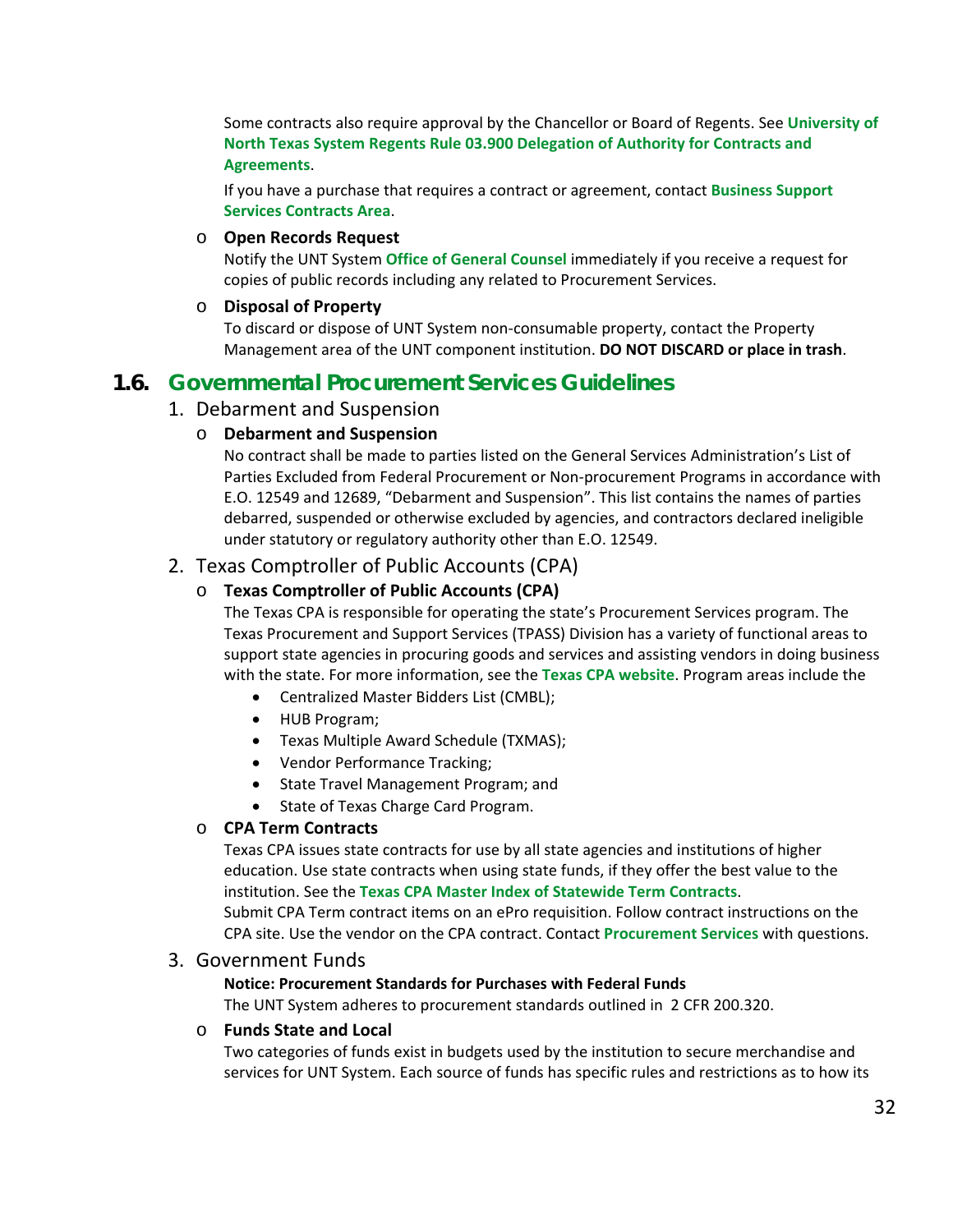monies can be spent. Purchases with state and local funds are administered by Procurement Services.

#### **State Funds**

State funds are appropriated by the State Legislature from the State Treasury and are on deposit with the State Treasury until disbursement. All state funds must follow State expenditure requirements. Funds held by the State Treasurer are normally not carried over from one fiscal year to the next.

#### **Local Funds**

Local funds are funds collected at the institution that are not "general revenue funds." They include contract and grant funds, gift funds, and auxiliary enterprise funds. Use of these funds is restricted by local Procurement Services regulations, the Board of Regents' rules, UNT System and component regulation and policy, and the procurement rules of the granting/contracting agency providing funds. In addition, the use of federal funds is restricted by the Office of Management and Budget Circular A-110, Circular A-21, and prudent business practices. Local funds can usually be carried over from one fiscal year to the next.

#### o **Grant Fund Purchases**

The following guidelines apply to all grant funds and are intended to streamline Procurement Services procedures while maintaining those policies dictated by Attachment O of OMB Circular A-11O, Circular A-21, prudent business practices, and as university policies and procedures.

- Handle each order individually.
- Conduct all transactions to provide open and free competition to the maximum extent practical. If you require a specific brand of goods from a particular vendor, you must justify restricting the order to a specific brand or a particular vendor. This justification may be added to the requisition as a line comment or as an electronic attachment. See **[Proprietary Purchases](#page-24-0)**.
- Make every effort to anticipate your requirements and allow Procurement Services the time required to process your order routinely. However, in the event of an emergency, please call Procurement Services, for assistance.

All purchase requisitions on grants and contract funds managed by the Office of Grant and Contract Management (OGCM) at UNTHSC and/or the Office of Grants and Research at UNT will be reviewed for allowable cost and approved before being routed to Procurement Services.

#### o **Grant Subcontracts**

Requisitions for grant subcontracts to other agencies or at UNTHSC are considered to be proprietary. The Office of Grant and Contract Management or the Office of Grants and Research at UNT provides specific instructions on how these requisitions are to be submitted. Requisitions for grant subcontracts must include

- basic service requirements as identified in the contract,
- beginning and ending dates, and
- how payments will be processed.

The full amount of the contract should be encumbered and the description should state this is a "not to exceed" total. In ePro, use the category codes indicated in the table below.

| <b>Classification</b>                | ePro Category Code |
|--------------------------------------|--------------------|
| Grant Subcontracts Under \$25,000    | 999-01             |
| Grant Subcontracts \$25,000 and over | 999-06             |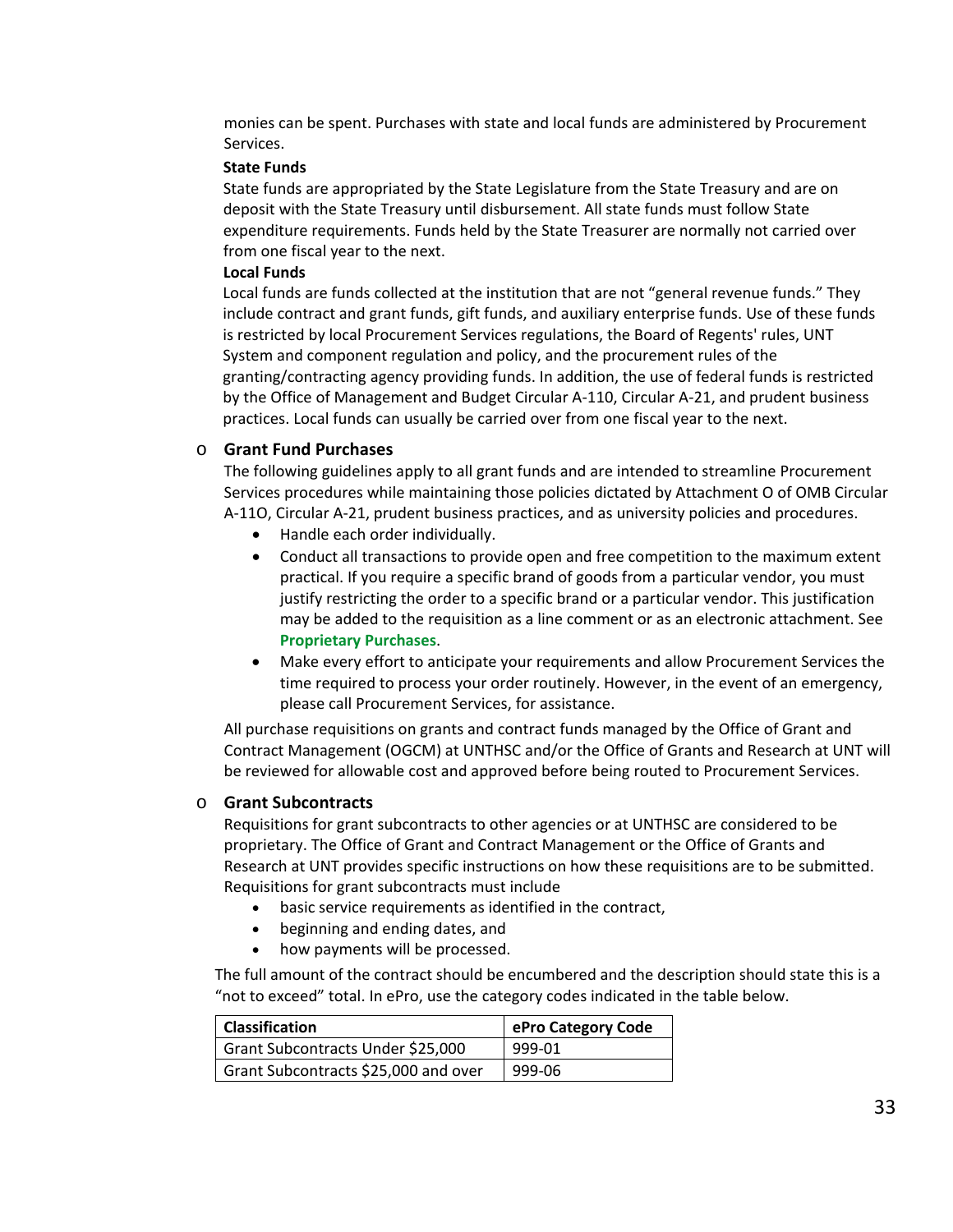# <span id="page-33-0"></span>4. Contracts

## o **Contracted Workforce Procurements**

Contracted Workforce procurements typically belong in one of four categories:

- temporary workers supplied by staffing companies;
- independent contractors;
- consultants; or
- contracted services to be performed by the vendor.

When preparing to issue a requisition for contracted services under \$10,000 on state funds, the department must electronically attach the **[Temporary Contracted Workforce Payments Form](https://www.untsystem.edu/sites/default/files/forms/procurement/hsc_contracted_workforce_v1.12b.pdf)**. The form documents that due consideration has been given before using temporary workers, an independent contractor, consultant, or company in lieu of UNT System employees. When preparing to issue a requisition to a company for contracted services over \$10,000 state funds, departments must electronically attach a **[Cost Benefit Analysis Form](https://www.untsystem.edu/sites/default/files/forms/procurement/hsc_contracted_workforce_v1.12a.pdf)**. Departments must also document contract workforce information, for contracts over \$10,000, by submitting the Contracted Workforce form to **[Payment Services](mailto:invoices@untsystem.edu)** when approving the invoice.

## **USAS Object Codes Identified as Contract Workforce Procurements: (Alternates in EIS)**

| Object       |                                                                          |
|--------------|--------------------------------------------------------------------------|
| <b>Codes</b> | <b>USAS Contract Workforce Procurements Categories</b>                   |
| 7239         | Consultant Services - Approved by Governor Consultant Services - Other   |
| 7240         | <b>Consultant Services Computer</b>                                      |
| 7242         | <b>Educational/Training Services</b>                                     |
| 7243         | <b>Financial and Accounting Services</b>                                 |
| 7245         | Legal Service                                                            |
| 7246         | <b>Medical Services</b>                                                  |
| 7248         | <b>Veterinary Services</b>                                               |
| 7249         | Lecturers - Higher Education                                             |
| 7252         | <b>Other Professional Services</b>                                       |
| 7253         | <b>Investment Counseling Services</b>                                    |
| 7255         | Architectural/Engineering Services                                       |
| 7256         | Legal Services - Approved by the State Office of Administrative Hearings |
| 7257         | Legal Services - Not Requiring Approval                                  |
| 7258         | Maintenance and Repair Computer Software and Equipment                   |
| 7262         | <b>Temporary Employment Agencies</b>                                     |
| 7267         | <b>Computer Programming Services</b>                                     |
| 7274         | <b>Cleaning Services</b>                                                 |
| 7275         | <b>Data Processing Services</b>                                          |
| 7277         | <b>Purchased Contracted Services</b>                                     |
| 7284         | Consultant Services - Approved by Governor Consultant Services - Other   |
| 7299         | <b>Consultant Services Computer</b>                                      |

## o **Construction Contracts**

All contracting for construction shall be in accordance with UNT System Regents Rule 11.200, Construction Projects. Plant fund DeptID/ProjIDs must be used for construction and renovations.

o **Institutional Contracts**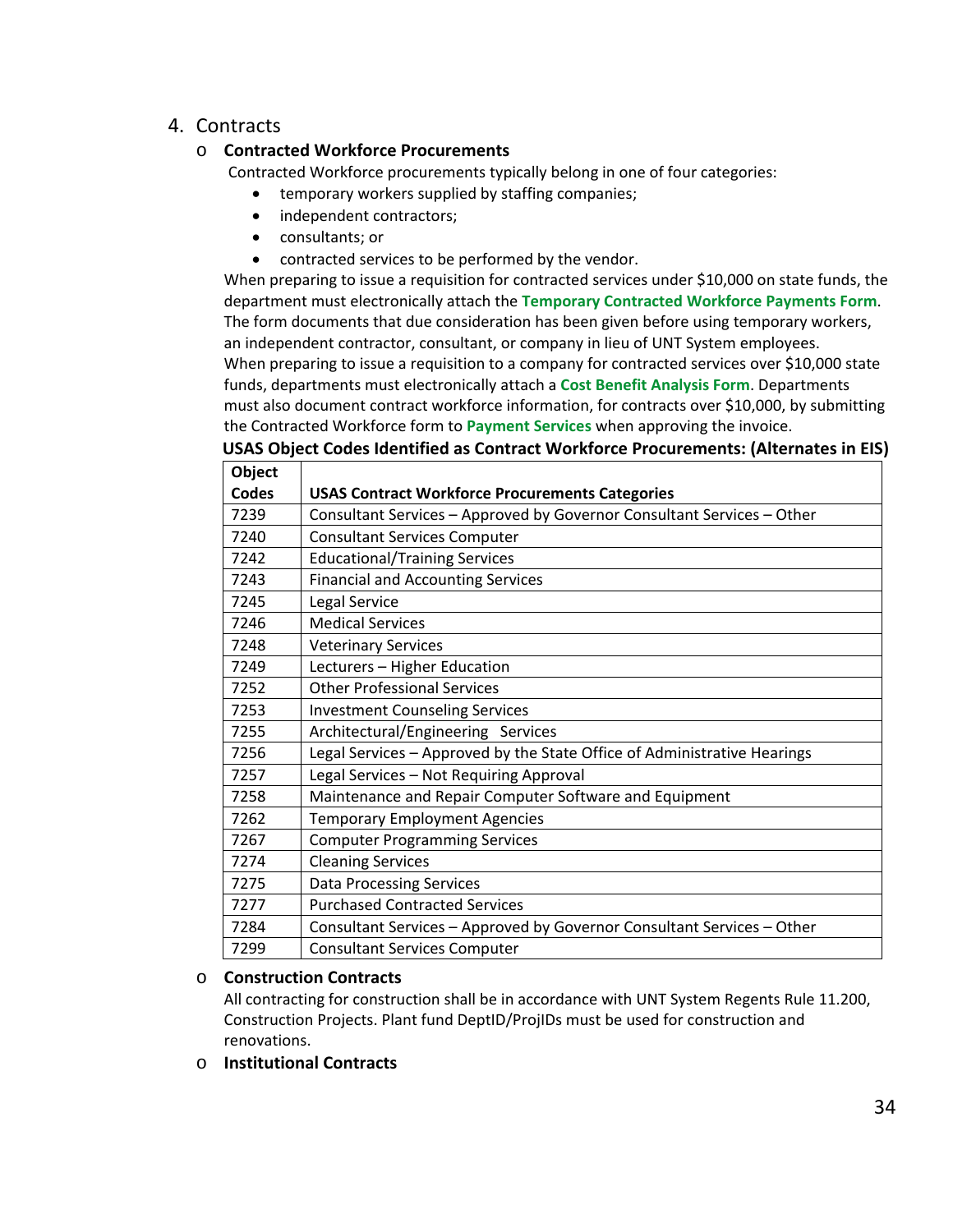[Procurement Services](https://bsc.untsystem.edu/purchasing-home) has negotiated institutional contracts for frequently used products and services for use by the University of North Texas System. These contracts provide cost savings and streamlined Procurement Services procedures for covered items and services.

As with state contracts, many areas are covered. Examples of materials and services covered by an institutional contract are

- an answering service;
- office supplies;
- water and/or coffee service;
- laboratory supplies; and
- uniform rental.

Procurement Services continually seeks opportunities for System-wide contracts to benefit UNT System campuses. If you have a suggestion for a contract that will benefit the UNT System, or a specific campus, contact **[Procurement Services](mailto:purchasing@untsystem.edu)**.

#### o **State Contracts**

There are numerous contracts awarded by state agencies for use by all state agencies and institutions of higher education.

#### **Texas Comptroller of Public Accounts (CPA) Term Contracts**

Texas CPA is the state agency whose primary responsibility is to provide goods, services and facilities to the State of Texas. Part of fulfilling this responsibility is to establish term contracts available to all Texas state agencies. See **[Texas CPA Master Index of Statewide](http://www.txsmartbuy.com/contracts) [Term Contracts](http://www.txsmartbuy.com/contracts)**.

#### **Texas Multiple Award Schedule (TXMAS) Contracts**

These contracts have been developed from contracts that have been competitively awarded by the federal government or any other governmental entity of any state. See **[TXMAS Program](https://www.comptroller.texas.gov/purchasing/contracts/txmas/contract-documents.php)**.

#### **Department of Information Resources (DIR) Contracts**

DIR is an agency of the State of Texas that negotiates volume purchase agreements for quality technology products and services. All Texas state agencies are eligible to use DIRs. See **[DIR](http://dir.texas.gov/View-Contracts-And-Services/Landing.aspx)**.

#### **Texas Industries for the Blind and Handicapped (TIBH) Contracts**

The Texas State Use Program is designed to increase employment and wages and to enhance the lives of Texans with disabilities. First consideration must be given to products and services they provide. Products and services they offer are listed on TIBH's Online Catalog. See **[TIBH](http://www.tibh.org/catalog/index.php)**.

## <span id="page-34-0"></span>5. Controlled Substances

#### o **DEA Controlled Substances (UNT Health Science Center)**

Drugs under jurisdiction of the Controlled Substance Act are divided into five schedules based on their potential for abuse and physical and psychological dependence. Department ID holders with a valid controlled substance license are responsible for submitting requisitions for purchases of controlled substances according to applicable UNTHSC policies and procedures including those detailed in the **[Control Substance in Research Policy](https://www.unthsc.edu/research/controlled-substance-program/)**.

Purchase requisitions for substances used for research that require a DEA license must be reviewed and approved by the Office of Research Compliance before being routed to Procurement Services.

The following information must be entered in the Justification/Comments: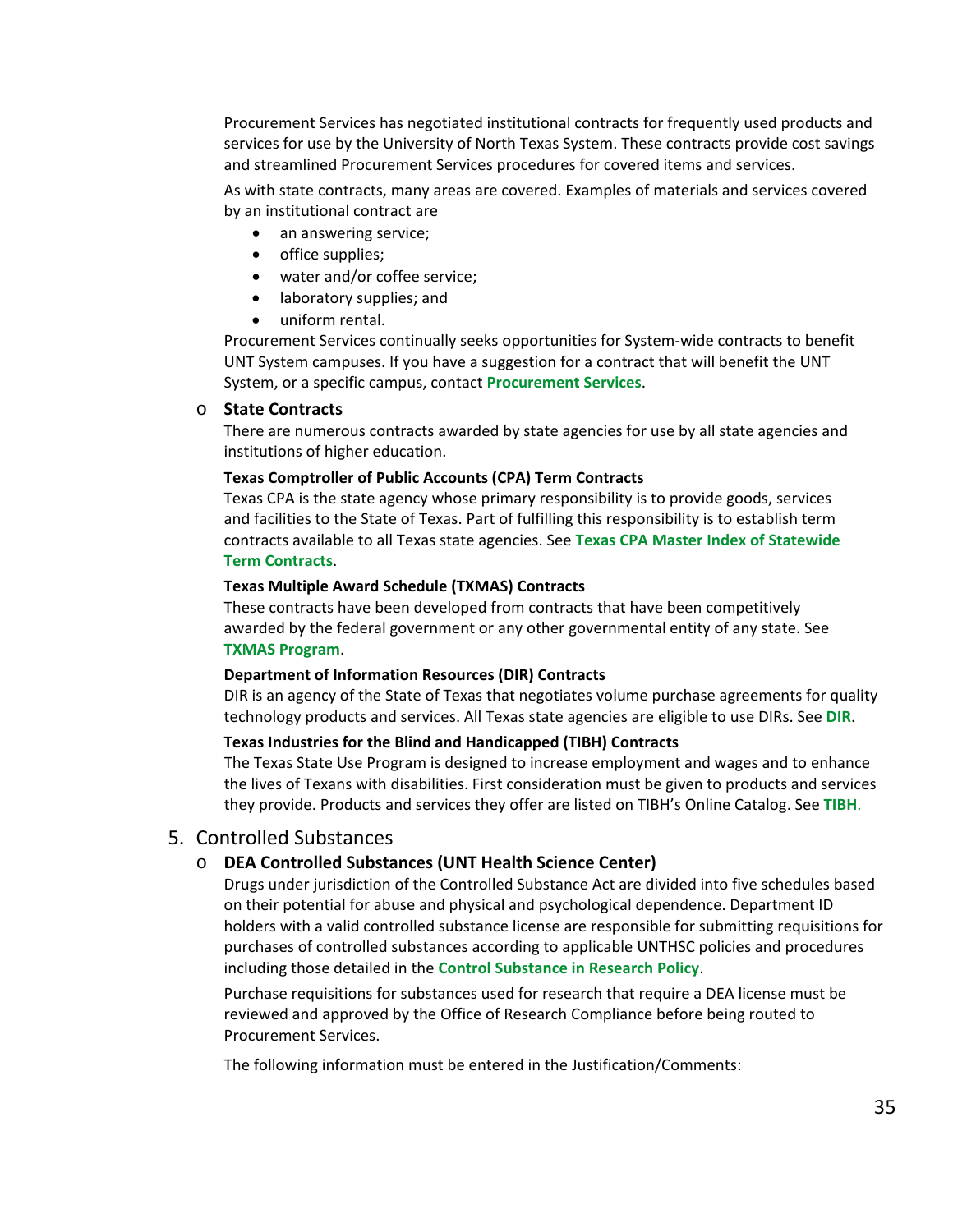- "NOTE TO CR: Call Dr. Name at "phone number" to pick up from UNTHSC Central Receiving; Alt Authorized Staff: Name, "phone extension."
- "NOTE TO VENDOR: Individual Researcher License for Dr. First Name Last Name (as appears on DEA License) on file."
- "SHIP TO: ATTN: Dr. First Name Last Name (as appears on DEA License), Room 875; UNT Health Science Center."
- For Schedule II Purchases: "Transmittal Form and DEA 222 Form # to follow."

Please contact the **[Office of Research Compliance](https://www.unthsc.edu/research/office-of-research-compliance/orec-contacts/)** and visit their **[website](http://www.hsc.unt.edu/research/compliance/)** for questions regarding these purchases. See **[Clinical Controlled Substances](#page-36-0)**. Use the category code below in ePro.

| <b>Classification</b>              | ePro Category Code |
|------------------------------------|--------------------|
| DEA Controlled Substances   875-59 |                    |

#### o **Controlled Precursor Chemicals**

The following items have the potential for use to manufacture illegal drugs and are considered "controlled precursor chemicals." In order to implement the Memorandum of Understanding (MOU) between the Texas Higher Education Coordinating Board (THECB) and the Texas Department of Public Safety (DPS), the chemicals on this list must be ordered through Procurement Services, not on a purchasing card. The DeptID/ProjID holder is responsible for ensuring that the correct category code is used on the ePro requisition, and for maintaining the required receiving and use records for these chemicals. If you have any questions regarding these chemicals, please contact the **[UNTHSC Safety Office](mailto:SafetyOffice@unthsc.edu)** or **[UNT Risk Management Services](mailto:AskRMS@unt.edu)**. Use the category code below in ePro.

| <b>Classification</b>                 | ePro Category Code |
|---------------------------------------|--------------------|
| Chemicals, Solvents, Not Gas   190-00 |                    |

#### **List of Controlled Precursor Chemicals**

| Anthranilic acid    | Ethyl malonate           | Phenylpropanolamine |
|---------------------|--------------------------|---------------------|
| Barbituric acid     | Hypo phosphorus acid     | Piperidine          |
| D-lysergic acid     | Malonic acid             | Pseudoephedrine     |
| Diethyl malonate    | Methylamine              | Pyrrolidine         |
| Ephedrine           | N-acetylanthranilic acid | Red phosphorus      |
| Ergotamine tartrate | Norpseudoephedrine       |                     |
| Ethylamine          | Phenyl acetic acid       |                     |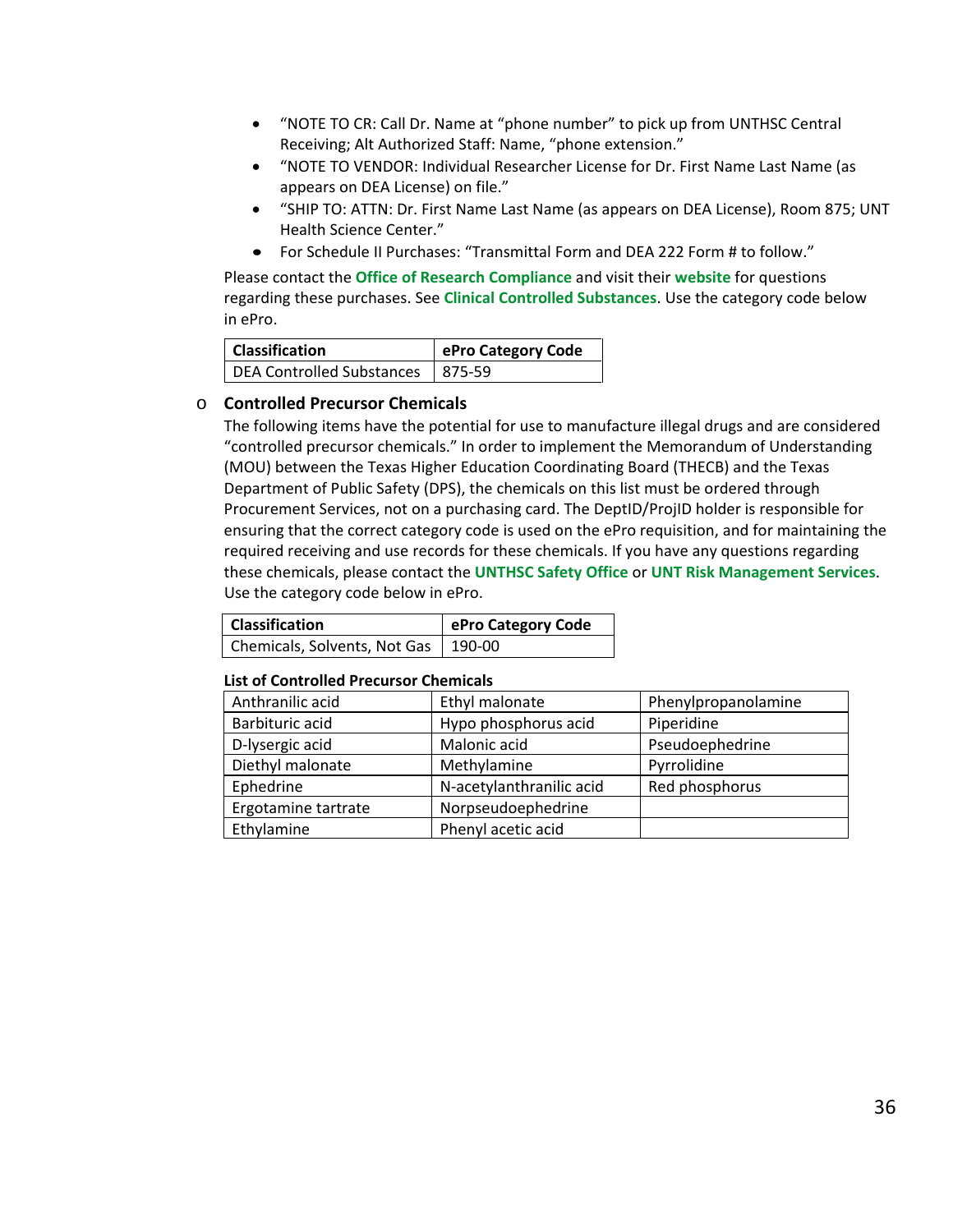# <span id="page-36-0"></span>o **Controlled Laboratory Apparatus**

The following items have the potential to be diverted for the manufacture of illegal drugs and are considered "controlled laboratory apparatus." To implement the Memorandum of Understanding (MOU) between the Texas Higher Education Coordinating Board (THECB) and the Texas DPS, the items on this list must be ordered through Procurement Services, not on a purchasing card. The DeptID/ProjID holder is responsible for ensuring that the correct category code is used on the ePro requisition and for maintaining the required receiving records for these items. Please contact the **[UNTHSC Safety Office](mailto:SafetyOffice@unthsc.edu)** or **[UNT Risk Management Services](mailto:AskRMS@unt.edu)** office with questions regarding these products. Use one of the category codes below in ePro.

| <b>Classification</b>                         | ePro Category Code |
|-----------------------------------------------|--------------------|
| Scientific Lab Equipment less than \$5,000    | 334-06             |
| Scientific Lab Equipment greater than \$5,000 | 334-18             |
| Scientific Lab Supply Consumables             | 615-02             |

#### **List of Controlled Laboratory Apparatus**

| Adapter tubes                 | <b>Buchner Funnels</b>    | Heating mantles    |
|-------------------------------|---------------------------|--------------------|
| Condensers                    | <b>Separator Funnels</b>  | Soxhlet extractors |
| Distilling apparatus          | Flasks: Erlenmeyer        | Tableting machines |
| Distilling flasks             | Flasks: 1, 2, or 3 necked | Transformers       |
| <b>Encapsulating machines</b> | Flask heaters             | Vacuum dryers      |
| <b>Filter Funnels</b>         |                           |                    |

# <span id="page-36-1"></span>o **Clinical Radioactive Materials**

All purchase requisitions for radioactive pharmaceuticals will be reviewed and approved by the appropriate authority on each campus before being forwarded to Procurement Services. Use the category code below in ePro.

| <b>Classification</b>              | ePro Category Code |
|------------------------------------|--------------------|
| <b>Radioactive Pharmaceuticals</b> | 269-78             |

# o **Clinical Controlled Substances**

All purchase requisitions for controlled substances used for clinical purposes will be reviewed and approved by the appropriate authority on each campus before being forwarded to Procurement Services. See **[DEA Controlled Substances](#page-34-0)**. Use the category code below in ePro.

| <b>Classification</b>                 | ePro Category Code |
|---------------------------------------|--------------------|
| <b>Clinical Controlled Substances</b> | 269-70             |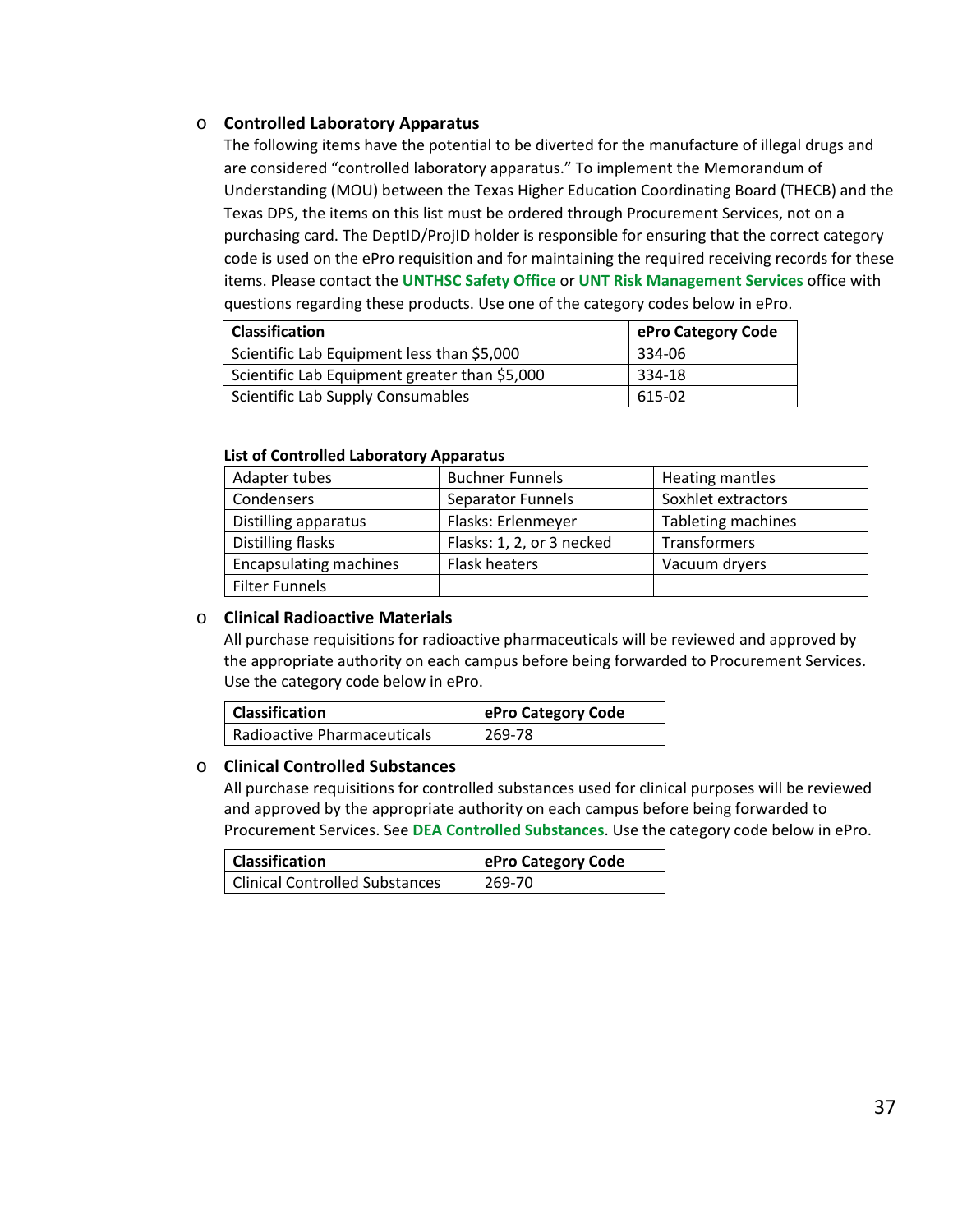# o **Chemical Agents That May be Used by Terrorists in MMWR**

April 21, 2000/vol. 49/No. RR-4, the Center for Disease Control (CDC) published recommended guidelines for "Biological and Chemical Terrorism: Strategic Plan for Preparedness and Response."

Chemicals listed in that report that might be diverted from legitimate research use are listed below. These must be ordered through an ePro requisition, not on a purchasing card. Use one of the category codes below in ePro.

| <b>Classification</b>            | ePro Category Code |
|----------------------------------|--------------------|
| Chemicals, Hazardous             | 190-18             |
| Chemicals, Radioactive           | 193-80             |
| Hazardous Waste Disposal Service | 926-45             |

#### **List of Chemical Agents That May be Used by Terrorists in MMWR**

| Arsenic           | Hydrogen cyanide | l Sulfuric acid                 |
|-------------------|------------------|---------------------------------|
| Benzene           | Lead compounds   | Trihalomethanes (many of these) |
| Chloroform        | Mercury          |                                 |
| Cyanogen chloride | Phosgene         |                                 |

### <span id="page-37-0"></span>o **Hazardous Materials, Controlled Items, and Radioactive Materials**

Department ID holders are responsible for submitting requisitions for purchases of hazardous materials, controlled precursor chemicals, items considered a controlled laboratory apparatus, and radioactive materials according to UNT System regulations and institutional policies and procedures. You may attach approvals electronically to the requisition. See **[Controlled Laboratory Apparatus](#page-36-0)**, **[Controlled Precursor Chemicals](#page-35-0)**, and **[Radioactive](#page-36-1)  [Materials](#page-36-1)**.

#### o **Material Safety Data Sheet (MSDS) For Hazardous Materials**

Normally, vendors send an MSDS under separate cover to the Safety Office, and the Safety Office redistributes copies to the ordering department. If an order is delivered with MSDS, the DeptID/ProjID holder must forward a copy of the MSDS to the Safety Office.

# o **Radioactive Materials**

Only faculty listed on the institutional radioactive materials license may purchase radioactive materials. The Procurement Services process is described in the institutional radiation safety manual, available to all authorized faculty. See **[Hazardous Materials, Controlled Items, and](#page-37-0)  [Radioactive Materials](#page-37-0)** and the **[UNTHSC Environmental Health and Safety Office](https://www.unthsc.edu/safety/)**.

Radioactive materials must be ordered through Procurement Services, not on a purchasing card. When submitting an ePro requisition, include the symbol for the isotope being ordered (e.g. 32-P) and the radioactive quantity (e.g. 250uCi) in the item description. Enter the following information in requisition Justification/Comments: **Note to UNTHSC Central Receiving about radioactive materials: Call Safety Office to pick up from UNTHSC Central Receiving**.

Requisitions submitted in ePro with the proper category code are automatically routed to the Safety Office for approval. In order to have your requisitions for radioactive materials routed automatically to the Safety Office, use the following category code in ePro.

| <b>Classification</b>          | ePro Category Code |
|--------------------------------|--------------------|
| Radioactive Chemicals   193-80 |                    |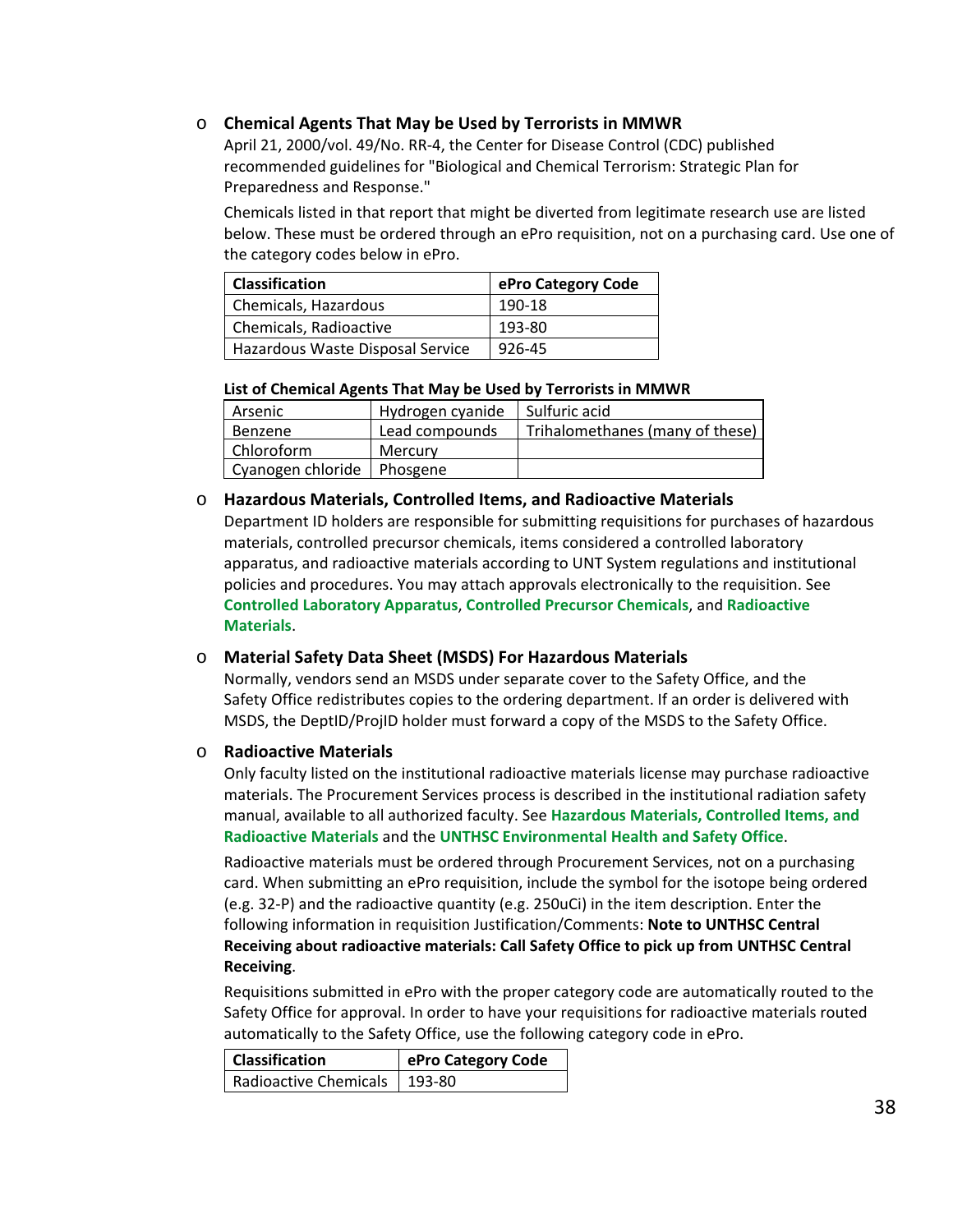# 6. Safety Guidelines

# o **Safety Standards for Electrical Items**

The state may not purchase an electrical item unless the item meets all applicable safety standards of the Federal Occupation Safety and Health Administration (OSHA). Items purchased on purchase orders must be UL listed and used for their intended purpose.

# o **Safety Office Approval**

The Safety Office must approve several products/equipment. Most required purchase requisition approvals involve purchasing radioactive materials. See **[Radioactive Materials](#page-36-1)**; **[Hazardous Materials, Controlled Items, and Radioactive Materials](#page-37-0)**; and the **[UNTHSC](https://www.unthsc.edu/safety/)  [Environmental Health and Safety Office.](https://www.unthsc.edu/safety/)**

All X-ray producing devices, Class III (b), IV, V lasers are regulated by The Department of State Health Services, Bureau of Radiation Control, and the their sale or transfer is regulated. Departments wishing to sell or dispose of these devices must contact the **[UNTHSC Safety Office](mailto:SafetyOffice@unthsc.edu)**.

### **Items Requiring Prior Safety Office Approval**

| Class III (b), IV, V lasers                       | l Fork lifts | X-ray producing devices |
|---------------------------------------------------|--------------|-------------------------|
| Explosive actuated tools   Motorized pallet jacks |              |                         |

# 7. International Guidelines

# o **Foreign Nationals**

Per IRS regulations, purchase orders to Foreign Nationals (Non U.S. Citizens) for services that will be rendered in the United States must include the social security number or an individual taxpayer identification number (ITIN) for the individual. These orders also require IRS forms be completed by the individual or the department. Should ePro requisitions be submitted without the required information, they may be denied to the coordinator who entered the requisition.

If a service will be performed outside the United States by a Foreign National, a note such as "services to be performed outside the U.S." must be added in Justification/Comments. Please contact the **UNT System [Tax Accountant](mailto:tax@untsystem.edu)** with questions regarding the tax forms required for payments to Foreign Nationals. See **[Individuals as Vendors](#page-13-0)**.

# o **Import Permits**

Biological agents and recombinant DNA molecules, which are to be imported, require an import permit through the USDA. It is the responsibility of the researcher DeptID/ProjID holder to ensure that the permit is secured. Additional information, USDA contact phone numbers, and online permit applications are available on the **[USDA website](http://www.aphis.usda.gov/import_export/animals/animal_import/animal_imports_anp%20%20%20roduct%20s.shtml)**.

# o **Export Controls**

The policy of the UNT System is to comply with federal export control laws and regulations, including the Export Administration Regulations (EAR), the International Traffic in Arms Regulations (ITAR), and the Office of Foreign Assets Control Regulations (OFAC). Export controls apply to all research or projects conducted under the auspices of UNT System. This includes many activities of UNT System such as

- travel with UNT System owned electronic devices outside the United States;
- shipping or taking research data, results or equipment to embargoed/sanctioned countries; hosting foreign visiting scientists;
- exporting select agents; biological/chemical/radiological agents; and
- paying or providing services to foreign entities/persons on the sanctioned lists.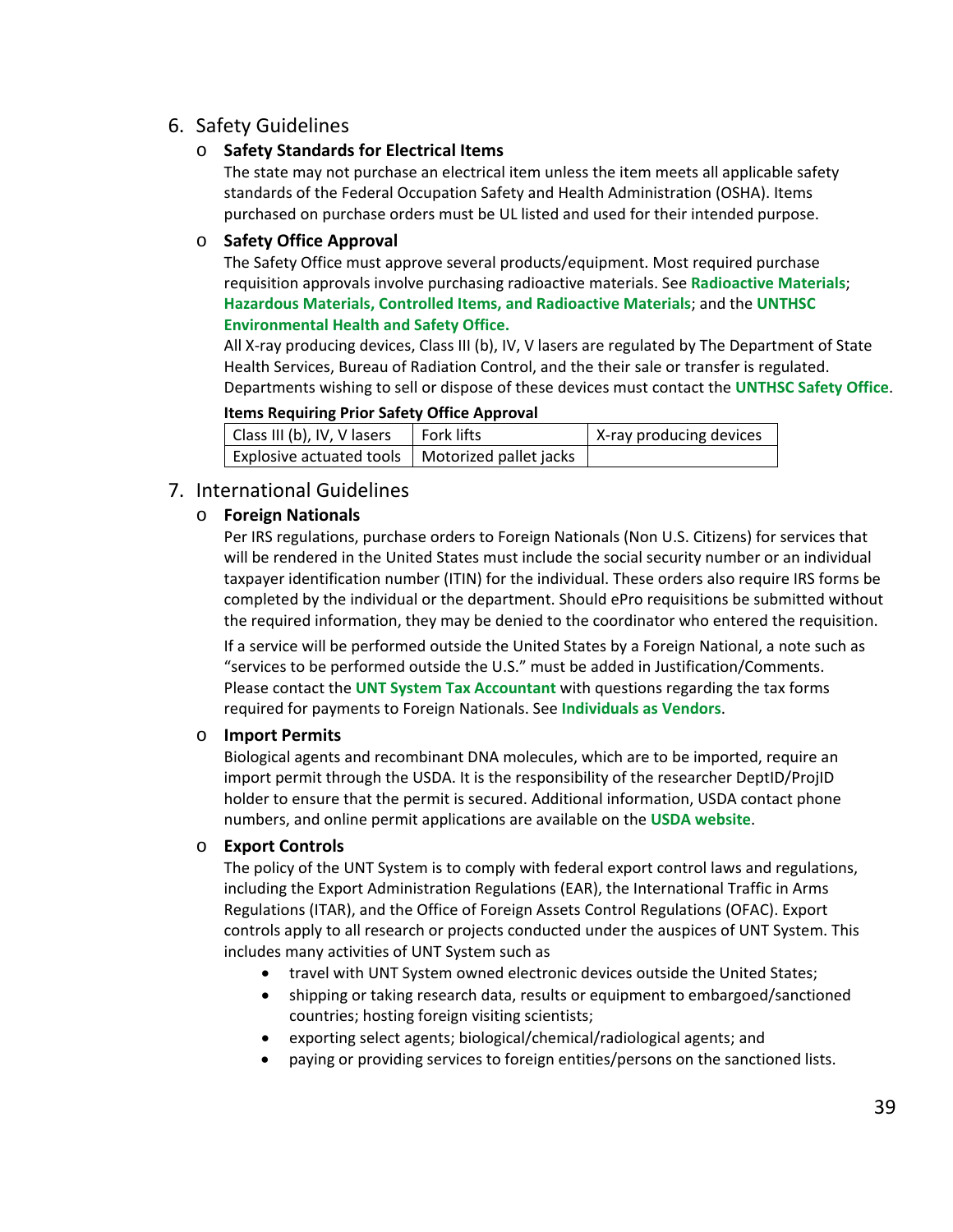It is the responsibility of faculty and administrators to be aware of and comply with the law relative to their work, students assisting them in their work or research, and agreements and collaborations with others to ensure no exports are made contrary to law and the UNT System's policies and procedures regarding U.S. export controls.

# **1.7. Contracts & Agreements**

# 1. Agreements

### o **Maintenance/Service Agreements**

Contracts for maintenance service on UNT System owned equipment must be covered by a purchase order. Departments are not authorized agents and do not have the authority to sign maintenance agreements. Therefore, all maintenance agreements must be submitted through the requisition process.

A maintenance agreement is classified as a service contract. Because of the service classification, these agreements are subject to the bidding process. Some maintenance agreements are competitive, and some are restricted to one service provider. If you need a maintenance agreement that is restricted to one provider and the total is more than \$5,000, a **[Proprietary/Sole Source Purchase Justification Form](http://www.untsystem.edu/sites/default/files/forms/procurement/proprietary_sole_source_purchase_justification.pdf)** must be submitted with your requisition. Payment for services on state funds must be made against the fiscal year in which the services are rendered. Payments for services provided during two or more fiscal years are prorated. **Payment for maintenance contracts on an annual basis is an exception.**

### o **Master Purchasing Agreements for All Use**

For services or goods that are common across campuses, Procurement Services Buyers can request and award formal bids to vendors as master purchasing agreements. See **[Contract](https://www.untsystem.edu/hr-it-business-services/procurement/purchasing/cooperatives-and-contract-pricing) Pricing** [on the UNT System Business Support Services webpage for a list of current](https://www.untsystem.edu/hr-it-business-services/procurement/purchasing/cooperatives-and-contract-pricing)  [services/goods and vendors.](https://www.untsystem.edu/hr-it-business-services/procurement/purchasing/cooperatives-and-contract-pricing) Any department, regardless of campus, may use these agreements when applicable, for the content in which they were written. Bidding is not required.

Contract pricing is applicable to preferred vendor contracts, where many items or services are offered at deep discounts. Departments are encouraged to make purchases through the preferred vendor contracts whenever possible.

The requisition requires

- service or goods be fully identified;
- the vendor name and contract number; and
- a category code based on item or services provided.

# o **Procurement Services Contract Administration**

Contracts that involve the obligation of UNT System funds must be reviewed by the Business Support Services Contracts team for compliance with applicable statutes and with the *University of North Texas System, Regents Rule 03.900 Delegation of Authority for Contracts and Agreements* prior to their submission for signature by those with authority to sign such documents for the UNT System. All proposed contracts involving expenditures should be attached to an ePro requisition and submitted to Procurement Services for handling, except for construction contracts that have been pre-approved by the Office of General Counsel. Purchase orders involving contracts will not be issued until the contract is properly executed.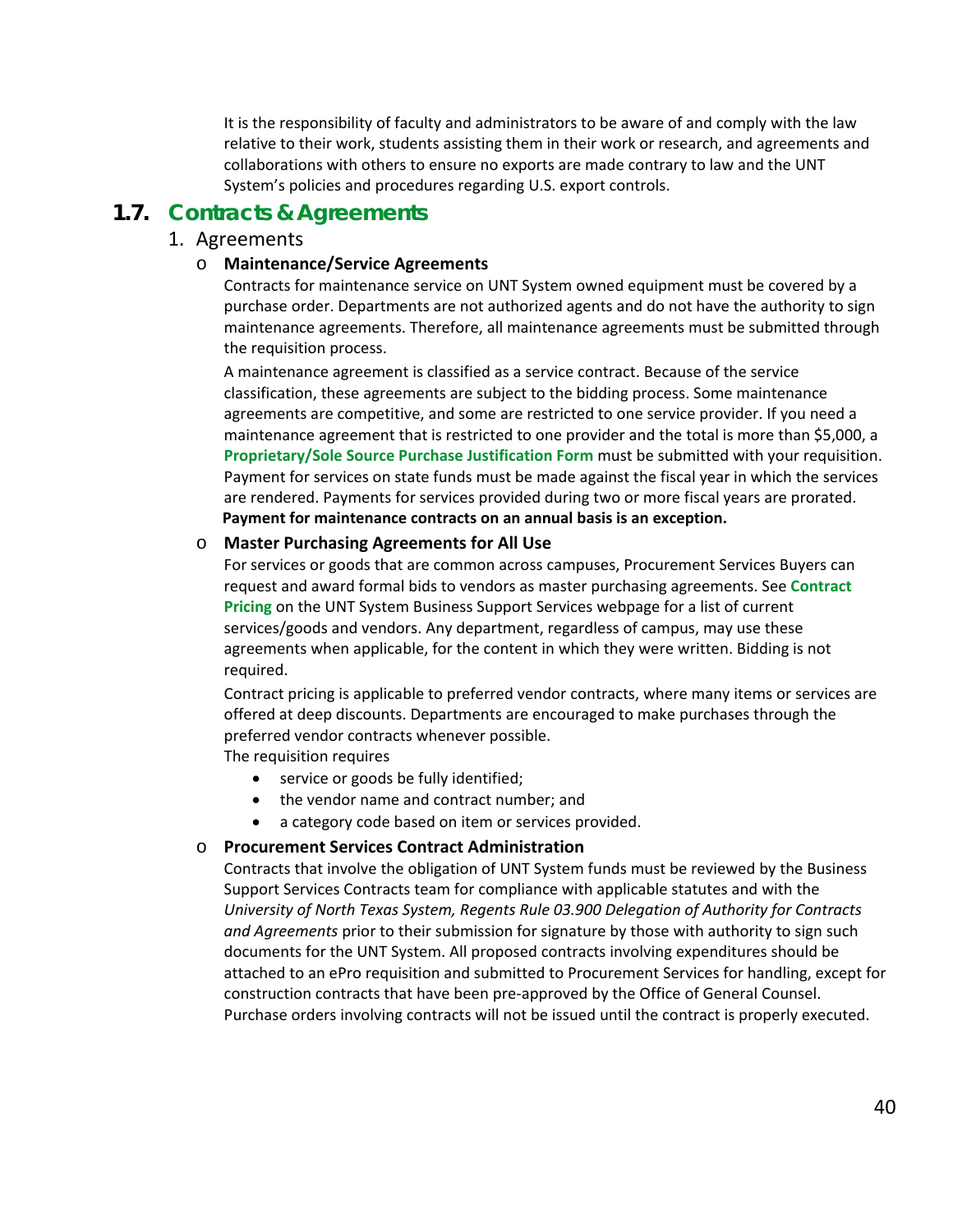#### **UNTHSC Contracts**

The UNTHSC Contracts Office must review and approve UNTHSC contracts. For information on UNTHSC contracts policies/processes, refer to the **[UNTHSC Office of Contract Administration](http://web.unthsc.edu/hscsites/OfficeofContractAdministration/)  [website](http://web.unthsc.edu/hscsites/OfficeofContractAdministration/)**.

#### **UNTS OFPC Contracts**

The UNT System OFPC must review and approve construction contracts related to major projects or for minor projects that have been delegated by the Chancellor to the Vice Chancellor for Facilities.

### o **Reporting Requirements for Contracts Over \$1 million**

Contracts for goods or services exceeding \$1 million must be monitored for compliance with financial provisions and delivery schedules, corrective action plans, and liquidated damages. The Business Support Services Contracts Area will be responsible for contract monitoring. Departments are required to assist in this process by responding to periodic inquiries from the Contracts Area regarding progress monitoring. In the event that any serious risks or issues are identified with a monitored contract, the Contracts Area will immediately notify the Senior Director of Procurement Services and the Associate Vice Chancellor for Finance and Administration.

Additionally, contracts valued or reasonably expected to exceed \$1 million that are emergency purchases or that are not competitively bid must be reported to the Legislative Budget Board. Emergency purchases must be reported within 48 hours of making payment. Non-competitively bid purchases must be reported ten days before the first payment.

#### o **Reporting requirements for contracts over \$5 million**

For contracts for goods or services that have a value exceeding \$5 million, the Senior Director for Procurement must verify in writing that the solicitation and purchasing methods and contractor selection process comply with state law as well as UNT System Regulations. Additionally, the Senior Director for Procurement must notify the Board of Regents of any potential issue that may arise in the solicitation, purchasing, or contractor selection process.

#### o **Reporting requirements for contracts over \$10 million**

Contracts with a value of at least \$10 million or that are reasonably expected to exceed \$10 million must be reported to the Legislative Budget Board at least ten days prior to the first payment.

#### o **Interagency Cooperation Contract**

The state provides that a state agency may contract with another state agency to render services and/or materials and the receiving agency will reimburse the performing agency for the cost. Agreements involving payment of funds in any amount from the UNT System to another state agency will require a purchase order. The Accounting Office must be contacted in order to set-up the transaction in USAS if the UNT System is receiving payment from another state agency.

#### **Contracts totaling \$25,000 or more**

These contracts require an Interagency Cooperation Contract (IAC) signed by the authorized signatory in order for it to be binding. The IAC number must be noted on the purchase order. When work is completed or goods received, send notification referencing the purchase order number to Payment Services. If all items are in order, Payment Services will process for payment.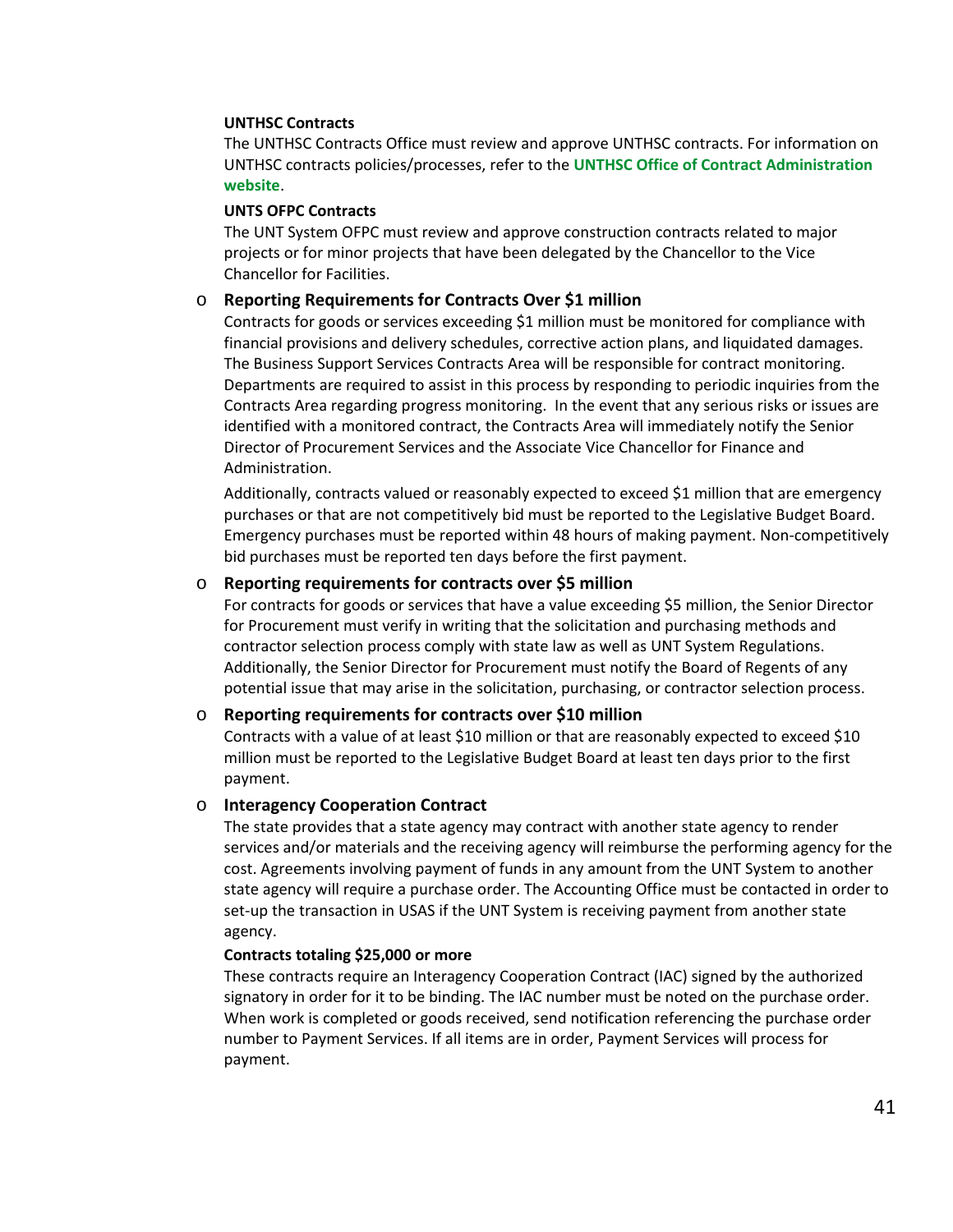#### **Transactions over \$2,500**

These transactions require a letter of agreement or a written contract. Purchase orders are usually sufficient for this level.

Please contact **[Procurement Services](mailto:purchasing@untsystem.edu)** or the **[Office of General Counsel](https://www.untsystem.edu/service-teams/general-counsel)** if you need assistance with an interagency contract.

### 2. Electronic Agreements

#### o **Clickwrap Agreements**

Clickwrap refers to a legally binding agreement accepted prior to the first use of software or service, usually by clicking "I accept" on a screen containing terms and conditions of use.

Clickwrap agreements are essential reading. Users must know what rights they have to use the software. For example, restrictions for making copies of the software, restricted uses, rights available if the software doesn't perform as expected. Your rights depend on what your software license says. Clickwrap agreements must go through the contract review process and be approved by an individual with appropriate signature authority to bind the institution. Frequently, terms of Clickwrap agreements can be addressed with a vendor and modified to better serve the institution's requirements and needs.

Purchasing cards should not be used to purchase software or other services requiring the acceptance of a Clickwrap agreement until Procurement Services has reviewed and approved the use of the Clickwrap. When submitting as a requisition, the terms of a Clickwrap agreement must be downloaded/printed and attached to the requisition so that the appropriate signature authority may be obtained to authorize the user to click "I accept." Terms may also be submitted to Procurement Services in the form of an email when the department purchasing card is to be used. Procurement Services will then review and authorize, when possible, the use of the purchasing card. For easy use of department purchasing cards, view the listing of **approved [Clickwrap Agreements](https://www.untsystem.edu/sites/default/files/click_wrap_approved_list_0.pdf)**.

Direct questions about Clickwrap agreements to **[Business Support Services Contracts Area](mailto:bsc.contracts@untsystem.edu)**.

#### o **Electronic and Information Resources Accessibility**

Accessibility rules established by the Texas Department of Information Resources (DIR) were developed to ensure that employees with disabilities have access to and the use of resources comparable to the access and use available to employees without disabilities. UNT System strives to provide electronic and information resources (EIRS) that are accessible to all members of the UNT System community and meet the requirements of the Texas DIR. Departments or individuals are required to comply with DIR accessibility rules and with UNT System regulations and institutional policies and procedures related to the development, procurement, maintenance or use of electronic and information resources.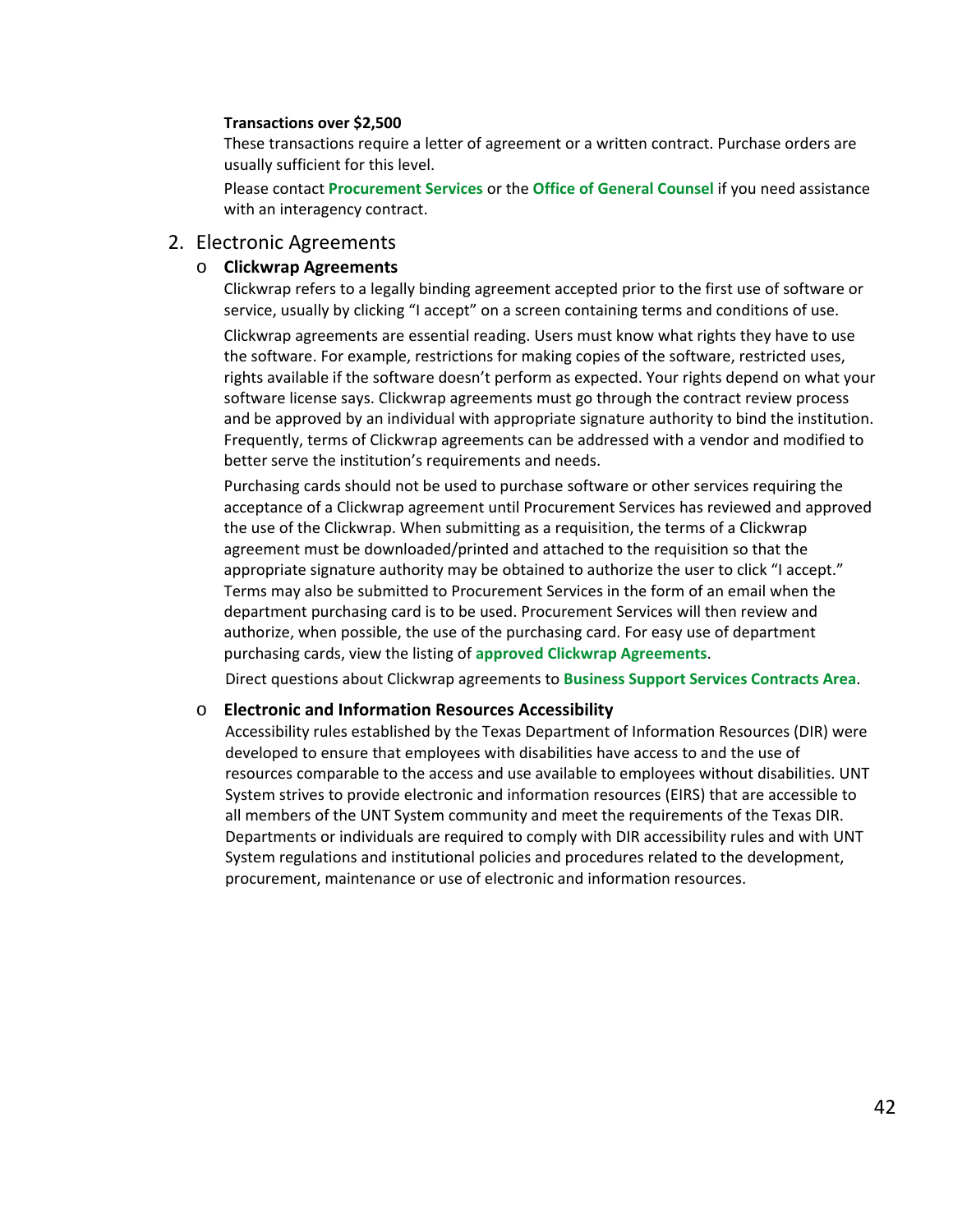# **1.8. UNT Health Science Center – Specific Information**

# 1. UNTHSC

# o **Ethanol – Tax Free Alcohol**

All purchase orders for 95% or 100% ethanol must be processed through the UNTHSC Pharmacy. The Pharmacist is responsible for maintaining accurate inventory records for acquisition of these types of alcohol. In addition, the UNTHSC has an Industrial Alcohol User Permit and Special Tax Stamp that exempts the user from the alcohol tax applied to the purchase of alcohol. The Pharmacist monitors orders to ensure Procurement Services fulfills the requirements of these permits. Please contact the Pharmacy with any questions.

# o **Indirect Cost DeptID/ProjIDs (67XXX DeptID/ProjIDs)**

Indirect cost DeptID/ProjIDs (67XXXs) are intended to be used for reasonable purchases to grow and support research programs. The Office of Grant and Contract Management (OGCM) is not currently required to review and approve expenditures on F&A recovery DeptID/ProjID, but should be contacted on questionable costs. Internal Audit will review expenditures on these DeptID/ProjIDs as part of their annual Audit plan. If you are aware of inappropriate expenditures on these DeptID/ProjIDs, you have a responsibility to report that to the OGCM or the Institutional Compliance Office. Please contact the **[OGCM](mailto:ogcmext@unthsc.edu)** if you have any questions regarding these funds.

# o **Temporary Personnel**

Requests for temporary personnel must first be directed to the UNT System Human Resource Services office. If they are unable to provide someone from the Temp Pool, submit a requisition with the following information:

- hours to be worked;
- date to begin and end;
- address or room number to which personnel are to report;
- contact person and extension number;
- duties that will be performed; and
- skills required
	- o computer skills (data input, word processing, speed, etc.), software used;
	- o filing;
		- o telephone answering (single line, multi-line, etc.), and
		- o Specialty skills: nursing, medical terminology, insurance form (shorthand).

Use the category code below in ePro.

| Classification                | ePro Category Code |
|-------------------------------|--------------------|
| Personnel Services, Temporary | 962-69             |

# o **Clinical Trials**

The UNTHSC Office of Clinical Trials must review and approve all purchase requisitions on clinical trial funds before being routed to Procurement Services.

# <span id="page-42-0"></span>o **Simulated Patient Payments**

Payments to simulated patients may only be made by submitting a requisition in the ePro system. The patient shall be established in the ePro system as an independent contractor and the requisition must have appropriate documentation consisting of a standardized agreement which includes the patient's name, script to be performed by patient, date of service, amount to be paid, as well as signature by patient and appropriate TCOM personnel. Payment may be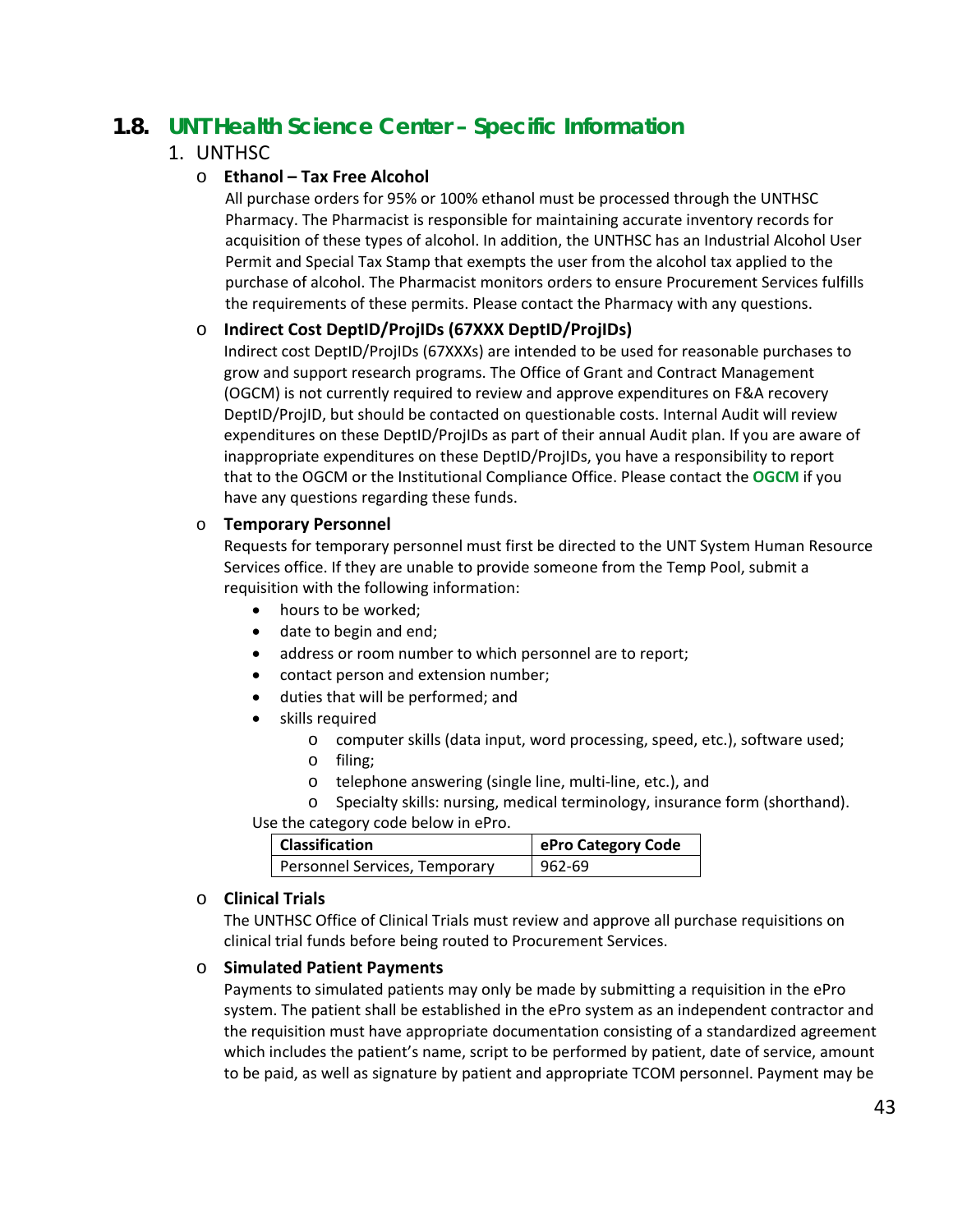made once confirmation is made in the ePro system that the patient has in fact participated in accordance with the standardized agreement.

#### o **Animals**

In order to assure the approved space is available for newly purchased animals and to ensure that animals are purchased from approved vendors, all purchase orders for live, vertebrate animals must have the approval of Lab Animal Medicine. If there is a problem with the order and the referenced vendor cannot supply the specified animals, the order will be cancelled and the end user will be notified to issue another order. In Justification/Comments include the

- animal Control number; and
- investigator's name.

In order to have your requisitions for research animals routed automatically to Lab Animal Medicine for approval, use one of the category codes below in ePro.

| <b>Classification</b>               | ePro Category Code |
|-------------------------------------|--------------------|
| Research Animals, less than \$5,000 | 040-00             |
| Research Animals, Capitalized       | 040-31             |

#### <span id="page-43-0"></span>o **Printing/Publications**

Any printed publications (e.g. brochures, fliers, newsletters, etc.) intended for mailing/distribution to external audiences, must be designed professionally and approved by Marketing and Communications or an outside designer working with the Marketing and Communications department. Their department coordinates planning and producing publications. There is no charge for the service.

Texas State law also requires UNTHSC to send copies of its publications to the Texas State Library as part of the Texas State Publications Depository Program. The Technical Services Librarian in the Gibson D. Lewis Health Science Library is the Health Science Center's contact for the Depository Program. If your area currently produces publications of any kind, contact that office before printing to determine whether copies are needed for the State Depository Program, and if so, how many. In addition, at least one copy of every publication should be sent to the Technical Services Librarian to retain in the UNT Health Science Center archives.

#### o **Direct Departmental Deliveries**

Normal procedures require vendors to make deliveries to UNTHSC Central Receiving. However, some products and services need to be delivered directly to the department by the vendor, such as, installations and repairs. When products and services are delivered directly to the department, the department must verify receipt.

UNTHSC departments should send an email for products or services received directly:

- For products received directly, email the **[UNTHSC Receiver Request Office](mailto:receiver@unthsc.edu)**.
- For services received directly, email **[Payment Services](mailto:invoices@untsystem.edu)**, indicating services are complete and the date service was provided.

Campus Property Managers must also be advised when equipment is delivered directly and installed by a vendor so that it can be properly tagged.

Invoices received by departments must be forwarded to Payment Services immediately. See **[Payment of Purchase Orders](#page-14-0)**.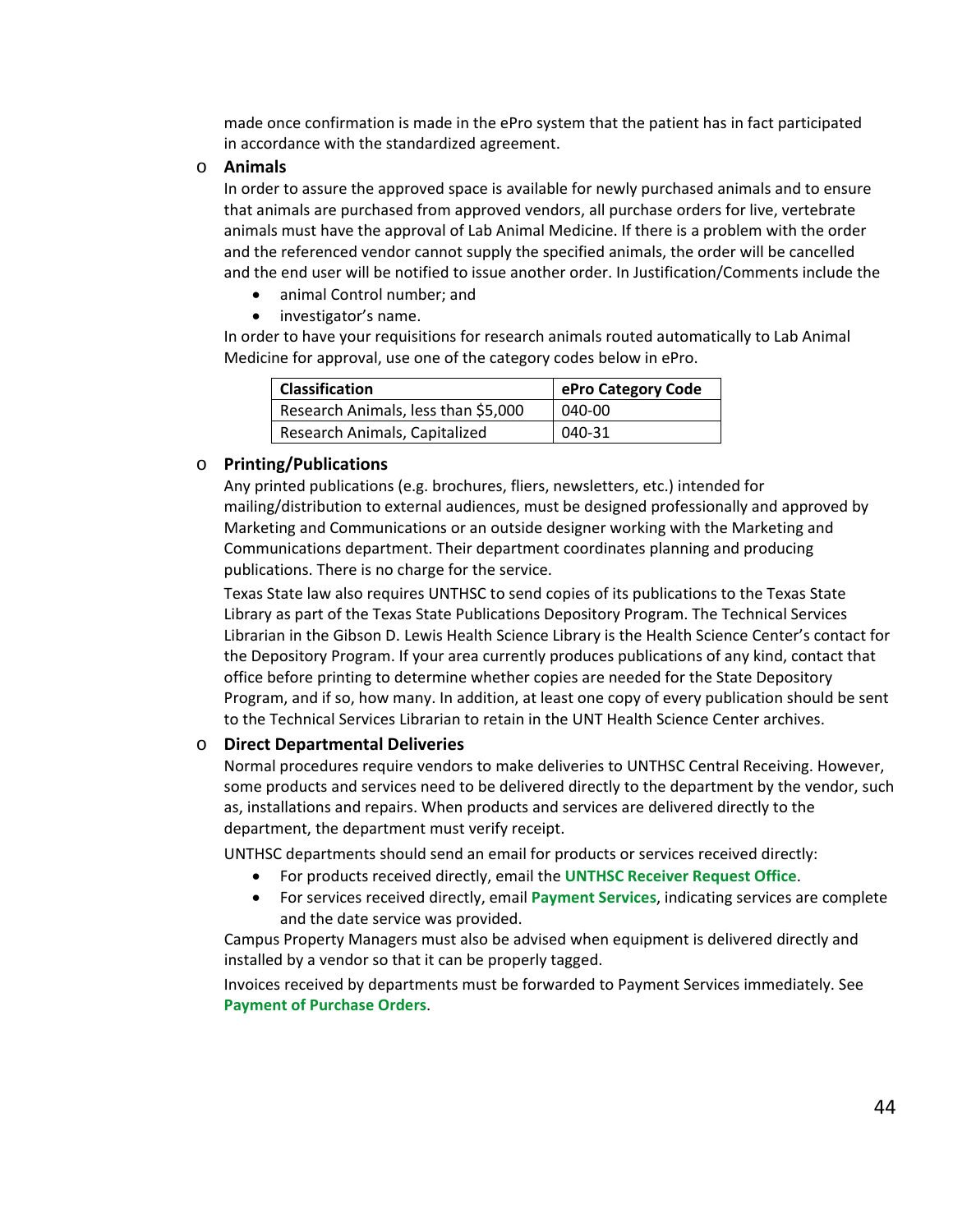# **1.9. Requisitions**

# 1. Requisitions

# o **Requisitions for Supplies and Equipment**

Requests for supplies, equipment and services, including repairs to buildings and equipment, must be submitted on an ePro requisition and approved by the authorized DeptID/ProjID or designee. Requisitions are actual obligations of departmental funds and they must show the actual or estimated cost.

#### o **Due Dates**

In EIS, the Due Date signifies a delivery due date for the vendor, or the beginning and ending dates for services. In most cases, using current realistic future date is acceptable for goods. For Services, use the ending date of the service. Examples:

• 8/31/XX - maintenance, blanket order with effective date for the fiscal year

• 9/30/XX - memberships, subscriptions with effective dates of 10/1/XX – 9/30/XX Procurement Services' goal is to process properly submitted requisitions within the processing times listed under the "Procurement Services Process." If the product/service is needed in shorter time than normal processing times would allow, follow **[Rush Procedures](#page-18-0)**.

### o **Description on Requisitions**

The description on an ePro requisition should be concise, but complete. It is not enough to put only a catalog number, model number, or a single word description. Be as specific as possible at the beginning of the description, as the appropriate UNT System component's Central Receiving area and Payment Services view only the first 30 characters of the description. **Products**

For products, begin the description with the generic description of the item, followed by a catalog or other product number. Where appropriate, state the size, color, weight, functions, etc. When using box, package, carton, case, or other bulk terminology for the Unit of Measure, include the number per carton case, etc. in the description. Example: 4/bot/ctn.

# **Description of Product Examples**

- Incomplete: Tubes, 21008-678
- Complete: Corning 15 mi Conical Centrifuge Tubes Sterile, 21008-678, 500/case

#### **Services**

For services, begin the description with specific information and include date(s) of services or effective dates. There is no need to include "For services to be rendered to provide".

#### **Description of Service Examples**

- Incomplete description: Scanner Maintenance
- Complete description: FYXX Annual Maintenance for Kodak 1780 Document Scanner (S/N #5150). Effective 9-1-XX to 8-31-XX

#### o **Encumbrances**

#### **Pre-encumbrances**

Pre-encumbrances begin with the budget check of a requisition in the ePro process. Requisitions require a valid pre-encumbrance be submitted for approval. When a budget check is performed on a requisition, it represents a review of budget monies available for the purchase and a "set aside" of those funds for future payment to a vendor. Each activity associated with budget checks may be reviewed through the online Cognos system, the software used by UNT System for budget reporting, which reflects the flow of encumbrance activities. Transactions are updated to the Cognos database nightly.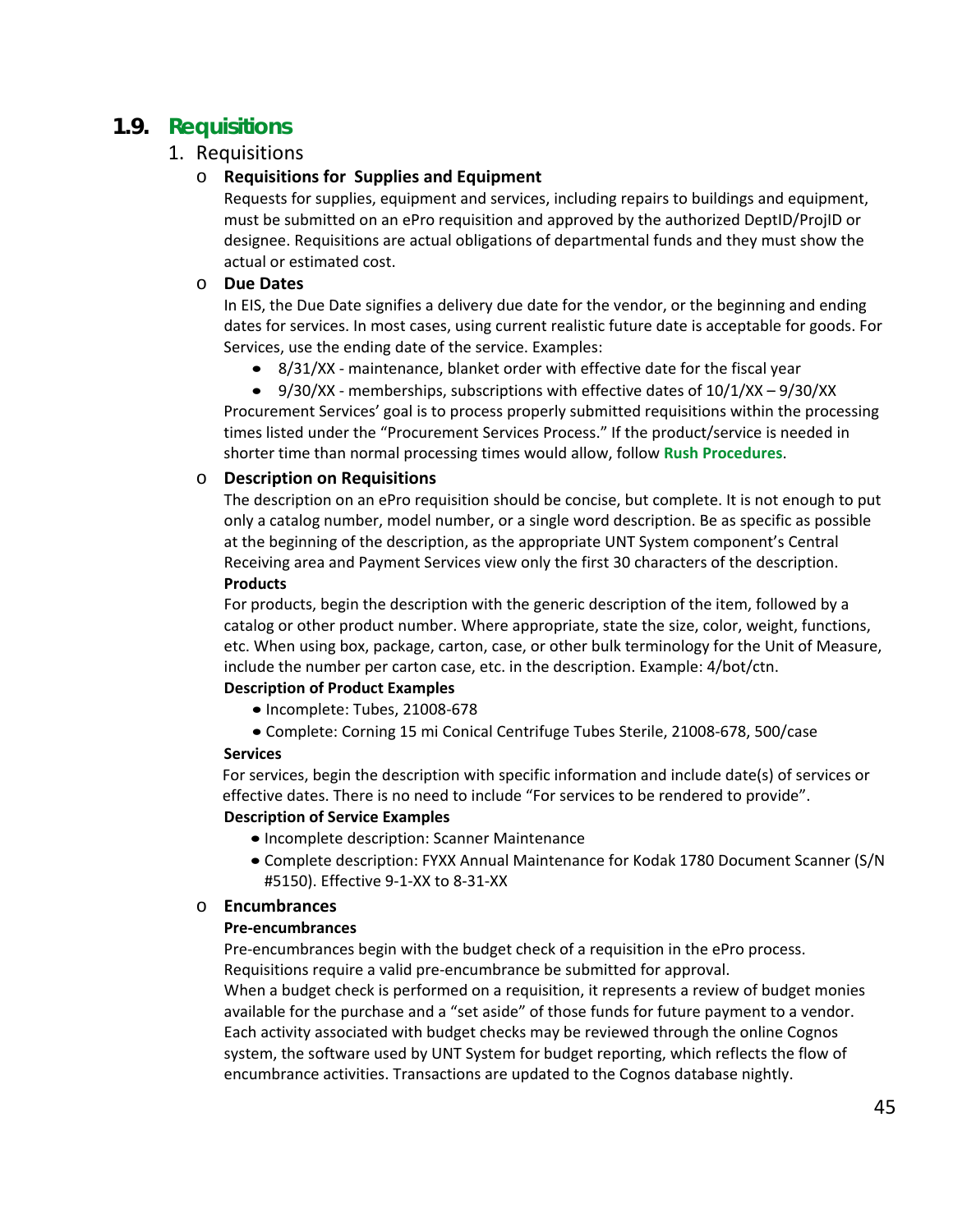#### **Encumbrances**

Encumbrances occur when POs are budget checked and they reserve or hold funds for future payment to the vendor. Budget checking is one of the steps in the process when Procurement Services create the PO from the approved requisition. The PO process should automatically reverse or negate the pre-encumbrance of a requisition.

#### **Expenses**

Expenses are the financial activity with the payment process of a voucher. An invoice is generally the catalyst for the payment process. Budget checking a voucher should automatically reverse or negate the dollar amount from the PO encumbrance. The payment to the vendor is reflected as a debit to the DeptID/ProjID. A DeptID/ProjID holder of record must personally review and certify budget transactions monthly.

#### o **Justification/Comments on Requisitions**

A business justification is necessary for each and every purchase/request for reimbursement made with UNT System funds.

# **1.10. Purchases Requiring Special Handling**

### 1. Memberships

#### o **Professional Organizations**

Memberships in Professional, Educational, and/or Learned Organizations are, in general, payable from local or state funds. Memberships purchased with state funds must be in the name of the institution. Individual memberships are considered a personal expenditure, and as such, are not payable from state funds. Individual memberships may be paid using appropriate local funds if documentation is provided that indicates a savings by joining individually rather than as an institution or documentation is provided that indicates only individual memberships are accepted.

State funds cannot be used for payment of membership dues to an organization on behalf of the agency or an employee of an agency if the organization pays all or part of the salary of a person required to register under Chapter 305, Government Code. Use the **[Ethics](http://www.ethics.state.tx.us/)  [Commission's home page](http://www.ethics.state.tx.us/)** to check the status of organizations. If the organization is on this list, state funds may not be used for the membership.

The order must include

- the complete name of the organization;
- the effective dates of membership;
- the membership number (if available); and
- the representative's name.

#### **Sample Description**

Membership dues to American Osteopathic Association. Representative: John Smith, D.O. Effective 6/1/11 through 5/31/12.

Memberships on state funds must also have the approval of the appropriate President or designee. Due to the legislation that requires this approval, the delegation for this function is not to be delegated further.

A statement detailing the benefits the UNT System will receive from the membership must be included on all membership orders. Add the justification as a line comment or electronically attach a memo to the requisition. Use one of the category codes below in ePro.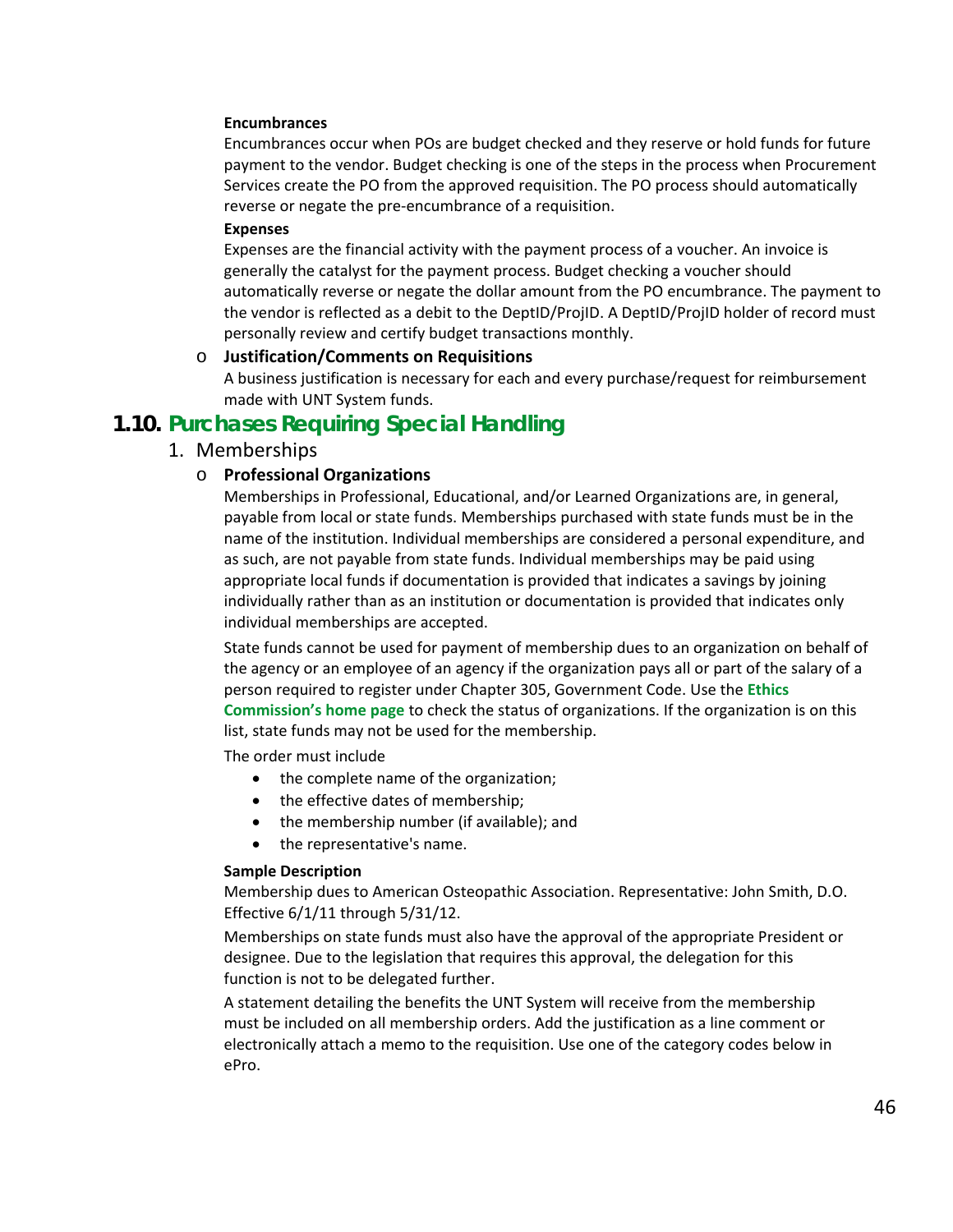| <b>Classification</b>                | ePro Category Code |
|--------------------------------------|--------------------|
| Membership on a state DeptID/ProjID  | 963-48             |
| Membership for a local DeptID/ProjID | 999-07             |

### o **Chamber of Commerce**

Memberships to a chamber of commerce are only allowed on local funds as long as the DeptID/ProjID allows that type of purchase.

### o **Club Memberships**

Memberships in country clubs must have the appropriate President's approval. This is usually contained in the hire letter and allows local funds to be used. Club memberships not approved by the President or contained in the individual's hire letter, must be paid from gift funds. To be reimbursed, complete the **[UNT System Social Club Reimbursement](https://www.untsystem.edu/sites/default/files/forms/payroll-travel/club_reimbursement_form.pdf)  [Form](https://www.untsystem.edu/sites/default/files/forms/payroll-travel/club_reimbursement_form.pdf)**.

# 2. Rentals

# o **Machines and Equipment**

Rental for some equipment is handled through the CPA if it is available on State Term Contract. Some examples are photocopiers and mailroom equipment. Rental involving the use of state or local funds for equipment not on term contract must be handled according to the same rules governing the purchase of materials.

Procurement Services recommends submitting the requisition 4-7 weeks before the desired rental start date to have the equipment in place when needed. Include the following:

- a complete description of the equipment or machinery;
- the period the rental is to cover (start and end dates);
- the previous purchase order number (if applicable); and
- the location where the equipment or machinery is to be placed.

Rental cannot be paid for any period prior to the beginning date shown on the order or after the expiration or cancellation date of an order, unless a month-to-month rental is agreed upon. Do not accept any equipment or machinery from a vendor under a rental agreement until you are notified by Procurement Services that an agreement has been approved.

Search in ePro for category codes by "contains rental" or "contains rental/lease". Examples of rentals are listed below.

| <b>Classification</b>             | ePro Category Code |
|-----------------------------------|--------------------|
| Rental-Booth, Convention/Exhibits | 971-70             |
| Rental-Office Bldg./Office Space  | 971-45             |
| Rental-Reference Material         | 981-20             |

# o **Vehicle (not employee travel related)**

Departments should first seek the use of vehicles or trucks from Facilities Fleet. If a vehicle is not available or capable, departments may seek this service from an outside vendor. Renting a vehicle often requires a written contract. See **[Contracts](#page-33-0)** for further processing requirements.

#### **Additional Insurance**

Additional insurance is recommended when renting a truck for transporting goods, but Risk Management Services does not recommend additional insurance for passenger vehicles if the driver is already covered to drive a university or UNT System vehicle.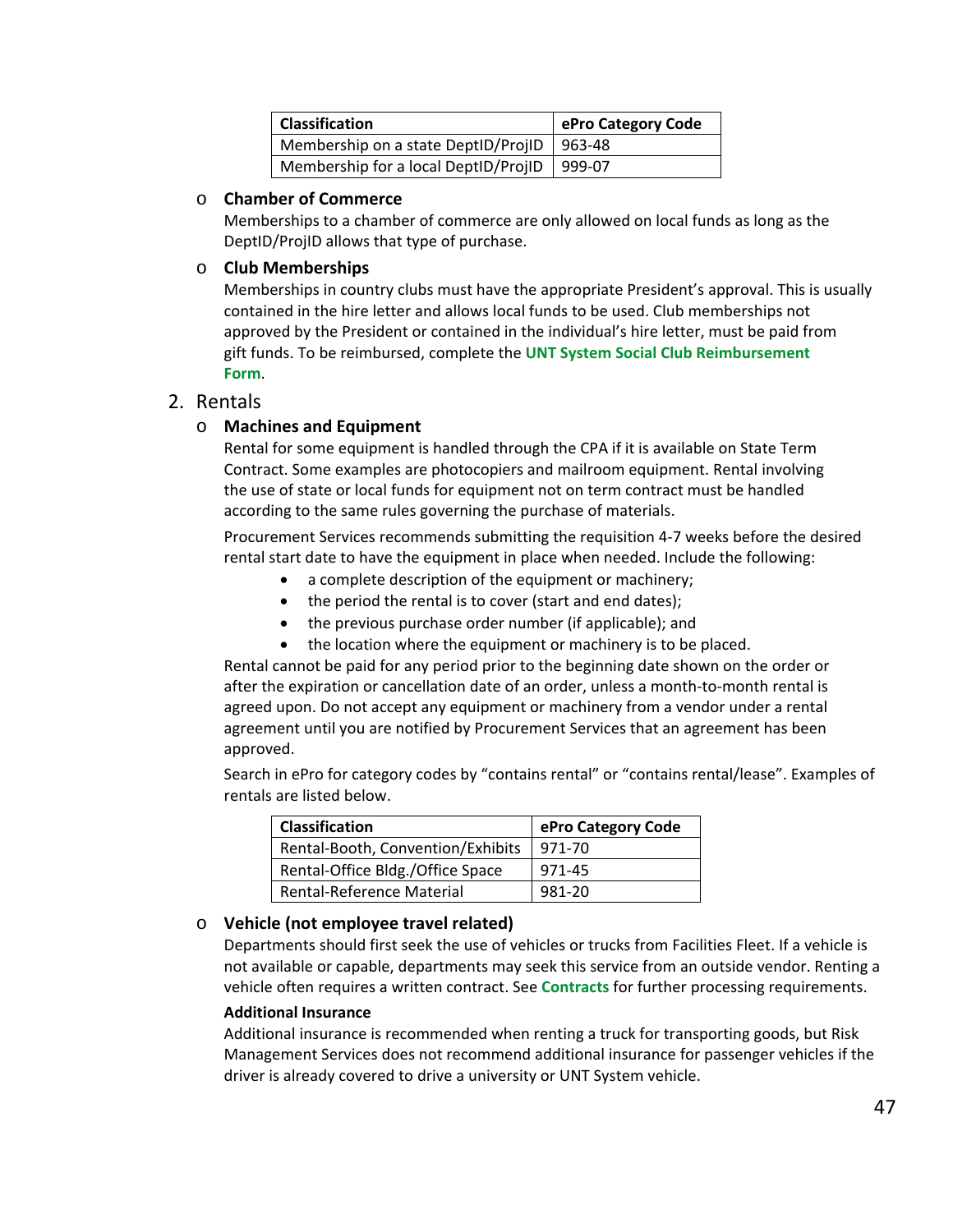Each requisition should contain the following:

• If value exceeds informal bid limits (\$5,000.01), follow **[Bid Requirements](#page-26-0)** and document on the requisition bid tab. **Note:** If historical value exceeded \$25,000, contact **[Procurement Services](mailto:purchasing@untsystem.edu)** for

formal bid instructions, or **bid exception** documentation such as **[Contract Pricing.](https://www.untsystem.edu/hr-it-business-services/procurement/purchasing/cooperatives-and-contract-pricing)**

- An electronically attached rental agreement contract (unsigned).
- Documentation in the requisition's justification comments section explaining
	- o why an outside vendor rather than Facilities Fleet is being chosen;
		- o the purpose of the rental; and
		- o the benefit to UNT System.
- Identification of additional insurance (**only** if renting a truck to transport goods). Exception: Vehicles rented as part of an employee travel or team travel.

### o **Lease of Space**

The UNT System may process leases of space regardless of the fund source. The designated leasing liaisons for UNT System are the Chancellor, the President of each UNT component university, and their designees. Use one of the category codes below in ePro.

| <b>Classification</b>         | ePro Category Code |
|-------------------------------|--------------------|
| Rental/Lease of Office Space  | 971-45             |
| Rental/Lease of Storage Space | 971-70             |

# 3. Services

# o **Legal Services Provided by Outside Attorneys**

Legal services provided by outside attorneys must be handled through the UNT System Office of General Counsel due to requirements of the Office of the Attorney General (OAG). Please contact the UNT System **[Office of General Counsel](https://www.untsystem.edu/service-teams/general-counsel)** regarding these services.

# o **Speakers, Performers, Judges, Officials**

Speakers, Performers, Judges and Officials are considered Independent Contractors and do not require an **[Independent Contractor](https://www.untsystem.edu/sites/default/files/forms/procurement/unt_system_independent_contractor.pdf) or Employee Form** to be completed. However, should any have a **prior employment history** with UNT System; they must be paid through the Payroll Office and not on a requisition. Departments should confirm employment history for the last 12 months before creating a requisition.

While a speaker contract is not a UNT System requirement, Procurement Services can provide a sample agreement that was drafted by UNT System General Counsel. The agreement ensures the terms agreed to between the speaker and the department. Though this agreement is not required, if used, appropriate signature authority must be obtained.

Departments should **confirm the nationality of the individual before inviting them** *to participate*. See **[Foreign Vendors](https://www.untsystem.edu/hr-it-business-services/procurement/purchasing/payment/payment-functions)** and contact the **[UNT System Tax Accountant.](mailto:tax@untsystem.edu)** Payment for services and payments on behalf of foreign vendors, including travel expenses, may be subject to IRS withholding, or may not be allowed, due to terms of the individual's visa status. When departments elect to pay travel expenses, prudence should be practiced by setting limitations prior to commitment. It is recommended that travel expenses be paid by the individual, who can then be reimbursed, but departments can elect to pay third party vendors such as airfare and lodging directly. Travel expenses for non-employees and non-UNT System students should be processed on a requisition, not a travel voucher. If reimbursing the traveler, it's recommended that the reimbursement occur after the trip is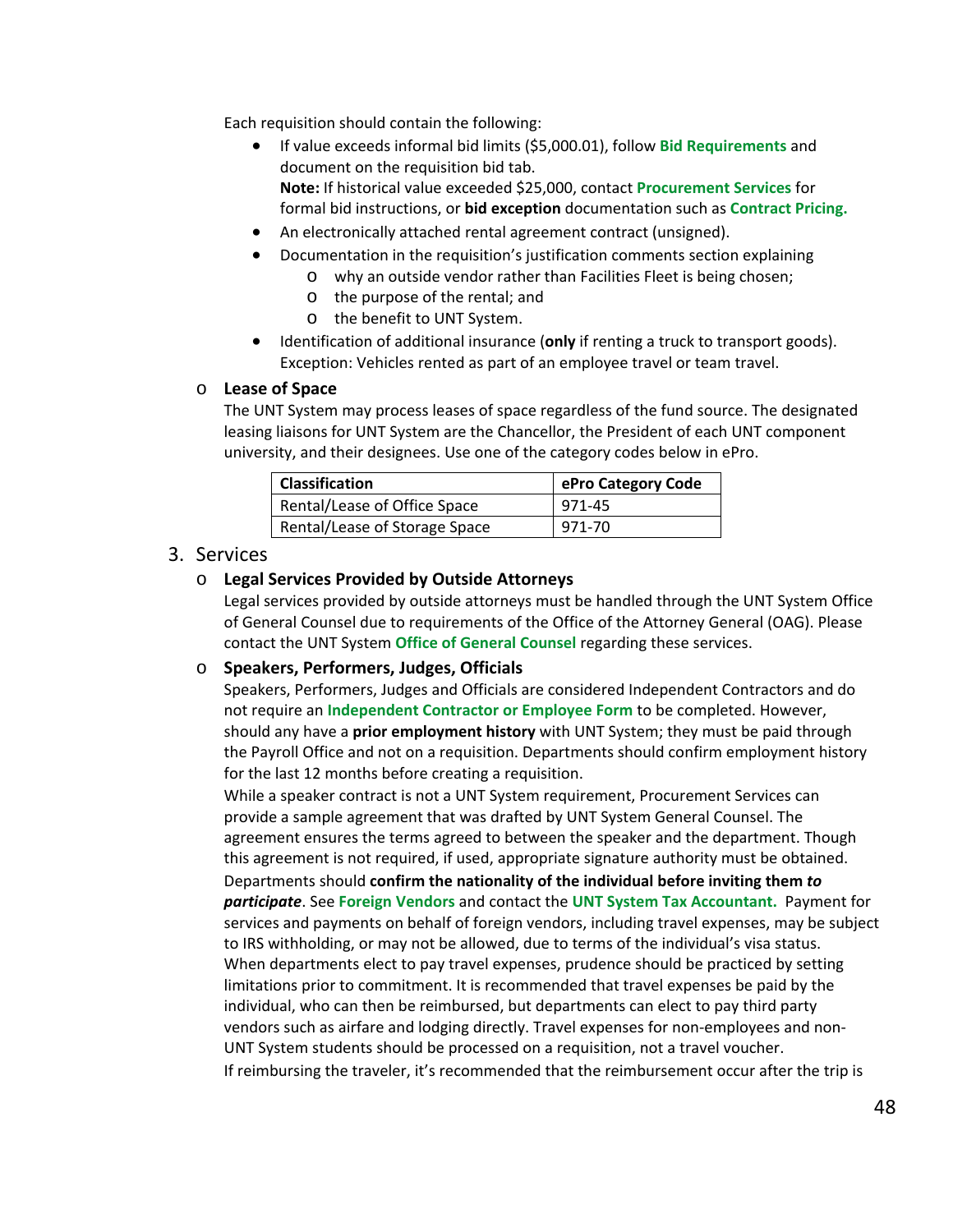taken. If reimbursing before the trip, the department should state on the requisition that they are accepting the risk of loss.

Regardless, IRS withholding may still apply and it will be the department's responsibility to see those services delivered to the individual.

Each requisition should contain

- The name of the person or group.
- Confirmation the individual is a US Citizen (if not, see **[Foreign Vendors](https://www.untsystem.edu/hr-it-business-services/procurement/purchasing/payment/payment-functions)** for processing requirements).
- Confirmation the individual is exempt from **[Independent Contractor or Employee](https://www.untsystem.edu/sites/default/files/forms/procurement/unt_system_independent_contractor.pdf)  [Form](https://www.untsystem.edu/sites/default/files/forms/procurement/unt_system_independent_contractor.pdf)**, (if not, see **[Independent Contractors](https://www.untsystem.edu/hr-it-business-services/procurement/purchasing/payment/independent-contractors)** for processing requirements).
- Confirmation the individual is not a prior employee (if prior employee of UNT System within the last 12 months, vendor must be paid through the Payroll Office and not on a requisition). For questions, contact the **[UNT System Tax Accountant](mailto:tax@untsystem.edu)**.
- The date and location of event.
- The benefit of the event to the UNT System.

# **Requisitions for travel expenses including airfare or lodging must contain all the above, and also include:**

- The third party vendor contact person, phone and fax number and/or email address.
- Electronically attached flight itinerary showing amount for rush payment. If airfare, state contracted rates are not allowable, but departments may use a travel agency.
- Date of travel or expected stay and a confirmation number if available.

Checks for Speakers, Performers, Judges and Officials will be mailed or transferred electronically (EFT) within 30 days after services are performed. The requisition must include the date the services are performed.

# 4. Employee Specific

# o **Training and Development**

The UNT System may provide training and development programs related to either current or prospective duty assignments in three areas: in-service training programs, out of agency staff development programs, and internship training programs.

In-service training includes continuing training programs that are job oriented to equip an individual to properly perform assigned tasks, to develop additional work capabilities, or to increase his/her level of competence.

If a vendor will be providing training at the UNT System component, submit a requisition following guidelines under **[Lecturers.](#page-30-0)** Use the category code below in ePro.

| <b>Classification</b>         | ePro Category Code |
|-------------------------------|--------------------|
| Lecture, Training (Employees) | 924-86             |

Training away from the UNT System component or an employee's designated headquarters is handled as a registration or as tuition. Fees for seminars, conferences, and training sessions (except for tuition to institutions of higher education) are processed as registrations. See **[Registration Fees](#page-52-0)**.

For additional information on training, see Government Code 656.041, which is cited as the State Employees Training Act.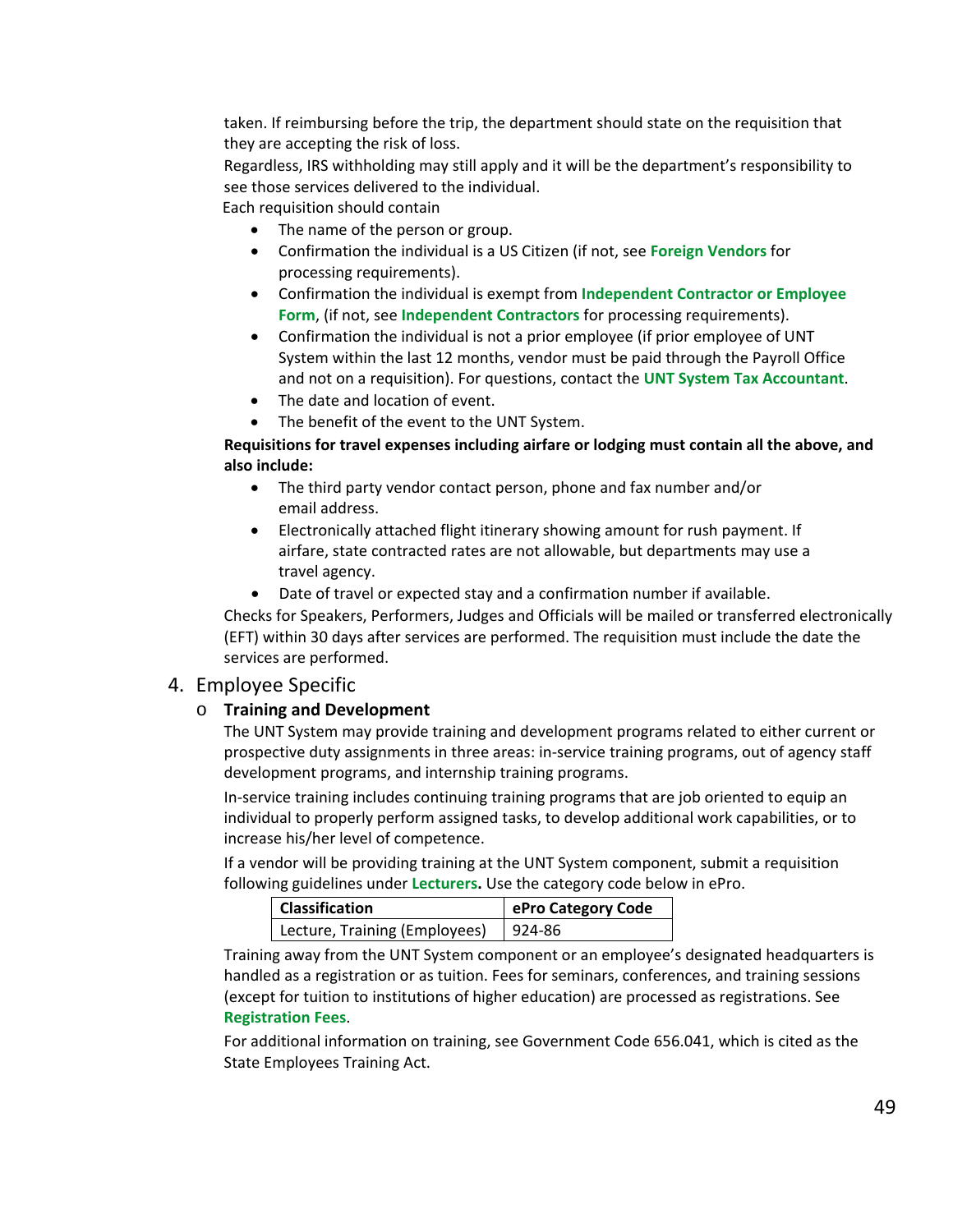### o **Tuition Payable to the UNT System component**

Payments for tuition payable to the UNT System component must be routed through Financial Aid instead of Procurement Services. Contact the appropriate UNT System component Financial Aid office for assistance with these payments.

#### o **Moving Expenses/Relocation**

The appropriate Vice President or President must approve Moving/Relocation expense reimbursements for new employees before a requisition is submitted, regardless of the source of funding. Though many of the expenses are travel in nature, moving/relocation expenses should be submitted on a requisition, not a travel voucher. This includes moving/relocation expenses for house-hunting trips and other travel related transactions that are authorized by the hire letter.

Electronically attach a copy of the new employee hiring letter or employment contract, which clearly authorizes and defines such expenses, to the requisition for processing. When the hire letter authorizes moving expense only, recommend new employees identify moving vendor of choice and pay out of pocket and seek reimbursement after the move. Expenses beyond the approved monetary amount included in the hire letter are the sole responsibility of the individual.

A purchase order may be requested for payment to moving vendors that are part of a group Procurement Services program. Departments should seek the most current list of identified vendors from Procurement Services when the move is requested. The purchase order should not exceed the monetary amount stipulated in the hire letter.

When the hire letter authorizes relocation expenses, a check is issued to the new employee for the total amount authorized. The amount will be taxed on the following payroll check. **Mileage reimbursements** to employees in excess of the IRS mileage rates will be taxed. Requisitions should contain

- an electronically attached employee hire letter, indicating the authorized reimbursement amount. Total Requisition value must not exceed the total authorized on the Hiring document;
- an electronically attached proof of payment of approved expenses related to the move, as appropriate for reimbursement requests; and
- an electronically attached quote from the vendor, in order to approve a purchase order for a moving/relocation vendor.

**Note:** Vendors must be a member of an approved group Procurement Services program – see **Moving Contracts** [on the UNT System Business Support Services](https://www.untsystem.edu/hr-it-business-services/procurement/purchasing/moving-services)  [webpage](https://www.untsystem.edu/hr-it-business-services/procurement/purchasing/moving-services) for list of current authorized moving services vendors.

Moving expenses in excess of the approved monetary amount listed in the hire letter are the sole responsibility of the employee. Use the category code below in ePro.

| <b>Classification</b>  | ePro Category Code |
|------------------------|--------------------|
| <b>Moving Services</b> | $999-03$           |

#### o **Travel**

Employee and Prospective Employee travel is handled through Travel Services. This includes reimbursements for expenses while in the state of travel, including airfare, meals, lodging, incidentals, mileage and parking. See **[Travel Guidelines](https://www.untsystem.edu/sites/default/files/unt_system_travel_guidelines.pdf)** on the UNT System website.

#### **Travel Expenses for Service Vendors**

Reimbursements for travel expenses for consultants, lecturers, speakers, or other non-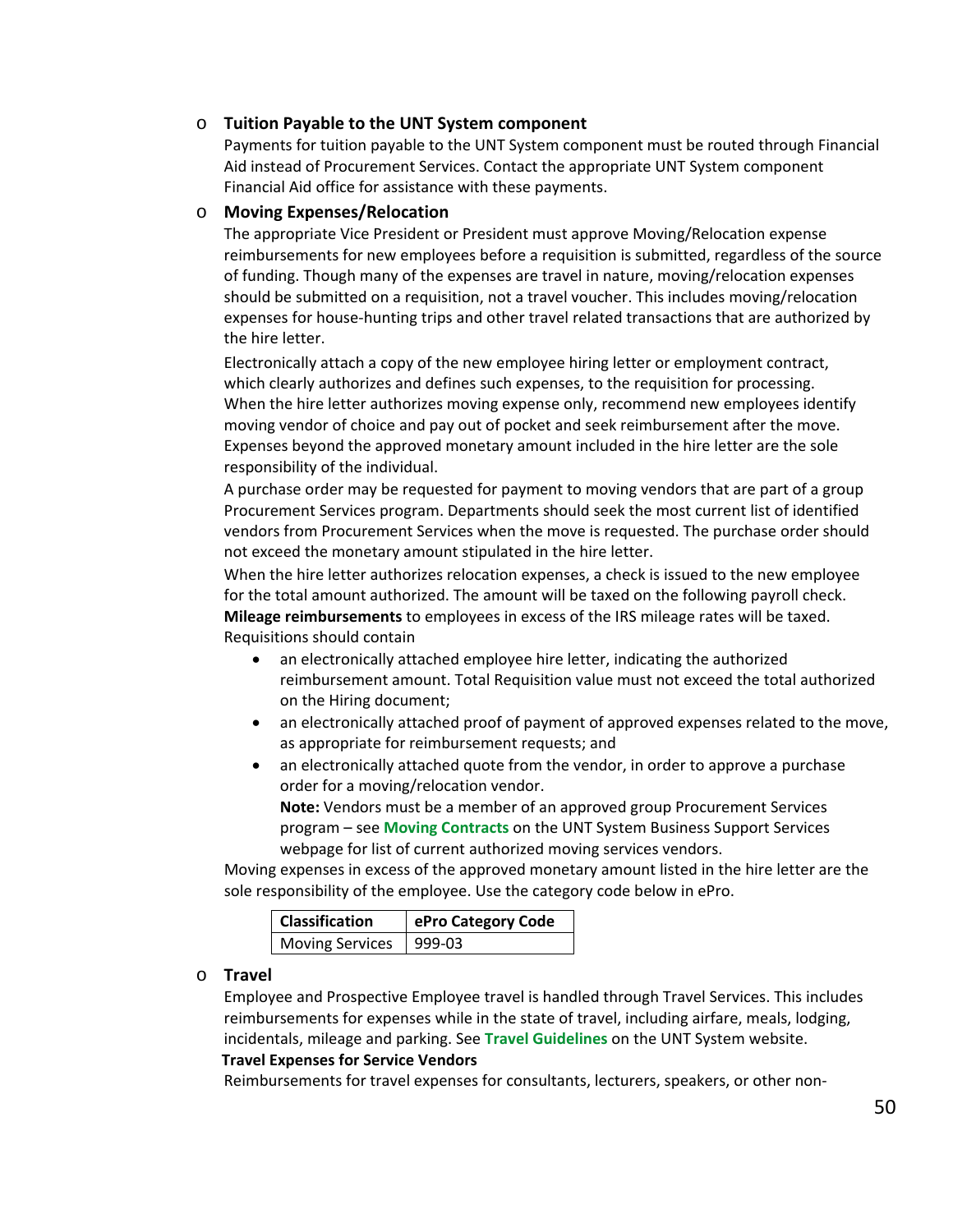employees who are travelling on UNT System-related business must be submitted on a Procurement Services requisition. Please note that travel expenses incurred by consultants or non-employees are considered normal service expenses and are not considered travel by the State Comptroller's Office. Any travel expenses to be paid to the vendor should be included on the requisition submitted to [Procurement Services](https://bsc.untsystem.edu/purchasing-home) and be coded the same as the service. The vendor may pay their own travel expenses and claim reimbursement after the service is complete. Contact **[Payment](mailto:invoices@untsystem.edu) Services** with questions on payment for these services. Best practice and recommended process is to allow a set amount for travel and include it as part of the fee (as an example, 10% of the service fee, or \$500, etc.).

Each requisition should contain

- the purpose and benefit to UNT System;
- the date and location of event;
- an electronically attached proof of payment on itemized receipts for reimbursement (if reimbursement is limited and does not match the receipt amounts, specify such in the requisitions justification to confirm the difference is deliberate); and
- electronically attached supporting documentation from vendor (such as airfare itinerary) if paying a third party, so rush payment can be made.

#### o **Awards**

Monetary and non-monetary awards should be based on a competitive basis and should not show favoritism. Tokens of appreciation given by a department in honor of retirement or accomplishment are NOT awards. Please refer to the **[Gifts](#page-7-0)** section for additional information. Procurement Services recommends physical awards (e.g. plaques, eagles, etc.) personalized with the individual's name since they are deemed to have \$0 fair market value and are not taxable to the individual.

UNT System Human Resource Services handles programs for service awards, safety awards, or other similar awards to be presented to employees for professional achievement or outstanding service.

Award checks will not be disbursed until after the date of the presentation event. It is suggested that a certificate be presented notating the accomplishment with a statement indicating that the check will be sent via US mail or EFT within 30 days. This applies to all classifications of awardees: Faculty, Staff, Students, Non-Employees, and Non-Students.

Payments to employees for monetary gifts and awards must be processed through the Payroll Office via ePAR unless exempted by other institutional policy or procedure. Use one of the following category codes in ePro for awards.

| <b>Classification</b>                                        | ePro Category Code |
|--------------------------------------------------------------|--------------------|
| Service Awards greater than \$100, Employee                  | 080-65             |
| Service Awards less than \$100, Employee                     | 080-65             |
| Trophies, Plaques, Awards, Certificates, etc. - Non-employee | 080-78             |

#### **Awards to non-university students**

Follow the same principle, as with employees, and use a competitive basis. Unlike employees, cash awards are allowable, but an **[Award Payment Form](https://www.untsystem.edu/sites/default/files/forms/procurement/award_payment_form.pdf)** must be completed and sent to the **UNT System [Tax Accountant](mailto:tax@untsystem.edu)** in the Payroll Office to be reviewed for possible withholding.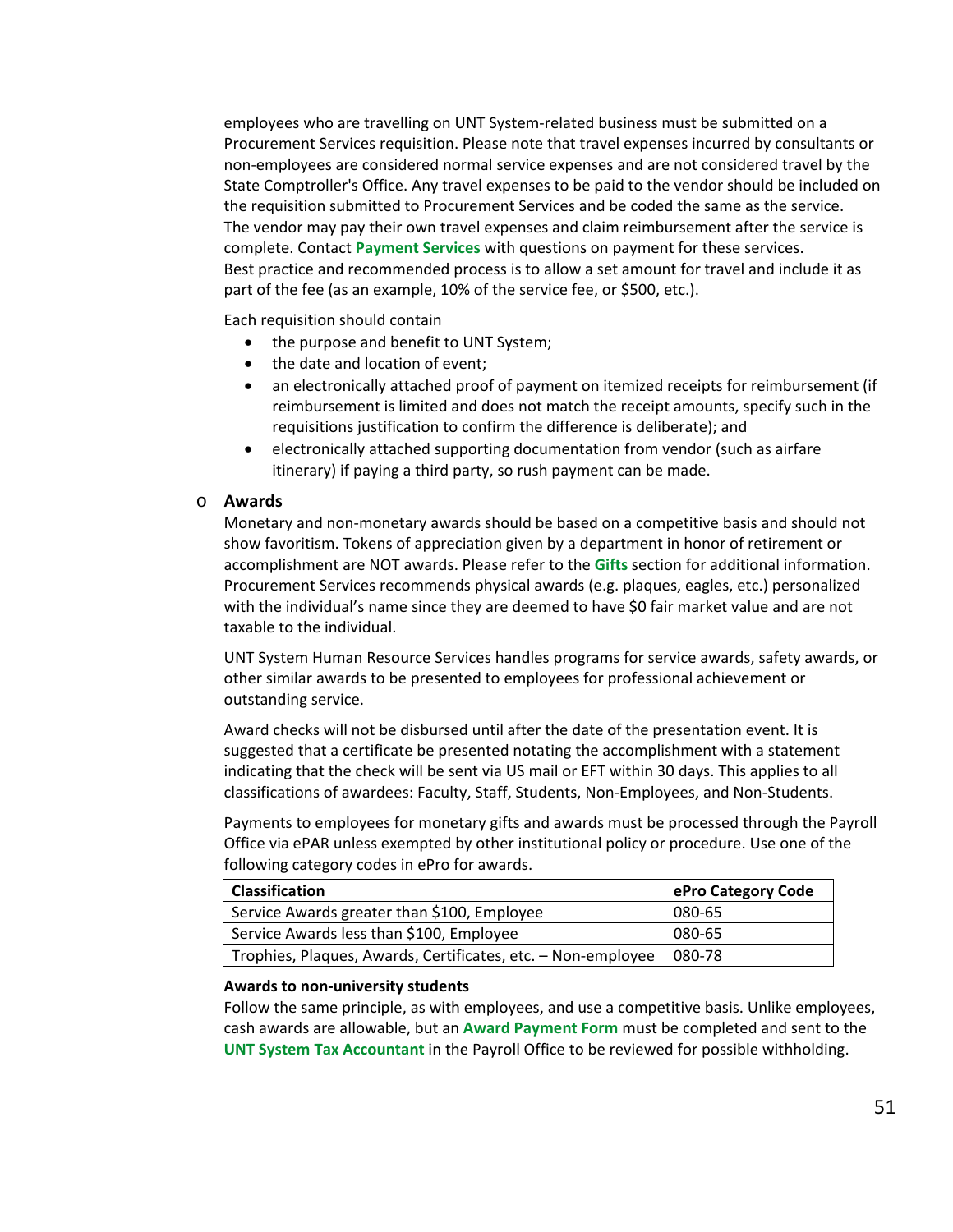Awards to UNT System university students should be vetted by the appropriate Student Financial Aid office and may not be processed through a requisition unless grant funds are used. See **[Foreign Vendors](https://www.untsystem.edu/hr-it-business-services/procurement/purchasing/payment/payment-functions)** and **[Gifts](#page-7-0)**.

**Awards cannot be purchased with a departmental purchasing card.**

# 5. Fees

# o **Visa Fees**

Visa fees for new hires and visa renewal fees for current employees are coordinated by the UNT System Human Resources Office, and are subject to change. They may be paid with either state or local funds. After departments receive notification from Payment Services that checks to the Department of Homeland Security are ready, they must pick up the checks and take them to Human Resources to be mailed with the proper visa paperwork. Do not send checks directly to U.S. Citizenship and Immigration Services (USCIS), as this will delay processing. The current processing fees for filing an H1B on Form I-129 petition are as follows:

- \$325.00 application fee for normal processing (use vendor number 19212);
- \$500.00 Fraud Prevention and Detection Fee (must be sent as a separate payment).

The current fee for filing of the H1B under Premium Processing I-907 is as follows:

• \$1,225.00 Premium Processing Fee (use vendor number 19212).

All legal services related to visa processing provided by a contracted outside attorney must be handled through the UNT System **[Office of General Counsel](https://www.untsystem.edu/service-teams/general-counsel)** (OGC), and will be processed as follows:



Use the category code below in ePro.

| <b>Classification</b>              | ePro Category Code |
|------------------------------------|--------------------|
| Legal Services, Attorneys   918-74 |                    |

Human Resource Services will coordinate all payments regarding these services. If you have questions, please contact Human Resources.

# o **Notary Fees**

The State of Texas does not require employees designated as notaries to purchase notary bonds. All other notary regulations must be followed. The state provides defense and indemnification to a state employee for damages, attorney's fees, and court costs adjudged against them when the damages are based on an act or omission in the course and scope of the person's employment. *(Civil Practice and Remedies Code Section 104.001)* When notarizing documents outside the course and scope of your work duties, you will not have protection for your actions unless you personally purchase the notary bond. The State Office of Risk Management's (SORM) procedures and forms for Notary without Bond can be found on the **[SORM website](https://www.sorm.state.tx.us/insurance-services/forms-for-texas-client-agencies)**.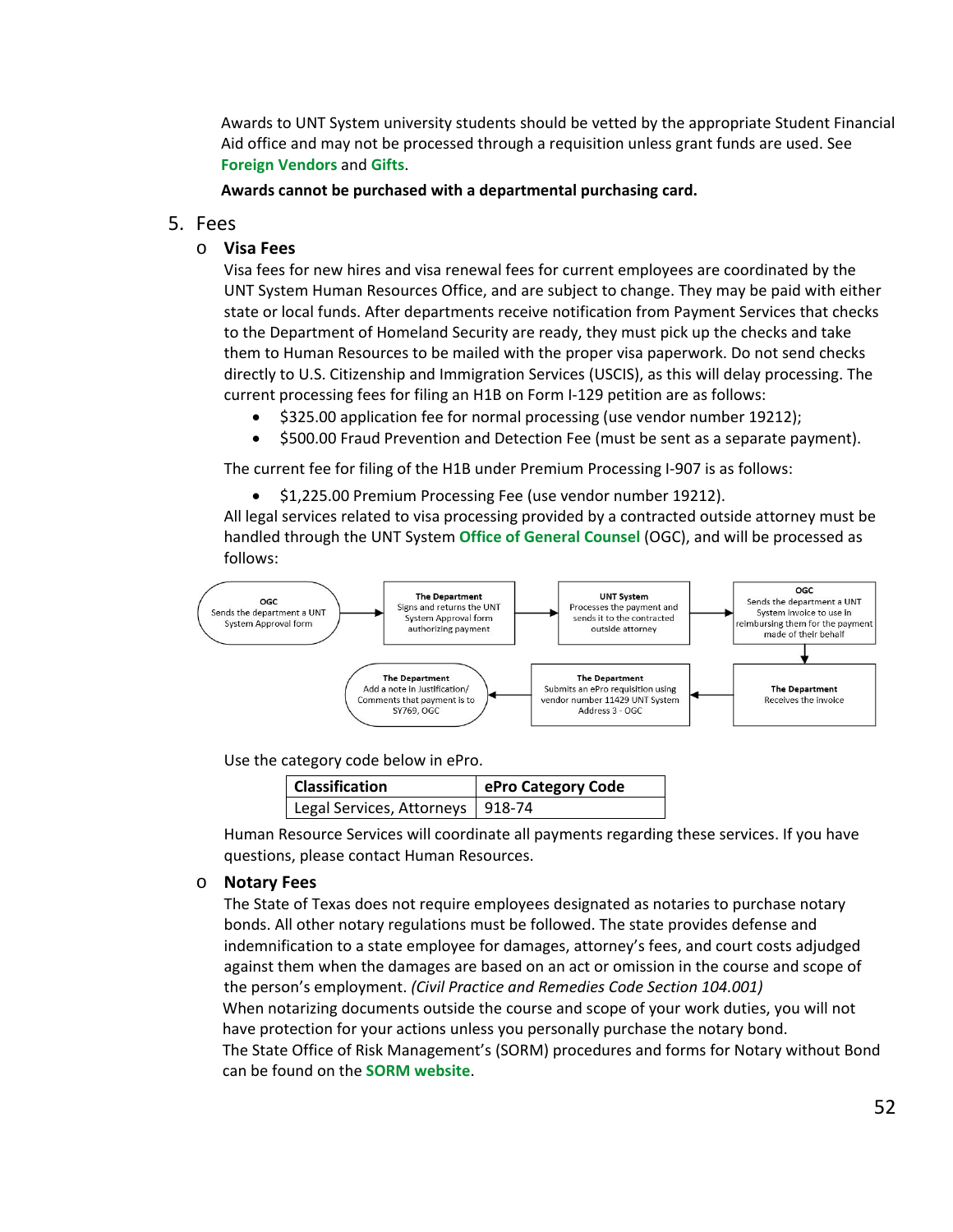### o **Course Fees and Special Service Fees**

Purchases funded with course fees and special service fees must follow institutional policies and procedures*.* Generally, any equipment purchased with these funds must be necessary to provide the services for which the fee is collected. The DeptID/ProjID holder is responsible for ensuring all purchases meet this requirement. Please refer to the **[UNTHSC Fund Group](https://www.unthsc.edu/administrative/wp-content/uploads/sites/23/ProcedureFundGroupGuidelinesAcctg.pdf)  [Guidelines](https://www.unthsc.edu/administrative/wp-content/uploads/sites/23/ProcedureFundGroupGuidelinesAcctg.pdf)** or contact **[Accounting](https://www.unthsc.edu/administrative/office-of-accounting-2/contacts/)** with questions regarding purchases on these funds.

#### o **License Fees**

Some state employees such as certified public accountants, architects, engineers, real estate agents, and attorneys must obtain and/or renew professional licenses or certificates. According to **[Opinion Texas Attorney General No. JM-1063](https://www.texasattorneygeneral.gov/opinions/opinions/47mattox/op/1989/pdf/jm1063.pdf)** (1989), an agency may pay the fees that are necessary for an employee to obtain or renew a certificate or license if

- the agency determines payment is directly and substantially related to the agency's governmental functions; and
- the agency would receive an adequate return on payment.

A requisition for license fees must include a statement explaining how payment of the license and/or certificate fee meets these two conditions. Also include verification that the license and/or certificate are required for the employee's position at the UNT System component. Use the category code below in ePro.

| <b>Classification</b> | ePro Category Code             |
|-----------------------|--------------------------------|
| License Fees          | 999-50(Fees and Other Charges) |

# <span id="page-52-0"></span>o **Registration Fees**

Payment of registration fees and related expenses for state employee training, seminars, and conferences attended by state employees and officials are allowable purchasing card purchases. Use the category code below in ePro.

| Classification    | ePro Category Code |
|-------------------|--------------------|
| Registration Fees | 963-64             |

**Note:** The purchasing card should be used, except for registrations on Texas Advanced Technology Research Program funds, which appear in the G352XX, G354XX or RS9001-RS9499 range. Submit registrations on these funds to Procurement Services with an ePro requisition.

# 6. Gifts and Gratuity

# o **Contributions**

Contributions to other organizations must be supported by a justification on the requisition that indicates the contribution is within the mission of the department. Only funding sources that allow contributions may be used. See **[Gifts](#page-7-0)**.

Each requisition should contain the following:

- an invoice or approved solicitation such as requests from student organizations; and
- justification of how the contribution benefits the UNT System.

Use the category code below in ePro.

| <b>Classification</b>  | ePro Category Code |
|------------------------|--------------------|
| Awards - Non Employees | 080-78             |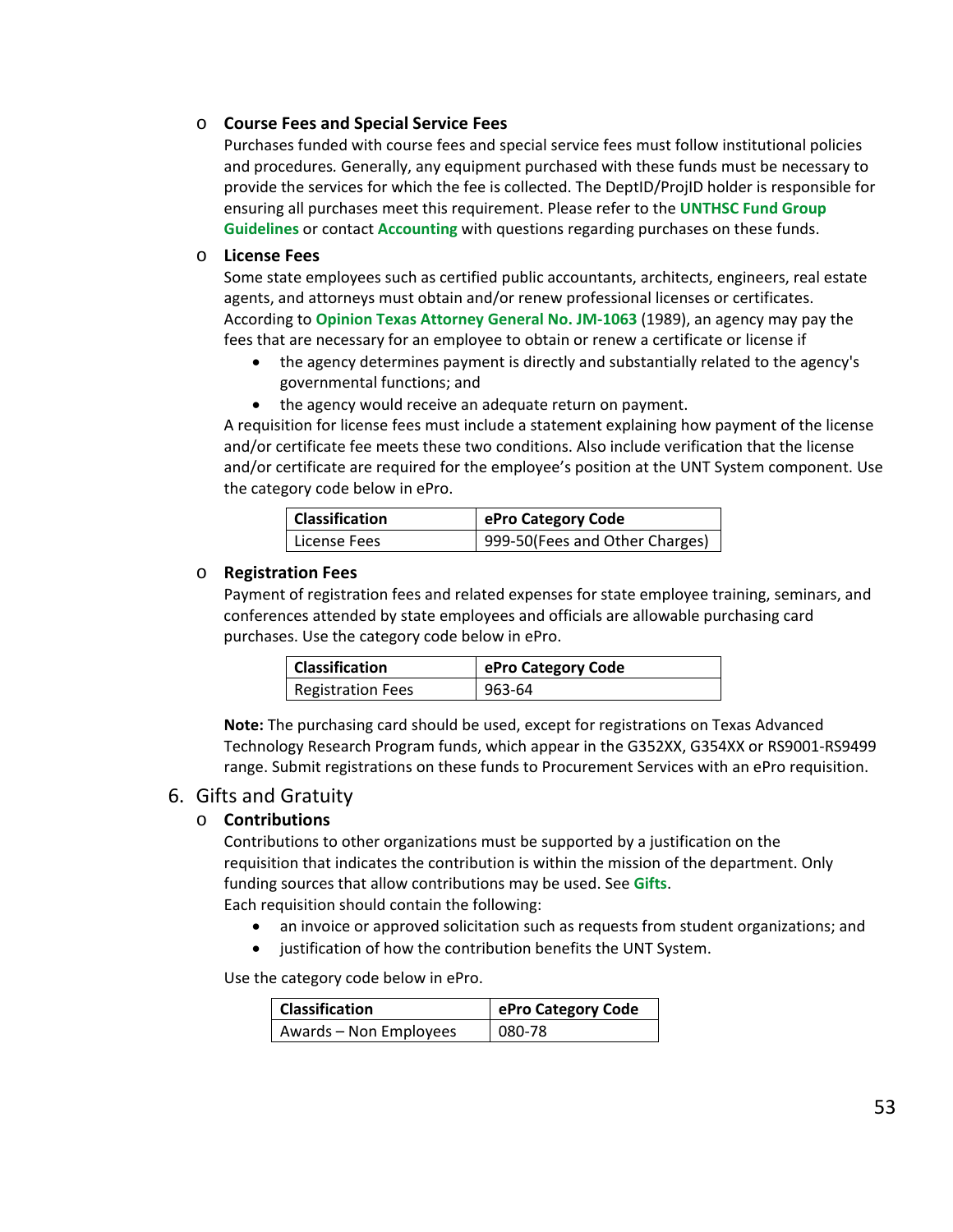### o **Flowers, Floral Arrangements, and Plants**

State agencies may not use state funds to purchase flowers, floral arrangements, or plants. A state agency may not use appropriated money to purchase, lease, or maintain live or artificial indoor plants. Local funds have no such restrictions and may be used to purchase flowers, floral arrangements, and plants for employees in celebration of a birth or adoption of a child; for an illness; for the family of an employee who passed away or for an employee who had an immediate family loss; for the family of a student who passed away; for decorations at events such as a luncheon or conference meeting; or for administrative professional's day. Use one of the following category codes in ePro.

| <b>Classification</b>                         | ePro Category Code |
|-----------------------------------------------|--------------------|
| Flowers and Floral Arrangements               | 595-03             |
| Plants, Indoor as office decor                | 334-06             |
| Plants, Flowers as part of Ground Maintenance | 595-28             |

### o **Tips**

An employee may be reimbursed for tips associated with official UNT System business and/or travel under the following conditions:

- Payment/reimbursement is made from local funds. State appropriated funds may not be used for the payment/reimbursement of tips.
- Amount of tips must be appropriate with a maximum of 20%.
- Receipt showing the tip amount is required. A copy of the receipt should be submitted electronically with the ePro requisition.

Contact **[Travel Services](mailto:bsc@untsystem.edu?subject=BSC%20Travel)** for questions on tips related to travel. **Note**: Tips are not allowed on UNTHSC grant funds.

# 7. Alternate Tender

# o **Gifts Cards**

Gift cards in any amount are treated like cash and require extensive cash control documentation for IRS reporting requirements. See **[Petty Cash](#page-53-0)**, **Research Participant Payments**, and **[Simulated Patient Payments](#page-42-0)**. Gift card use is discouraged.

All cash or cash equivalent gifts and awards including gift cards given to employees must be processed through the Payroll Office and subjected to IRS taxing regulations unless exempted by other institutional policies and procedures.

Gift cards should **NOT** be used for special purposes for employees, family members of employees, students, volunteers, or other individuals or groups. Any commitment or purchase of gift cards by individuals are considered unauthorized purchases and the individual may incur a personal obligation to the vendor. Use one of the category codes below in ePro.

<span id="page-53-0"></span>

| <b>Classification</b>                                        | ePro Category Code |
|--------------------------------------------------------------|--------------------|
| Service Awards greater than \$100, Employee                  | 080-65             |
| Service Awards less than \$100, Employee                     | 080-65             |
| Trophies, Plaques, Awards, Certificates, etc. - Non-employee | $1080 - 78$        |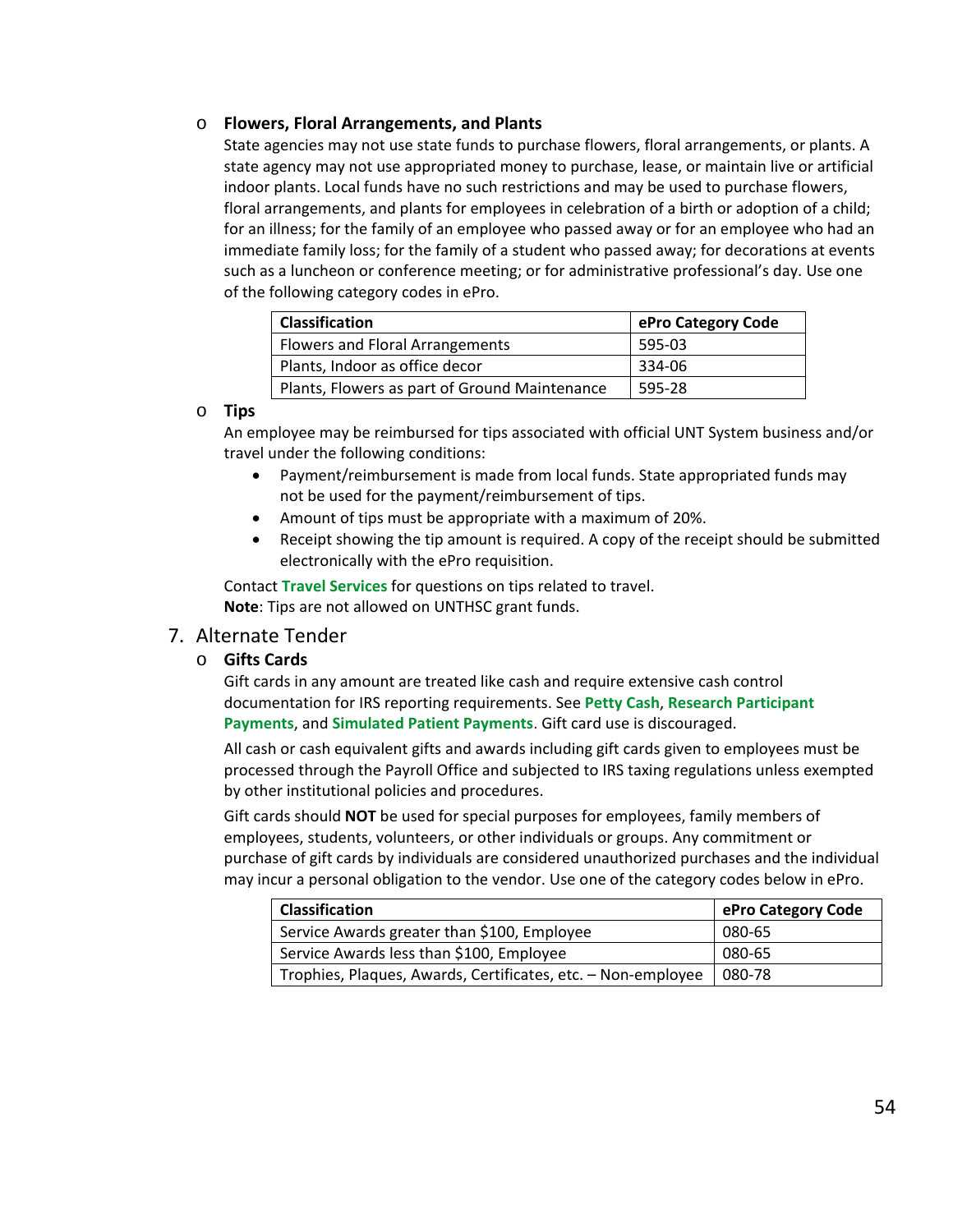### o **Petty Cash**

Petty cash funds are established by the authority of the Vice President for Finance or their designee. To establish a cash fund, a request should be submitted to the Financial Reporting area of the UNT System component. The funds are used as change funds for sales and/or services provided by the department and for small incidental expenditures that cannot otherwise be paid with UNT System checks or the purchasing card.

Petty cash fund custodians are responsible for the monies and must be full-time benefits eligible UNT System employees. They are required to routinely balance the account and to request reimbursements. Expenditures must meet the legal requirements for the fund group. The funds may not be used to circumvent current Procurement Services and payment procedures and are subject to surprise reviews by the UNT System Internal Auditors. Detailed instructions will be given to the fund custodian by Payment Services at the time the funds are established.

# <span id="page-54-1"></span>8. Refunds and Reimbursements

# o **Reimbursement to DeptID/ProjID Holders (Non-Travel)**

DeptID/ProjID holders must have their supervisor's approval for reimbursements to themselves, and cannot be processed without the additional approval.

This approval may be obtained through the EIS ePro system by the ePro coordinator inserting the Ad Hoc approval prior to submitting the requisition. In this case, the approval should be added after the "Department Manager" (DeptID/ProjID holder) in the ePro Requisition Workflow. The alternative is for the department to obtain approval in the form of an email and to electronically attach it to the requisition.

# o **Refunds from UNT System Funds**

Refunds for payments made from the UNT System, except for those related to student class registrations or withdrawals, are processed through Payment Services on a Payment Request Form. These are considered a reduction to revenue and cannot be handled on an ePro requisition. Please use the **Payment [Request Form](https://www.untsystem.edu/sites/default/files/forms/payroll-travel/payment_request_form.pdf)**, and forward to **[Payment Services](mailto:invoices@untsystem.edu)**. If you have any questions regarding refunds, please call **[Payment Services](https://www.untsystem.edu/hr-it-business-services/procurement/purchasing/payment/travel)**.

#### <span id="page-54-0"></span>**Reimbursement to Employees (Non-Travel)**

Employees should **not pay** out of pocket expenses and expect reimbursement from UNT System. Approved purchase procedures should be followed because not all requests for reimbursements will be approved. See **[After-the-Fact Orders](#page-19-0)**.

However, if an emergency situation occurs that necessitates the employee purchasing goods for reimbursement, the following rules will apply in order to obtain reimbursement:

- Employees MUST follow all Procurement Services regulations required of the particular type of purchase and fund source being used.
- Employees will only be reimbursed for sales tax for off-campus business meals on local department IDs.
- Employees will not be reimbursed for payments to an independent contractor.
- Employees will be reimbursed for payments to individuals for services, regardless of the source of funds, only if a true emergency exists.
- Employees should request reimbursements within 60 days from the date expenses were incurred.

**Note:** Purchases made in July and/or August should be submitted for reimbursement no later than 30 days after UNT System fiscal year-end, August 31,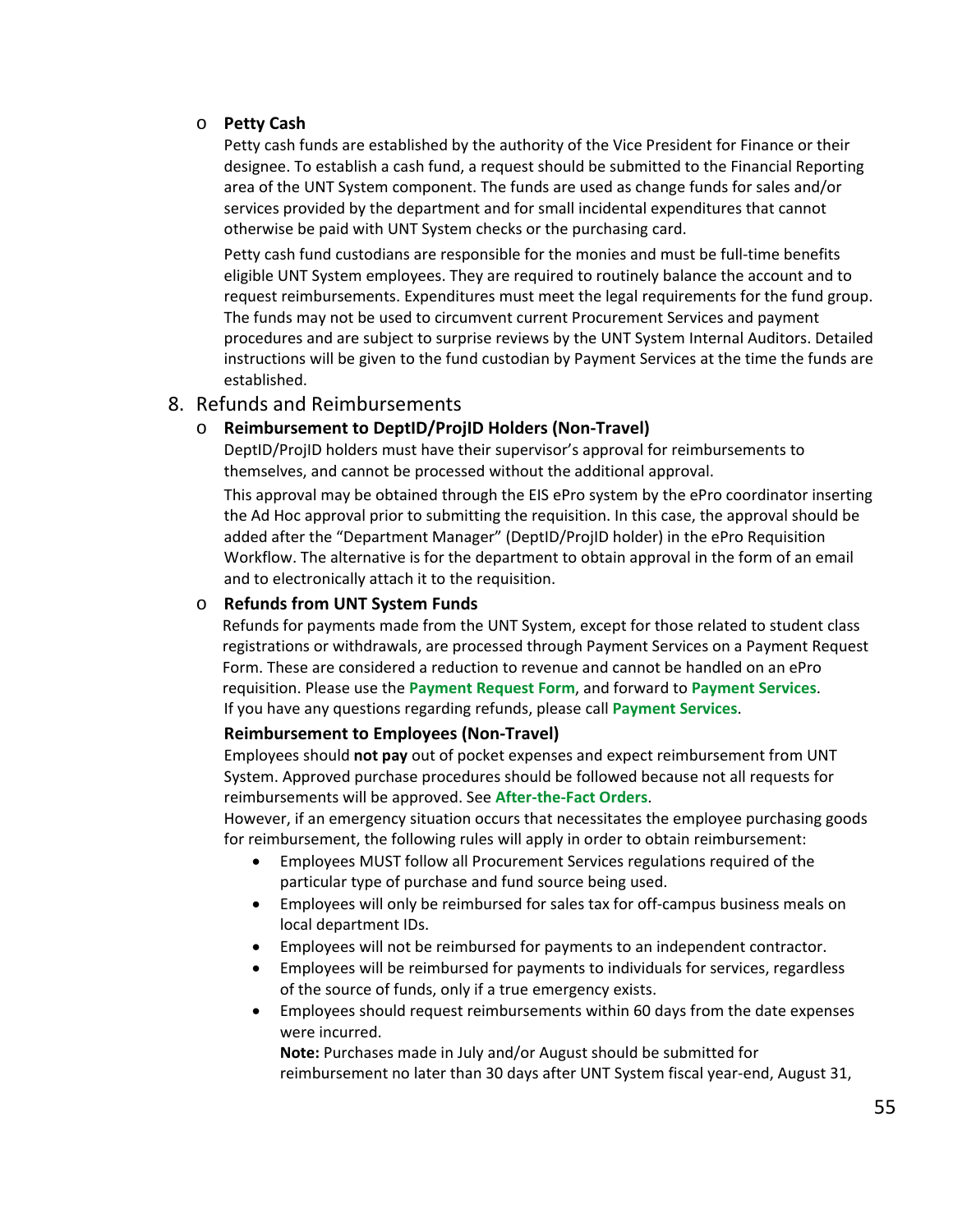so that the expenditures can be charged to the appropriate fiscal year. Under IRS regulations, expense reimbursements that are not made to an employee within a reasonable period of time (60 days) may be reported as income on the W-2 and subject to withholding and all payroll taxes.

- Employees are required to provide explicit receipt documentation which serves as an invoice. The receipts must have all the attributes of a standard invoice (name and location of the vendor, date of purchase, amount paid). Proof of payment will also be required. Copies of receipts may be submitted electronically with the ePro requisition.
- Employees must follow food procedures for food related reimbursements. Exorbitant expenditures for food may be reportable to the IRS as income. See **[Food](#page-56-0)  [Purchases](#page-56-0)**.
- The purpose, and reason for the emergency expenditure, must be included on the requisition in Justification/Comments or attached.
- This procedure does not pertain to employee travel items. See **[Travel](https://www.untsystem.edu/hr-it-business-services/procurement/purchasing/payment/travel)** on the UNT System Business Support Services webpage.
- This procedure does not pertain to student refunds, unless it is a reimbursement for items purchased on behalf of UNT System and the student is also an employee.
- If a non-employee purchases something on behalf of UNT System, file the reimbursement on a purchase order. All items above apply, except/or in addition to the following:
	- o If tax issues are involved, the filing will be accomplished on a 1099.
	- o A statement explaining why the non-employee made a purchase is required.

This procedure does not apply to refunds for items employee or individuals paid to UNT System.

#### <span id="page-55-0"></span>9. Food and Beverage

#### o **Business Lunches/Dinners**

All requisitions must include documentation complying with campus food policies, regardless if payable to vendors or reimbursements to employees. This expense is not allowed on purchasing cards and most restaurants will not accept a PO. As such, this is an approved out of pocket expense that can be reimbursed, when in compliance with policy. See **[Reimbursement to Employees](#page-54-0)**, **[Food Purchases](#page-56-0)**, and **[Alcohol](#page-56-1)**.

Business meals are defined as those in which faculty, staff, students, and external parties are present to conduct substantial and valid business. Reimbursement of such business meals are allowable to the extent set forth in the **[Travel Guidelines](https://www.untsystem.edu/sites/default/files/unt_system_travel_guidelines.pdf)**.

For a business meal reimbursement, a business purpose with a detailed list of attendees and their business relationship to the UNT System component is required by the IRS regulations (under **[IRS publication 463](http://www.irs.gov/pub/irs-pdf/p463.pdf)**) and must accompany any request for such reimbursement. Meal tips are limited to 20 percent of the total bill.

An itemized receipt from a restaurant is required to prove an expense for a business meal including the restaurant name and location, the date of service, and an itemized list of the meals purchased. The reimbursement request must also include all of the following:

- the purpose of the meal;
- the number of people served; and
- a list of participants.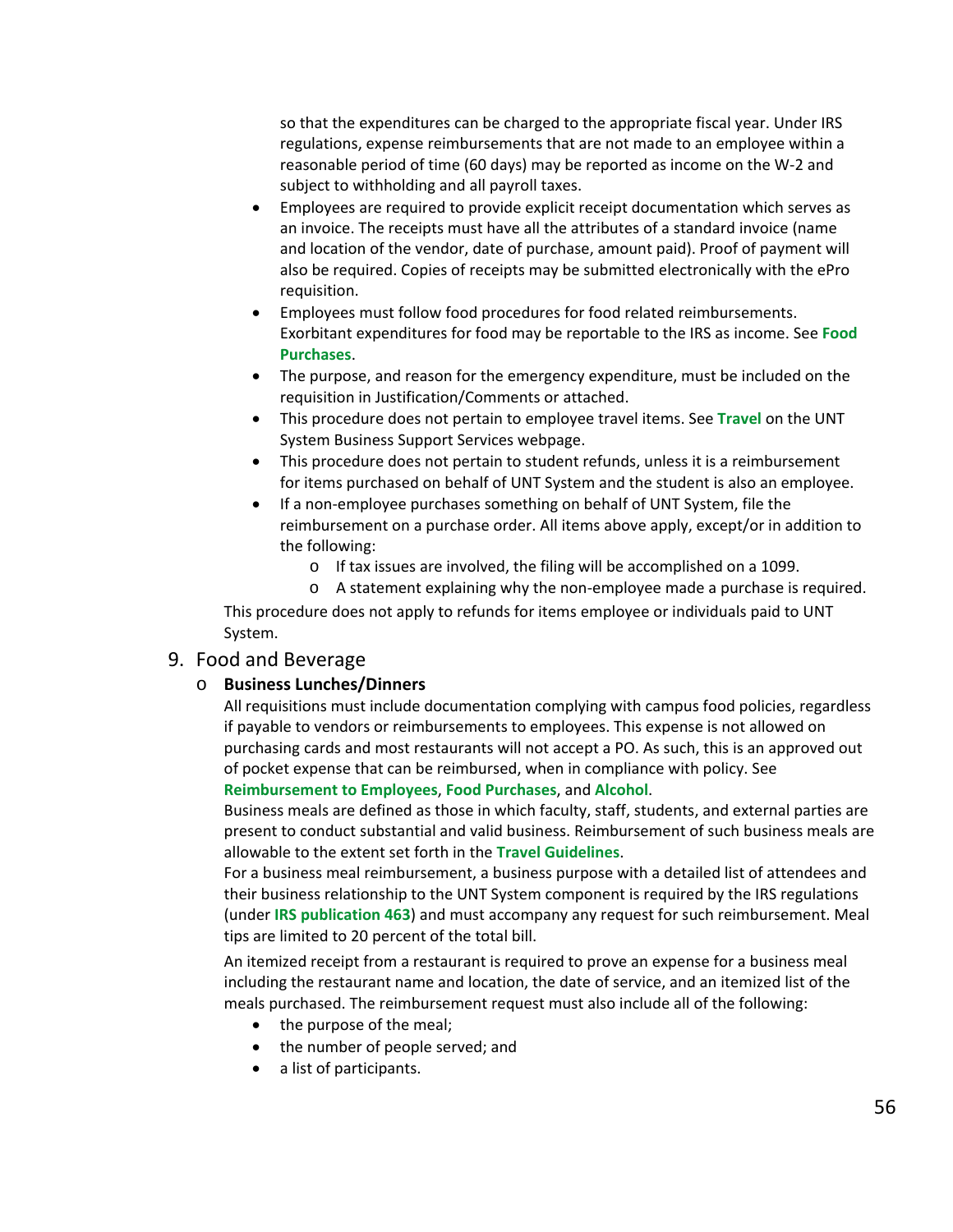**Note:** Include participant names for **fewer** than six; if more than six, their university or corporate affiliations are sufficient, e.g.: "Six guests from Stanford University." DeptID/ProjID holder must have supervisor approval for reimbursements to themselves. Approval is through the EIS system as an Ad Hoc approval or as email approval electronically attached to the requisition. Reimbursements to DeptID/ProjID holders cannot be processed without the additional approval. Use the following category code in ePro.

| Classification                | ePro Category Code |
|-------------------------------|--------------------|
| Food, Meals, Business Related | 999-53             |

#### <span id="page-56-1"></span>o **Alcohol**

All requisitions involving events serving liquor must contain the certification statement, "no one under the age of 21 who attended the event consumed alcohol." For personal consumption see **[Food Purchases](#page-56-0)**, **[Business Lunches/Dinners](#page-55-0)**. Include a benefit statement on requisitions explaining how the expenses directly related to conducting business.

**Note:** Do not use purchasing cards for the purchase of alcohol without an approved exception request on file with Procurement Services, and State funds **cannot** be used to purchase alcohol.

Some Vice-Presidents and/or DeptID/ProjID holders may place additional restrictions on the use of university funds to purchase food and/or alcohol.

Holiday or celebratory events should use discretionary or gift funds. Alcohol purchased for these events **must use gift funds**. Use the following category codes in ePro for alcohol.

| <b>Classification</b>          | ePro Category Code |
|--------------------------------|--------------------|
| Alcoholic Beverages, All Types | 660-05             |

### <span id="page-56-0"></span>o **Food Purchases**

Payments to vendors or reimbursements to employees for meals or food purchases will normally not be made unless individuals who are neither employees nor students of the UNT System also participate and UNT System business is transacted. **Only local funds may be used for these payments**.

In situations involving only employee and/or student participation, reimbursement for the meals may be made from (**only local funds**) if one of the following conditions exist:

- o meal expenses are directly related to business meetings; or
- o meals are provided to employees on the campus for the UNT System component's convenience, meaning there must be a substantial business reason for providing the meals.

Documentation must be provided with the requisition (if reimbursing an employee) supporting claims that the expenses are directly related to conducting official UNT System business.

This procedure does not affect reimbursements related to travel or classroom academic activities. Please contact **[Travel Services](mailto:bsc@untsystem.edu?subject=BSC%20Travel)** for additional travel-related information.

A list of attendees **must** be provided which identifies the participants by name and designation sufficient to establish business relationship to the UNT System. In situations involving large groups of people, such as a reception for an event, a general description of the category of guests (i.e. faculty, staff, alumni, ticket holders, etc.) may be included in lieu of an itemized list. **Note**: State funds **cannot** be used to purchase business meal related food or alcohol, and some Vice-Presidents and/or DeptID/ProjID holders may place additional restrictions on the use of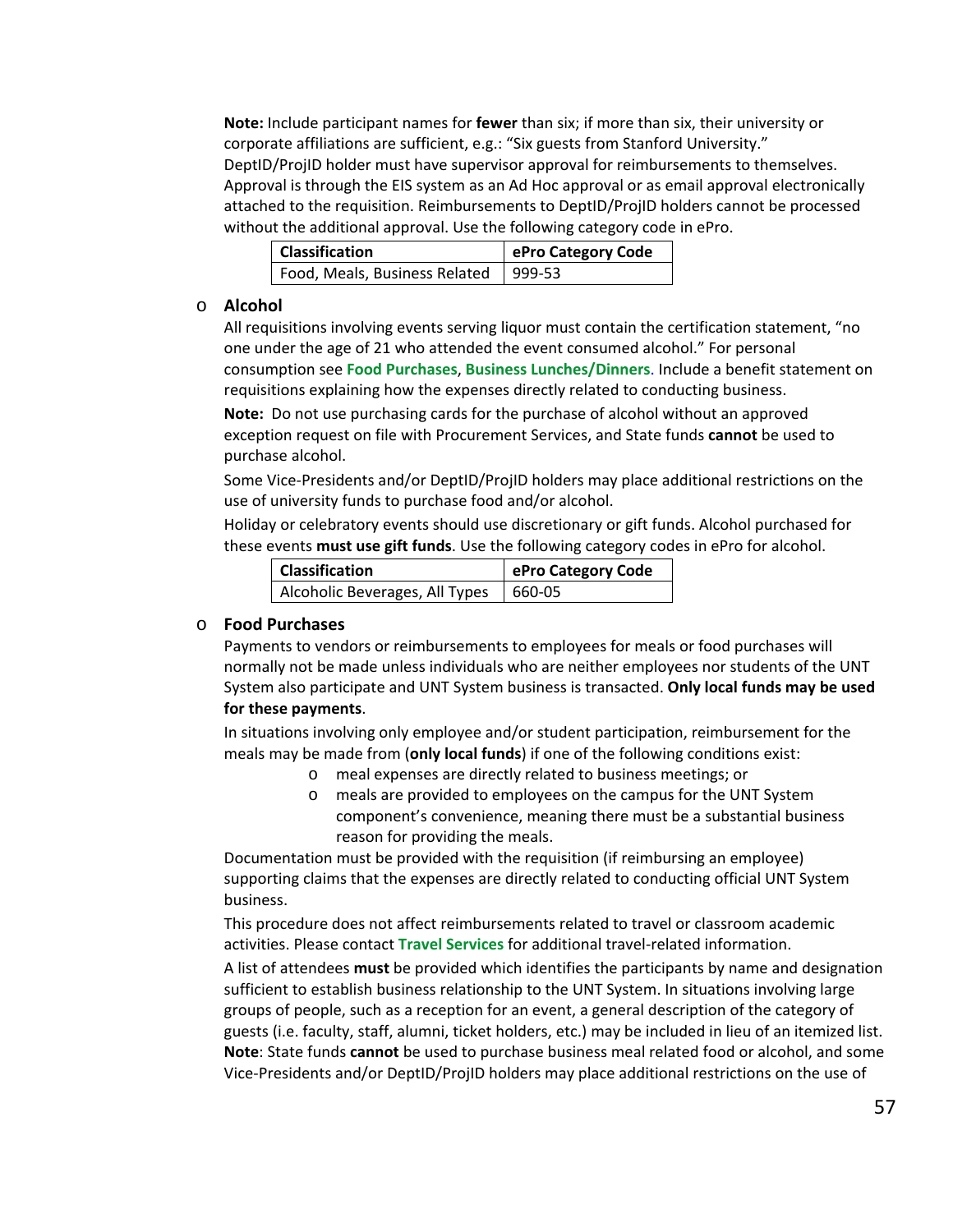university funds to purchase food or alcohol.

Holiday or celebratory events should use Designated, Auxiliary, Endowment, Foundation or other local funds not specifically prohibited in the Fund Group Guidelines or other institutional policies or procedures.

On most local funds, payments or reimbursements may be made if the meal or food is associated with official UNT System business. However, food purchases are generally not allowed on federal grants because of specific restrictions. Please contact the **[Office of Grant](https://www.unthsc.edu/research/grant-and-contract-management/)  [and Contract Management at UNTHSC](https://www.unthsc.edu/research/grant-and-contract-management/)** or the **[Office of Grants and Contract Administration at](https://research.unt.edu/faculty-resources/ogca)  [UNT](https://research.unt.edu/faculty-resources/ogca)**, with any questions regarding food purchases on these funds. See **[Reimbursement of](#page-54-1)  DeptID/ProjID [Holders \(Non-Travel\)](#page-54-1)** and **[Reimbursement to Employees \(Non-Travel\)](#page-54-0)**.

Food for official events to be held at UNT System components or other authorized locations is an allowable purchase on the purchasing card; this does not include meetings or events at restaurants. The purchasing card should be used for purchases up to the cardholder's single purchase limit. Please contact the **[Procurement Card Administrator](mailto:bsc@untsystem.edu)** with any questions. If the total is over the cardholder's single purchase limit **or** if it is over \$5,000.00, use a requisition. The requisition should follow the proper procedures for the total amount of the order, and must be submitted **prior** to the event. Orders over \$5,000.00 require competitive bids or a **[Proprietary/Sole Source Purchase Justification Form](http://www.untsystem.edu/sites/default/files/forms/procurement/proprietary_sole_source_purchase_justification.pdf)** if the specifications limit consideration to one service provider. Bids may be based on an estimated number of attendees.

#### **Business Meals**

Requisitions for reimbursement to employees for business meals must include the business reason for the expenditures and should contain sufficient documentation to satisfy the Internal Revenue Service's "five W's": *who, what, where, when, and why*.

#### **Who**

Must include who ate the meal.

#### **What, When, and Where**

Must include a detailed receipt which shows the date, the name and location of restaurant, and the amount of the expense.

#### **Why**

Must include the business necessity for the meal. Use the following category codes in ePro.

| <b>Classification</b>                        | ePro Category Code |
|----------------------------------------------|--------------------|
| Food, Beverages, and Business Meal Purchases | $1999-53$          |
| Catering, Coffee Service                     | 961-16             |

#### 10.Promotional Items

#### o **Promotional Materials**

Promotional items are used for marketing the UNT System and/or its components. Depending on the mission of a department, the purchase of promotional items may be authorized on appropriate **local funds only**. Individual promotional items should be nominal in cost and must comply with the UNT System component's branding guidelines. Use of the purchasing card for promotional items is not allowed unless the items are offered through University bookstores or an approved and authorized exception has been granted. Use the following category code in ePro.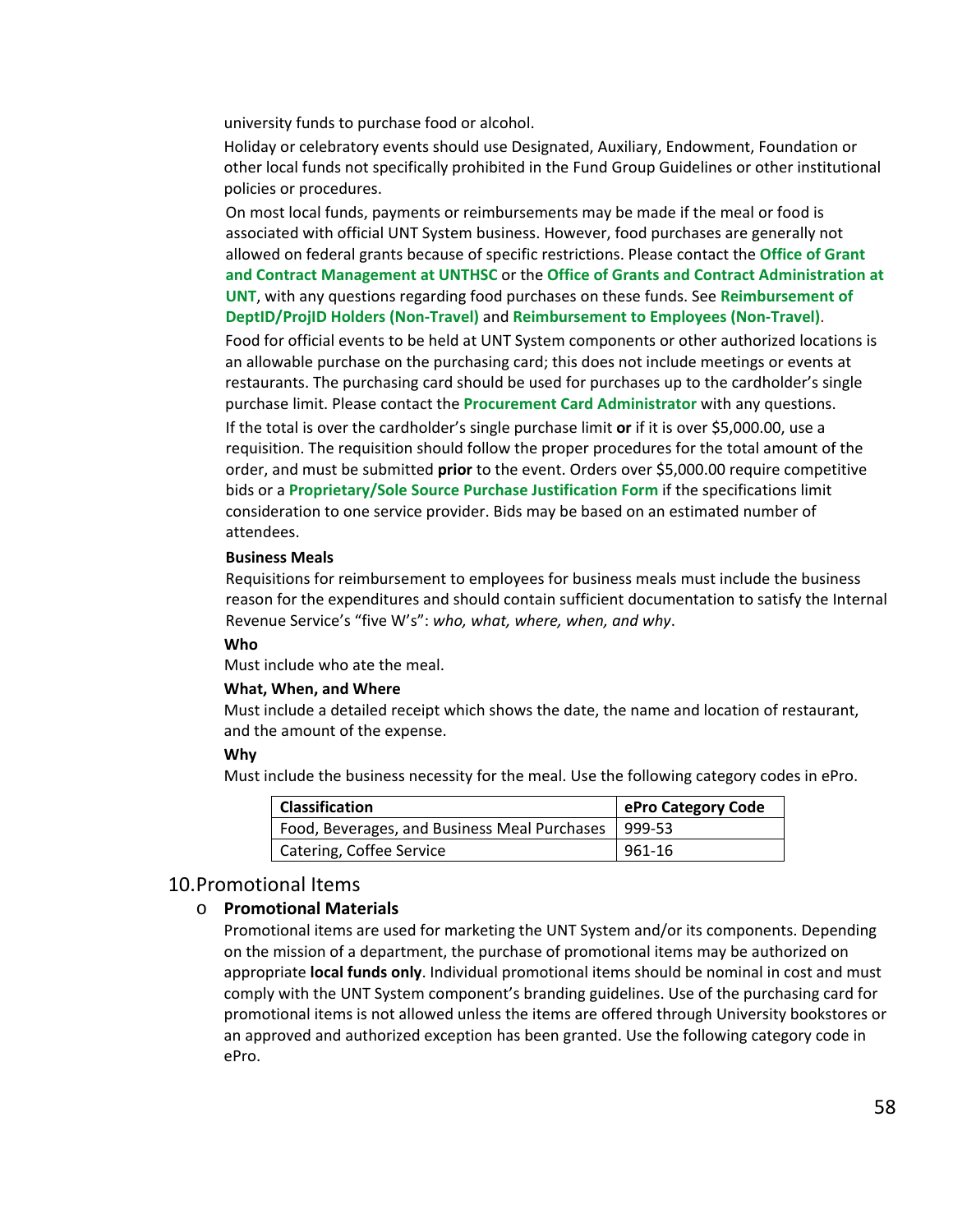| <b>Classification</b>                  | ePro Category Code |
|----------------------------------------|--------------------|
| Promotional Items-Local Funds   037-52 |                    |

Each requisition must include

- an attached URCM email approval, see **[Branding/Logo](#page-58-0)**;
- individual promotional items, which must be under \$50.00 and use approved UNT System logos; and
- documentation on the requisition bid tab following **[Bid Requirements](#page-26-0)** if value exceeds informal bid limits (\$5,000.01).

**Note:** If historical value exceeded \$25,000, contact **[Procurement Services](mailto:purchasing@untsystem.edu)** for formal bid instructions, or **bid exception** documentation such as **[Contract Pricing](https://www.untsystem.edu/hr-it-business-services/procurement/purchasing/cooperatives-and-contract-pricing)**.

# <span id="page-58-0"></span>o **Branding/Logo Items**

**UNT specific**: UNT University Relations Communication and Marketing Department (URCM) must review all items (promotional, communications, advertising, and business cards) with university's brand for compliance with the **[trademarks & licensing policy](http://licensing.unt.edu/policies)**. To obtain approval

- 1. Send an email with a PDF version of the item to **[UNT Brand Approvals](mailto:brandreview@unt.edu)**[.](mailto:brandreview@unt.edu) Include
	- o a description of the item;
	- o the intended audience; and
	- o any time constraints you may have.
- 2. Await a response from URCM to arrive within 24 hours with an approval, or additional direction for approval.
- 3. Follow any additional directions for approval.
- 4. Await an email response confirming approval.
- 5. Attach that approval electronically to the requisition.

Purchases for branded items cannot be made using a purchasing card, except for those sold at the University bookstore.

UNT requisitions for promotional items (category 037-52) will also route through **[Printing](http://printingservices.unt.edu/printing-services)  [Services](http://printingservices.unt.edu/printing-services)** who have vendor partners that help ensure the university receives the best price and that the items meet brand standards.

**UNTHSC specific**: Category 037-52 requisitions automatically route for UNTHSC Marketing approval.

# o **Advertisements**

Advertisements for faculty or staff employment positions must be approved by UNT System Human Resource Services before being processed by Procurement Services.

UNT University Relations, Communication, and Marketing Department (URCM) must review all advertising, whether print, online, TV, radio, or other that includes logos and/or word marks for content and branding approval in compliance with the branding policy. See the **[UNT](https://identityguide.unt.edu/)  [Identity Guide](https://identityguide.unt.edu/)** for more information. Evidence of the approval (can be in the form of an email) should be electronically attached to the requisition.

**Note:** Text only advertisements with no branding are exempt from URCM approval.

UNTHSC Marketing and Communications must approve all non-employment advertisements placed in local, state, and national media representing UNTHSC and/or its departments, programs, and organizations. Marketing & Communications handles all non-employment planning, writing, designing and placing of advertisements. Advertising without proper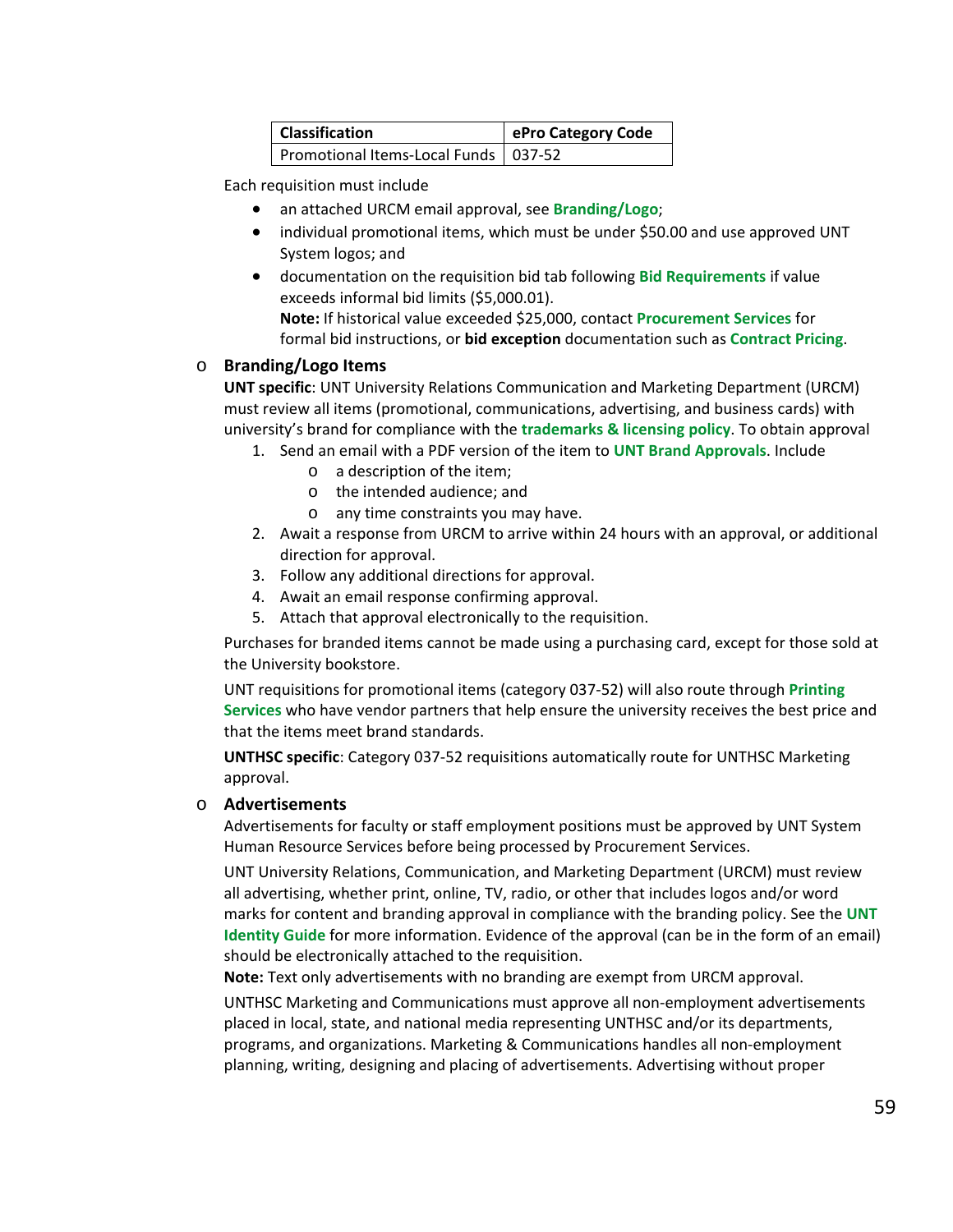approval is strictly prohibited. See **[Printing/Publications](#page-43-0)** for UNTHSC printed publications or the **[Office of Marketing and Communication website](http://www.untdallas.edu/marcom)** for UNT Dallas branding information.

Attach the complete advertisement or draft artwork in the ePro requisition. In the description, include the date or issue number of the journal or magazine to indicate when the ad will run.

**For on-line advertisement**, provide information on the requisition that will allow a Procurement Services Buyer to finalize payment information. All information about the website (web address, user name established, and contact name available to assist Procurement Services with completion of the ad, etc.) should be included with the requisition. Attach screen prints of the site to the requisition if desired. Procurement Services will not retype the ad for compliance reasons, but can copy and paste, if necessary.

Proof of publication (a tear sheet; copy of printed ad; or printed listing) along with the invoice must be provided to Payment Services for appropriate payment for advertisements and listings. Use the following category codes in ePro for advertising.

| <b>Classification</b>                 | ePro Category Code |
|---------------------------------------|--------------------|
| Advertising: Print, Radio, Television | 915-04             |
| Advertising: Outdoor Billboard        | 915-04             |
| <b>Faculty Recruitment</b>            | 915-13             |
| Advertising: Staff Recruitment        | 915-13             |
| <b>Advertising: Clinical Trials</b>   | 915-71             |

### 11. Equipment

# o **Vehicles**

Vehicle purchases are coordinated through the Fleet Manager, and requisitions must include

- the following statement on vehicle deliveries: **"MSO (manufacture statement of origin), U 130 (Texas application for title), and an Odometer;"** and
- documentation on the requisition bid tab following **[Bid Requirements,](#page-26-0)** if value exceeds informal bid limits (\$5,000.01).

**Note:** If historical value exceeded \$25,000, contact **[Procurement Services](mailto:purchasing@untsystem.edu)** for bid instructions, or bid exception documentation such as **[Contract Pricing](https://www.untsystem.edu/hr-it-business-services/procurement/purchasing/cooperatives-and-contract-pricing)**.

Vehicle requisitions automatically route to the appropriate responsible parties for approval.

### o **Computers, Computer Hardware, and Software**

The UNT System has established standards and a policy for the acquisition of computers. Purchase of computer hardware and software must meet the **[Personal and Tablet Computer](http://www.untsystem.edu/sites/default/files/01_About/06.2000_personal_and_tablet_computer_standardization_00095124.pdf)  [Standardization policy](http://www.untsystem.edu/sites/default/files/01_About/06.2000_personal_and_tablet_computer_standardization_00095124.pdf)**. Some frequently used ePro categories for computer hardware and software are below.

| <b>Classification</b>                   | ePro Category Code |
|-----------------------------------------|--------------------|
| Computers: Desktop less than \$5,000    | 204-52             |
| Computers: Desktop greater than \$5,000 | 204-56             |
| Computers: Laptop less than \$5,000     | 204-52             |
| Software: Cost greater than \$100,000   | 208-80             |
| Computer Servers greater than \$5,000   | 204-56             |
| Computer Servers less than \$5,000      | 204-68             |

**Note**: Computers, including tablets and iPads, and software over \$1,000.00 are restricted from purchase on the purchasing card.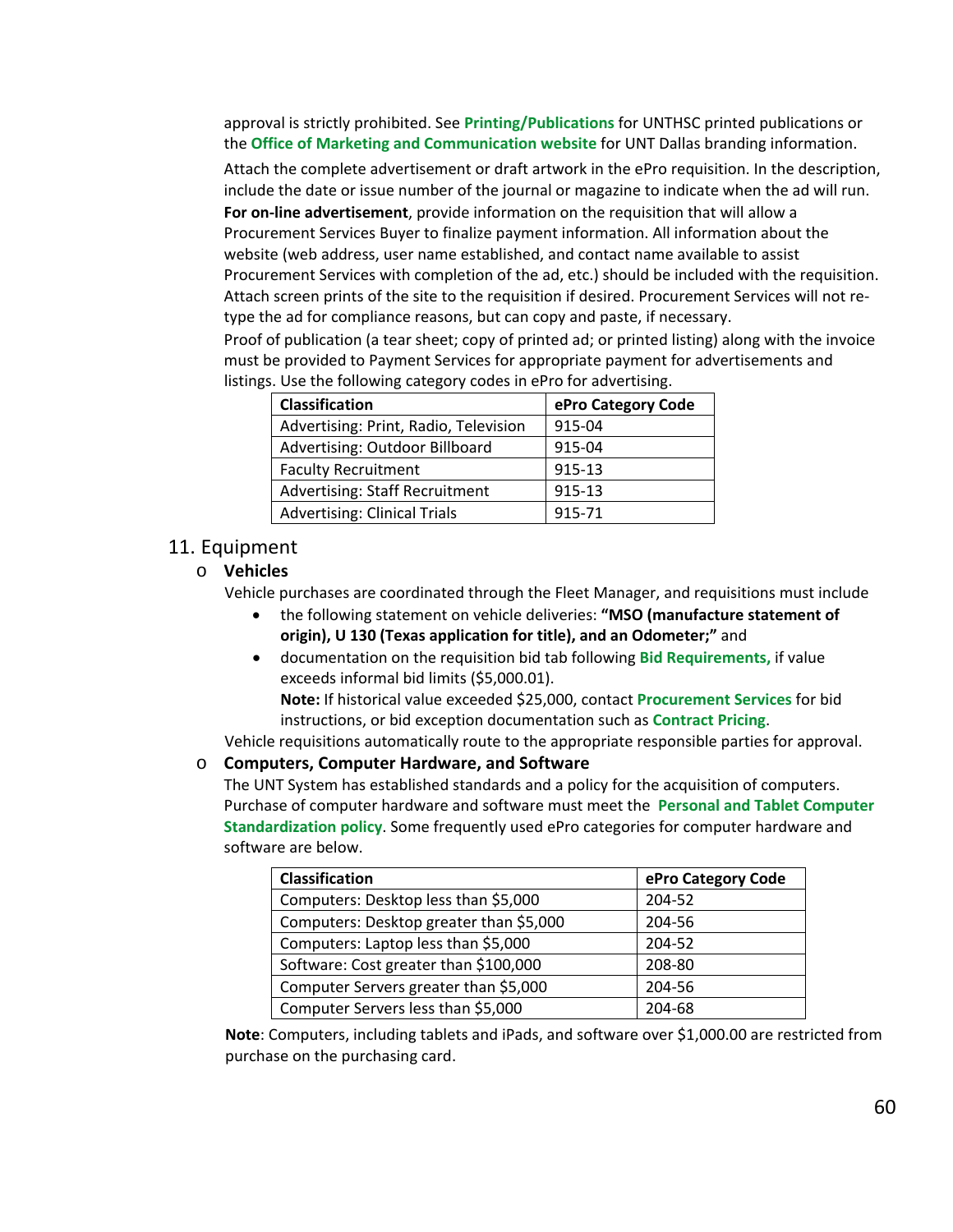# o **Telecommunications**

All UNT System departments share a data communications network. The introduction of communication devices that might affect the behavior or performance of the network without proper planning may result in disruption of services to everyone. Therefore, all devices that communicate over the UNT System network must be approved prior to ordering, using the **[Telecommunications Customer Service Center](http://telecomsupport.untsystem.edu/csc/csc/index)**. Coordinate Telecommunication services, including cell phones and Personal Computing Devises (PDA, IPads, etc.), with **[Telecom Services](mailto:telecom.support@untsystem.edu)**. A partial list of items requiring approval is below:

- multicasting;
- services that answer broadcast messages, such as DHCP and BOOTP;
- firewalls operating a level higher than a single machine in the network hierarchy;
- routers;
- bridges;
- switches;
- proxy servers;
- wireless access points;
- high bandwidth devices (averaging more than 1 GB/day for a week);
- cell phones & Personal Computing Devises (PDA, IPad, etc.); and
- devices that answer ARP requests as servers (such as security and network management tools)

Each requisition should contain the following:

- electronically attached approval from Telecom Services Department;
- the purpose for the item(s) and the benefit to UNT System; and
- documentation on the requisition bid tab following **[Bid Requirements](#page-26-0)** if value exceeds informal bid limits (\$5,000.01). **Note:** If historical value exceeded \$25,000, contact **[Procurement Services](mailto:purchasing@untsystem.edu)** for formal bid instructions, or documentation supporting a bid exception such as **[Contract Pricing](https://www.untsystem.edu/hr-it-business-services/procurement/purchasing/cooperatives-and-contract-pricing)**.

# 12. Used Items, Samples, and Donations

# o **Donated Equipment**

If equipment/supplies will be donated to your department, contact the Advancement area of your [respective UNT System component](http://giving.unt.edu/contact-us) in writing including the donor name, address, and a list of donated items. This is for recording and acknowledgment purposes. Forward a list of the items to Property Management to be reviewed for inventory status. For each item, include

- a description;
- a serial number;
- an acquisition date; and
- fair market value for each item.

The donation may need to be approved by the Safety Office, Risk Management Services and/or the Board of Regents.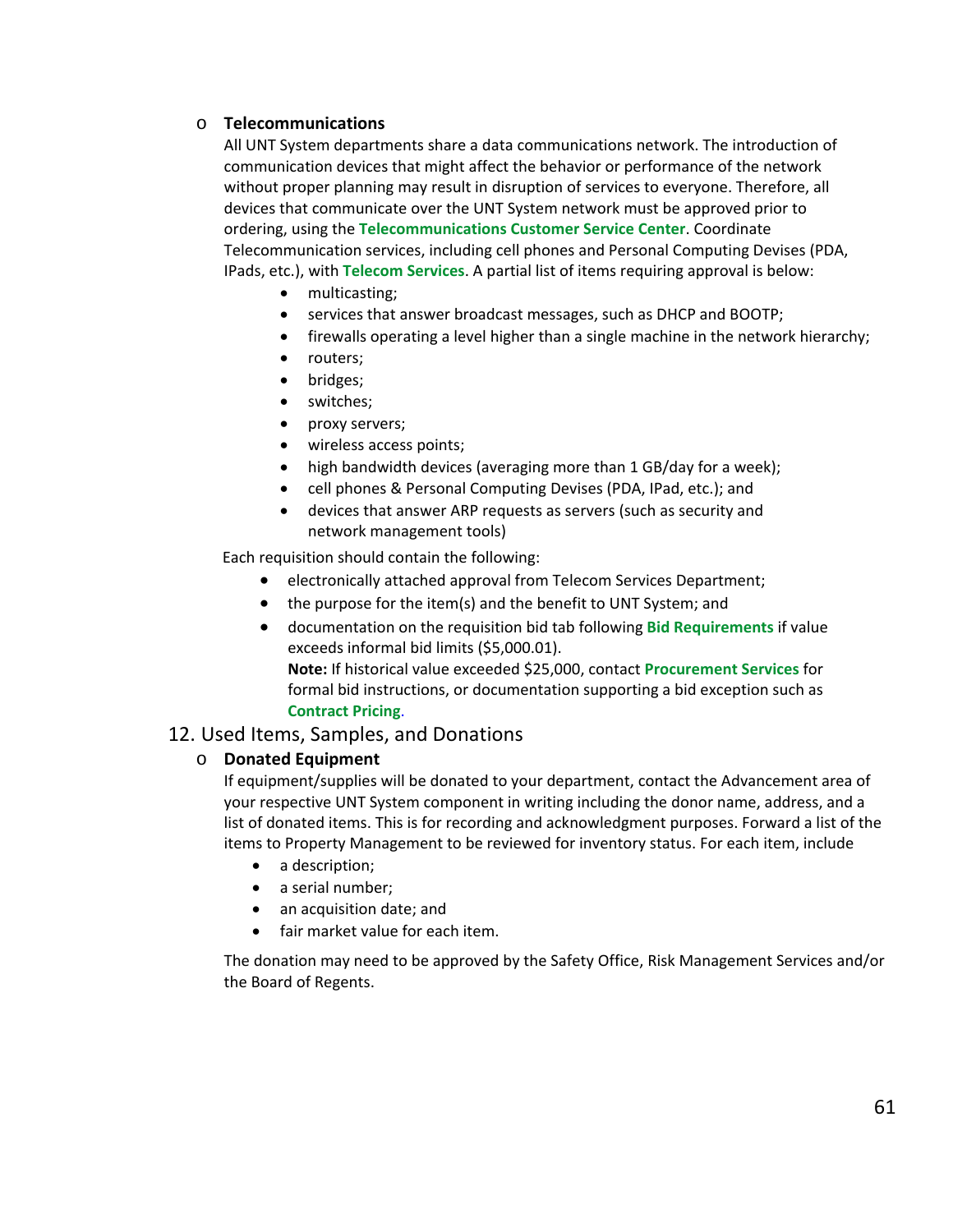### o **No Charge Items Offered by Vendors**

Some vendors and manufacturers offer "no charge" or "free" items with certain purchases. If you are interested in such a purchase, evaluate the purchase using the criteria outlined in the **[Best Value](#page-23-0)** section. If it is the best value and you take advantage of the offer, the items must be considered property of UNT System and used for official business purposes. The department is responsible for maintaining documentation for the transaction, whether by purchasing card or ePro requisition, that details the best value evaluation and how the items were used.

#### **Using an ePro requisition**

If using an ePro requisition for the purchase, include any "no charge" or "free" items on a separate line(s) and include full description and quantity. Use the same category code as you would if purchasing the item(s).

### **Using a Purchasing Card transaction**

If using a purchasing card transaction, maintain the documentation with the Transaction Report for the Purchase. Contact the Purchasing Card Administrator if you have any questions.

### o **Trade-In of Existing Equipment**

Requisitions requesting the purchase of new equipment may offer trade-in of old equipment of the same or similar type. The trade-in must be in the same category class and item as the new equipment requested. If you are requesting a trade-in, the following must be stated on the requisition as an individual item:

- "trade-in at state's option to be picked up by the successful bidder where is, as is;" and
- equipment must be fully identified with the following information:
	- o make, model number, serial number (if applicable);
	- o UNT system component property tag number;
	- o age and condition;
	- o location;
	- o realistic estimate of the used equipment's current value; and
	- o a contact person for question clarification.

Proprietary purchases offering trade-in of old equipment must have acceptable justification. It is recommended that the old equipment be retained and not released to the vendor until the new equipment arrives and is accepted.

#### o **Samples**

Unless otherwise specified, all samples submitted by vendors will be at no cost to the UNT System and will become the property of the UNT System component upon receipt. Upon specific request of the vendor, samples will be returned at the vendor's expense. UNT System reserves the right to subject such samples to tests and inspections as are deemed necessary and does not guarantee that samples returned to the vendor will be in the same condition as when submitted.

#### o **Used Equipment**

Departments should seek to purchase new equipment to meet their needs. However, under some circumstances the purchase of used or demonstrator equipment can be authorized with proper justification and documentation. Departments interested in purchasing used equipment should contact **[Procurement Services](mailto:purchasing@untsystem.edu)** for specific processing requirements for each contemplated purchase. Procurement Services must approve all purchases of used equipment **prior** to an order being placed with a vendor.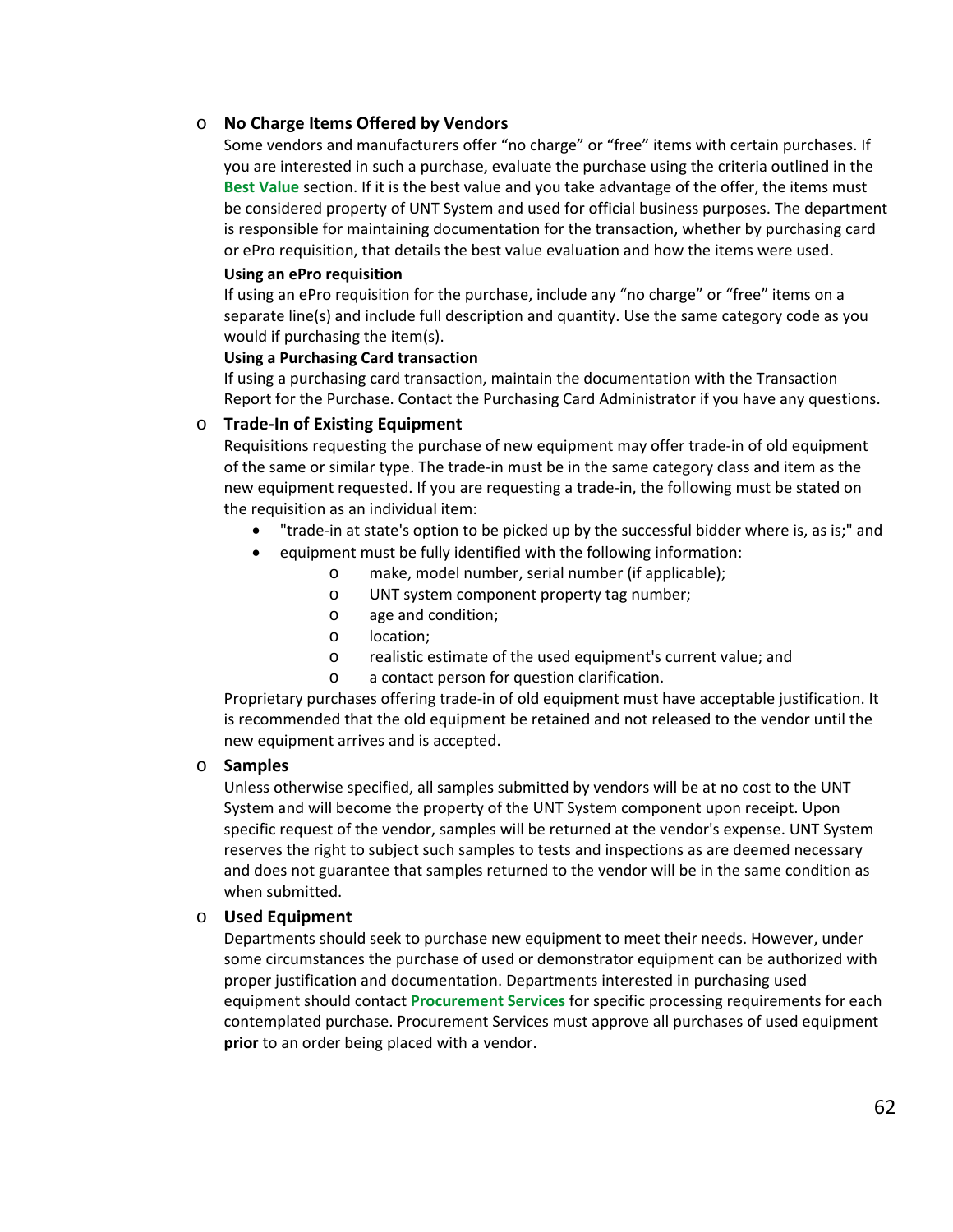If it becomes necessary for a department to secure used or demonstrator equipment due to the inability to purchase new equipment, or because of lack of adequate funds for new equipment, a requisition must be submitted to **[Procurement Services](mailto:purchasing@untsystem.edu)** with the documents and data below:

- a requisition fully describing the equipment;
- a minimum of three (3) signed bids which have been properly prepared whenever possible (contact **[Procurement Services](mailto:purchasing@untsystem.edu)** for assistance);
- a statement explaining why no competition exists (if only one bid is received);
- a letter or signed statement from bidder(s) guaranteeing quality and condition of the merchandise offered; and
- a letter from DeptID/ProjID holder stating that the equipment or supplies have been personally examined. The letter should also describe the condition and current value of the equipment or supplies.

### 13. Repairs

#### o **Warranties**

The responsibility for ensuring the full benefit of a manufacturer's warranty lies with the department maintaining custody of the equipment. The department should maintain records on all warranted items including

- item description;
- manufacturer's serial number;
- UNT System component property tag number;
- warranty period; and
- a copy of the warranty agreement.

The warranty period for most equipment begins when the material is delivered to the UNT System component. This is standard with most vendors. The only exceptions may be in the area of fabricated equipment or where installation and calibration are a part of the original contract. In these instances, there is an acceptance clause that clearly indicates that the warranty is not to begin until the equipment has been accepted by the UNT Health Science Center per the terms and conditions of the contract.

Warranties may be for any period of time as stated by the manufacturer. Typical warranties range from 90 days to 12 months. When equipment is delivered to your department, it is important for you to be aware of the warranty period. The equipment must be checked for operational flaws prior to the end of the warranty period. If this is not done, there is little that can be done for you should you encounter problems with the equipment. Therefore, it is imperative that departments check for concealed damage as soon as possible upon receipt of materials or equipment.

#### o **Equipment Repairs**

Repairs of equipment handled on campus, taken to a local dealer, or shipped to a vendor for repair may be purchased using a purchasing card, as long as there are no contracts or terms and agreements. Orders under \$5,000 can be processed with one bid. For orders over \$5,000, we must attempt informal or formal bids depending on the dollar amount. If one manufacturer or exclusive distributor is the sole repair source, attach a **[Proprietary/Sole Source Purchase](http://www.untsystem.edu/sites/default/files/forms/procurement/proprietary_sole_source_purchase_justification.pdf)  [Justification Form](http://www.untsystem.edu/sites/default/files/forms/procurement/proprietary_sole_source_purchase_justification.pdf)** with complete details.

**Note:** State and local funds can be used to repair only UNT System component owned items.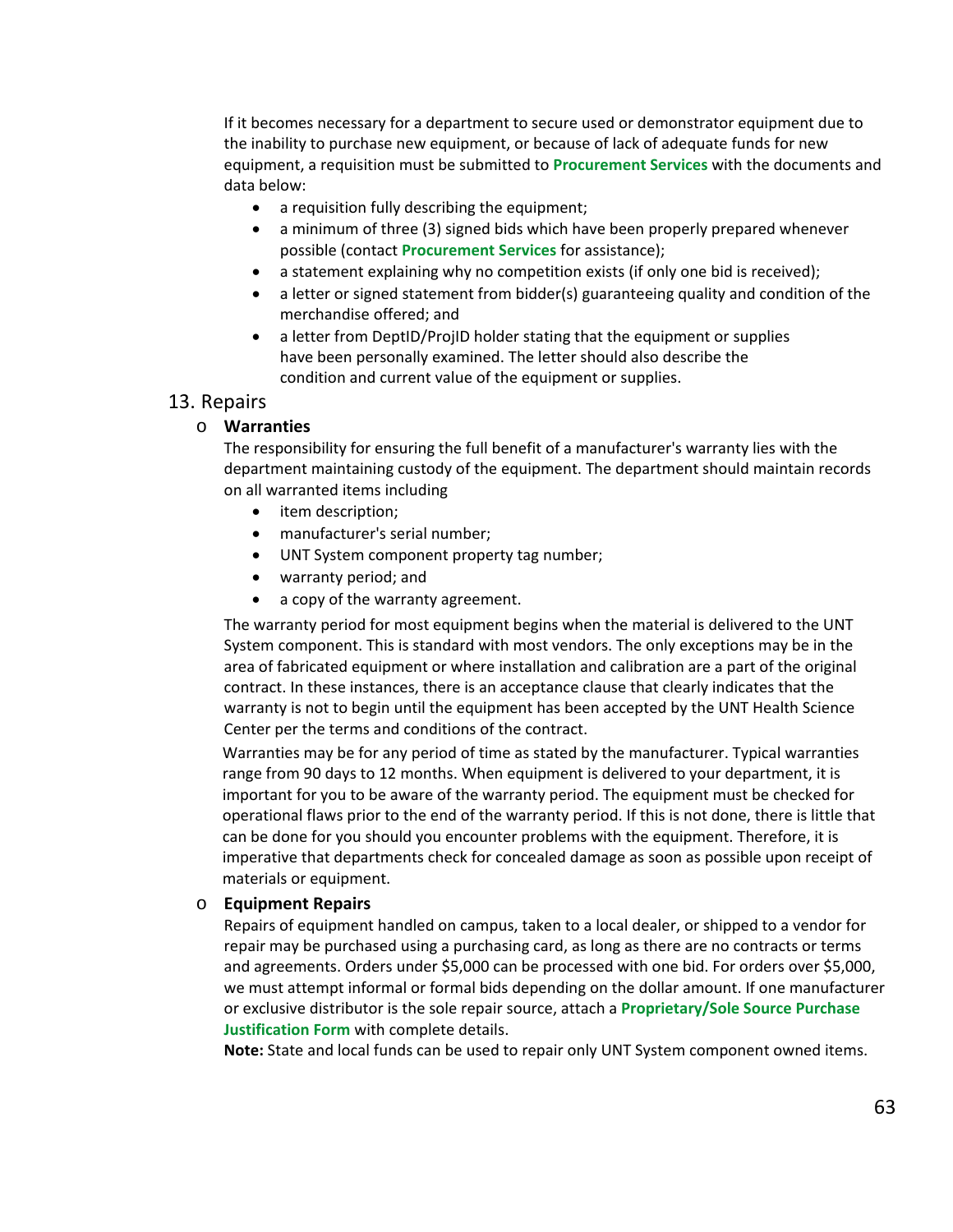When submitting a requisition for a repair of any kind, include the following information:

- manufacturer of the equipment;
- model number;
- serial number;
- building and room number of equipment location;
- departmental contact person and phone number;
- itemization of parts and labor;
- description of problem and estimated cost;
- purchase order number used when equipment was purchased, if available; and
- an internal repair statement, an internal inspection required to determine extent of needed repairs (if applicable). See **[Internal Repair Purchases](#page-64-0)**.

**Note:** If the item being repaired is an accessory to a major piece of equipment and does not have a model, serial, and tag numbers of its own, provide these numbers from the equipment to which it is an accessory.

### **On-Site Repair**

If the technician makes a service call to your department to repair the equipment, follow these steps:

- 1. Submit a requisition with information as shown above.
- 2. State the type of repair: warranty, upgrade, calibration, overhaul, etc.
- 3. Add a note if the amount of repair could exceed budget or is an amount that would make replacement a better alternative. The note should read: "NOTE TO VENDOR: Not to exceed (amount of purchase order) for repair services unless prior authorization is provided by the Procurement Services Department." **Note:** If a repair exceeding the estimate is approved, a PO Change Request should be submitted in EIS.
- 4. Note the PO # on the invoice if the vendor leaves an invoice with the department, and electronically forward it to **[Payment](mailto:invoices@untsystem.edu) Services** immediately.

#### **Off-Site Repair**

If the equipment is shipped or hand-delivered to the vendor for repair to be made and is returned to the UNT System component, follow the steps below:

- 1. Submit a requisition with information as shown above.
- 2. State type of repair: warranty, upgrade, calibration, overhaul, etc.
- 3. Add note to Procurement Services in Justification/Comments requesting it be processed as a "Will Call."
- 4. Ship or hand carry equipment and vendor copy of purchase order to vendor.
- 5. Note on the requisition if item(s) will be delivered or picked up by the department.
- 6. Contact the appropriate UNT System component's Central Receiving area if the item is to be shipped.
- 7. Add a note to the vendor if the amount of repair could exceed budget or is an amount that would make replacement a better alternative. The note should read, "NOTE TO VENDOR: Not to exceed (amount of purchase order) for repair services unless prior authorization is provided by the Procurement Services Department." **Note:** If a repair exceeding the estimate is approved, a PO Change Request should be submitted in EIS.
- 8. Note the PO # on the invoice if the vendor leaves an invoice with the department, and electronically forward it to **[Payment Services](mailto:invoices@untsystem.edu)** immediately.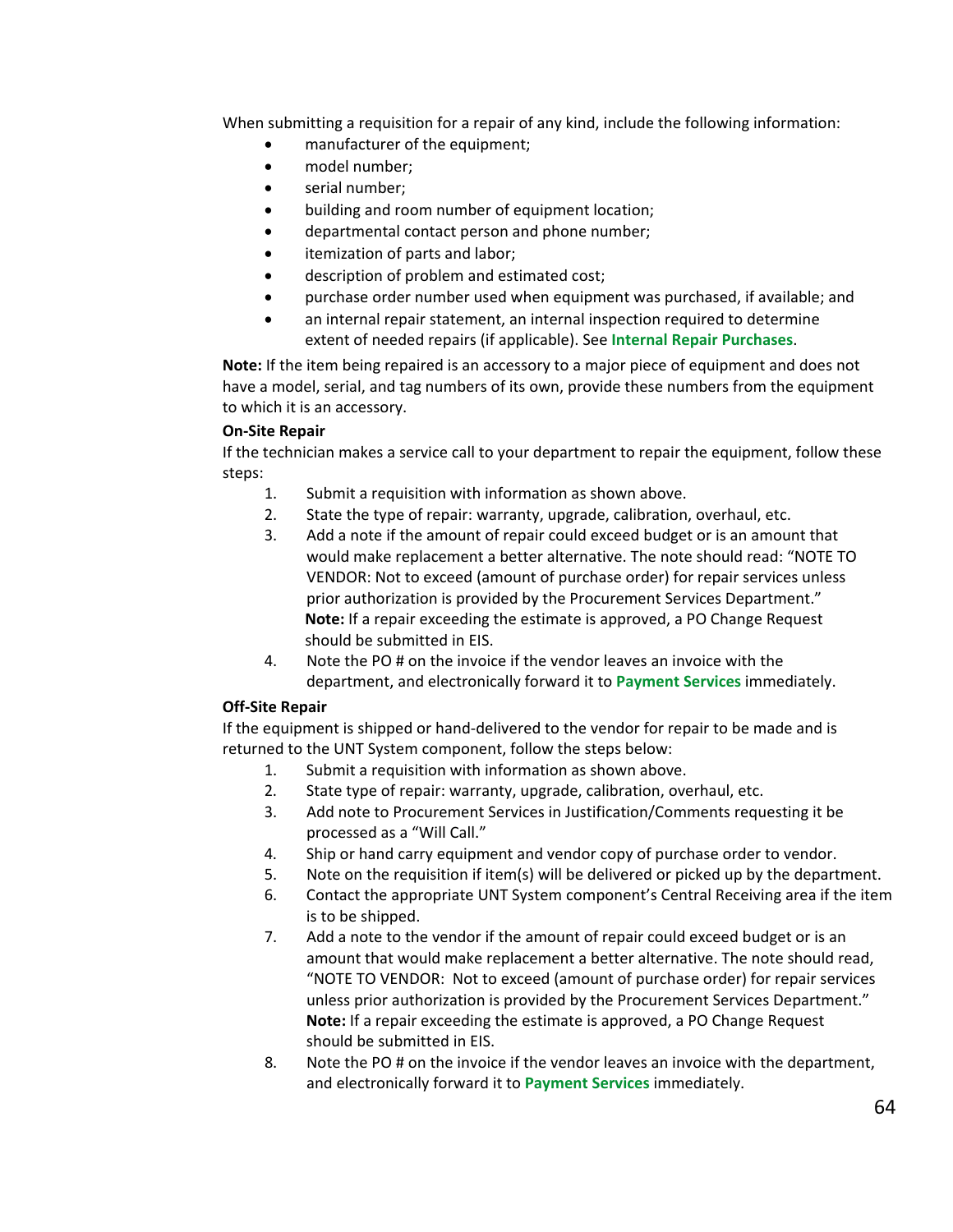### **Warranty Repairs**

If the equipment is still under warranty and repairs will be made at no charge, but it must be shipped or taken to a vendor for repairs, follow the guidelines below:

- 1. Contact Asset Management.
- 2. Identify the purchase order number used to purchase the equipment.
- 3. Provide Asset Management the tag numbers and serial numbers before the item is shipped or taken from the UNT System component. This ensures that any exchanges done by the vendor without the agency's knowledge can be identified.

#### <span id="page-64-0"></span>**Internal Repair Purchases**

An internal repair is a repair to state-owned equipment that cannot be reasonably defined prior to the actual repair and the extent of which cannot be determined until the equipment is disassembled. Internal repairs are usually the result of an unexpected, basic service outage. For example, the unexpected failure of a building's air conditioner may result in unanticipated repair to electrical circuitry, which would constitute an internal repair. Internal repairs must contain labor and may also include parts. For internal repairs, follow the steps below.

- 1. Add "Internal Repair" to Justification/Comments.
- 2. Include the following on the purchase order: "Not to exceed *(amount of purchase order)* for repair services unless prior authorization is provided by the Procurement Services Department." This will limit the institution's liability.

**Note:** Competitive award is not required for an internal repair.

# 14. Print Materials

# o **Subscription**

Subscriptions to magazines, newspapers, professional journals, educational and/or learned publications are, in general, payable from local or state funds, provided that the document remains on reference and as property of the UNT System component. If state funds are used, the subscription must be in the name of the UNT System component. Individual subscriptions are considered a personal expenditure, and are not payable from state funds. Individual subscriptions may be paid using appropriate local funds if

• documentation is provided that indicates a savings by purchasing the subscription as an individual rather than as an institution, **or**

- documentation is provided indicating only individual subscriptions are available, **and**
- the document remains on reference and as property of the department.

Subscriptions are allowable and should be purchased with the purchasing card.

If the payment is processed on a purchase order, the department must submit a requisition. The description section of the requisition must include:

- Designate if it is a renewal or a new subscription.
- A subscription renewal number (if renewal).
- Effective dates.
- The mail to address. Subscriptions must be mailed directly to the department rather than to the appropriate UNT System component's Central Receiving area. Example of correct wording: University of North Texas Component

Attn: Dr. John Doe Department of XXXXX Street Address or PO Box City, State, Zip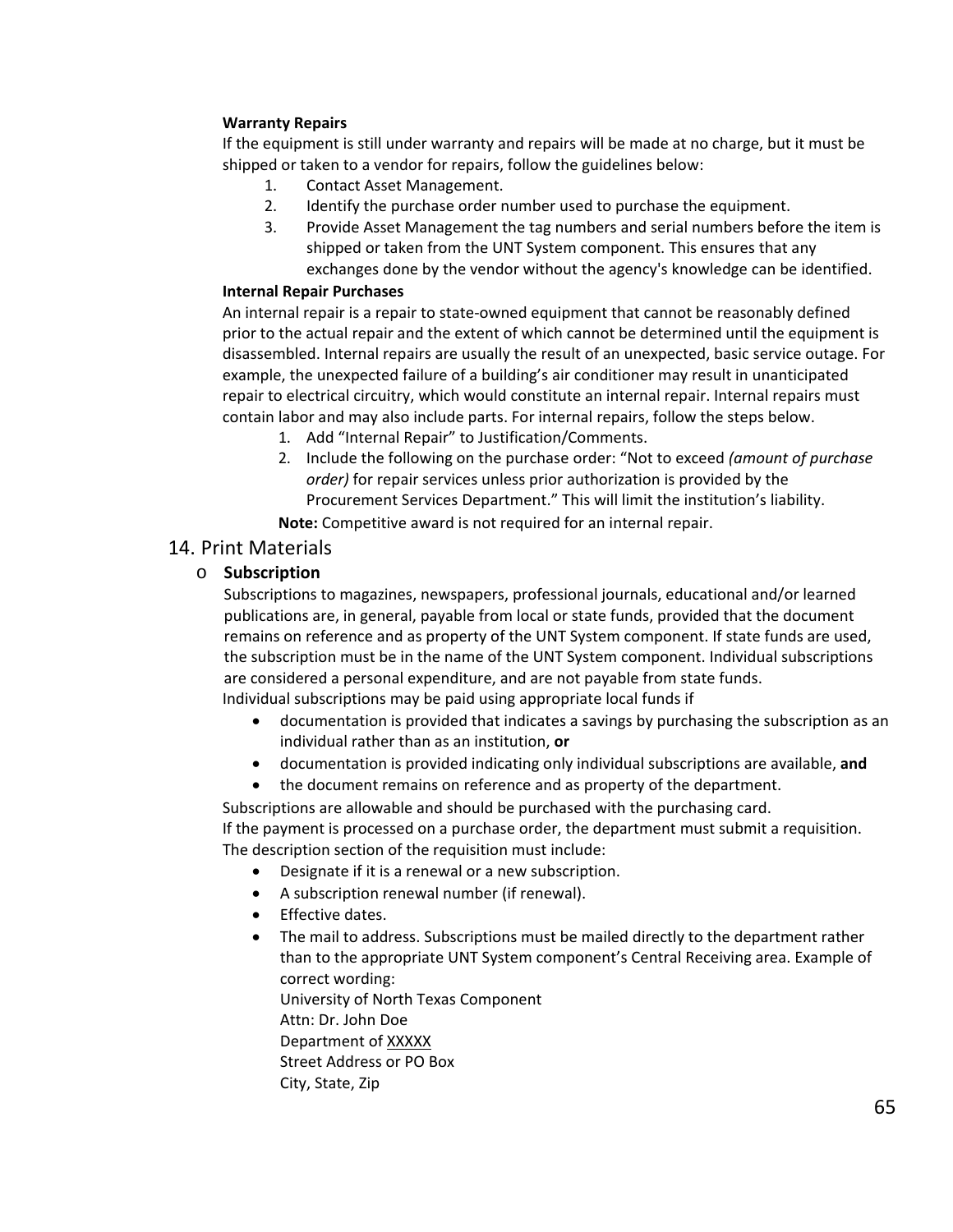#### **Paying with State Funds**

When paying with state funds, subscription payments cannot be made more than six weeks in advance, and the service length cannot exceed two years. However, if the agency will receive a benefit from paying more than six weeks in advance, Payment Services may be able to submit the payment to the state. Contact **[Payment Services](mailto:invoices@untsystem.edu)** regarding subscription payments.

### o **Direct Publications**

Direct publications are publications only available from a single source. Any publication that could be purchased using a competitive process is not considered a direct publication. For example, publications that are available through subscription services are not direct publications. Examples of direct publications include, but are not limited to

- subscriptions only available directly from the publisher;
- foreign publications;
- back issues of magazines, journals, and newspapers;
- publications produced by professional societies;
- audio, visual or audiovisual materials (films, audio presentations, etc.) that are only available directly from the publisher;
- computer software and software maintenance which is only available directly from the publisher;
- electronic data service directly from the publisher (not to be confused with internet service providers such as EarthLink or AOL, which are not direct publications);
- collections of any of the foregoing items, including microfilm or microfiche copies of the collection;
- library of Congress cards; and
- theses, dissertations, research findings and academic publications.

If you need to purchase a direct publication and the total dollar amount requires informal or formal bids, submit a requisition to the sole vendor that publishes the publication and include the following statement in Justification/Comments: "Direct Publication: Not available from any other source." Direct Publication orders are then processed to the single provider without soliciting competitive bids. Use the following category codes in ePro.

| <b>Classification</b>                | ePro Category Code |
|--------------------------------------|--------------------|
| <b>Publications, Not Advertising</b> | 966-59             |

# 15. Research

# o **Research Participant Payments**

This guidance provides the requirements and the mechanisms for making payments to human subjects and participants. Payments to research participants may be in the form of checks, cash, gift cards, or gift certificates and paid on a grant or other local funds. Departments utilizing sponsored projects for research payments are encouraged to coordinate with their post-award office for the best method to request funds in compliance with grant terms.

#### How to request funds?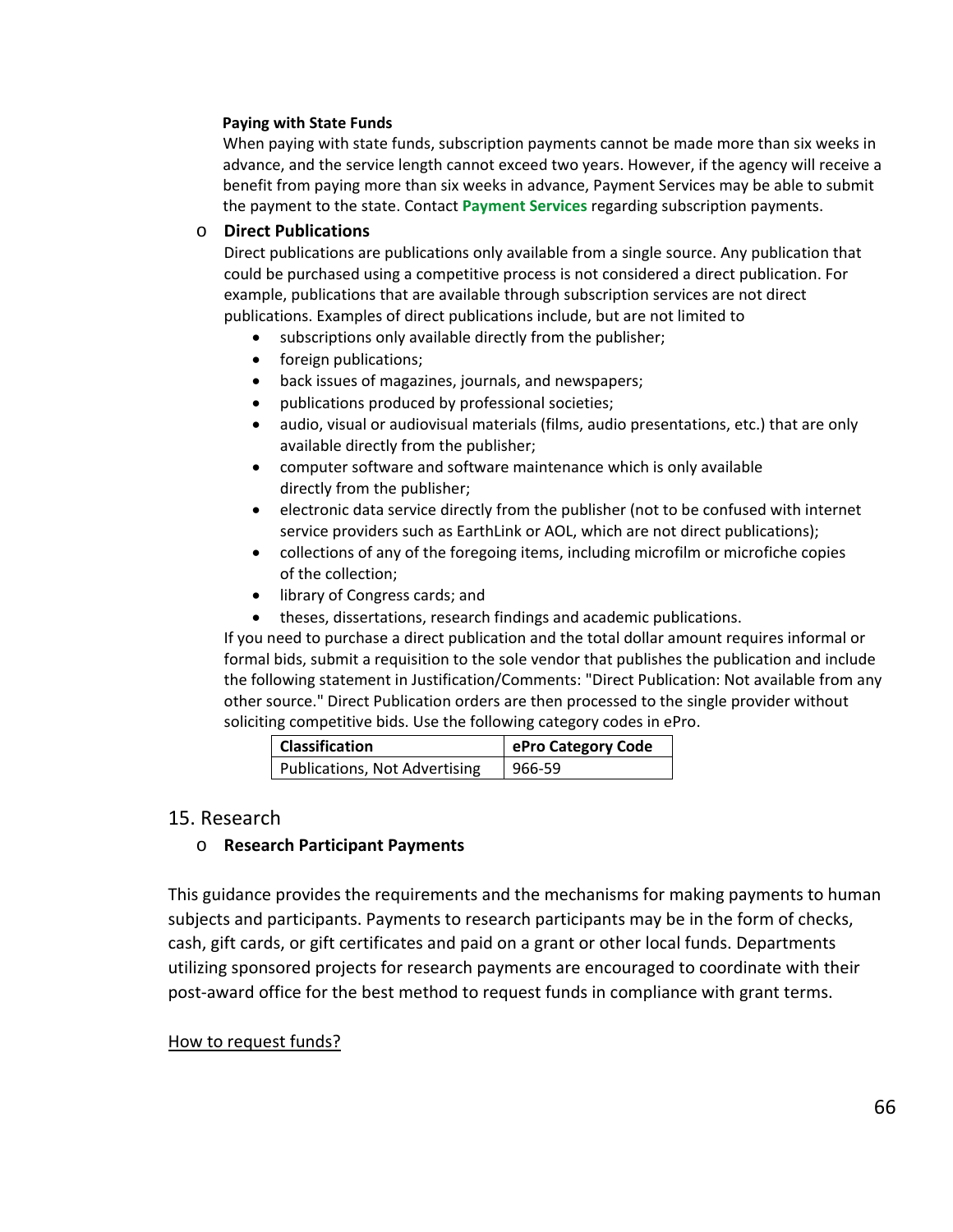For gift cards, departments must process an ePro requisition to the vendor from whom the cards are to be purchased. To request cash for research participant payments, departments must process an ePro requisition with the UNT System component as the vendor. In the justification, state the name and telephone extension of the individual designated as custodian of the cash/gift cards. The custodian must be a full-time benefits eligible employee who will be designated as the responsible party for custody of the cash/cards at all times and are required to maintain a Research Participant Disbursement Log as the cash/cards are distributed. The custodian will be notified when the check or cards are available.

At all times the total value of the cash or gift cards being held and the value of the payments on the disbursement log must equal the amount of the Purchase Order or the Purchase Order line used for the disbursement. Use the following category codes in ePro.

| Classification                               | ePro Category Code |
|----------------------------------------------|--------------------|
| Research Participants when using grant funds | 961-99             |
| Research Participants when using non-grant   | 962-99             |
| funds                                        |                    |

Researchers are advised to work with the university grants office to help facilitate the best method for their award.

# Research participant payments to the University faculty and staff

Payment to university faculty and staff participating as research subjects represents taxable income to the recipient, regardless of the payment amount or method used and payments are taxable on employee paychecks and subject to taxes.

Custodian must submit a research participant disbursement log containing Employee ID, Employee Name, and amount paid to UNT System Tax by emailing at [BSC-GA@Untsystem.edu](mailto:BSC-GA@Untsystem.edu) after each event or disbursement date to serve as supporting payment documentation for expensing the funds disbursed, i.e. to serve as receipts and taxes are imputed on employee paychecks

# Research participant payments to the non-university employees

Per IRS guidelines, annual payments of \$600 or more to non-employees require UNT System to issue a Form 1099 at the end of the calendar year. Custodian must submit the following information about the participants by sending an encrypted email to UNT System Tax at [tax@untsystem.edu](mailto:tax@untsystem.edu) after each event or disbursement date to serve as supporting payment documentation for expensing the funds disbursed, i.e. to serve as receipts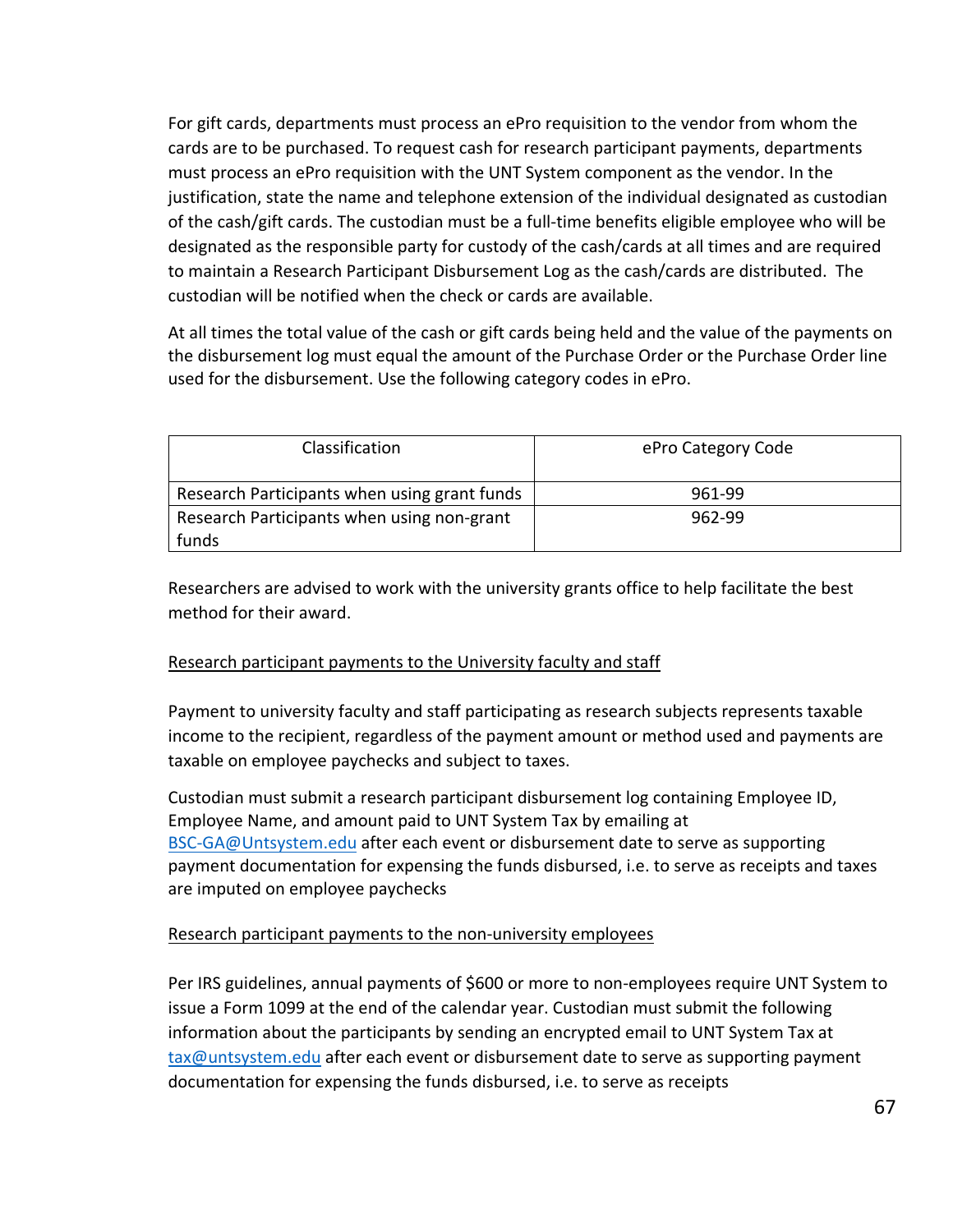Name SSN Amount paid Mailing Address

The above requirements for Custodians to maintain and submit payment information also apply to the research participants payments administered through third party service providers. Custodians must submit the payment information as instructed above.

### o **Research related Products and Services**

Research Related Products and Services State funds may be used to support general research. Once a project has been awarded and assigned a DeptID/ProjID number, state funds may no longer be used for anything related to the project. The selected DeptID/ProjID or other appropriate local funds must be used. o Texas Advanced Technology Research Program The Texas Advanced Technology Research Program was created by the Texas Legislature in 1987 and is administered by the Texas Higher Education Coordinating Board. The Coordinating Board through a competitive process awards two-year grants. These grants appear within 3 DeptID/ProjID ranges: G352XX, G354XX or RS9001-RS9499. Orders on these DeptID/ProjIDs must include the following exemption statement: "Exempt from CPA - Research in Higher Education; Cha

# 16. Additional Purchases Requiring Special Handling

#### o **Foundation Fund Purchases**

UNT Foundation orders are processed through Procurement Services following the UNT Foundation Procurement Services guidelines.

Procurement Services serves as a pass through for these orders so they may be paid by Payment Services. These orders are reviewed for approval of the Institutional Advancement Office and federal tax issues. Payments for cash or cash equivalents must follow institutional policies and procedures, and payments to individuals for services must follow institutional procedures. See **[Individuals as Vendors](#page-13-0)**.

Contracts on Foundation funds for the UNT System must follow the **[University of North](https://www.untsystem.edu/sites/default/files/forms/board-of-regents/rr_03.900_delegation_of_authority_for_contracts_and_agreements_00159622xc146b.pdf)  [Texas System Regents Rule 03.900 Delegation of](https://www.untsystem.edu/sites/default/files/forms/board-of-regents/rr_03.900_delegation_of_authority_for_contracts_and_agreements_00159622xc146b.pdf) Authority for Contracts and Agreements**. Please contact the appropriate advancement office for the institution if you have questions regarding orders on these funds.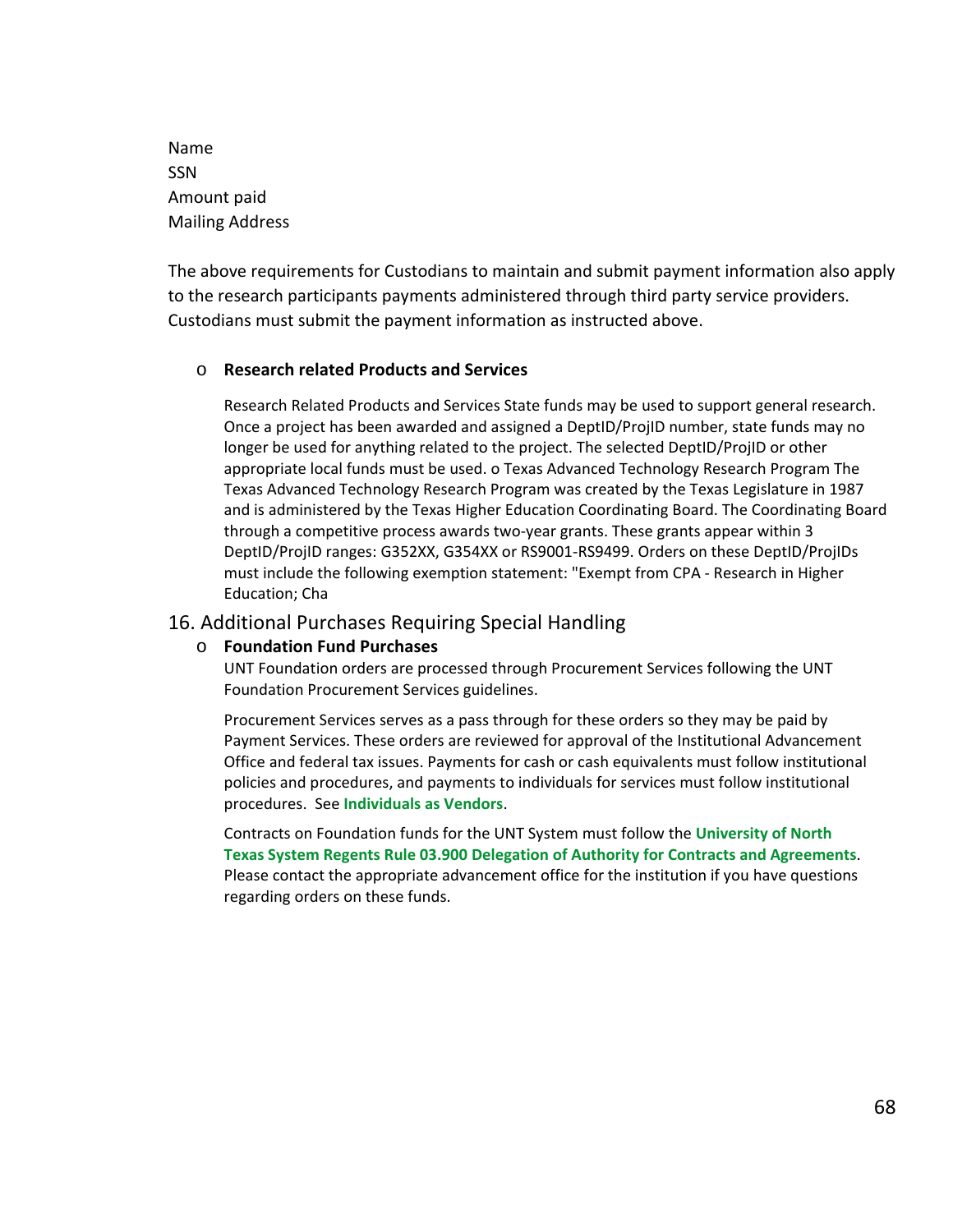#### o **Hosted Events**

Departments are encouraged to utilize in-house services provided by the UNT System component (Gateway, Student Union, Avesta, etc.). If in-house services are not available or adequate, departments may elect to seek services outside the UNT System component. These services often exceed bid limits, but are generally not biddable by nature. Good faith should be practiced based on comparisons of availability, capability, and **[best value](#page-23-0)**. This information must be documented on the requisition bid tab.

Hotels and caterers, generally, require separate contracts that must be reviewed by the Business Support Services Contracts Area. See **[Contracts](#page-33-0)** for additional processing information.

Required deposits are not considered a pre-payment. Requisitions must reflect the same payment elements as identified in the contract. For example, contracts for convention hotels that include room rental, presentation equipment, banquets, and a deposit, should have those same elements identified on the requisition as separate line items.

**Note**: State funds **cannot** be used to purchase business related food or alcohol. Some Vice-Presidents and/or DeptID/ProjID holders may place additional restrictions on the use of university funds to purchase food or alcohol.

Holiday or celebratory events should use discretionary or gift funds. Alcohol purchased for these events must use gift funds.

Things to remember:

- The event date, purpose, and benefit to UNT System are required on the requisition.
- Compliance with the Food Policy is required.
- A certification statement "no one under the age of 21 attending the event consumed alcohol" or "no alcohol was served" (if applicable) is required.
- You must electronically attach the unsigned contract and necessary documentation to the requisition.
- List each component on a separate line (e.g. deposit, banquet, room rental, etc.).
- Include contact information for department and vendor, including full phone number (not just office extension) and fax numbers.

**Note**: Some Vice-Presidents and/or DeptID/ProjID holders may place additional restrictions on the use of university funds to support social events.

# o **Sponsorships, Community Service, and Community Support**

Payments for sponsorships, community service, and community support may only be made with local funds. In the Justification/Comments include a statement as to how the payment benefits the UNT System component.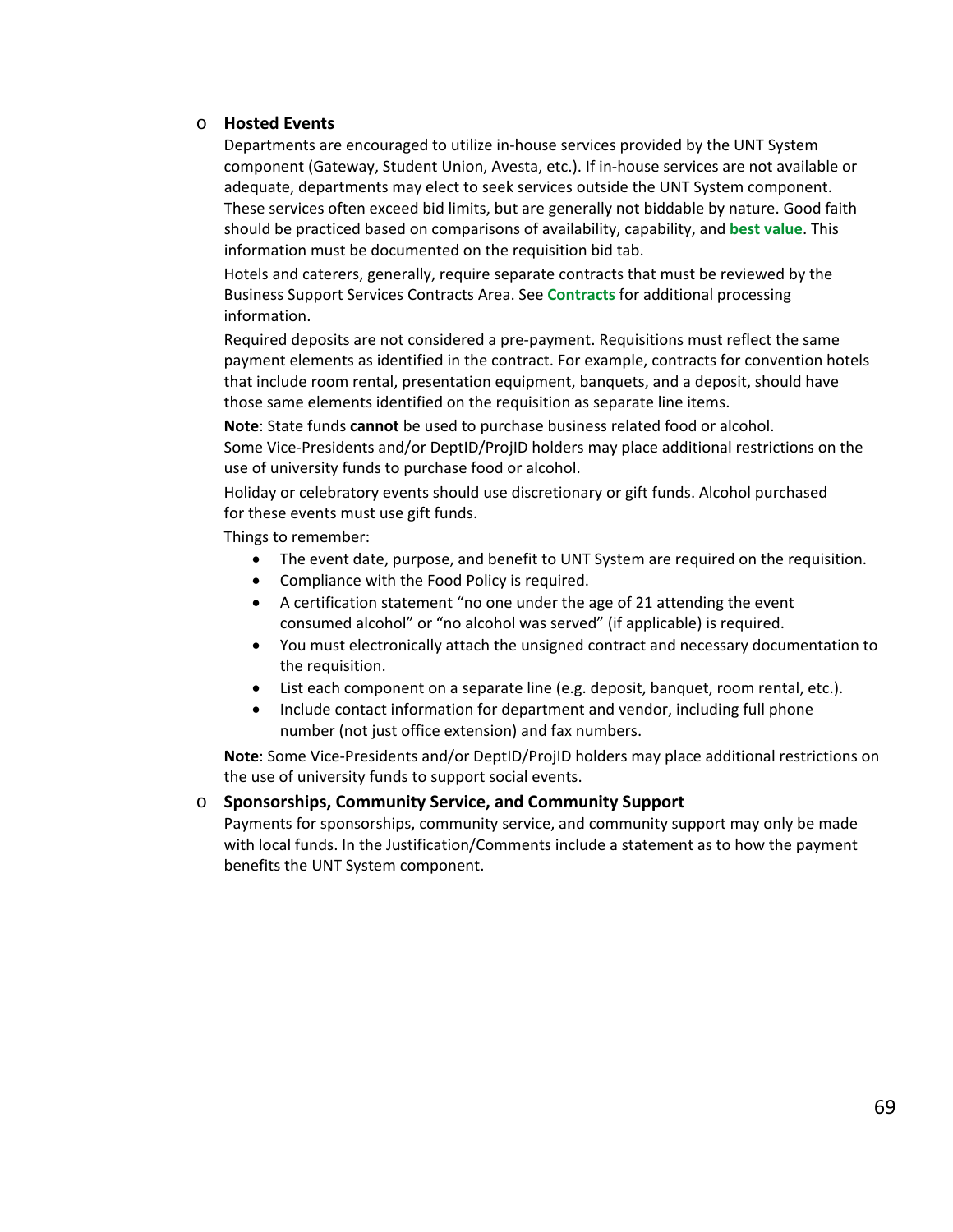# **1.11. Procurement Methods**

# 1. Procurement Methods

#### o **Overview**

The purchasing card program and the ePro requisition process are the two methods used by departments to purchase goods and services. If the purchase involves an agreement or contract, it must be reviewed and approved by the Business Support Services Contracts Area. UNTHSC contracts must be reviewed by the UNTHSC Contracts area.

Purchases of \$25,000 or more require competitive procurement methods to be completed by Procurement Services. The ePro requisition for such requires either a **[Proprietary/Sole Source](http://www.untsystem.edu/sites/default/files/forms/procurement/proprietary_sole_source_purchase_justification.pdf)  [Purchase Justification Form](http://www.untsystem.edu/sites/default/files/forms/procurement/proprietary_sole_source_purchase_justification.pdf)** or a **[Request for Formal Solicitation Form](https://www.untsystem.edu/sites/default/files/forms/procurement/request_for_formal_solicitation.pdf)**.

The methods used by Procurement Services to meet the requirements of competitive bidding and competitive sealed proposals include the following:

#### **Informal Bids**

Price quotes may be taken by phone, by fax, or email.

#### **Invitation for Bids (IFB)**

The IFB uses the competitive sealed bid method. The bid is requested by sealed envelope in accordance with a prescribed format and will be opened at a specified date and time. This method is used when the requirements are clearly defined, negotiations are not necessary, and price is the major determining factor for selection.

#### **Request for Qualifications (RFQ)**

Request for Qualifications (RFQ) is generally used for Professional Services wherein the respondents are evaluated based solely on their qualifications. Price is not considered until after selection is made by the agency based on qualifications. Professional Services are covered under **[Texas Government Code 2254](http://www.statutes.legis.state.tx.us/Docs/GV/htm/GV.2254.htm)**.

#### **Request for Information (RFI)**

An RFI is used primarily as a planning tool. It is an optional method that may be used to gather information to prepare a complete and accurate solicitation document when the institution does not have the necessary information to prepare the document. A preliminary solicitation document providing an initial description of the program objectives and specifications usually accompanies an RFI for review by potential respondents. A state agency may use the information derived from the responses to finalize their solicitation document. Agencies are not required to incorporate any or all of the comments or suggestions made by the respondents, but the hope is vendors will provide useful information in the RFP development process. RFIs do not include pricing, nor obligates the institution to an order.

#### **Request for Proposals (RFP)**

Request for Proposal (RFP) uses the competitive sealed proposal method and is chosen when competitive sealed bidding is not practicable or advantageous. Generally this is when factors other than price are to be considered or when objective criteria cannot be defined. One of the key differences between an IFB and an RFP is that negotiations are allowed in an RFP. Discussions are allowed with the respondents and best and final offers are permitted. State statutes give specific guidelines concerning documentation, procedures, and handling requirements for using the competitive sealed proposal procedures.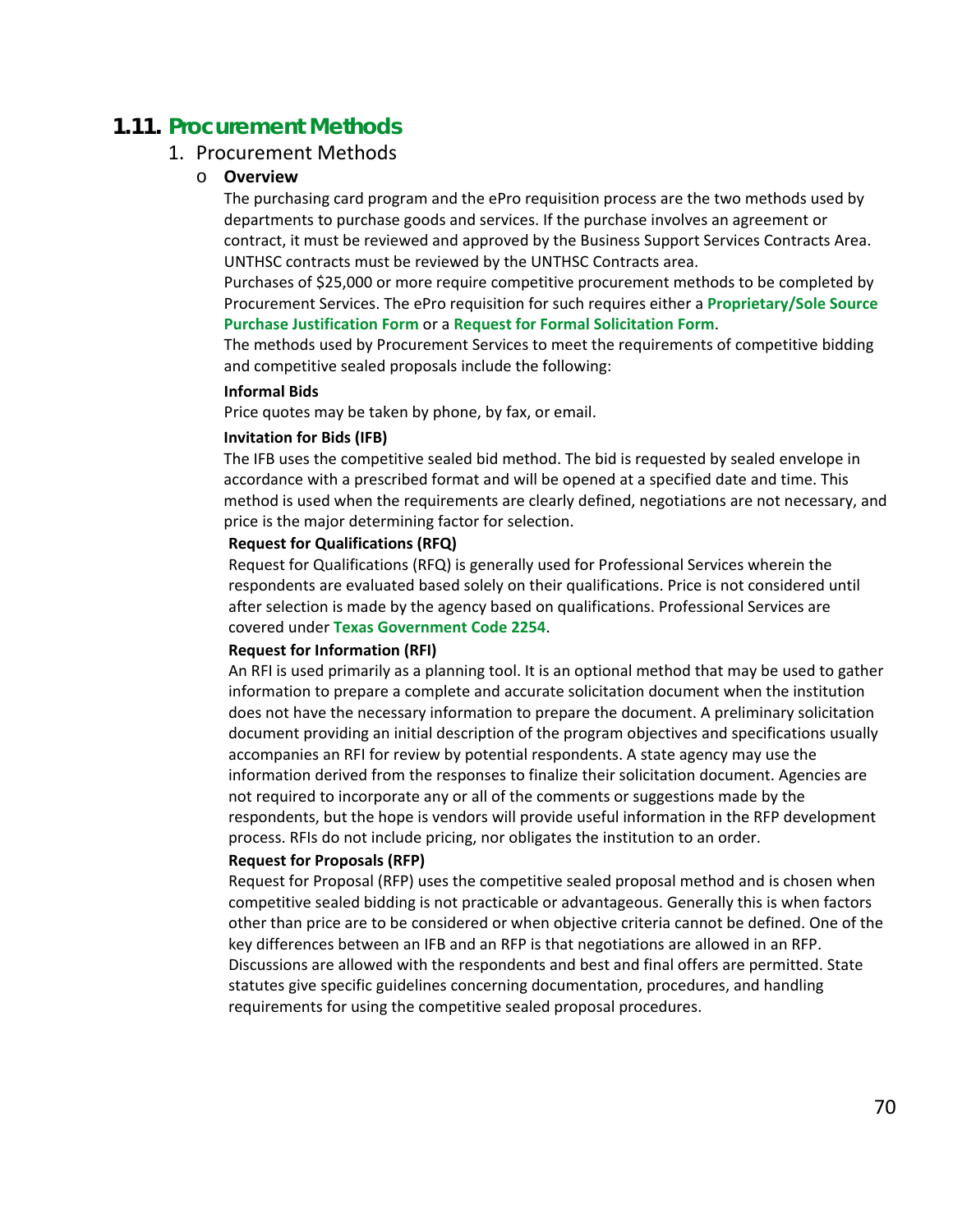# 2. Purchasing Cards

# o **Application Guidelines**

Use the purchasing card for items under the cardholder's single purchase limit unless restricted. The purchasing card program is offered to simplify the way in which you order and pay for some goods and selected services. The purchasing card contract was specified and awarded by the Texas Comptroller of Public Accounts for the State of Texas, and UNT System must comply with the terms and conditions of this state contract. The program is not intended to avoid or bypass appropriate Procurement Services or payment procedures and approval processes.

Cards are issued in an employee's name and not to a department. Only the person whose name is on the card may use that card. Each DeptID/ProjID holder and cardholder will be held responsible and accountable for the appropriate use of the cards.

The Application Guidelines are as follows:

- Any full-time benefits eligible employee delegated authority by a department head or project director with signature authority may obtain a purchasing card.
- Approvers must be senior to cardholder and not directly supervise them.
- The cardholder cannot be the approver for payment of his/her own purchases.

The card may be used for purchases of non-restricted commodity goods costing less than the cardholder's single purchase limit. Examples include: office supplies, registrations, research supplies, subscriptions, small office equipment, and computer supplies. The card may not be used for purchases of restricted items or to purchase from restricted vendors. See the **Purchasing [Card Program Guide](https://www.untsystem.edu/hr-it-business-services/procurement/purchasing/purchasing-card-guide-sections)** on the UNT System Business Support Services webpage for lists of restricted vendors and items.

Each department is encouraged to have at least one cardholder to expedite small dollar and emergency transactions for non-restricted items. If you would like to add additional cardholders for your department or if you have a question regarding the program, please contact the Purchasing Card Administrator at 940-369-5500 or toll free at 1-855-868-4357.

# o **Restricted Items**

Use a purchasing card for items under the cardholder's single purchase limit, unless restricted.

|              | <b>Restricted Items</b>      |
|--------------|------------------------------|
|              | $\times$ Airlines            |
|              | $\times$ Animals             |
|              | $\times$ Awards              |
| X            | <b>Consulting services</b>   |
| $\mathsf{x}$ | Dine-in restaurants          |
|              | $\times$ Hotels              |
| $\times$     | <b>Postage</b>               |
| $\mathsf{x}$ | <b>Professional services</b> |
| $\times$     | Radioactive materials        |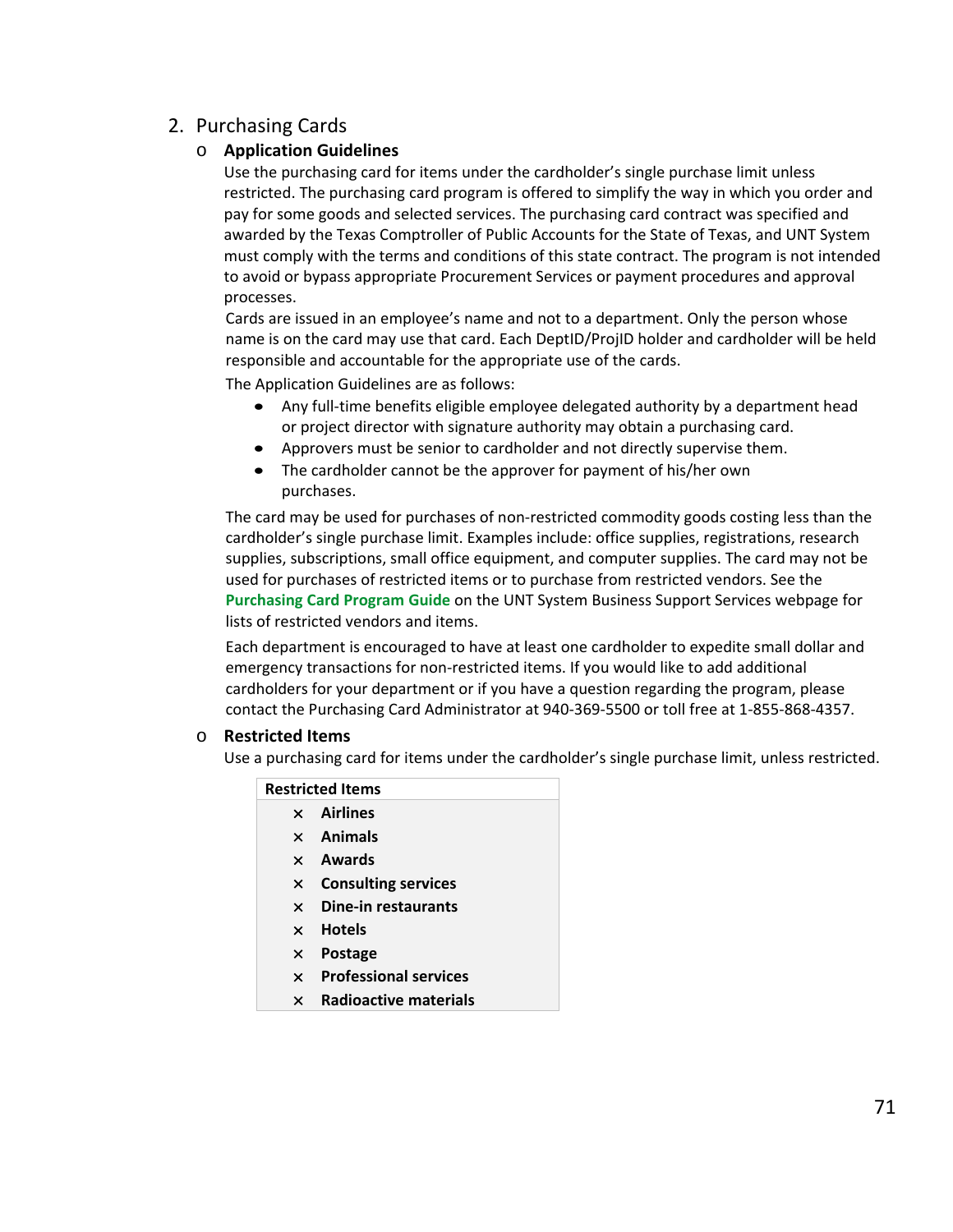### o **Vendor Check for Purchasing Card Purchases**

UNT System may not purchase from vendors who are not in good standing with the State of Texas. Vendor status checks are required on all purchasing card purchases of \$500 or more. When requisitions are submitted through EIS, Vendor status checks are automatically completed.

Purchasing cardholders can link to the website through the Texas CPA **[Vendor Hold Search](https://fmcpa.cpa.state.tx.us/tpis/search.html)**. The site allows users to search by vendor name. The search will display vendors **currently on hold with the State of Texas and who cannot be used for purchases**. Purchasing cardholders should continue to confirm the vendor status was verified through the designation on the monthly account summary report. Purchasing cardholders are required to maintain search records.

Vendor status checks must be completed prior to the purchase and documentation must be maintained with the appropriate purchasing card billing cycle.

### o **Office Supplies**

Office supplies are available through the preferred vendor contract. For more information, visit **[Cooperatives and Contract Pricing](https://www.untsystem.edu/hr-it-business-services/procurement/purchasing/cooperatives-and-contract-pricing)** on the UNT System Business Support Services webpage. **Note:** Office supplies are an allowable purchase on the purchasing card, and the purchasing card is a required payment for the preferred vendor contract.

# 3. E-Procurement

### o **ePro Help Desk**

For questions about the correct entry of ePro requisitions, email **[Procurement Services,](mailto:purchasing@untsystem.edu)** call 940-369-5500 or toll free at 1-855-868-4357, or review **[Purchasing](https://www.untsystem.edu/hr-it-business-services/procurement/purchasing/purchasing-resources) Resources** on the UNT System Business Support Services webpage. Submit questions/comments regarding requisitions through the **Knowledge Base** [on the UNT System Business Support Services](https://www.untsystem.edu/hr-it-business-services/business-support-services/knowledge-base) webpage.

# o **ePro Ad Hoc Approval**

The electronic routing of ePro requisition for approvals automatically includes the DeptID/ProjID holders, Research/Grant Services and Procurement Services. Additional approvers can be added using the Ad Hoc feature in the approval process. Coordinators are encouraged to include Ad Hoc routing when indicated by specific requirements. Ad Hoc approvers must have training and security access.

#### o **ePro Proxy**

On occasion, DeptID/ProjID holders may not be available to approve requisitions because of vacation or other events that keep the approver away from a computer with web capability for extended periods of time. In these situations, the DeptID/ProjID holder can request another individual who has approval authority be set up in EIS with Proxy by submitting through the **[Approver Proxy Form](https://www.untsystem.edu/approver-proxy)** located on the UNT System website.

#### o **Category Codes**

The category in EIS eProcurement is a numeric code associated with a general product description based on the National Institute of Governmental Purchasing (NIGP) Commodity Codes used by the State of Texas.

In EIS, the category drives the Account and Alternate Account expenditure codes. See **[Purchasing Resources](https://www.untsystem.edu/hr-it-business-services/procurement/purchasing/purchasing-resources)** located on the UNT System Business Support Services webpage for a list of common category codes.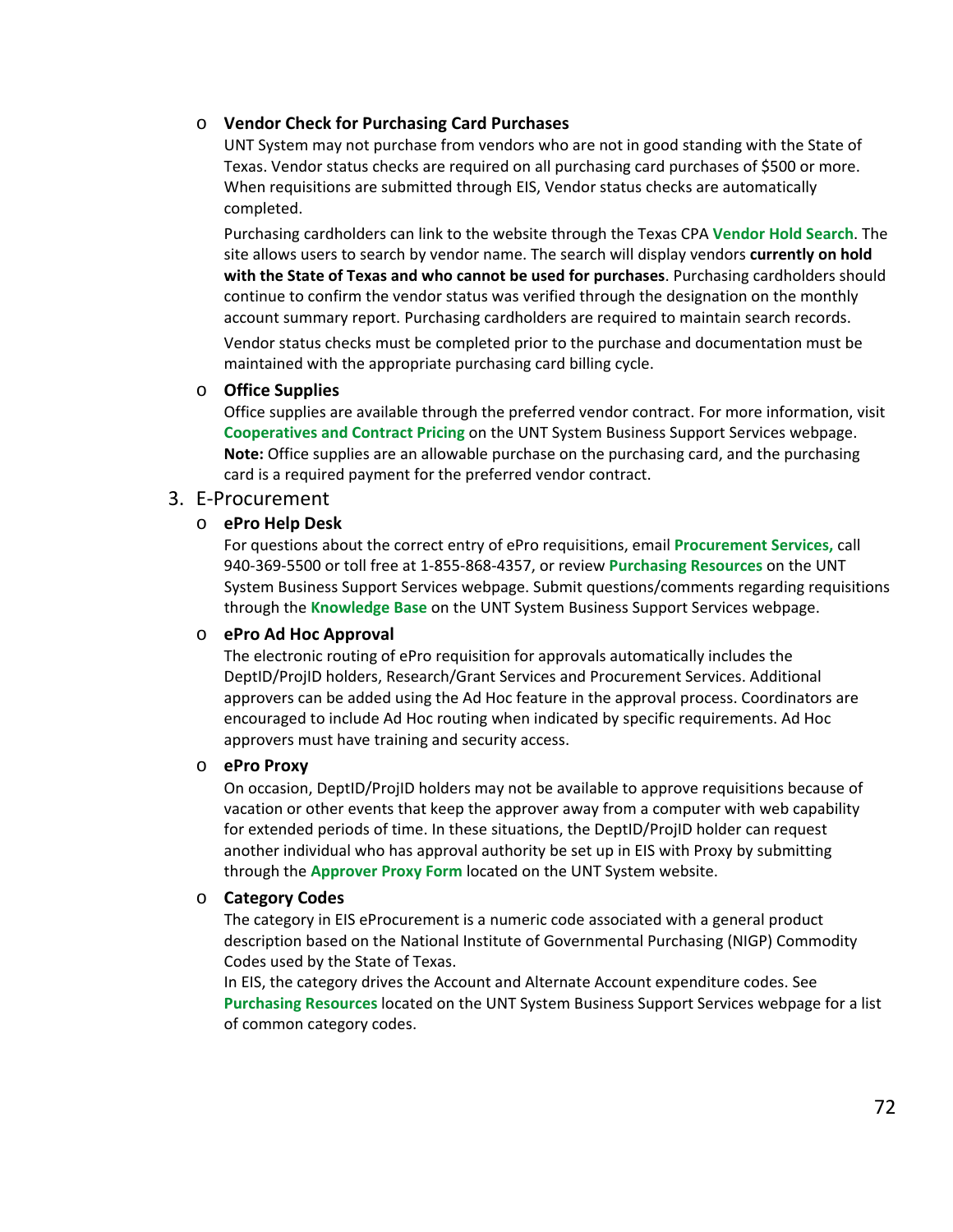# 4. Wire Transfers

# o **Wire Transfers Overview**

UNT System cannot issue checks in currency other than US Dollars. Foreign vendors may require payment in their own currency. In these cases, attempt to purchase items with the department purchasing card or with a Buyer's purchasing card. When the vendor does not accept purchasing cards and/or US dollars, the only option available is a wire transfer. Wire transfers are not functionally processed by Procurement Services, but between banking institutions. Each transaction is reviewed and must be approved by the UNT System Treasury before processing. Departments are responsible for obtaining complete wiring information from the vendor using the instructions on page 2 of the **[Special Handling Form](https://www.untsystem.edu/sites/default/files/forms/procurement/special_handling_form_0.pdf)**. Withholding may affect processing; see **[Foreign Vendors](https://www.untsystem.edu/hr-it-business-services/procurement/purchasing/payment/payment-functions)** for additional information. Each requisition should contain

- Documentation on the requisition bid tab, following **[Bid Requirements](#page-26-0)**, if value exceeds informal bid limits (\$5,000.01). **Note:** If historical value exceeded \$25,000, contact **[Procurement Services](mailto:purchasing@untsystem.edu)** for formal bid instructions, or bid exception documentation such as **[Contract Pricing](https://www.untsystem.edu/hr-it-business-services/procurement/purchasing/cooperatives-and-contract-pricing)**.
- Electronically attached screen print of a **[currency conversion](http://www.oanda.com/currency/converter/)** website showing the estimated US Dollar equivalent used for the encumbrance amount. **Note**: The department may be charged wire fees in addition to current market rates when the wire transaction is complete. The final amount charged to the department will generally not match the encumbrance amount.
- Electronically attached **[Special Handling](https://www.untsystem.edu/sites/default/files/forms/procurement/special_handling_form_0.pdf) Form** with required information for wire payments. Blank lines are not accepted on wire transfer information. If not applicable, the block must state "Not Applicable."
- Electronically attached invoice from the vendor showing the payment amount in their own currency. Departments may be asked to get confirmation from the vendor if the invoice does not specify payment methods.
- Electronically attached vendor invoice if payment methods are not specified.
- Explanation for using this vendor and the availability of other possible vendors.

Departments can Ad Hoc to the UNT System Tax Accountant for approval. The coordinator should insert Ad Hoc after DeptID/ProjID approval. If approval was gained prior to submitting the requisition, the approval email and tax instructions must be attached.

# **1.12. Purchase Orders**

# 1. Purchase Orders Overview

## o **Status of Purchase Orders**

Use the Life Cycle under ePro "Manage Requisitions" to track requisition status and subsequent purchase orders. If you lack the requisition number, search by the purchase order number in the "PO" field in the upper right hand corner of the "Manage Requisitions" page. If delivery has not been made on orders under \$5,000, contact the vendor directly regarding status of delivery. Give the vendor the entire purchase order number; e.g., HS763-0000012345, NT752-0000012345 and the purchase order date. Also, make it clear to the vendor that you are checking on the status of an existing order and that they are not to duplicate the order. If the vendor indicates that they have no record of the order, contact your department Buyer, and provide the name of the individual you spoke with and conversation date.